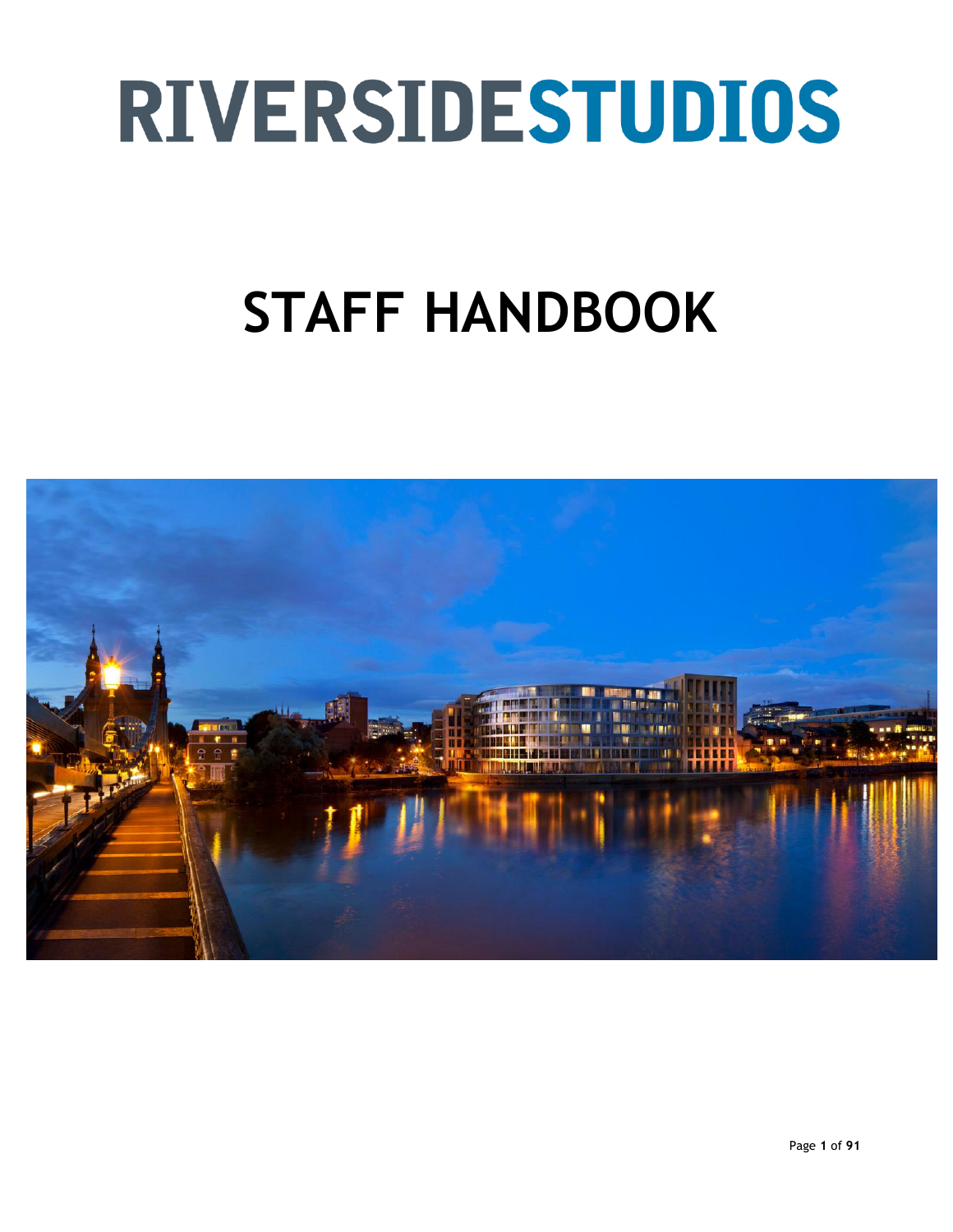# **CONTENTS**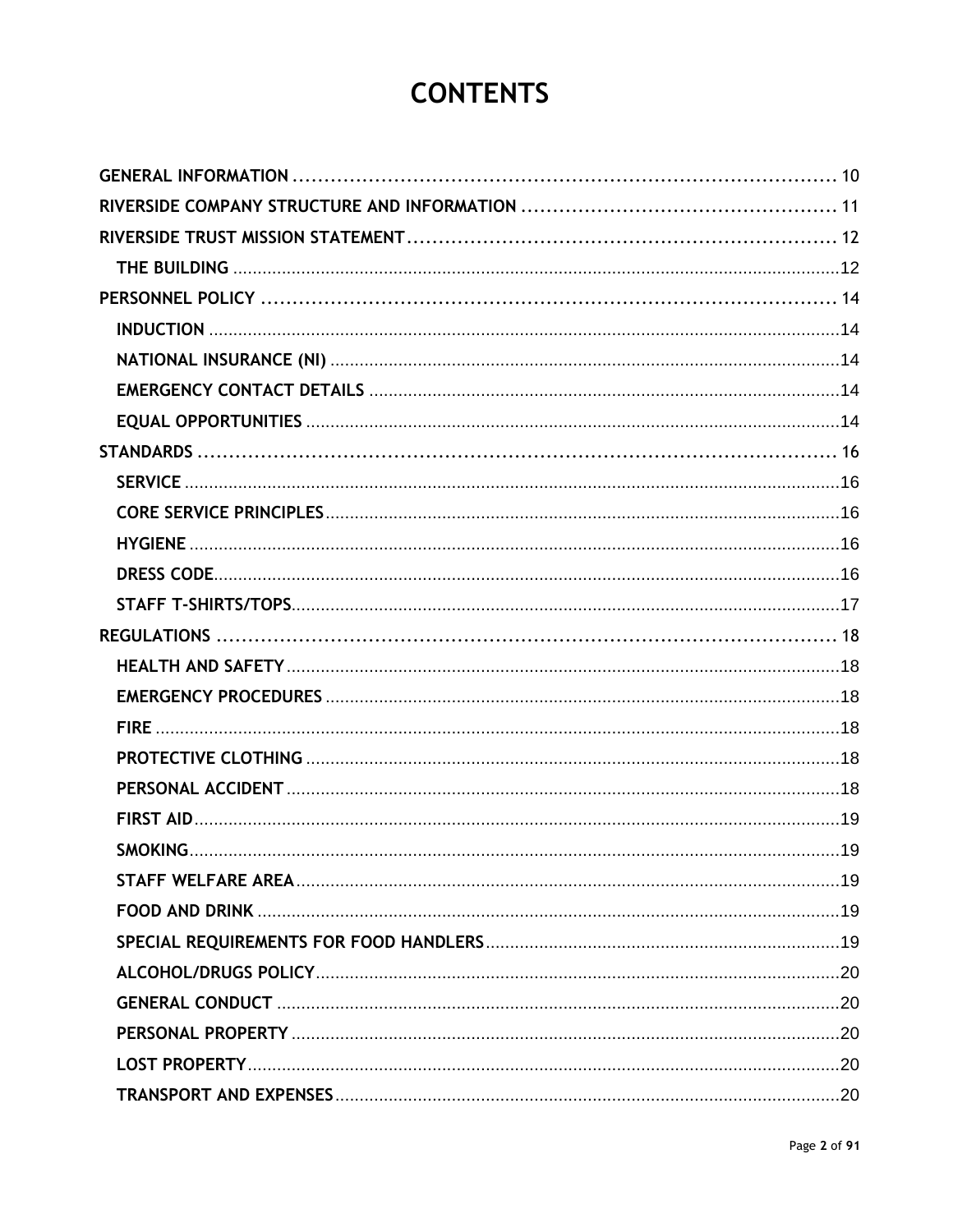| DATA PROTECTION POLICY FOR EMPLOYEES, WORKERS AND CONTRACTORS 29      |  |
|-----------------------------------------------------------------------|--|
|                                                                       |  |
|                                                                       |  |
|                                                                       |  |
|                                                                       |  |
|                                                                       |  |
|                                                                       |  |
|                                                                       |  |
|                                                                       |  |
|                                                                       |  |
| SITUATIONS IN WHICH WE WILL USE YOUR SENSITIVE PERSONAL INFORMATION33 |  |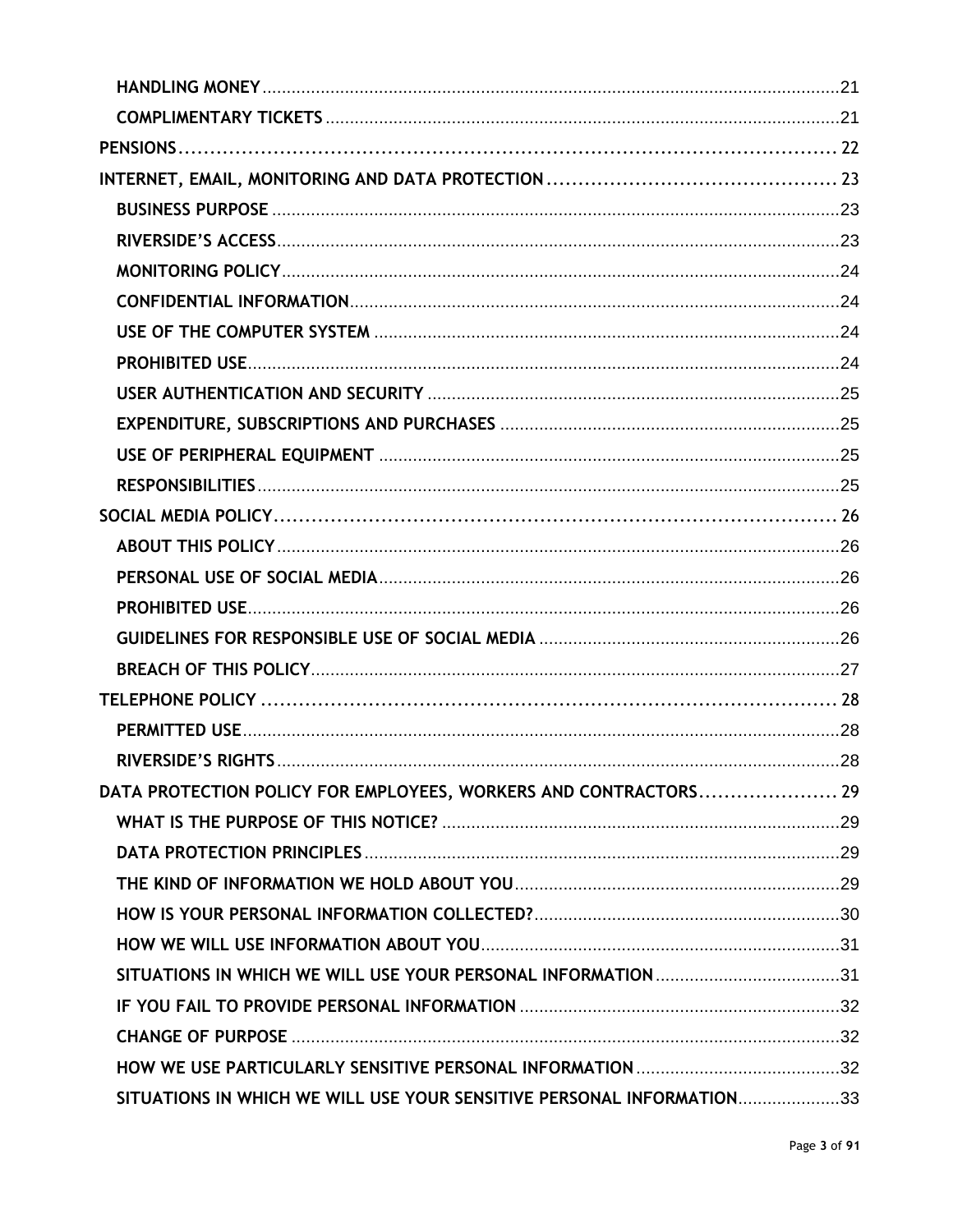| WHY MIGHT YOU SHARE MY PERSONAL INFORMATION WITH THIRD PARTIES? 34        |  |
|---------------------------------------------------------------------------|--|
| WHICH THIRD-PARTY SERVICE PROVIDERS PROCESS MY PERSONAL INFORMATION?34    |  |
| HOW SECURE IS MY INFORMATION WITH THIRD-PARTY SERVICE PROVIDERS AND OTHER |  |
| WHEN MIGHT YOU SHARE MY PERSONAL INFORMATION WITH OTHER THIRD PARTIES? 34 |  |
|                                                                           |  |
|                                                                           |  |
|                                                                           |  |
|                                                                           |  |
|                                                                           |  |
|                                                                           |  |
|                                                                           |  |
|                                                                           |  |
|                                                                           |  |
|                                                                           |  |
|                                                                           |  |
|                                                                           |  |
|                                                                           |  |
|                                                                           |  |
|                                                                           |  |
|                                                                           |  |
|                                                                           |  |
|                                                                           |  |
|                                                                           |  |
|                                                                           |  |
|                                                                           |  |
|                                                                           |  |
|                                                                           |  |
|                                                                           |  |
|                                                                           |  |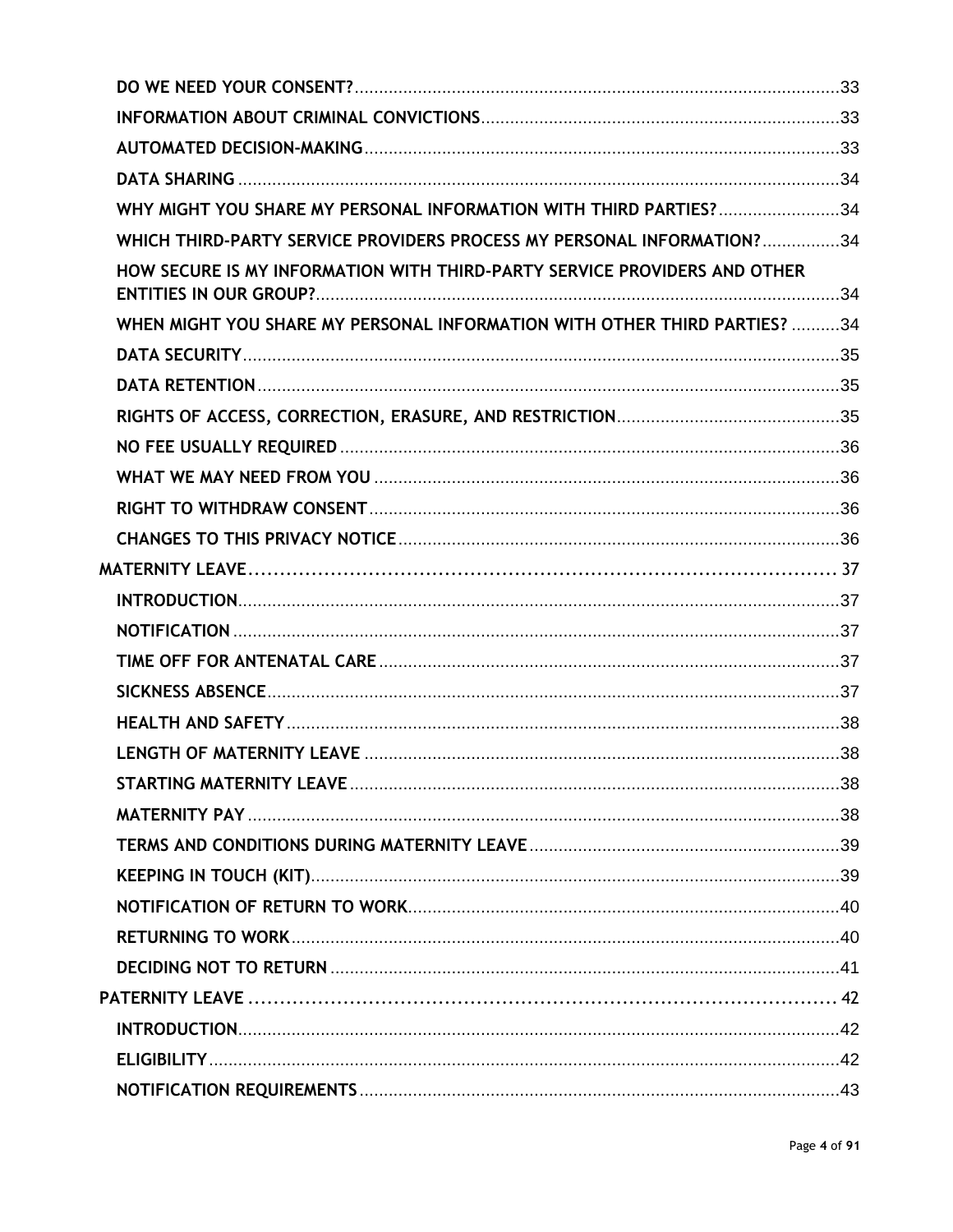| TERMS AND CONDITIONS OF EMPLOYMENT DURING PATERNITY LEAVE 44 |  |
|--------------------------------------------------------------|--|
|                                                              |  |
|                                                              |  |
|                                                              |  |
|                                                              |  |
|                                                              |  |
|                                                              |  |
|                                                              |  |
|                                                              |  |
|                                                              |  |
|                                                              |  |
|                                                              |  |
|                                                              |  |
|                                                              |  |
|                                                              |  |
|                                                              |  |
|                                                              |  |
|                                                              |  |
|                                                              |  |
|                                                              |  |
|                                                              |  |
|                                                              |  |
|                                                              |  |
|                                                              |  |
|                                                              |  |
|                                                              |  |
|                                                              |  |
|                                                              |  |
|                                                              |  |
|                                                              |  |
|                                                              |  |
|                                                              |  |
|                                                              |  |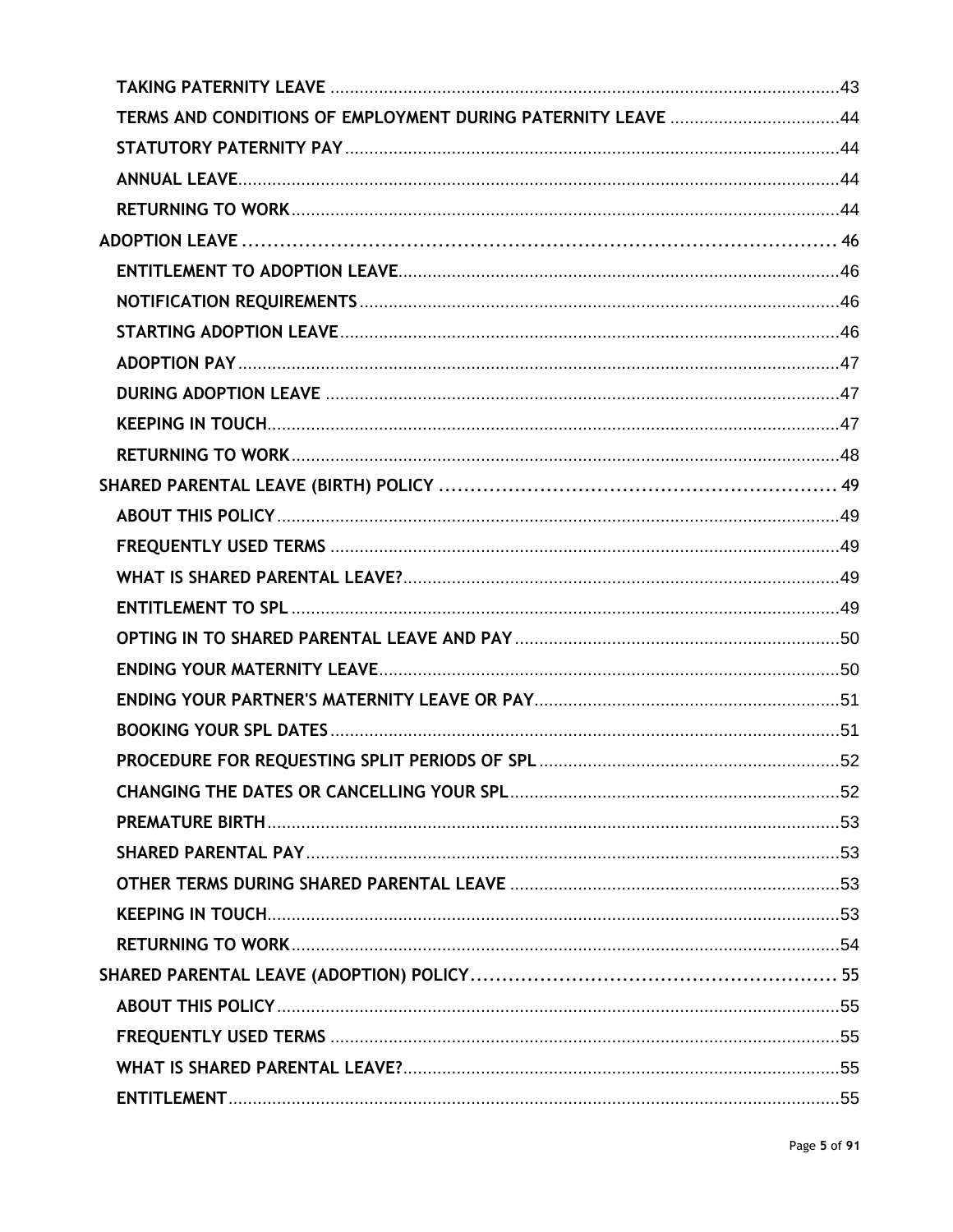| TIME OFF FOR ACCOMPANYING A PREGNANT WOMAN: HOW TO BOOK TIME OFF 61 |  |
|---------------------------------------------------------------------|--|
|                                                                     |  |
|                                                                     |  |
|                                                                     |  |
|                                                                     |  |
|                                                                     |  |
|                                                                     |  |
|                                                                     |  |
|                                                                     |  |
|                                                                     |  |
|                                                                     |  |
|                                                                     |  |
|                                                                     |  |
|                                                                     |  |
|                                                                     |  |
|                                                                     |  |
|                                                                     |  |
|                                                                     |  |
|                                                                     |  |
|                                                                     |  |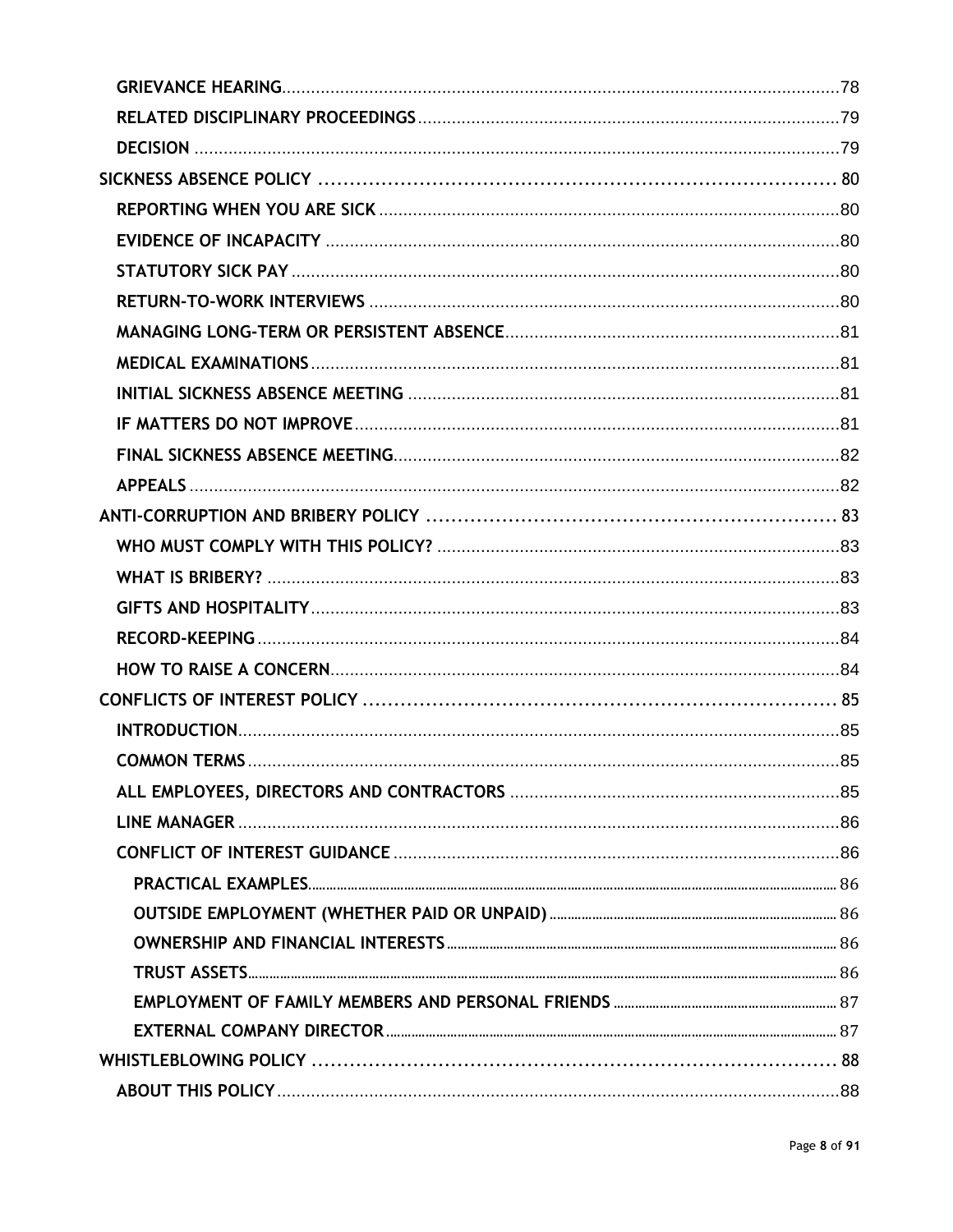| DISCIPLINARY ACTION AND DISMISSAL [11] [12] DISCIPLINARY ACTION AND DISMISSAL [11] [11] [11] [11] [11] [11] [1 |  |
|----------------------------------------------------------------------------------------------------------------|--|
|                                                                                                                |  |
|                                                                                                                |  |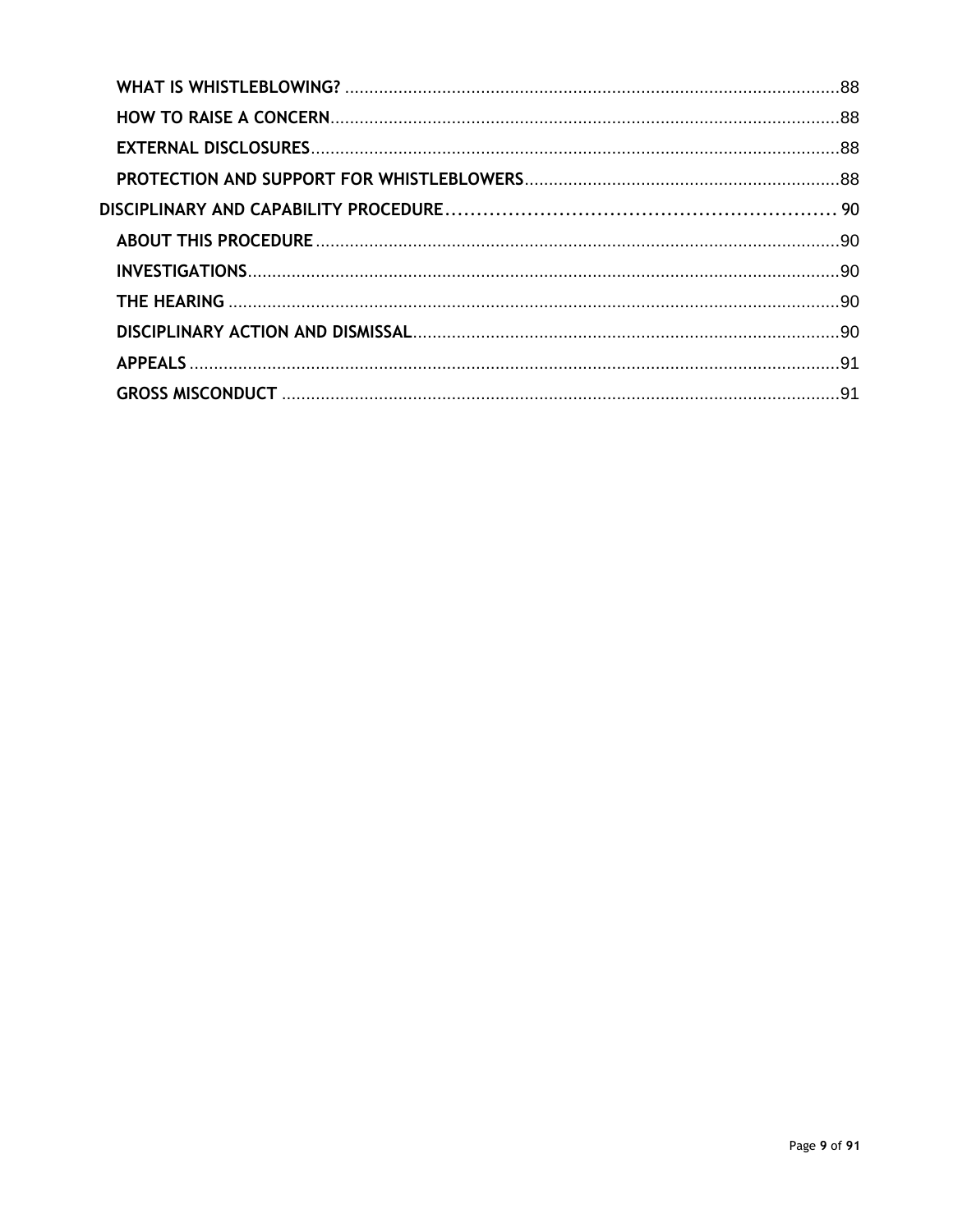# <span id="page-9-0"></span>**GENERAL INFORMATION**

This Staff Handbook ("Handbook") contains information about working at Riverside Studios ("Riverside") and it is important that you fully understand everything in this document. Within this Handbook you can read about the history of Riverside and find out about the companies that operate within the building. The Handbook also outlines policies and procedures which must be followed when working for Riverside. A breach of any of the policies or procedures could result in disciplinary action against you. If you are unclear about anything you should ask your Line Manager for further information.

The policies and procedures set out in this Handbook apply to all staff unless otherwise indicated. They therefore apply to managers, officers, directors, employees, consultants, contractors, trainees, homeworkers, part-time and fixed-term employees, casual and agency staff and volunteers (collectively referred to as "staff" in this Handbook). They do **not** form part of the terms and conditions of employment with us, which are provided to you separately.

Every effort has been made to ensure that this Handbook does not conflict with anything stated in your terms and conditions of employment. In the unlikely event that there is an inconsistency between these two documents your terms and conditions of employment will be deemed to take precedence over this Handbook.

Riverside reserves the right to amend and change non-contractual content from time to time. This Handbook will be reviewed on an annual basis and each review will be approved by the Riverside Trust Board.

By signing your employment contract, you are declaring that you have also read and fully understand this Handbook.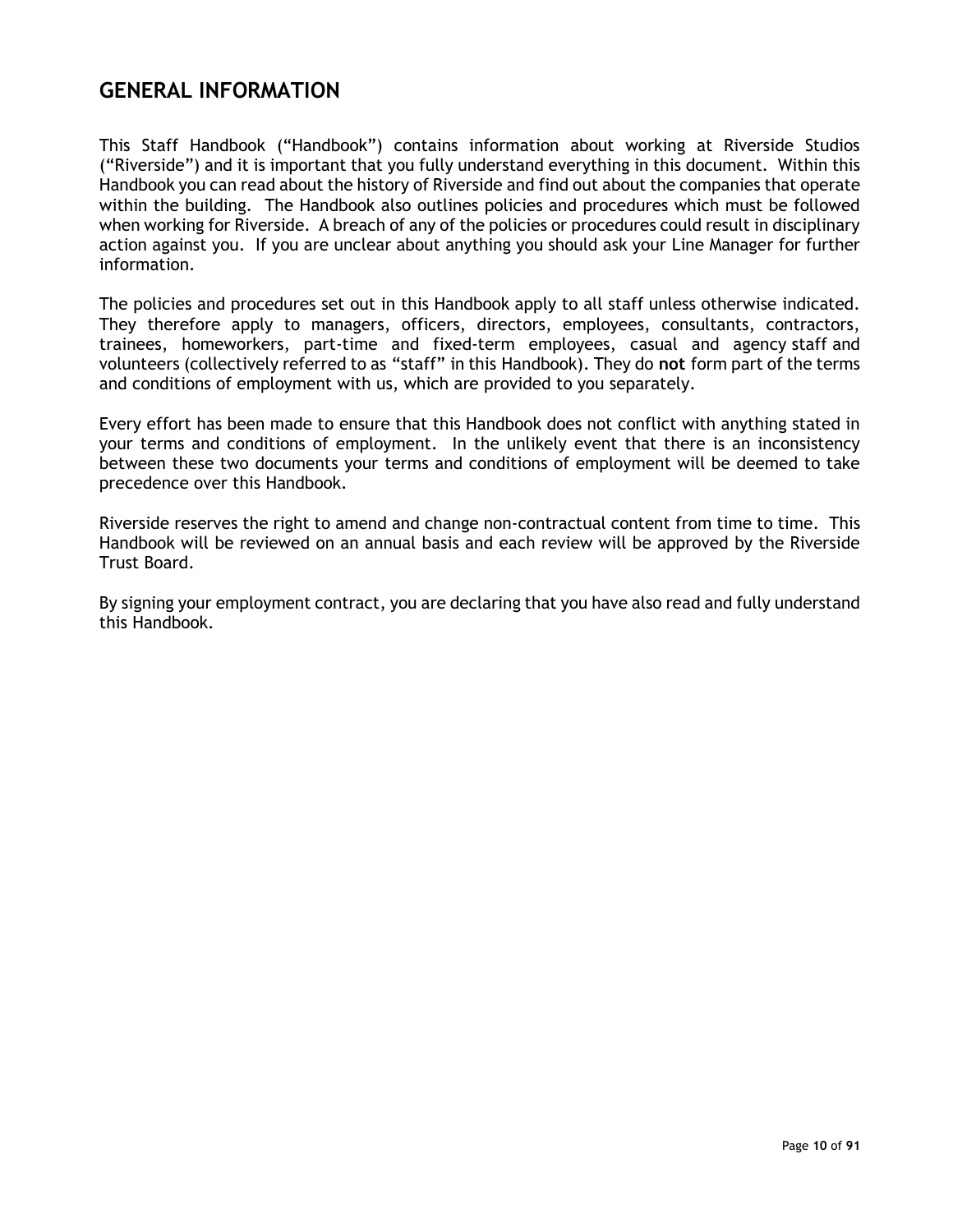## <span id="page-10-0"></span>**RIVERSIDE COMPANY STRUCTURE AND INFORMATION**

The original Riverside, which had been a foundry in the late Victorian era, became a film studio in the 1930s, then a BBC Television facility in the 1950s before opening as an arts centre in 1976.

During its twenty years as a film studio, Riverside hosted feature productions including *The Seventh Veil* starring James Mason, *The Happiest Days of Your Life* starring Margaret Rutherford and *Father Brown* starring Alec Guinness. While occupied by the BBC, Riverside was the home of *Doctor Who*, *Hancock's Half Hour*, *Dixon of Dock Green* and *Jackanory*, among many other celebrated programmes. As an arts centre, Riverside has played host to such luminaries as Samuel Beckett, Helen Mirren, Robert Lepage, Yoko Ono, David Bowie, and Amy Winehouse as well as worldrenowned companies including Rambert, DV8, Complicite, the RSC and the Wooster Group.

In 2019, following a five-year redevelopment, Riverside reopened on its original site as a national centre for innovation in arts and entertainment. The new building is a 90,000 sq. ft. facility with 3 flexible performance spaces (small, medium and large), a 206-seat cinema, 56-seat screening room, community and rehearsal spaces and a choice of restaurants and bars with breath-taking views of the historic Hammersmith Bridge. With the Thames walkway opened up in front of the building, Riverside makes for an attractive and exciting destination in West London.

Riverside's state-of-the-art infrastructure enables the capture of live events, while the expertise and imagination of our staff and collaborators take digital projects to new audiences. Today, Riverside mixes the best of our past in film, theatre, comedy, dance and television with the latest technology to provide even greater opportunities and inspiration for artists and audiences alike.

Riverside is run by Riverside Trust, a non-profit making arts charity.

The Board of Directors formally convenes four times a year, under its Chair, Dr. Greg Parston. Following a management restructure the senior executive on this Board are the Interim Executive Director, Tony Lankester, the Interim Business & Finance Director, Guy Hornsby and the Interim Creative Director, Rachel Tackley supported by the departmental management team.

In addition to our ticket sales, Riverside Trust currently generates all income through commercial operations such as its food and drink offerings, hires, events and revenue from tenant arts and entertainment companies which operate out of Riverside.

**Riverside TV Studios Limited**, a separate company from the Riverside Trust, was set up to operate the largest studio, Studio 1, at Riverside having substantially invested in digital technology to provide one of the most up-to-date television studios in London. Studios 2 and 3 are also capable of hosting TV productions. Previously, shows such as *TFI Friday*, *SMTV*, *CD:UK*, *T4, Question Time, The Apprentice: You're Fired, Celebrity Juice*, *Russell Howard's Good News,* and *The Last Leg* have all been filmed on site.

**Sam's Riverside** operates as a fine dining restaurant within the building. It boasts a private dining space and outdoor seating looking out over the river. Sam's Riverside is a high impact, high profile restaurant. The menus are among the best in London served with old school charm, professionalism and hospitality set in a modem, vibrant setting. The customer will leave knowing that they have had an exceptional experience, something rare, something original.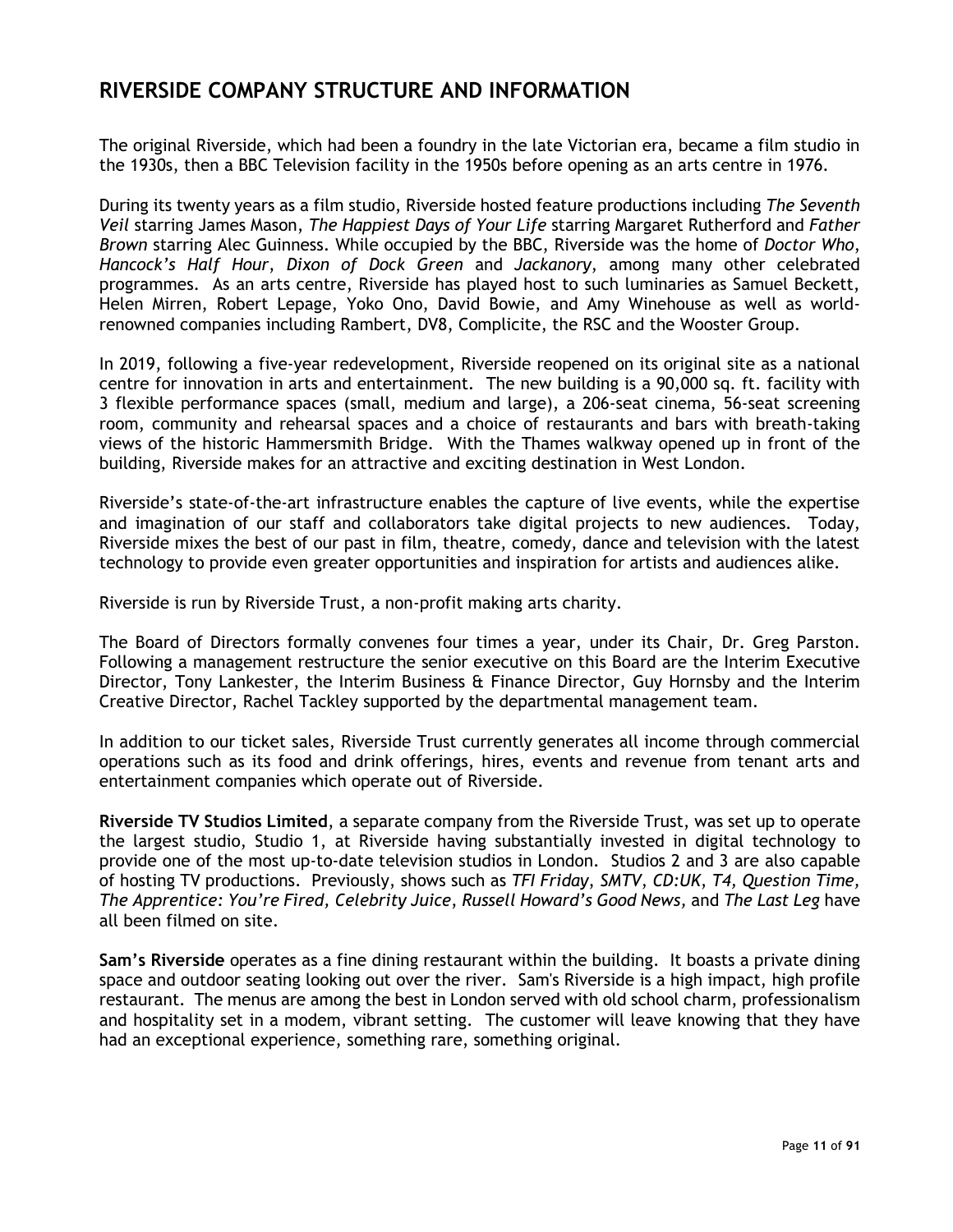## <span id="page-11-0"></span>**RIVERSIDE TRUST MISSION STATEMENT**

Riverside returns as a dynamic cultural venue where artists, audiences and communities come together to discover and participate in extraordinary live and digital arts and entertainment.

Our new building offers flexible performance spaces, a TV studio, cinemas, event and rehearsal spaces, gallery, workspaces, an archive and bars and restaurants.

Riverside will continue to be a free-flowing confluence of theatre, film, music, dance, comedy, art, enterprise, events, innovative technology and hospitality.

Our charitable aims are to present high-quality arts and to make them accessible to all. We believe that the arts have the power to improve and change lives.

Riverside will be a gateway to the arts for everyone through our bold artistic and innovative community programmes.

With an anticipated 650,000 visitors, 1,000 artists, 1,000 community members, 300 live performances, 150 TV shows, and 100 films a year Riverside will make a huge impact on the arts and local communities.

#### <span id="page-11-1"></span>**THE BUILDING**

Riverside consists of three studio spaces, a cinema, a screening room, rehearsal space, community and events spaces, tenant offices and several food and drink offerings.

**Studio 1** (604 sq m/300 seated capacity) with dressing rooms at the back of the building, as well as the production galleries, are all leased to Riverside TV Studios.

**Studio 2** (472 sq m/400 seated capacity) stages predominantly theatre, both hires and coproductions, as well as one-off commercial events and occasional TV.

**Studio 3** (137 sq m/200 seated capacity) is used for theatrical productions, predominantly on a hire basis, and occasional TV.

**The Community and Rehearsal Room** (102 sq m/60 seated, 80 standing capacity) is a flexible space that can be used for a variety of events including rehearsals due to its sprung floor.

**The Events and Entertainment Space** (118 sq m/60 seated, 120 standing) is a flexible event space with river views that can be used for a variety of events including parties, workshops, receptions and presentations.

**The Cinema** (Screen 1) (239 sq m/206 seated capacity) includes a large state-of-the-art screen, a new digital projector, plush seating and a stage area perfect for talks or Q&As. It operates as a commercial cinema and is also used for event hires during the day.

**The Screening Room** (Screen 2) (52 sq m/46 seated capacity) is an intimate cinema space with comfortable, plush seating that is available to hire for private screenings.

**The Cinema Bar** (142 sq m/150 standing capacity) is a large basement reception area suitable for a variety of events and with access to a bar.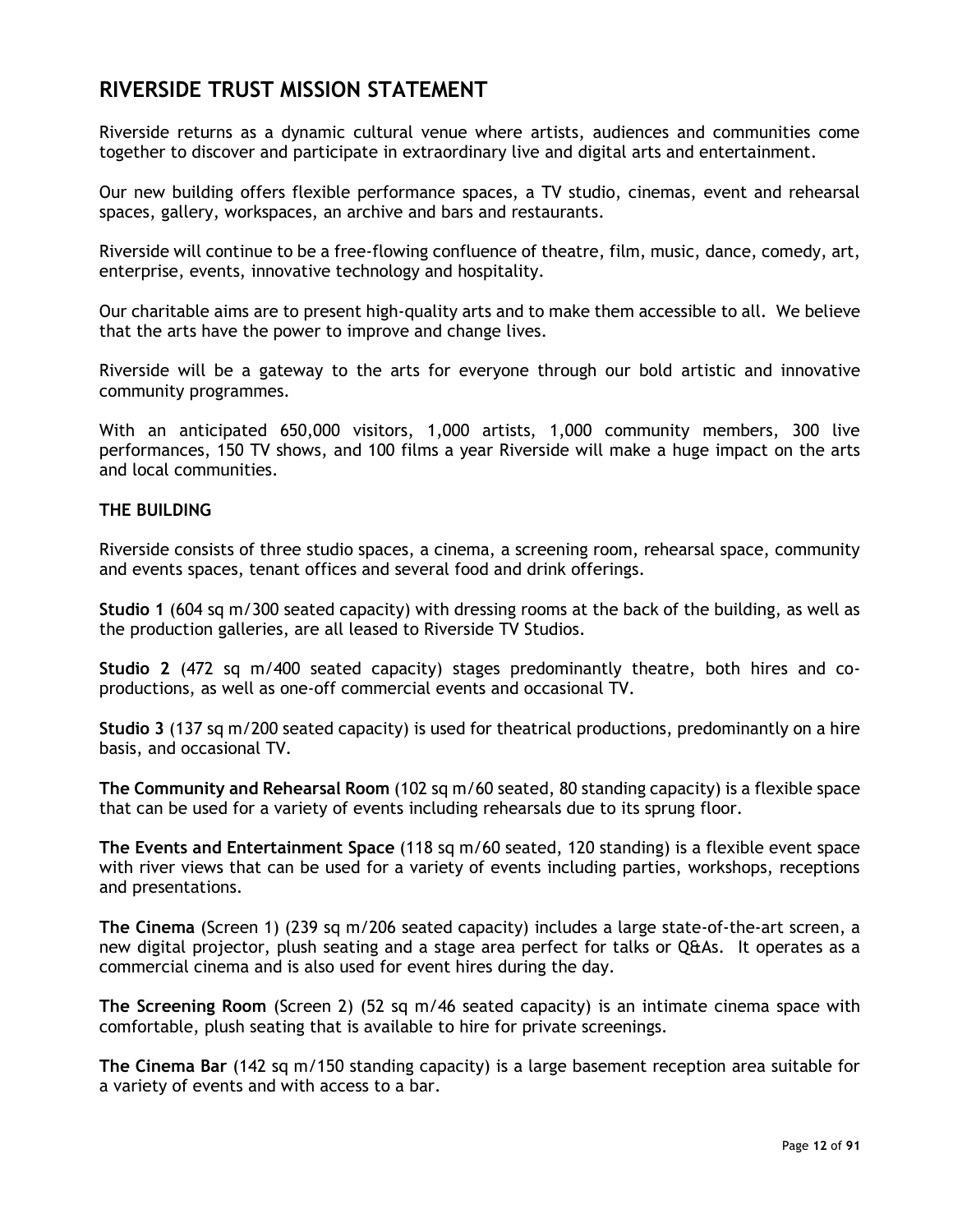**The Bakery** and **Bar & Kitchen** at the front of the building are open every day. As well as a bar the Bar & Kitchen serves light refreshments, lunch and dinner to the general public, and has a southfacing terrace and outdoor seating overlooking the River Thames and Hammersmith Bridge.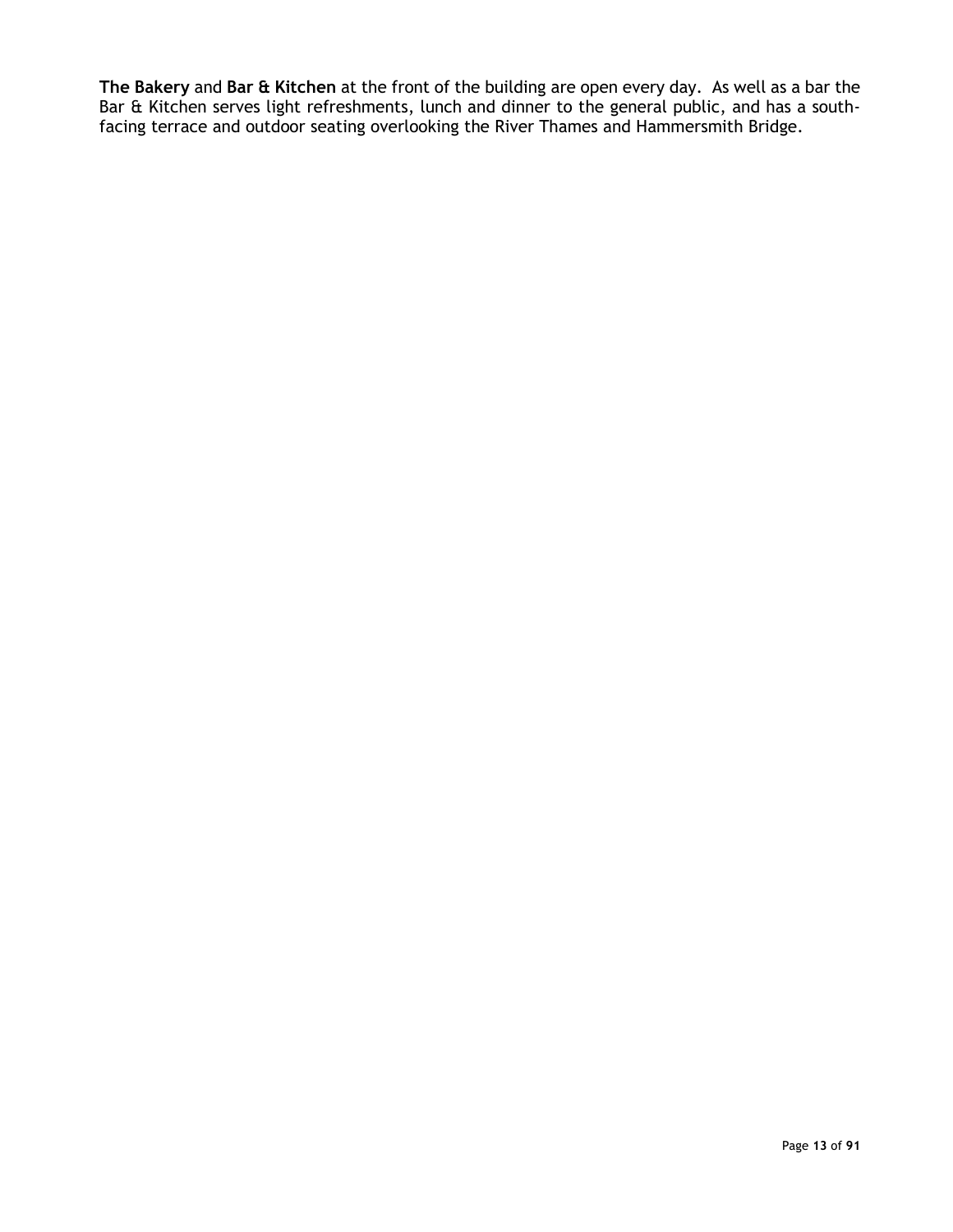# <span id="page-13-0"></span>**PERSONNEL POLICY**

#### <span id="page-13-1"></span>**INDUCTION**

When you first start at Riverside you will be given the following:

- A staff information sheet
- Terms and conditions of employment and a job description
- A copy of this Handbook

You will also be given an introduction to the building which should include the following:

- Building, staff and departmental familiarity
- Emergency procedures, including evacuation, use of fire equipment and first aiders.

If you don't receive any of these please talk to your Line Manager as soon as possible.

#### <span id="page-13-2"></span>**NATIONAL INSURANCE (NI)**

<span id="page-13-3"></span>You should ensure your NI number is correct on your staff information sheet.

#### **EMERGENCY CONTACT DETAILS**

The Finance Department is responsible for maintaining up-to-date details of your home address and the emergency contact telephone numbers of the person or persons you would like us to contact in the event of an emergency, for example, if you have an accident. This information will be requested by your Line Manager when you start work and you should advise us of any changes straight away. This information is held in confidence and will only be used when needed.

We will write separately to the person or persons whose contact details you have provided, notifying them of why we hold their details, namely that it is in your legitimate interests.

#### <span id="page-13-4"></span>**EQUAL OPPORTUNITIES**

Riverside is committed to equal opportunities. Our policy is guidance only and does not form part of your contract of employment

It is Riverside's policy not to discriminate against its employees, job applicants or individuals who work at Riverside but who are not our employees, on the basis of their gender, sexual orientation, marital or civil partner status, gender reassignment, race, religion or belief, colour, nationality, ethnicity or national origin, disability or age, pregnancy (collectively "protected characteristics"). The principle of non-discrimination and equality of opportunity applies equally to the treatment of visitors, clients, customers and suppliers and in certain circumstances to ex-employees.

Discrimination may be:

● **Direct** where someone is put at a disadvantage for a reason related to one of the unlawful grounds, e.g. rejecting an applicant because of their race;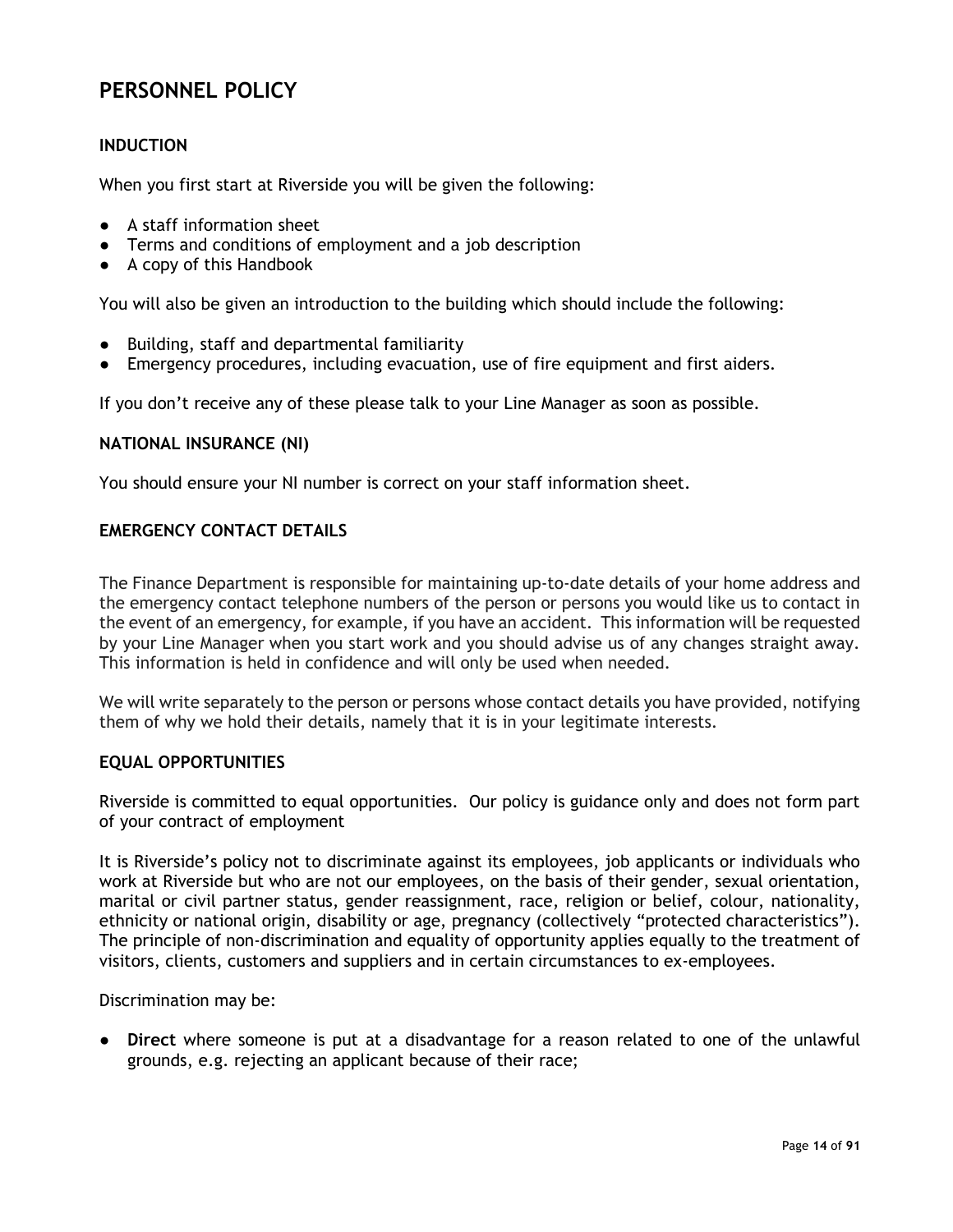- **Indirect** where an individual is subject to an unjustified provision criteria or practice which puts them at a particular disadvantage on the basis of one of the unlawful grounds, e.g. a height requirement that would eliminate a higher proportion of women than men;
- **Victimisation** where an individual is treated less favourably because of action taken to assert legal rights against discrimination or to assist a colleague in that regard; or
- **Harassment** is where an individual "A" engages in unwanted conduct on the basis of one of the unlawful grounds that has the purpose or effect of violating another individual's "B's" dignity or creating an intimidating, hostile, degrading, humiliating or offensive environment for B.
- **Disability discrimination** includes direct and indirect discrimination, any unjustified less favourable treatment because of the effects of a disability, and failure to make reasonable adjustments to alleviate disadvantages caused by a disability.

The policy applies to the advertising of jobs and recruitment and selection, to training and development, opportunities for promotion, to conditions of service, benefits and facilities and pay, to health and safety and to conduct at work, to grievance and disciplinary procedures and to termination of employment, including redundancy.

All employees have a duty to act in accordance with this policy and not to discriminate against or harass other members of the workforce, visitors, clients, customers or suppliers. Those working at a management level have a specific responsibility to promote this policy and set an appropriate standard of behaviour. The management have overall responsibility for this policy and any questions about this policy should be directed in the first instance to a manager, followed by a director if necessary.

If you are subjected to harassment, discrimination or victimisation on any of the unlawful grounds, you will have the full support of Riverside's management in terminating it. There are various ways in which you can deal with the behaviour, ranging from simply asking the person to stop, to taking up a formal complaint. You are encouraged to raise the matter through Riverside's Grievance Procedure if you feel that means of dealing with this have not or will not work. You should act promptly – do not wait until working conditions reach an intolerable level or your personal wellbeing is put in jeopardy.

If, after investigation, you are proven to have discriminated against any other worker on any of the unlawful grounds, you will be subject to disciplinary action and in serious cases such behaviour may constitute gross misconduct and, as such, may result in summary dismissal.

Riverside will regularly monitor the effectiveness of this policy to ensure it is achieving the objectives stated above, by monitoring the composition of job applicants and the benefits and career progression of its workers.

Riverside is committed to providing relevant training for all staff on their responsibilities and duties under this policy.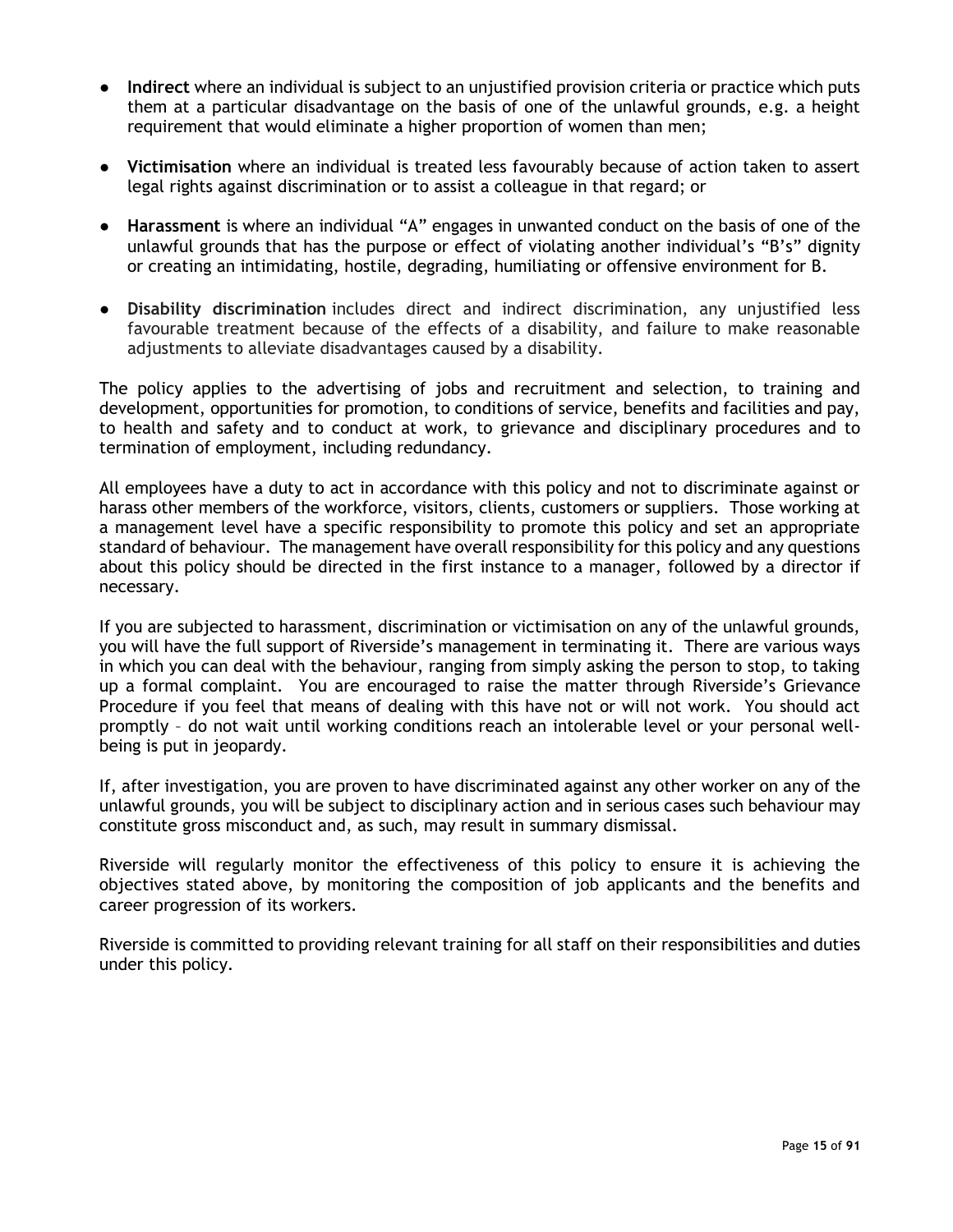# <span id="page-15-0"></span>**STANDARDS**

#### <span id="page-15-1"></span>**SERVICE**

**Mission Statement** - Riverside aims to provide the highest level of service to all those using or working in the building. We recognise that all departments and employees have a vital role to play in presenting a professional and caring image in order to guarantee that customers, visiting companies, patrons and other users of the building are completely happy with their experience of Riverside as an environment. Every member of staff will deliver this through commitment to and delivery of the Service Policy.

All comments from patrons, customers and visiting companies should be noted and passed on to your Line Manager so that matters can be addressed immediately. If a customer has any specific comments/complaints that they feel require further action, they can email the Senior Management team. This will be followed up and their remarks will be acted upon as appropriate. The Duty Managers coordinate all aspects of the Service Policy, a copy of which will be provided at your induction or can be shared with you at any time.

#### <span id="page-15-2"></span>**CORE SERVICE PRINCIPLES**

**Professionalism** – Being conscious of portraying the best possible image of Riverside and wanting to convey this fully in all dealings with colleagues, patrons and visiting companies.

**High Expectations** - Being fully aware of the standard of professional service expected by all those using the building, especially patrons and visiting companies, meeting and where possible exceeding expectations of courtesy, helpfulness and knowledge of the building's activities.

**Consistency** - Ensuring that every Riverside employee works to the same high standards and expects the same in colleagues.

**Turnaround** - Ensuring that all complaints are dealt with quickly, effectively and according to the policy, so that a negative situation can be turned into a positive relationship with Riverside.

**Training** – All staff will receive comprehensive service training as part of their induction as well as on an ongoing basis to ensure that everyone at Riverside works to the same standard.

**Commercial Awareness** – In a fiercely competitive field all personnel must be aware that good service **=** increased revenue for Riverside, which in turn enables us to do better and better work and secure the building's future and reputation as one of the most distinctive venues in London.

#### <span id="page-15-3"></span>**HYGIENE**

Riverside sets high standards of hygiene and cleanliness in order to make conditions safe and pleasant for customers and staff. The responsibility for maintaining these high standards is shared by all staff and extends to both personal hygiene and the maintenance of working areas.

#### <span id="page-15-4"></span>**DRESS CODE**

All staff should dress in a fashion that is smart casual. Duty Managers should ensure, as they are in a direct customer-facing role, that they are dressed appropriately. All staff will be issued with a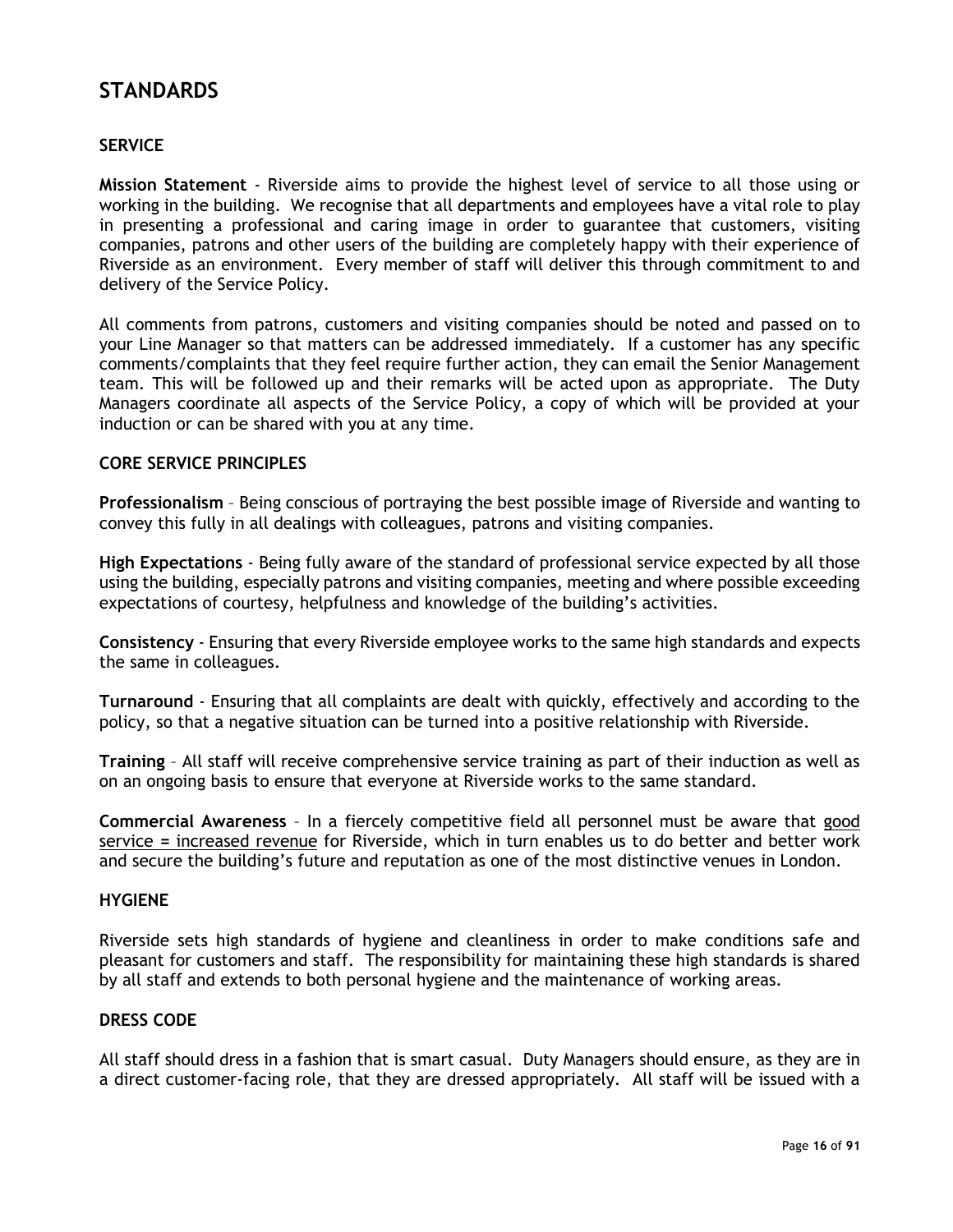relevant departmental uniform to wear, combined with dark smart trousers/skirt and shoes as preferred. Overall the following are not acceptable:

- Pale or faded/distressed jeans
- White, trashed or Converse trainers
- T-shirts with large logos/large commercial branding
- Overly revealing tops, including those showing midriff
- Sports clothes
- Flip-flops or sandals where the shoe can easily fall off

Technicians should wear blacks when on show duty.

Staff serving customers or preparing food in any of the food and beverage outlets, or those for whom having long hair poses a safety risk to themselves or others, are required to ensure that any long hair is neatly tied back, away from the face, such that it doesn't need adjustment in the course of fulfilling any duties.

Non-compliance with the Dress Code may result in disciplinary action on the grounds of misconduct and may result in a written warning.

#### <span id="page-16-0"></span>**STAFF T-SHIRTS/TOPS**

All shirts, T-shirts and sweaters supplied by Riverside remain the property of Riverside. You will be asked to sign for any clothing supplied, and items which are not returned will be charged for.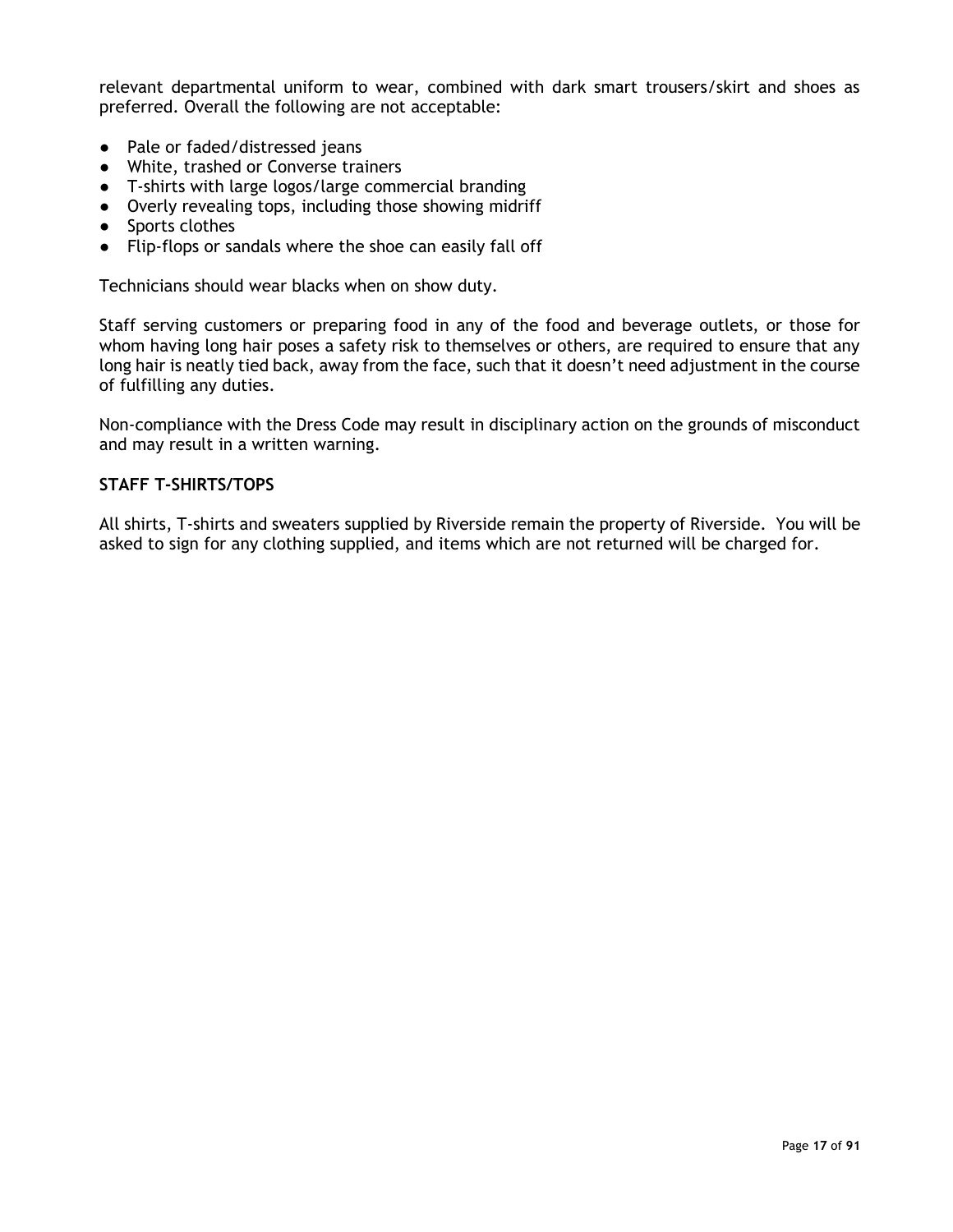# <span id="page-17-0"></span>**REGULATIONS**

Working for Riverside puts you in a position of trust and responsibility in what is one of the most important Off-West End venues in London. You should ensure that your conduct does not limit your effectiveness or damage Riverside's reputation.

Riverside's property, goods and cash must be used and maintained properly according to established procedures and regulations.

#### <span id="page-17-1"></span>**HEALTH AND SAFETY**

All staff have a legal obligation at work to take reasonable care for the health and safety of themselves, their colleagues and customers/clients.

You must comply with Riverside's regulations on health and safety and report all accidents and dangerous occurrences. Copies of Riverside's Health and Safety Policy will be made available to you and will be available on request. You should familiarise yourself with this document.

If you become aware of anything which might compromise health and safety in any way you should report it to a member of the management team immediately. All staff must cooperate with the policy and any associated instruction so far as is necessary to ensure that a safe working environment is maintained.

#### <span id="page-17-2"></span>**EMERGENCY PROCEDURES**

During your training you will be shown how to safely evacuate the building.

#### <span id="page-17-3"></span>**FIRE**

Fire prevention is the direct concern of all staff. During your training you will be taught about Riverside's Fire Regulations and you have a responsibility to ensure that you fully understand and follow these regulations. You must know where all the fire exits are, the assembly points and how to use fire extinguishers safely.

A member of staff who breaches the Fire Safety Regulations may be summarily dismissed.

#### <span id="page-17-4"></span>**PROTECTIVE CLOTHING**

You must wear any protective clothing provided and follow instructions regarding its use.

#### <span id="page-17-5"></span>**PERSONAL ACCIDENT**

Riverside has a Personal Accident Insurance Policy which provides cover for accidental death or injury to staff.

You must report any incident, no matter how small, as Riverside has a responsibility to act on all incidents. Please see a member of the management team for access to the online incident reporting.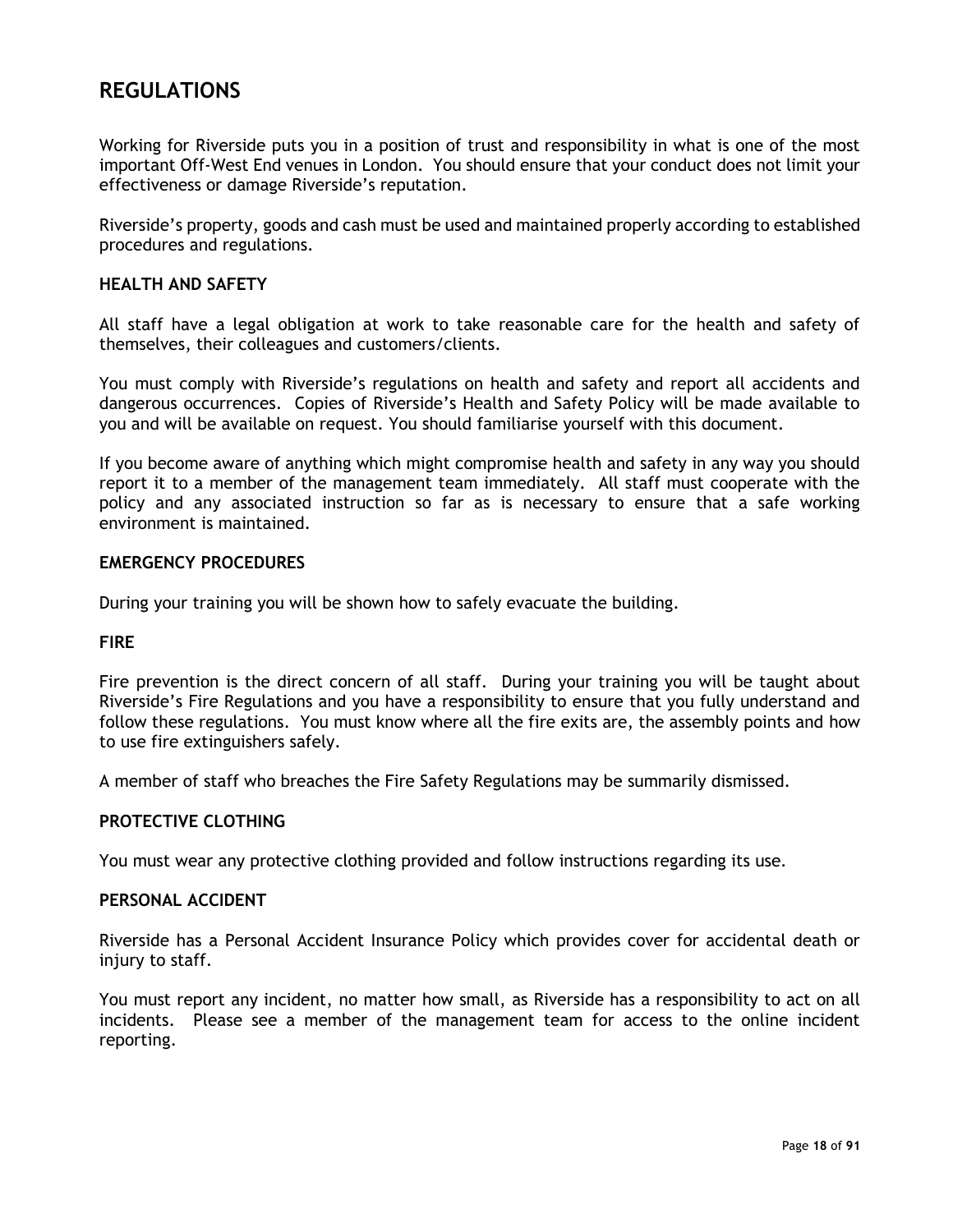#### <span id="page-18-0"></span>**FIRST AID**

A list of current first aiders is held at the Operations Office. First Aid Boxes can be found in the following locations:

- Reception
- Bar & Kitchen
- Staff Room/Welfare Area
- Cinema Foyer
- Studio 3 Control
- Riverside Office

#### <span id="page-18-1"></span>**SMOKING**

We are committed to protecting your health, safety and welfare and that of all those who work for us by providing a safe place of work and protecting all workers, service users, customers and visitors from exposure to smoke.

Riverside is a non-smoking venue in accordance with the Health Act 2006 and associated regulations apart from designated areas outside the building where smoking is only permitted out of Riverside Uniform. The ban applies to anything that can be smoked and includes, but is not limited to, cigarettes, electronic cigarettes, pipes (including water pipes such as shisha and hookah pipes), cigars and herbal cigarettes. Staff found smoking will face disciplinary action on the grounds of gross misconduct and may face instant dismissal. Smoking in smoke-free premises is also a criminal offence and may result in a fixed penalty fine and/or prosecution.

#### <span id="page-18-2"></span>**STAFF WELFARE AREA**

There is a dedicated staff welfare area for staff to eat, drink and spend time in on their breaks. This area is equipped with a kitchen for staff and crew use.

It is the responsibility of all staff to keep the staff welfare area and kitchen clean and tidy. Failure to do so may result in a ban from using these spaces. At certain times the area will be booked out for specific company use so be aware when planning your break.

#### <span id="page-18-3"></span>**FOOD AND DRINK**

There will be a discount provided at all food and drink outlets within the building as well as access to the staff welfare area as per above. No staff member is entitled to free food or drink from the public facing outlets, other than what may be specifically noted in your staff contract. Additional rules apply to Bar & Kitchen staff, particularly in regard to the handling of food and drink. Please consult the Bar & Kitchen Handbook for more information or talk to your Line Manager.

#### <span id="page-18-4"></span>**SPECIAL REQUIREMENTS FOR FOOD HANDLERS**

All members of staff working as food handlers or in food handling areas will be given access to food hygiene training, and there will be specific requirements as to personal hygiene and appropriate conduct within those departments.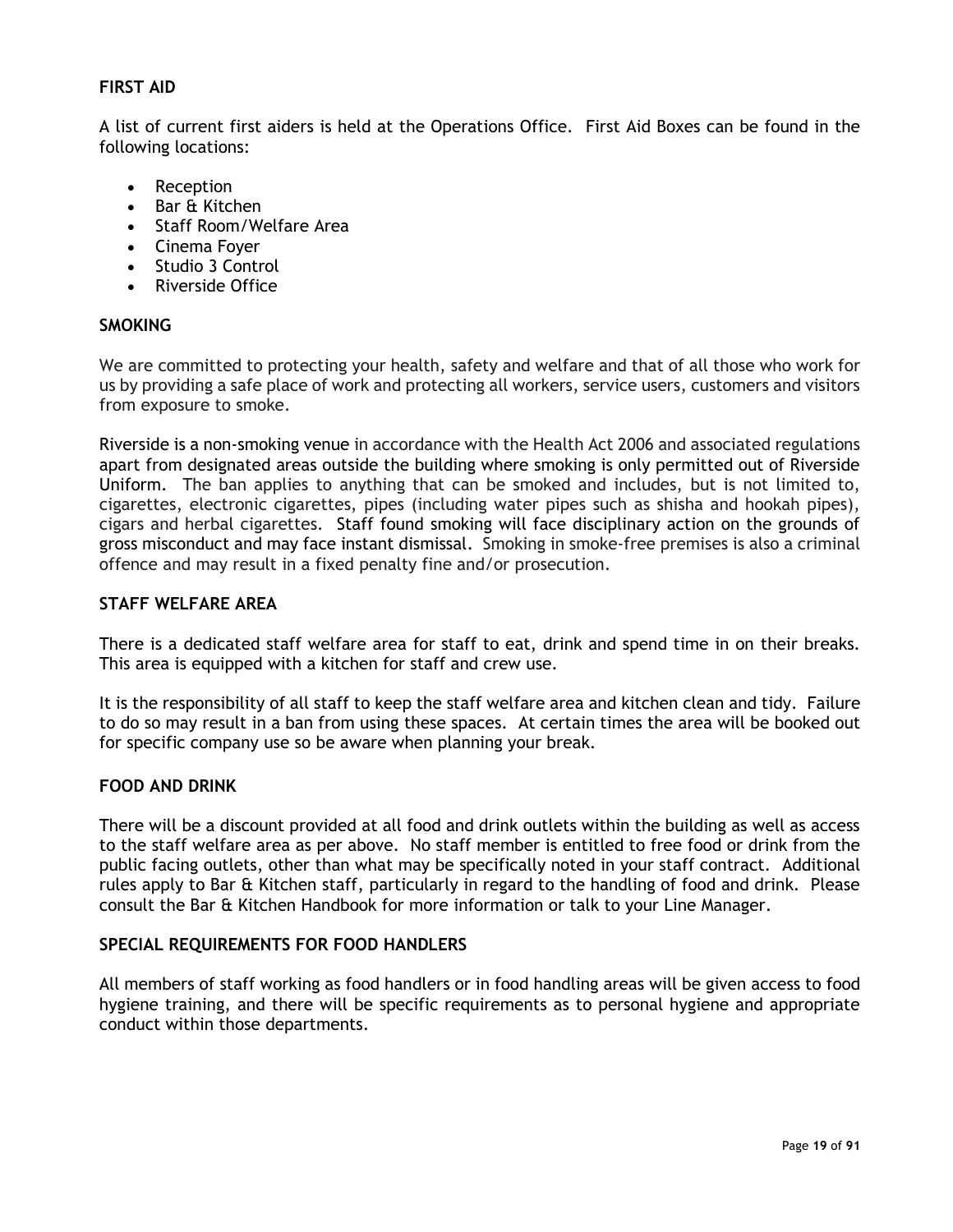#### <span id="page-19-0"></span>**ALCOHOL/DRUGS POLICY**

Consumption of alcohol, excess pharmaceutical or recreational drugs interferes with health and safety, attendance and work performance, and it puts the safety of others at risk. Consumption of alcohol, excess pharmaceutical or recreational drugs whilst an employee is on duty constitutes a gross breach of the employee's terms and conditions of employment. Any employee considered to be intoxicated whilst on duty, or who is found to have taken or been in possession of drugs, will face disciplinary action on the grounds of gross misconduct and may be summarily dismissed.

Riverside reserves the right, if it suspects that there has been a breach of this policy, or the employee's work or conduct has been impaired through alcohol or drug abuse, to require you to undergo a medical examination to determine the cause of the problem. Refusal to undergo such a medical examination may result in that employee facing disciplinary action on the grounds of gross misconduct and they may be summarily dismissed.

#### <span id="page-19-1"></span>**GENERAL CONDUCT**

You should always ensure that when you come off duty it is clear to other staff you have finished work and, more importantly to the public, visiting companies and tenants. This means that once off duty you should not be carrying sets of building keys (unless a key holder) or any other distinguishing items or clothing (such as a walkie-talkie). Similarly, you should not enter any backstage area or offices unless accompanied by an on-duty member of staff. Please remember the Bar is an important part of Riverside's commercial operation and you should conduct yourself appropriately when drinking or socialising off duty. Riverside reserves the right to ban employees from drinking alcohol on the premises, or in certain cases to exclude people from the building entirely. Any member of staff who fails to observe these regulations will face serious disciplinary action.

Due to the nature of the building and the organisations that operate within it, there will often be famous people in and around Riverside. It is not appropriate to ask for a photo or talk to them when on shift unless it is specifically part of your role. It is especially important not to post any photos or information on social media about celebrities in the building, or any photos from the back of house areas. Any breach will be regarded as gross misconduct.

#### <span id="page-19-2"></span>**PERSONAL PROPERTY**

You are individually responsible for the safekeeping of your personal property. Riverside cannot accept responsibility for the loss, theft of or damage to any personal property.

Riverside reserves the right to inspect vehicles parked on the premises and personal belongings.

#### <span id="page-19-3"></span>**LOST PROPERTY**

All staff must hand in any lost property found on Riverside's premises. Lost property must be recorded and any valuable items locked in the safe.

#### <span id="page-19-4"></span>**TRANSPORT AND EXPENSES**

Upon production of satisfactory receipts, employees will be reimbursed for all expenses directly incurred on Riverside business provided they are incurred with the authorisation of their Line Manager and submitted within 28 days of being incurred. Any attempt to claim expenses fraudulently or otherwise in breach of this policy may result in disciplinary action. Claims for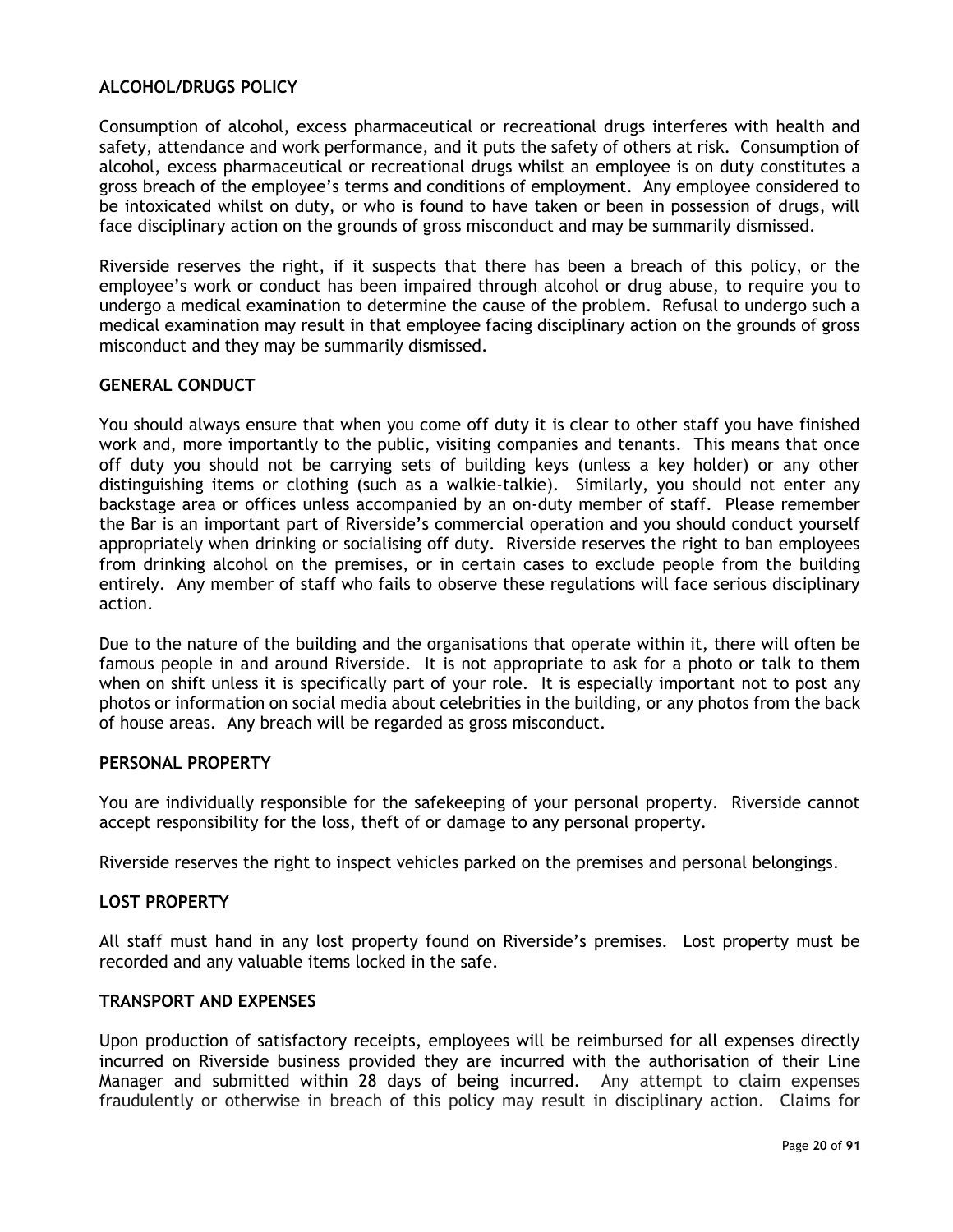authorised expenses submitted in accordance with this policy will be paid directly into your bank/building society account via payroll.

In carrying out the employer's business, where it is not reasonably practicable to use public transport or taxis, the employee's own vehicle may be used with the authorisation of the appropriate Line Manager. Payment for taxis will be made on return of receipts within 28 days of being incurred to your Line Manager, whichever is appropriate.

These provisions do not apply to normal journeys between members of staff's homes and Riverside premises, except where a member of staff is detained for work beyond the time when normal public transport ceases. In that event the employer will pay for transport to or from the member of staff's usual place of residence in accordance with the conditions above.

#### <span id="page-20-0"></span>**HANDLING MONEY**

If your job involves handling money for Riverside you must ensure the following:

- any doubts or concerns you have about till procedure etc. are reported to your Line Manager;
- that your till is not opened or money removed from the safe for any reason other than a normal transaction/banking procedure;
- immediately report any incorrect charging of a customer to a member of Management.

#### <span id="page-20-1"></span>**COMPLIMENTARY TICKETS**

Complimentary tickets and ticket refunds are issued entirely at the discretion of the Senior Management team in conjunction with the Box Office Manager. Please consider that complimentary tickets are sometimes very limited and should be for personal use only.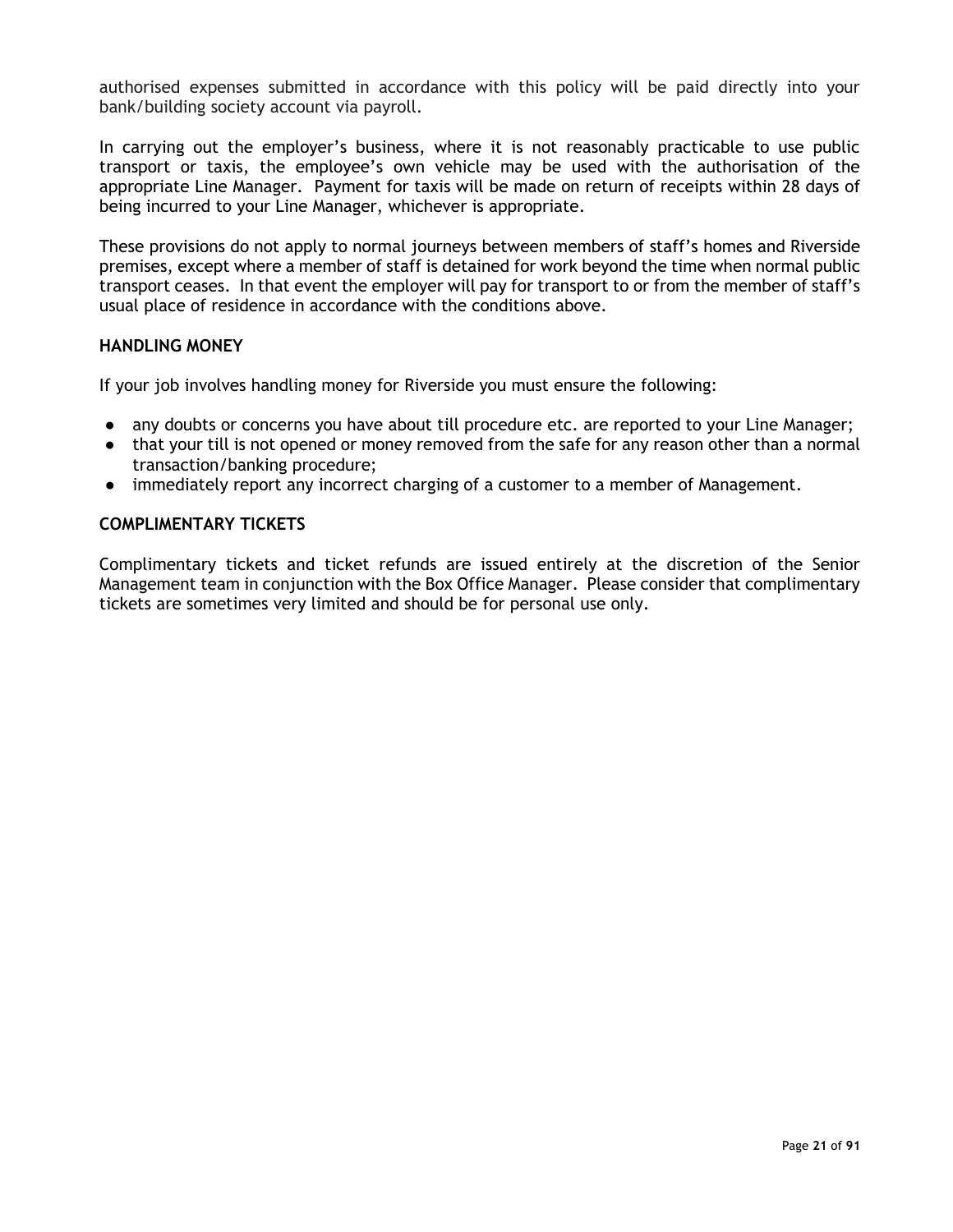# <span id="page-21-0"></span>**PENSIONS**

Riverside's pension provider is The People's Pension. It is a flexible and portable workplace pension, designed for people, not profit. With no shareholders, any surpluses are used for the benefit of the members.

To help people save more for their retirement, all employers are now required by law to provide a workplace pension scheme for certain staff and pay money into it.

You will therefore be enrolled into our pension scheme if you meet all of the following criteria, or according to any updates made by the Department for Work and Pensions.

- You earn over £192 per week (or £833 per month)
- You are aged 22 or over and
- You are under state pension age

You can opt out of the pension scheme if you want to, but if you stay in you will have your own personal pension when you retire. Your pension will belong to you, even if you leave Riverside in the future.

Both yourself and Riverside Studios will pay contributions into it every pay period, and the Government will also contribute through tax relief. Please see the table below for current and future employee and employer contribution:

| <b>Date Effective</b> | Employer     | <b>Employee</b> | Total        |
|-----------------------|--------------|-----------------|--------------|
|                       | minimum      | minimum         | minimum      |
|                       | contribution | contribution    | contribution |
| 6 April 2019 onwards  | 3%           | 5%              | 8%           |

For any further information please visit:<https://thepeoplespension.co.uk/>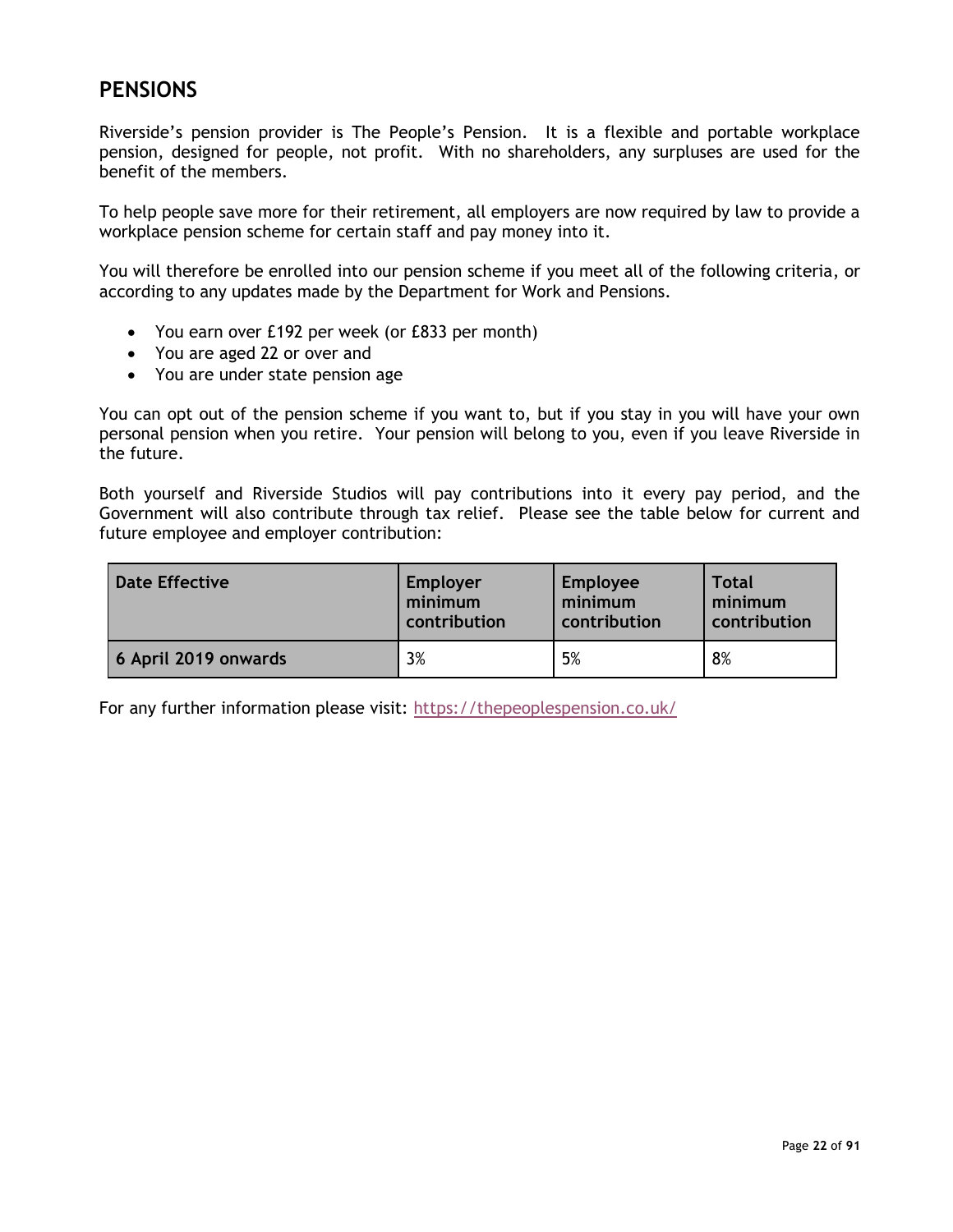# <span id="page-22-0"></span>**INTERNET, EMAIL, MONITORING AND DATA PROTECTION**

This constitutes the Protocol on the use by any individual of the Internet, Intranet and email controlled and/or owned by Riverside. If you are an employee of Riverside the Protocol does not form part of your contract of employment and shall not give rise to any legal obligation on the part of Riverside. However, you should note that non-adherence to this Protocol may lead to disciplinary action.

Riverside provides anyone given computer access to Riverside's computer systems ("Users") with Internet access and any form of electronic communications service, including email and short message services (SMS), but excluding voice only telephone services ("Internet Access") at its expense as appropriate for the performance and fulfilment of Users' responsibilities to Riverside.

The ability to have Internet Access provides an important enhancement to Riverside's research capability and, used appropriately, will improve the services we can provide to beneficiaries of Riverside's activities. There is, however, the possibility that Internet Access may be abused.

This Protocol sets out the rules to be observed when using Internet Access to browse, download, store, transmit, communicate and otherwise use in any way ("Use") electronic resources including websites, electronic mail, and their content ("Content").

#### <span id="page-22-1"></span>**BUSINESS PURPOSE**

Users must understand that Internet Access is for the purpose of increasing productivity and not for non-business activities.

Any connection to the Internet offers an opportunity for non-authorised Users to view or access corporate information. Therefore, it is important that all connections be secure, controlled and monitored. Email is inherently insecure and emails containing information confidential to the recipient should only be sent to them with their consent. Emails containing information confidential to Riverside should only be sent with the approval of Riverside's Executive Director.

Internet Access is primarily for business use. Subject to the warnings given in this Protocol in relation to privacy, occasional and reasonable personal use is permitted, provided that this does not interfere with the performance of work duties and responsibilities and complies in all other respects with this Protocol.

Users may use the Internet Access for personal improvement, outside scheduled hours of work, provided that such use is consistent with professional conduct and is not for personal financial gain. If you are unsure whether a contemplated use or action is permitted under the terms of the protocol you should contact your Line Manager for advice.

#### <span id="page-22-2"></span>**RIVERSIDE'S ACCESS**

Users should have no expectation of privacy while using Riverside's computer equipment for Internet Access. Information passing through or stored on Riverside's equipment including email and Internet browsing results and data can and will be monitored, accessed, reviewed, copied, modified or deleted (collectively, "Controlled") as Riverside considers necessary in the circumstances of each case having regard to Riverside's legal obligations. Monitoring will take place within the scope of all communications, incoming and outgoing on Riverside's equipment.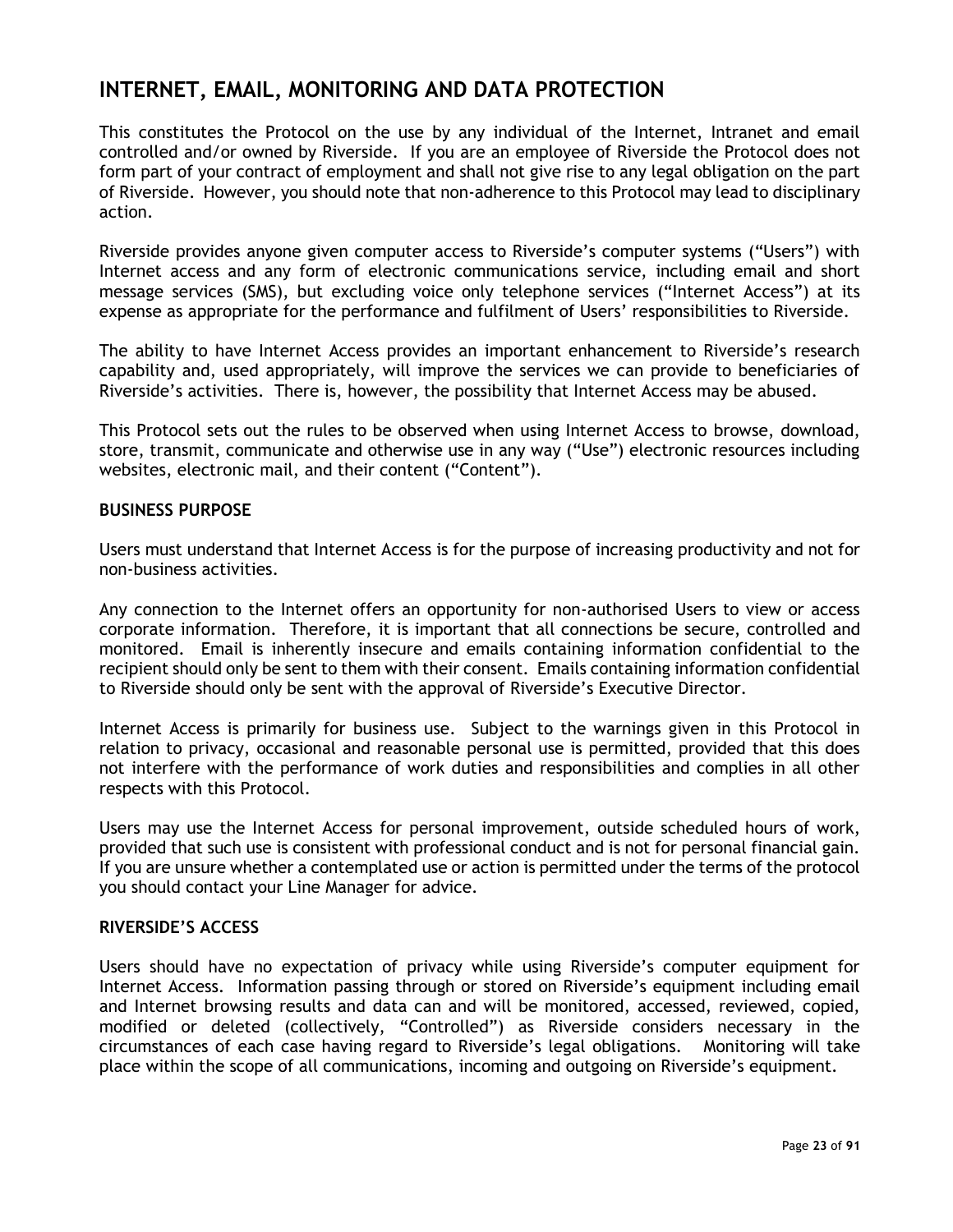#### <span id="page-23-0"></span>**MONITORING POLICY**

Internet Access should never be used for anything you wish to remain as private between you and a third party. That privacy is unlikely to be achieved and therefore in relation to private communications you should not use Riverside's systems.

All Users must treat communications and other information stored on Riverside's computer system as confidential.

#### <span id="page-23-1"></span>**CONFIDENTIAL INFORMATION**

Caution must be exercised when transmitting any confidential information, including such information relating to beneficiaries, in electronic form. The effort required to transmit information electronically is much smaller than when using traditional technologies and the scope for inadvertent disclosure to a third party is greater. Confidential information must never be transmitted or forwarded to third parties not authorised to receive it. Confidential information should not be sent to employees of or others within Riverside unless they need to know that information.

Care must be taken in addressing email messages and when using distribution lists. Do not copy emails unless you are sure you will not be making an unauthorised disclosure of someone's email address. You should not distribute anyone's email address, including as part of a group email, without their express consent.

Remember that the Internet is an inherently insecure medium. Take appropriate precautions or use alternative communication means. Your email address will be disclosed when you visit a website and this in itself may be sensitive information. Even when a message or other material is deleted, it may still be possible to retrieve it.

#### <span id="page-23-2"></span>**USE OF THE COMPUTER SYSTEM**

The IT systems, services and resources provided by Riverside are the property of Riverside and may only be used for authorised business of Riverside. The information created by, distributed with or stored on Riverside's property is also the property of Riverside.

This Protocol identifies some of the actions that Riverside considers to be abuse and which are therefore strictly prohibited. In addition to the other requirements of this protocol you may only use Riverside's systems, services and resources in a manner that is consistent with their defined purposes.

#### <span id="page-23-3"></span>**PROHIBITED USE**

The examples identified in the following paragraphs are non-exhaustive and are provided in part for guidance purposes. You are expressly forbidden to:

- use the Internet to access, view, download or save to any of Riverside's systems, services or resources any material that is or, you have any reason to believe, may be unlawful, obscene, discriminatory, threatening or may promote violent behaviour, or is abusive, libellous, or hateful, or that encourages conduct that may constitute a criminal offence, give rise to civil liability or otherwise violate the law;
- download programmes or other executable files without authorisation from your Line Manager;
- use the Internet Access in any way for personal financial gain;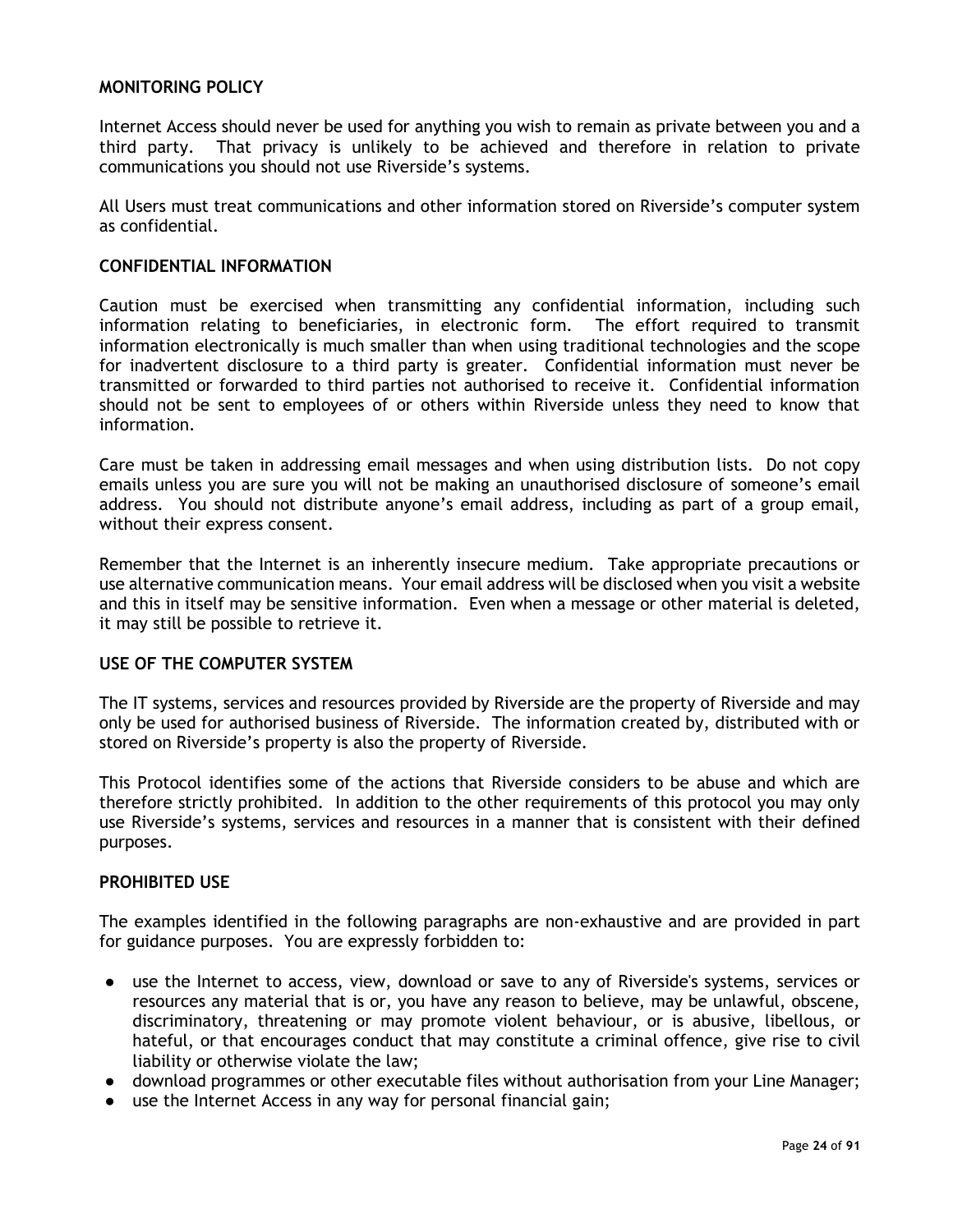● do anything that infringes any other person's intellectual property rights. Remember, the majority of material on the Internet is protected by copyright.

You should not send emails containing any of the following:

- jokes or office gossip;
- personal observations on colleagues (other than those required in the course of any HR process);
- onward transmission of something you have forwarded, which could cause difficulties and/or offence if disclosed or is related to something which is unlawful;
- any actual or potentially unwanted or unwelcome request/message whether repeated or not which can constitute a form of bullying or harassment (already covered in Riverside's Harassment at Work Policy).

#### <span id="page-24-0"></span>**USER AUTHENTICATION AND SECURITY**

You must not attempt to circumvent user authentication or security of any host network or account. This includes, but is not limited to, accessing data and/or logging onto a server or using an account, which you are not authorised to access/use.

Breach of this rule is a disciplinary offence and is likely to constitute a criminal offence. You must not disclose any password given to you by Riverside relating directly to the Riverside computer system or any other activity controlled by Riverside, to any other person.

#### <span id="page-24-1"></span>**EXPENDITURE, SUBSCRIPTIONS AND PURCHASES**

Only Senior Management are authorised to charge matters to Riverside's bank accounts. No employee or User, outside of those authorised within the Finance Department may enter Riverside's banking details into any website. If you require any goods or services which can only be purchased over the Internet you should seek the advice of the Finance Manager. If in doubt as to the procedure to follow you should consult your Line Manager.

#### <span id="page-24-2"></span>**USE OF PERIPHERAL EQUIPMENT**

Data storage equipment, including but not limited to USB drives, compact discs and data cartridges, must not be attached to the Riverside computer system until they have been virus checked.

#### <span id="page-24-3"></span>**RESPONSIBILITIES**

Users are responsible for:

- honouring acceptable use policies of networks accessed through Riverside's Internet;
- abiding by existing UK regulations and laws;
- complying with copyright laws regarding protected commercial software or intellectual property rights;
- minimizing unnecessary network traffic that may interfere with the ability of others to make effective use of the network resources;
- ensuring your electronic communications are courteous, professional and business-like;
- informing your Line Manager of any material received which is sexually explicit or offensive.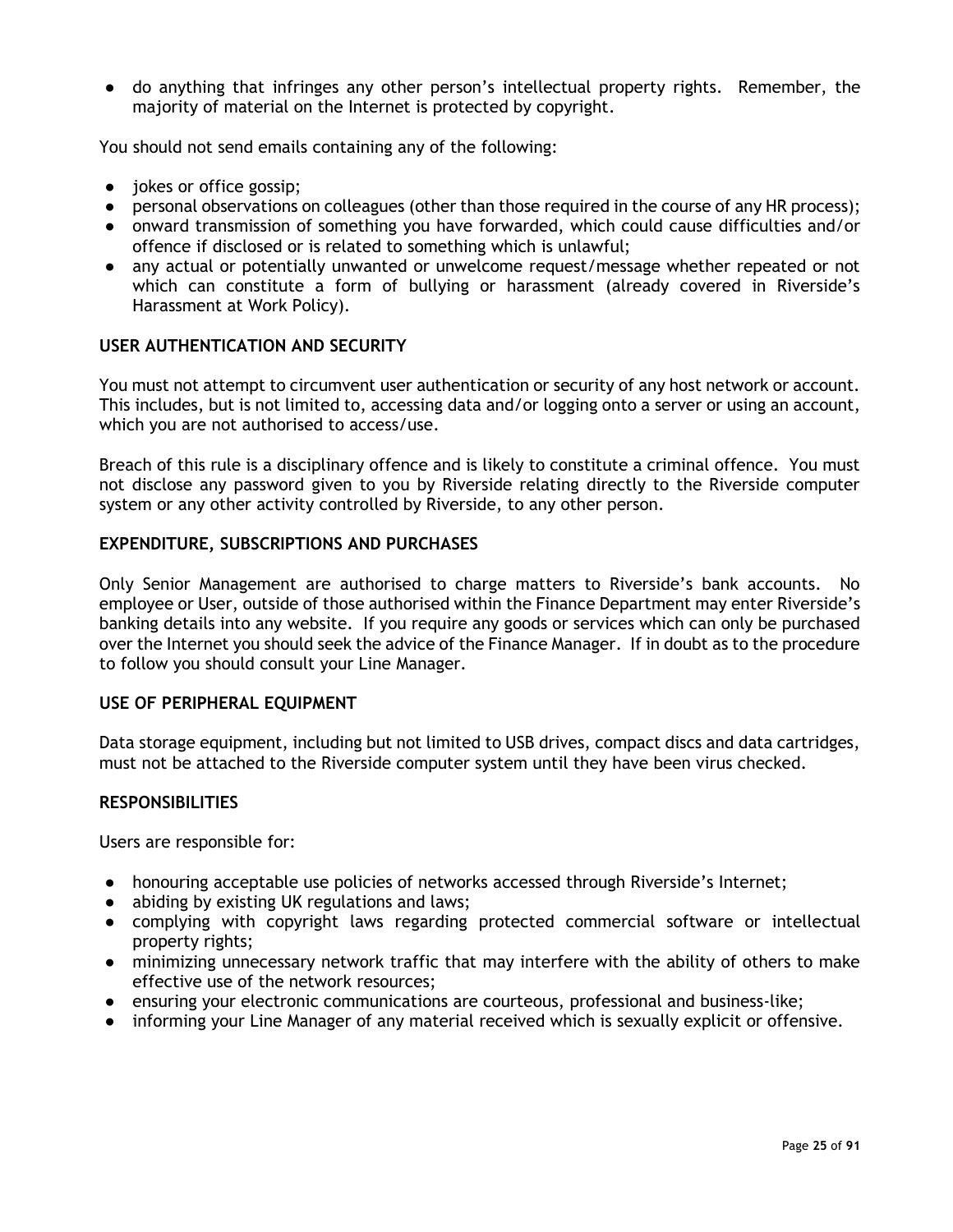# <span id="page-25-0"></span>**SOCIAL MEDIA POLICY**

#### <span id="page-25-1"></span>**ABOUT THIS POLICY**

This policy is in place to minimise the risks to Riverside's business through use of social media.

This policy deals with the use of all forms of social media including Facebook, LinkedIn, Twitter, Google+, Wikipedia, Whisper, Instagram, Tumblr and all other social networking sites, internet postings and blogs. It applies to use of social media for business purposes as well as personal use that may affect our business in any way.

This policy does not form part of any employee's contract of employment and we may amend it at any time.

#### <span id="page-25-2"></span>**PERSONAL USE OF SOCIAL MEDIA**

Occasional personal use of social media during working hours is permitted so long as it does not involve unprofessional or inappropriate content, does not interfere with your employment responsibilities or productivity and complies with this policy.

#### <span id="page-25-3"></span>**PROHIBITED USE**

You must avoid making any social media communications that could damage Riverside's business interests or reputation, even indirectly.

You must not use social media to defame or disparage Riverside, its staff or any third party; to harass, bully or unlawfully discriminate against staff or third parties; to make false or misleading statements; or to impersonate colleagues or third parties.

You must not express opinions on Riverside's behalf via social media, unless expressly authorised to do so by your Line Manager. You may be required to undergo training in order to obtain such authorisation.

You must not post comments about sensitive business-related topics, such as Riverside's performance, or do anything to jeopardise its trade secrets, confidential information and intellectual property. You must not include Riverside's logos or other trademarks in any social media posting or in your profile on any social media.

Any misuse of social media should be reported to your Line Manager.

#### <span id="page-25-4"></span>**GUIDELINES FOR RESPONSIBLE USE OF SOCIAL MEDIA**

You should make it clear in social media postings, or in your personal profile, that you are speaking on your own behalf. Write in the first person and use a personal e-mail address.

Be respectful to others when making any statement on social media and be aware that you are personally responsible for all communications which will be published on the internet for anyone to see.

If you disclose your affiliation with Riverside on your profile or in any social media postings, you must state that your views do not represent those of Riverside (unless you have been authorised to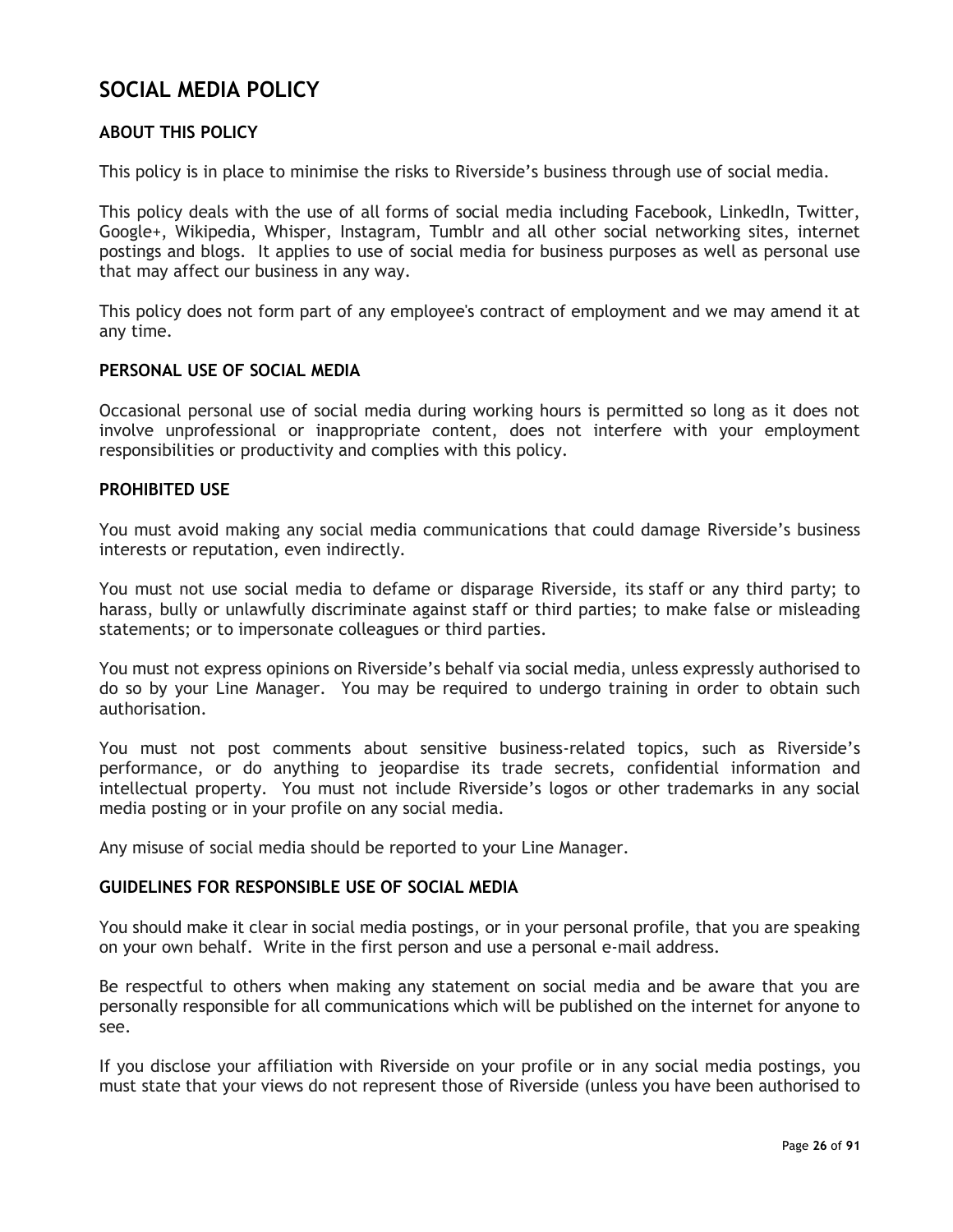speak on its behalf). You should also ensure that your profile and any content you post are consistent with the professional image you present to clients and colleagues.

If you are uncertain or concerned about the appropriateness of any statement or posting, refrain from posting it until you have discussed it with your Line Manager.

If you see social media content that disparages or reflects poorly on Riverside, you should contact your Line Manager.

#### <span id="page-26-0"></span>**BREACH OF THIS POLICY**

Breach of this policy may result in disciplinary action up to and including dismissal.

You may be required to remove any social media content that Riverside considers to constitute a breach of this policy. Failure to comply with such a request may in itself result in disciplinary action.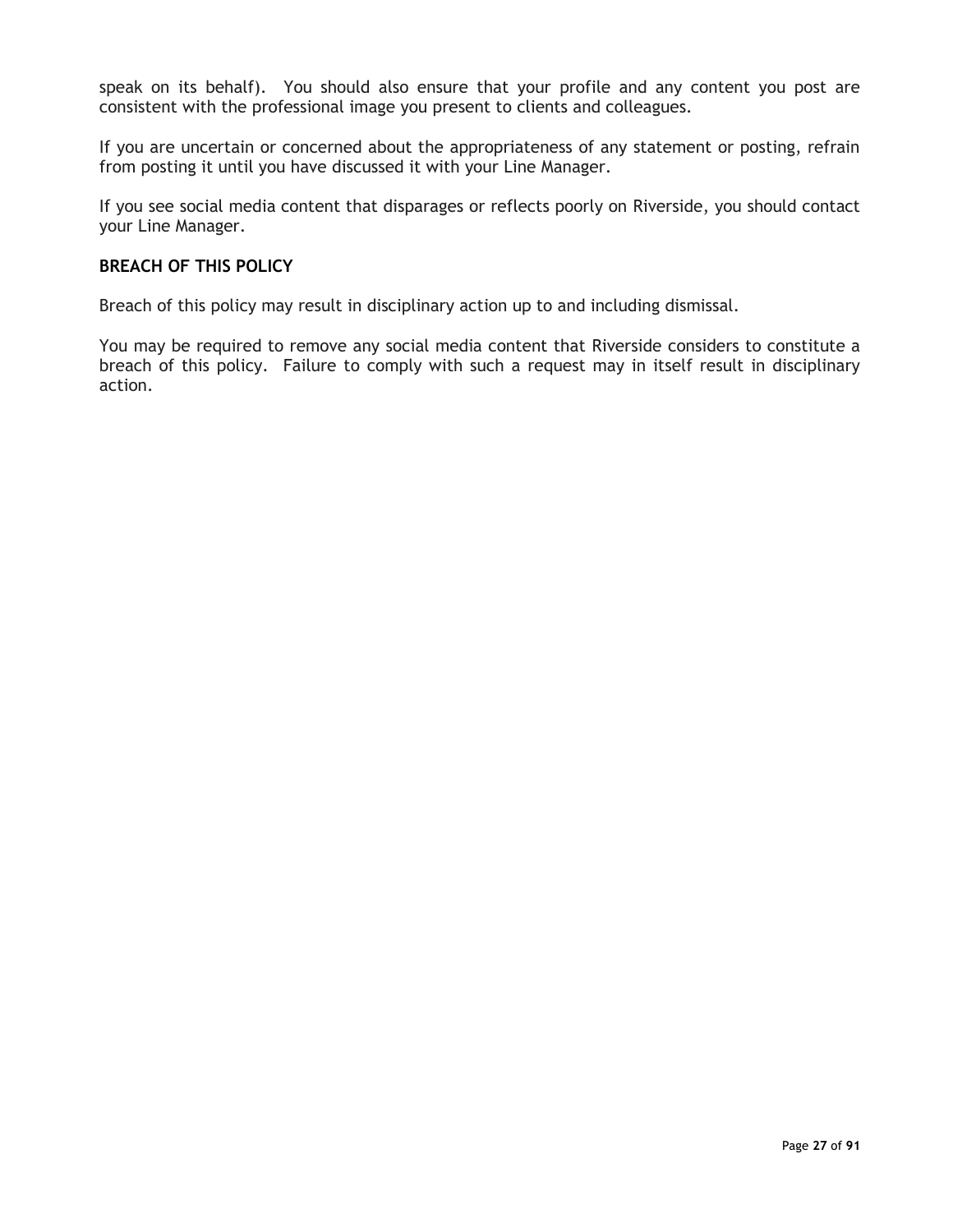# <span id="page-27-0"></span>**TELEPHONE POLICY**

This constitutes the policy for the staff of Riverside's use of the Riverside telephones but does not form part of your contract of employment and shall not give rise to any legal obligation on the part of Riverside. However, you should note that non-adherence to this policy may lead to disciplinary action. The telephone system is an essential part of Riverside's business and its use is intended to promote effective communication, both within and outside Riverside, on matters relating to its business. Telephone lines should, therefore, be left open for business calls and personal calls, either incoming or outgoing, should be avoided during office hours or made during break periods. Personal calls must not take precedence over business calls.

#### <span id="page-27-1"></span>**PERMITTED USE**

Riverside does, however, recognise that difficulties can arise if routine personal matters such as the making of appointments with doctors or tradespeople cannot be dealt with in office hours and it therefore allows staff to use the telephones for brief, private calls provided that this does not interfere with the performance of work duties and responsibilities.

The making of personal long-distance telephone calls from Riverside telephones is prohibited at all times unless prior authorisation has been obtained from your Line Manager. Staff who violate this rule will be asked to repay Riverside for any unauthorised long-distance charges incurred and may face further disciplinary action.

#### <span id="page-27-2"></span>**RIVERSIDE'S RIGHTS**

Staff are reminded that Riverside maintains the right from time to time to monitor and/or record the use of Riverside telephone system for business purposes. Such monitoring shall be carried out in accordance with Riverside Monitoring Policy. Misuse of telephones will result in disciplinary procedures.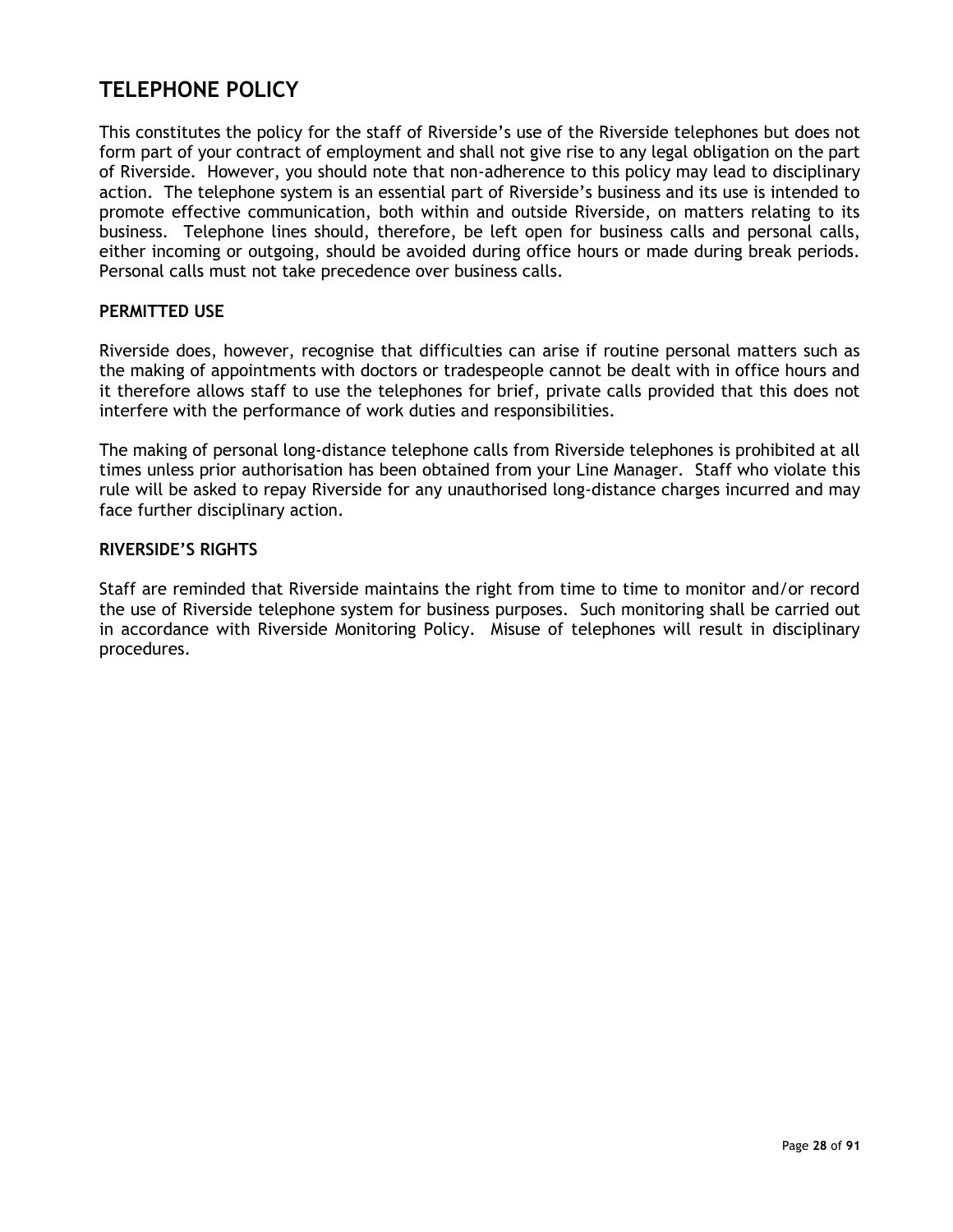# <span id="page-28-0"></span>**DATA PROTECTION POLICY FOR EMPLOYEES, WORKERS AND CONTRACTORS**

Riverside is committed to protecting the privacy and security of your personal information.

The policy attached to this Handbook describes how we collect and use personal information about you during and after your working relationship with us, in accordance with the General Data Protection Regulation (GDPR).

It applies to all employees, workers and contractors.

#### <span id="page-28-1"></span>**WHAT IS THE PURPOSE OF THIS NOTICE?**

Riverside is a "data controller". This means that we are responsible for deciding how we hold and use personal information about you. We are required under data protection legislation to notify you of the information contained in this privacy notice.

This notice applies to current and former employees, workers and contractors. This notice does not form part of any contract of employment or other contract to provide services. We may update this notice at any time but if we do so, we will provide you with an updated copy of this notice as soon as reasonably practical.

It is important that you read and retain this notice, together with any other privacy notice we may provide on specific occasions when we are collecting or processing personal information about you, so that you are aware of how and why we are using such information and what your rights are under the data protection legislation.

#### <span id="page-28-2"></span>**DATA PROTECTION PRINCIPLES**

We will comply with data protection law. This says that the personal information we hold about you must be:

- Used lawfully, fairly and in a transparent way.
- Collected only for valid purposes that we have clearly explained to you and not used in any way that is incompatible with those purposes.
- Relevant to the purposes we have told you about and limited only to those purposes.
- Accurate and kept up to date.
- Kept only as long as necessary for the purposes we have told you about.
- Kept securely.

#### <span id="page-28-3"></span>**THE KIND OF INFORMATION WE HOLD ABOUT YOU**

Personal data, or personal information, means any information about an individual from which that person can be identified. It does not include data where the identity has been removed (anonymous data).

There are certain types of more sensitive personal data which require a higher level of protection, such as information about a person's health or sexual orientation. Information about criminal convictions also warrants this higher level of protection.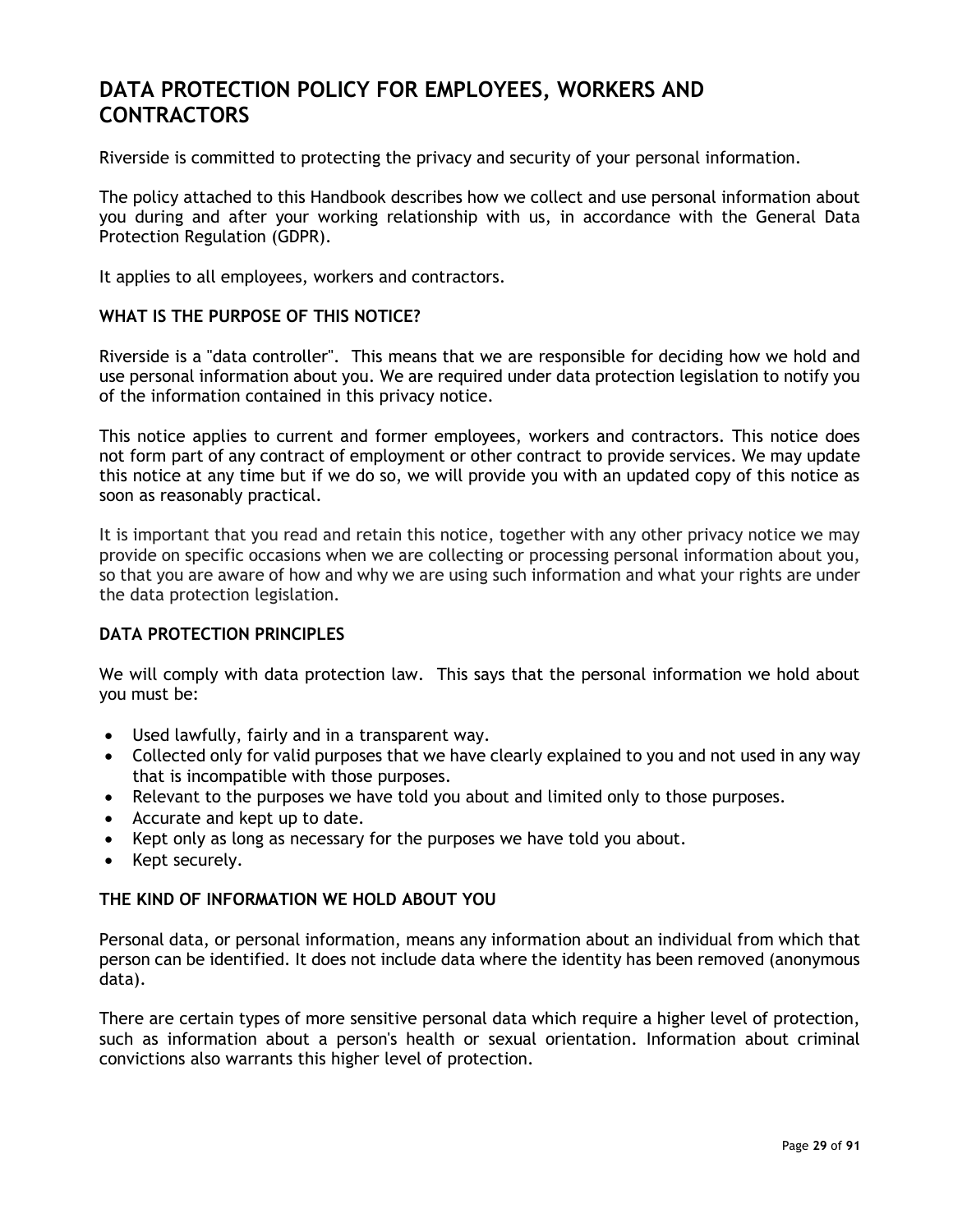We will collect, store, and use the following categories of personal information about you:

- (a) Personal contact details such as name, title, addresses, telephone numbers, and personal email addresses.
- (b) Date of birth.
- (c) Gender.
- (d) Marital status and dependants.
- (e) Next of kin and emergency contact information.
- (f) National Insurance number.
- (g) Bank account details, payroll records and tax status information.
- (h) Salary, annual leave, pension and benefits information.
- (i) Start date and, if different, the date of your continuous employment.
- (j) Leaving date and your reason for leaving.
- (k) Location of employment or workplace.
- (l) Copy of driving licence.
- (m) Recruitment information (including copies of right to work documentation, references and other information included in a CV or cover letter or as part of the application process).
- (n) Employment records (including job titles, work history, working hours, holidays, training records and professional memberships).
- (o) Compensation history.
- (p) Performance information.
- (q) Disciplinary and grievance information.
- (r) CCTV footage and other information obtained through electronic means such as swipe card records.
- (s) Information about your use of our information and communications systems.
- (t) Photographs.
- (u) Results of HMRC employment status check, details of your interest in and connection with the intermediary through which your services are supplied.

We may also collect, store and use the following more sensitive types of personal information:

- (a) Information about your race or ethnicity, religious beliefs, sexual orientation and political opinions.
- (b) Trade union membership.
- (c) Information about your health, including any medical condition, health and sickness records, including:
	- (i) where you leave employment the reason for leaving is determined to be ill-health, injury or disability, the records relating to that decision;
	- (ii) details of any absences (other than holidays) from work including time on statutory parental leave and sick leave; and
	- (iii) where you leave employment and the reason for leaving is related to your health, information about that condition needed for pensions and permanent health insurance purposes.
- (d) Genetic information and biometric data.
- (e) Information about criminal convictions and offences.

#### <span id="page-29-0"></span>**HOW IS YOUR PERSONAL INFORMATION COLLECTED?**

We collect personal information about employees, workers and contactors through the application and recruitment process, either directly from candidates or sometimes from an employment agency or background check provider. We may sometimes collect additional information from third parties including former employers, credit reference agencies or other background check agencies.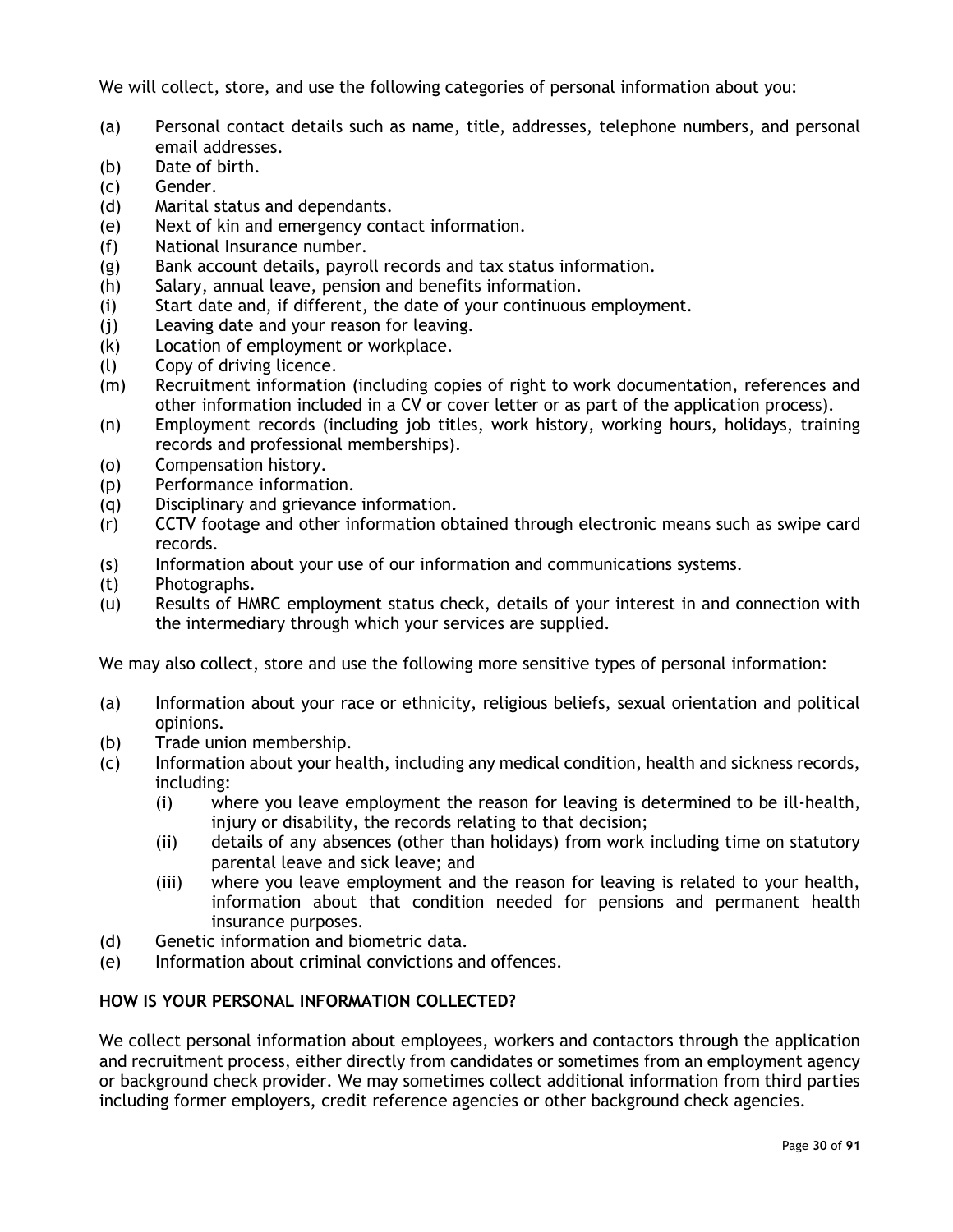We will collect additional personal information in the course of job-related activities throughout the period of you working for us.

#### <span id="page-30-0"></span>**HOW WE WILL USE INFORMATION ABOUT YOU**

We will only use your personal information when the law allows us to. Most commonly, we will use your personal information in the following circumstances:

- Where we need to perform the contract we have entered into with you.
- Where we need to comply with a legal obligation.
- Where it is necessary for legitimate interests pursued by us or a third party and your interests and fundamental rights do not override those interests.

We may also use your personal information in the following situations, which are likely to be rare:

- Where we need to protect your interests (or someone else's interests).
- Where it is needed in the public interest.

#### <span id="page-30-1"></span>**SITUATIONS IN WHICH WE WILL USE YOUR PERSONAL INFORMATION**

We need all the categories of information in the list above primarily to allow us to perform our contract with you and to enable us to comply with legal obligations. In some cases we may use your personal information to pursue legitimate interests, provided your interests and fundamental rights do not override those interests. The situations in which we will process your personal information are listed below:

- (a) Making a decision about your recruitment or appointment.
- (b) Determining the terms on which you work for us.
- (c) Checking you are legally entitled to work in the UK.
- (d) Paying you and, if you are an employee or deemed employee for tax purposes, deducting tax and National Insurance contributions (NICs).
- (e) Providing relevant benefits to you.
- (f) Enrolling you in a pension arrangement in accordance with our statutory automatic enrolment duties.
- (g) Liaising with the trustees or managers of a pension arrangement operated by your pension provider and any other provider of employee benefits.
- (h) Administering the contract we have entered into with you.
- (i) Business management and planning, including accounting and auditing.
- (j) Conducting performance reviews, managing performance and determining performance requirements.
- (k) Making decisions about salary reviews and compensation.
- (l) Assessing qualifications for a particular job or task, including decisions about promotions.
- (m) Gathering evidence for possible grievance or disciplinary hearings.
- (n) Making decisions about your continued employment or engagement.
- (o) Making arrangements for the termination of our working relationship.
- (p) Education, training and development requirements.
- (q) Dealing with legal disputes involving you, or other employees, workers and contractors, including accidents at work.
- (r) Ascertaining your fitness to work.
- (s) Managing sickness absence.
- (t) Complying with health and safety obligations.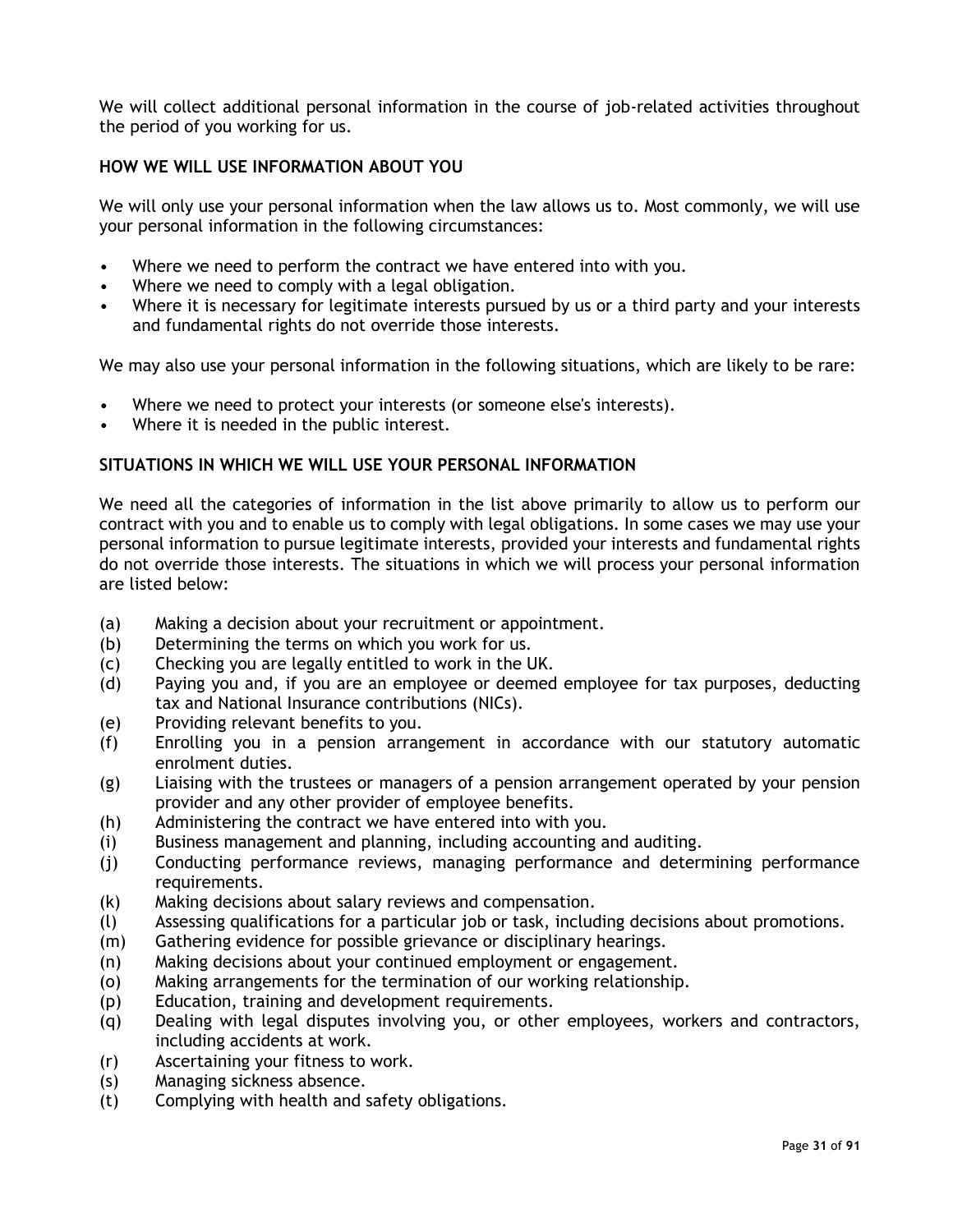- (u) To prevent fraud.
- (v) To monitor your use of our information and communication systems to ensure compliance with our IT policies.
- (w) To ensure network and information security, including preventing unauthorised access to our computer and electronic communications systems and preventing malicious software distribution.
- (x) To conduct data analytics studies to review and better understand employee retention and attrition rates.
- (y) Equal opportunities monitoring.

Some of the above grounds for processing will overlap and there may be several grounds which justify our use of your personal information.

#### <span id="page-31-0"></span>**IF YOU FAIL TO PROVIDE PERSONAL INFORMATION**

If you fail to provide certain information when requested, we may not be able to perform the contract we have entered into with you (such as paying you or providing a benefit), or we may be prevented from complying with our legal obligations (such as to ensure the health and safety of our workers).

#### <span id="page-31-1"></span>**CHANGE OF PURPOSE**

We will only use your personal information for the purposes for which we collected it, unless we reasonably consider that we need to use it for another reason and that reason is compatible with the original purpose. If we need to use your personal information for an unrelated purpose, we will notify you and we will explain the legal basis which allows us to do so.

Please note that we may process your personal information without your knowledge or consent, in compliance with the above rules, where this is required or permitted by law.

#### <span id="page-31-2"></span>**HOW WE USE PARTICULARLY SENSITIVE PERSONAL INFORMATION**

"Special categories" of particularly sensitive personal information, such as information about your health, racial or ethnic origin, sexual orientation or trade union membership, require higher levels of protection. We need to have further justification for collecting, storing and using this type of personal information. We have in place an appropriate policy document and safeguards which we are required by law to maintain when processing such data.

We may process special categories of personal information in the following circumstances:

- In limited circumstances, with your explicit written consent.
- Where we need to carry out our legal obligations or exercise rights in connection with employment.
- Where it is needed in the public interest, such as for equal opportunities monitoring or in relation to our occupational pension scheme.

Less commonly, we may process this type of information where it is needed in relation to legal claims or where it is needed to protect your interests (or someone else's interests) and you are not capable of giving your consent, or where you have already made the information public.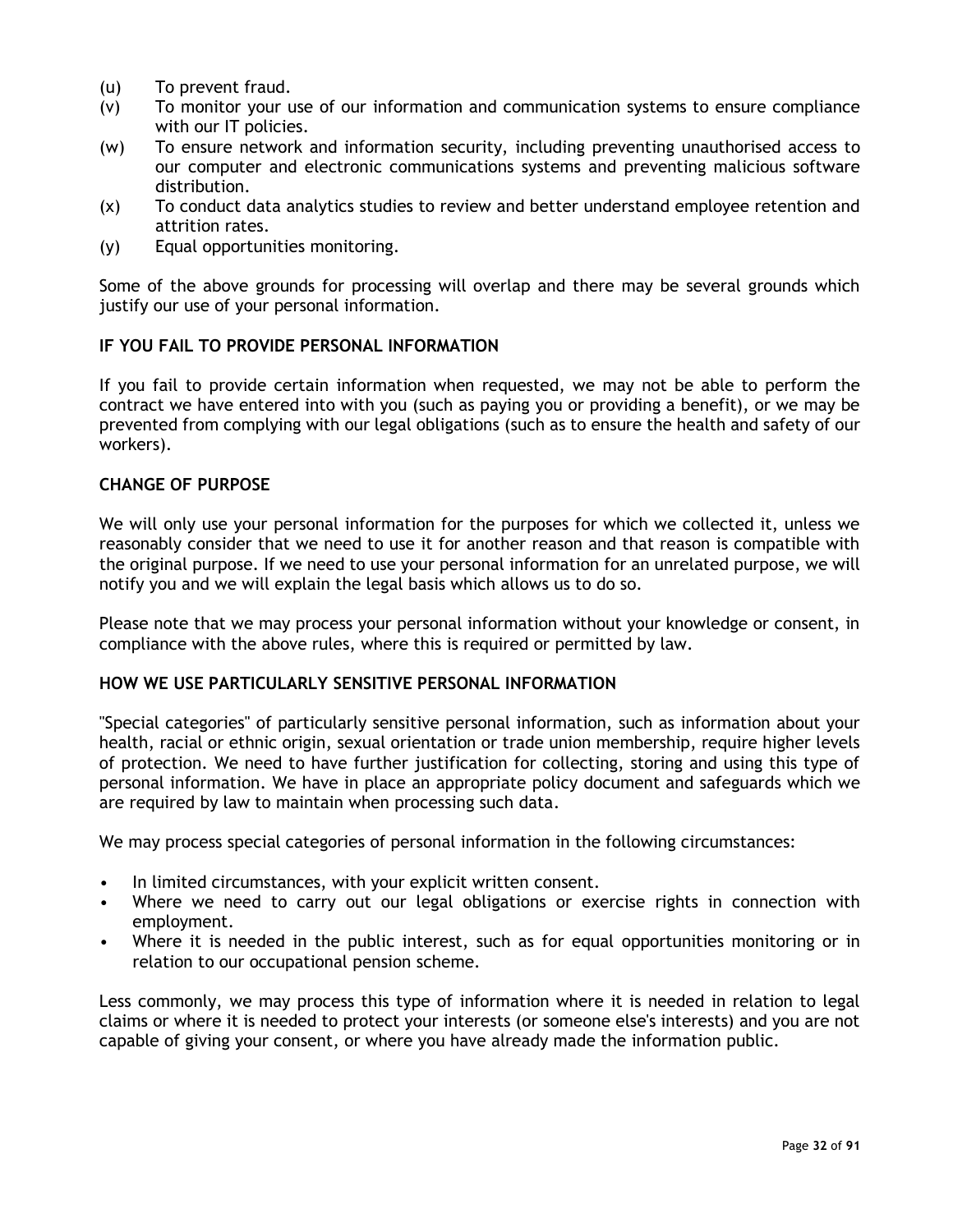#### <span id="page-32-0"></span>**SITUATIONS IN WHICH WE WILL USE YOUR SENSITIVE PERSONAL INFORMATION**

In general, we will not process particularly sensitive personal information about you unless it is necessary for performing or exercising obligations or rights in connection with employment. On rare occasions, there may be other reasons for processing, such as it is in the public interest to do so. The situations in which we will process your particularly sensitive personal information are listed below:

- We will use information about your physical or mental health, or disability status, to ensure your health and safety in the workplace and to assess your fitness to work, to provide appropriate workplace adjustments, to monitor and manage sickness absence and to administer benefits including statutory maternity pay, statutory sick pay, pensions and permanent health insurance.
- If you apply for an ill-health pension under a pension arrangement, we will use information about your physical or mental health in reaching a decision about your entitlement.
- We will use information about your race or national or ethnic origin, religious, philosophical or moral beliefs, or your sexual life or sexual orientation, to ensure meaningful equal opportunity monitoring and reporting.
- We will use trade union membership information to pay trade union premiums, register the status of a protected employee and to comply with employment law obligations.

#### <span id="page-32-1"></span>**DO WE NEED YOUR CONSENT?**

We do not need your consent if we use special categories of your personal information in accordance with our written policy to carry out our legal obligations or exercise specific rights in the field of employment law. In limited circumstances, we may approach you for your written consent to allow us to process certain particularly sensitive data. If we do so, we will provide you with full details of the information that we would like and the reason we need it, so that you can carefully consider whether you wish to consent. You should be aware that it is not a condition of your contract with us that you agree to any request for consent from us.

#### <span id="page-32-2"></span>**INFORMATION ABOUT CRIMINAL CONVICTIONS**

We may only use information relating to criminal convictions where the law allows us to do so. This will usually be where such processing is necessary to carry out our obligations and provided we do so in line with our privacy standard.

We envisage that we will hold information about criminal convictions.

We will only collect information about criminal convictions if it is appropriate given the nature of the role and where we are legally able to do so. Where appropriate, we will collect information about criminal convictions as part of the recruitment process or we may be notified of such information directly by you in the course of you working for us.

#### <span id="page-32-3"></span>**AUTOMATED DECISION-MAKING**

Automated decision-making takes place when an electronic system uses personal information to make a decision without human intervention. We are allowed to use automated decision-making in the following circumstances:

• Where we have notified you of the decision and given you 21 days to request a reconsideration.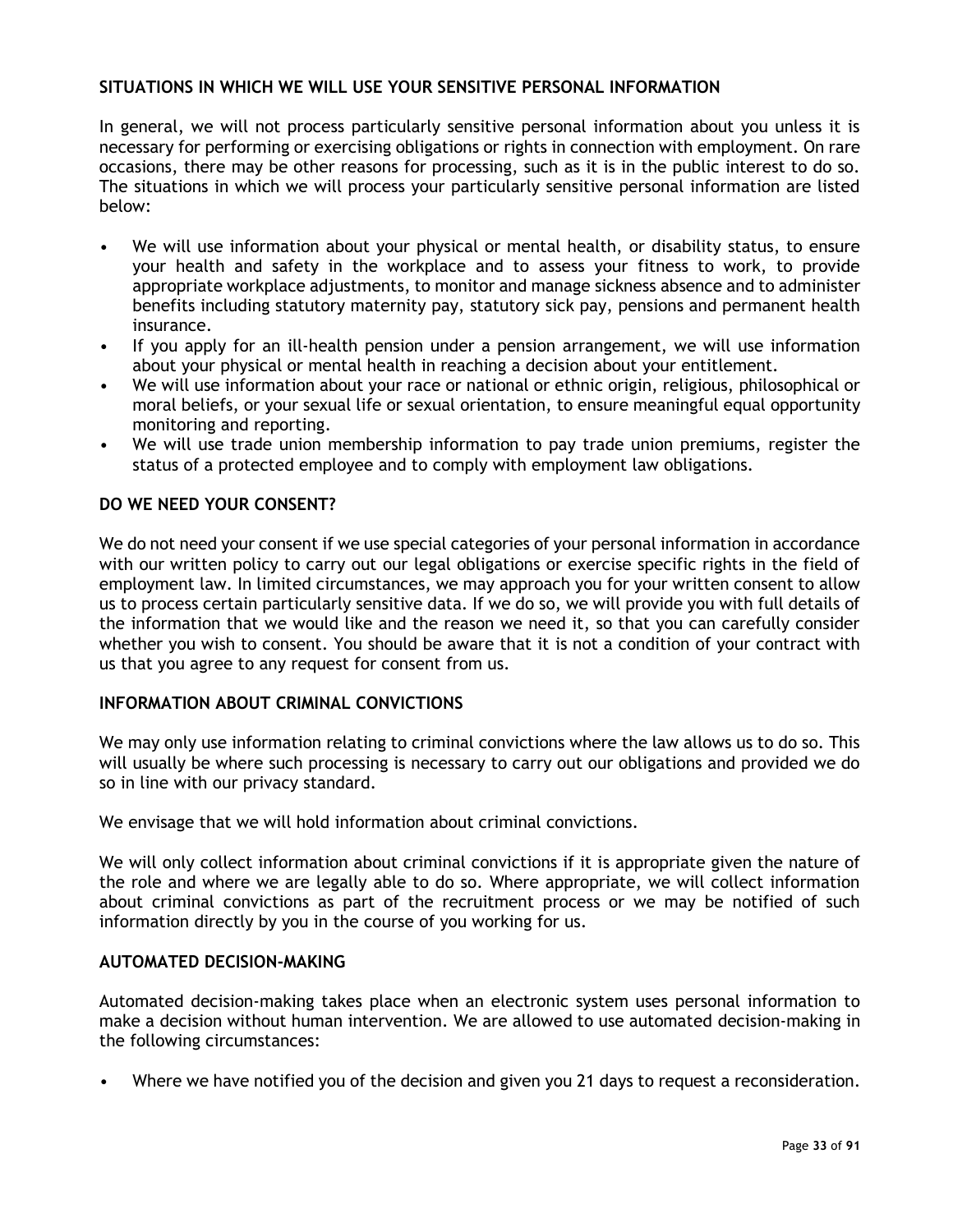- Where it is necessary to perform the contract with you and appropriate measures are in place to safeguard your rights.
- In limited circumstances, with your explicit written consent and where appropriate measures are in place to safeguard your rights.

If we make an automated decision on the basis of any particularly sensitive personal information, we must have either your explicit written consent or it must be justified in the public interest, and we must also put in place appropriate measures to safeguard your rights.

You will not be subject to decisions that will have a significant impact on you based solely on automated decision-making, unless we have a lawful basis for doing so and we have notified you.

#### <span id="page-33-0"></span>**DATA SHARING**

We may have to share your data with third parties, including third-party service providers and other entities in the group.

We require third parties to respect the security of your data and to treat it in accordance with the law.

We may transfer your personal information outside the EU.

If we do, you can expect a similar degree of protection in respect of your personal information.

#### <span id="page-33-1"></span>**WHY MIGHT YOU SHARE MY PERSONAL INFORMATION WITH THIRD PARTIES?**

We will share your personal information with third parties where required by law, where it is necessary to administer the working relationship with you or where we have another legitimate interest in doing so.

#### <span id="page-33-2"></span>**WHICH THIRD-PARTY SERVICE PROVIDERS PROCESS MY PERSONAL INFORMATION?**

"Third parties" includes third-party service providers (including contractors and designated agents) and other entities within our group.

#### <span id="page-33-3"></span>**HOW SECURE IS MY INFORMATION WITH THIRD-PARTY SERVICE PROVIDERS AND OTHER ENTITIES IN OUR GROUP?**

All our third-party service providers and other entities are required to take appropriate security measures to protect your personal information in line with our policies. We do not allow our thirdparty service providers to use your personal data for their own purposes. We only permit them to process your personal data for specified purposes and in accordance with our instructions.

#### <span id="page-33-4"></span>**WHEN MIGHT YOU SHARE MY PERSONAL INFORMATION WITH OTHER THIRD PARTIES?**

We may share your personal information with other third parties, for example in the context of the possible sale or restructuring of the business. In this situation we will, so far as possible, share anonymised data with the other parties before the transaction completes. Once the transaction is completed, we will share your personal data with the other parties if and to the extent required under the terms of the transaction.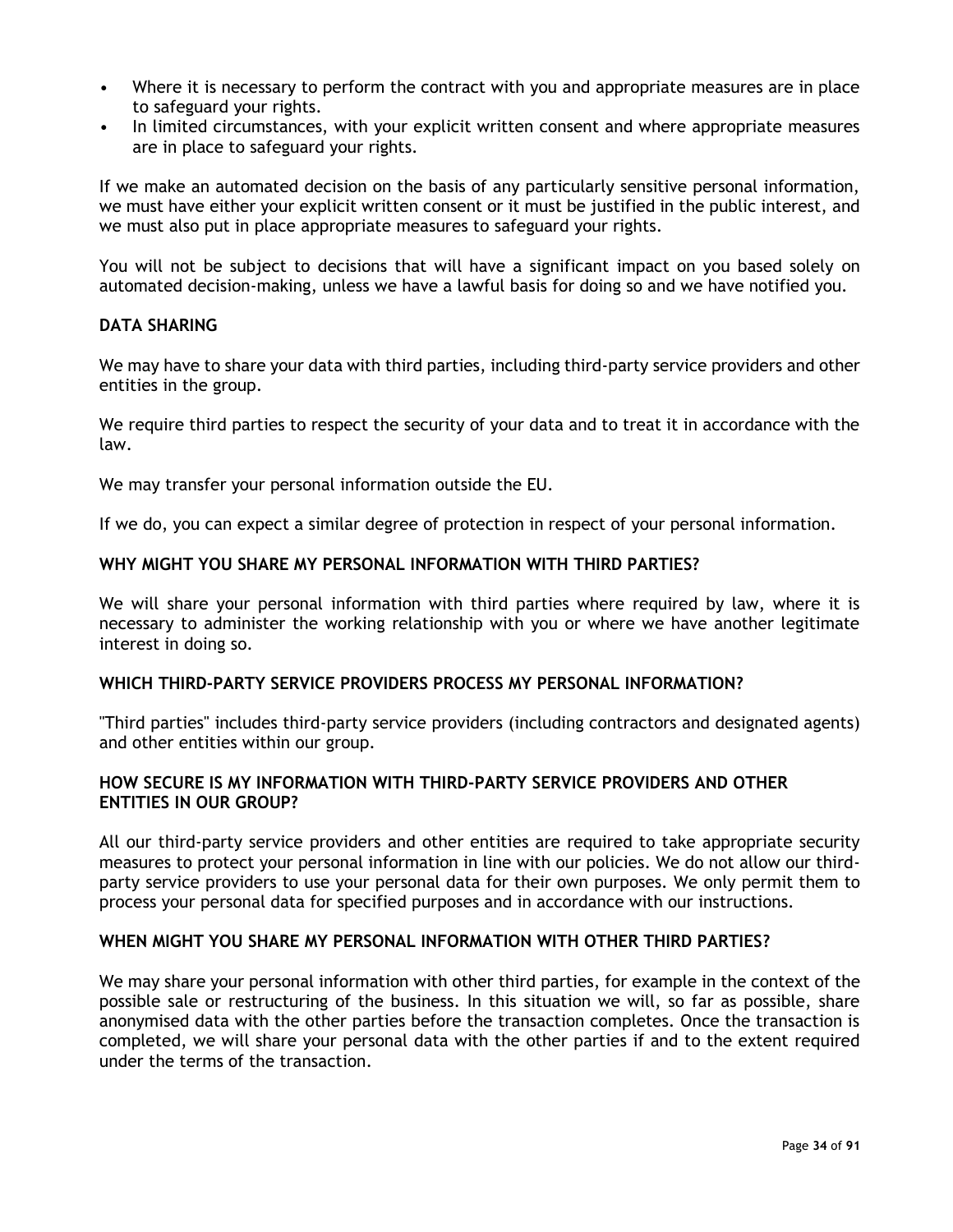We may also need to share your personal information with a regulator or to otherwise comply with the law. This may include making returns to HMRC and disclosures to shareholders such as directors' remuneration reporting requirements.

#### <span id="page-34-0"></span>**DATA SECURITY**

Riverside Studios uses Microsoft Data Loss Prevention (DLP) and file versioning to protect its data as it's a compliance feature designed to help prevent the unintentional or accidental exposure of sensitive information to unwanted parties. DLP and File Versioning is now turned on by default when creating a new document in OneDrive/SharePoint, and it will automatically save the last 500 versions of a document. This will help prevent losing important documents or data.

#### <span id="page-34-1"></span>**DATA RETENTION**

We will only retain your personal information for as long as necessary to fulfil the purposes we collected it for, including for the purposes of satisfying any legal, accounting, or reporting requirements. To determine the appropriate retention period for personal data, we consider the amount, nature, and sensitivity of the personal data, the potential risk of harm from unauthorised use or disclosure of your personal data, the purposes for which we process your personal data and whether we can achieve those purposes through other means, and the applicable legal requirements.

In some circumstances we may anonymise your personal information so that it can no longer be associated with you, in which case we may use such information without further notice to you. Once you are no longer an employee, worker or contractor of the company we will retain and securely destroy your personal information in accordance with applicable laws and regulations.

#### <span id="page-34-2"></span>**RIGHTS OF ACCESS, CORRECTION, ERASURE, AND RESTRICTION**

It is important that the personal information we hold about you is accurate and current. Please keep us informed if your personal information changes during your working relationship with us.

Under certain circumstances, by law you have the right to:

Request access to your personal information (commonly known as a "data subject access request"). This enables you to receive a copy of the personal information we hold about you and to check that we are lawfully processing it.

Request correction of the personal information that we hold about you. This enables you to have any incomplete or inaccurate information we hold about you corrected.

Request erasure of your personal information. This enables you to ask us to delete or remove personal information where there is no good reason for us continuing to process it. You also have the right to ask us to delete or remove your personal information where you have exercised your right to object to processing (see below).

Object to processing of your personal information where we are relying on a legitimate interest (or those of a third party) and there is something about your particular situation which makes you want to object to processing on this ground. You also have the right to object where we are processing your personal information for direct marketing purposes.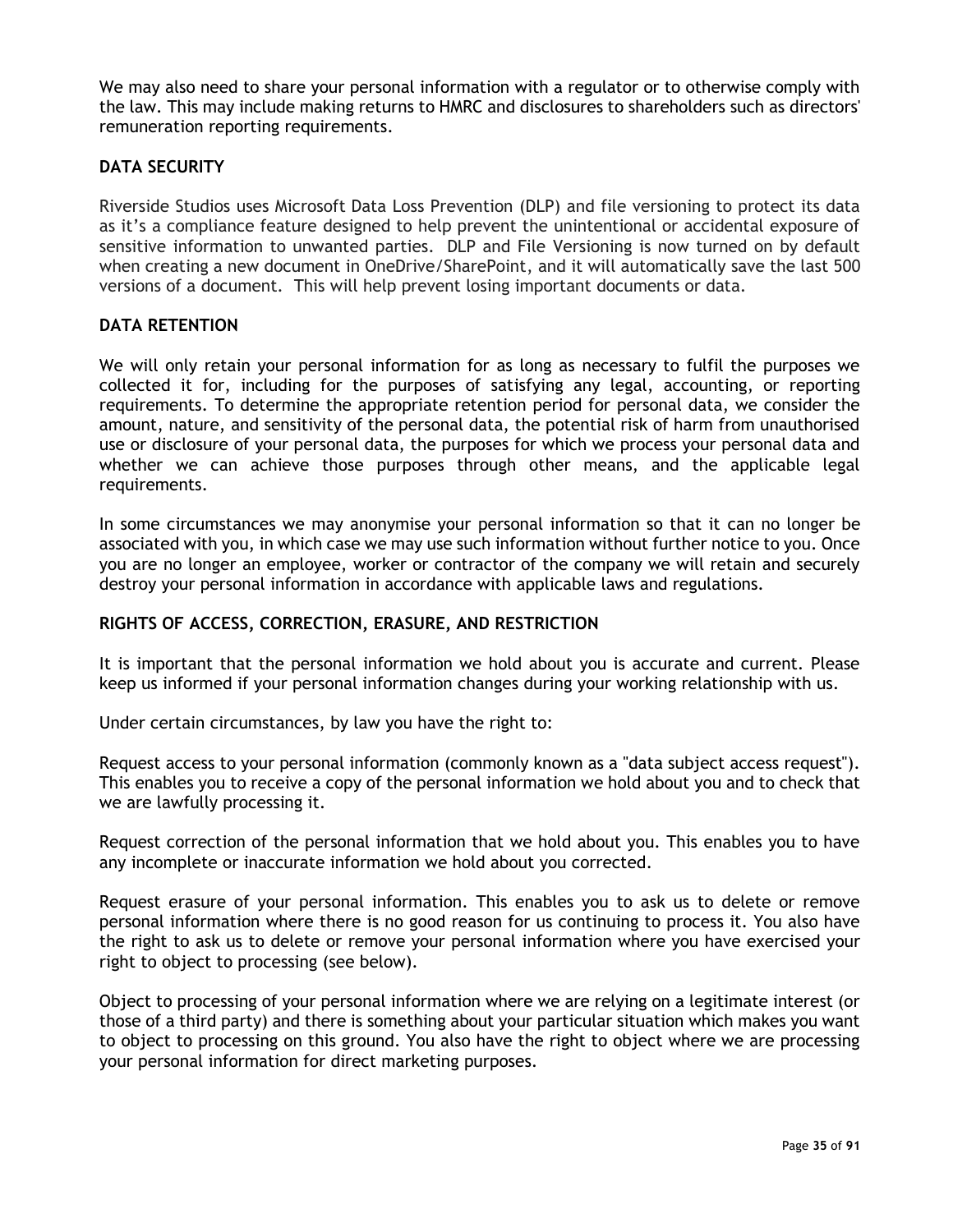Request the restriction of processing of your personal information. This enables you to ask us to suspend the processing of personal information about you, for example if you want us to establish its accuracy or the reason for processing it.

Request the transfer of your personal information to another party.

If you want to review, verify, correct or request erasure of your personal information, object to the processing of your personal data, or request that we transfer a copy of your personal information to another party, please contact your Line Manager in writing.

#### <span id="page-35-0"></span>**NO FEE USUALLY REQUIRED**

You will not have to pay a fee to access your personal information (or to exercise any of the other rights). However, we may charge a reasonable fee if your request for access is clearly unfounded or excessive. Alternatively, we may refuse to comply with the request in such circumstances.

#### <span id="page-35-1"></span>**WHAT WE MAY NEED FROM YOU**

We may need to request specific information from you to help us confirm your identity and ensure your right to access the information (or to exercise any of your other rights). This is another appropriate security measure to ensure that personal information is not disclosed to any person who has no right to receive it.

#### <span id="page-35-2"></span>**RIGHT TO WITHDRAW CONSENT**

In the limited circumstances where you may have provided your consent to the collection, processing and transfer of your personal information for a specific purpose, you have the right to withdraw your consent for that specific processing at any time. To withdraw your consent, please contact your Line Manager. Once we have received notification that you have withdrawn your consent, we will no longer process your information for the purpose or purposes you originally agreed to, unless we have another legitimate basis for doing so in law.

#### <span id="page-35-3"></span>**CHANGES TO THIS PRIVACY NOTICE**

We reserve the right to update this privacy notice at any time, and we will provide you with a new privacy notice when we make any substantial updates. We may also notify you in other ways from time to time about the processing of your personal information.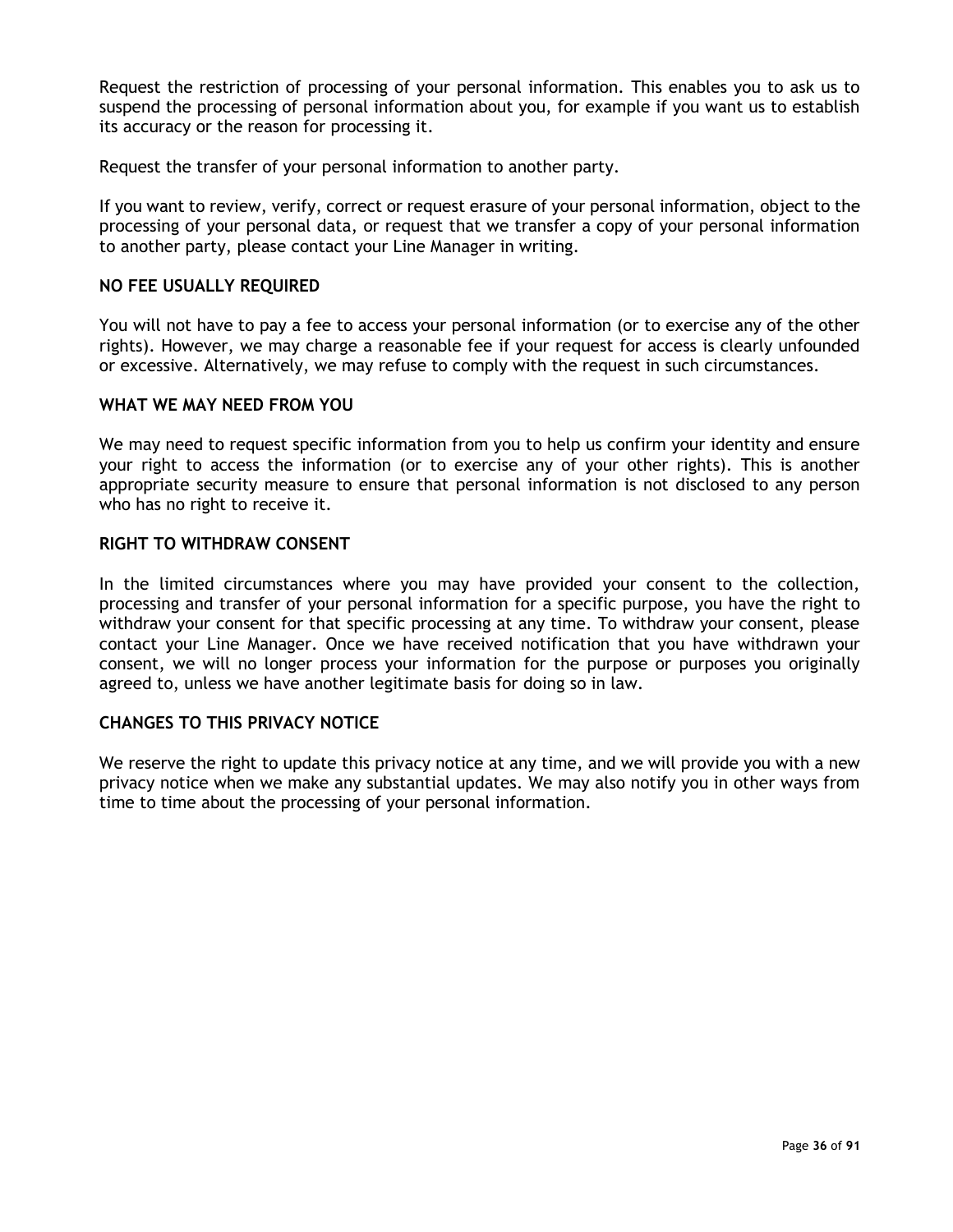## **MATERNITY LEAVE**

## **INTRODUCTION**

This Maternity Policy sets out the rights and responsibilities of employees who are pregnant or have recently given birth.

The policy applies to all employees. This policy does not apply to agency workers, consultants or self-employed contractors.

This policy is for guidance only and does not form part of your contract of employment. Riverside may alter the terms of this policy from time to time and details of any alterations or additions will be notified to you. You and your spouse or partner may be eligible to opt into the shared parental leave (SPL) scheme which gives you more flexibility to share the leave and pay available in the first year. You will need to give us at least eight weeks' notice to opt into SPL, and you must remain on maternity leave until at least two weeks after birth. For information about SPL, see our Shared Parental Leave (Birth) Policy.

In this policy references to EWC are to your "Expected Week of Childbirth", that is, the week, starting on a Sunday, in which your doctor or midwife expects you to give birth.

### **NOTIFICATION**

No later than the end of the fifteenth week before your EWC or, if that is not possible, as soon as is reasonably possible afterwards, you must notify Riverside in writing of:

- the fact that you are pregnant;
- your EWC; and
- the date on which you would like your maternity leave to start (your "Intended Start Date"). Your Intended Start Date can be any time from the beginning of the 11<sup>th</sup> week before your EWC.
- You must provide a maternity certificate (form MAT B1) from your doctor or midwife confirming your EWC.

#### **TIME OFF FOR ANTENATAL CARE**

If you are pregnant you may take a reasonable amount of paid time off work for antenatal care including any relaxation or parentcraft classes that your doctor, midwife or health visitor has advised you to attend.

You should inform Riverside as soon as possible of the time and date of any appointment and, except for the first appointment, provide proof of the appointment if asked to do so.

#### **SICKNESS ABSENCE**

Periods of pregnancy-related sickness absence will be paid in the same manner as any other sickness absence, as set out in the Riverside's Sickness Absence Policy. However, periods of pregnancyrelated sickness absence from the start of your pregnancy until the end of your maternity leave will be recorded separately from other sickness absence and will be disregarded in any future employment-related decisions.

If you are absent for a pregnancy-related reason during the four weeks immediately before your EWC, your maternity leave will start automatically as set out in paragraph 7 below.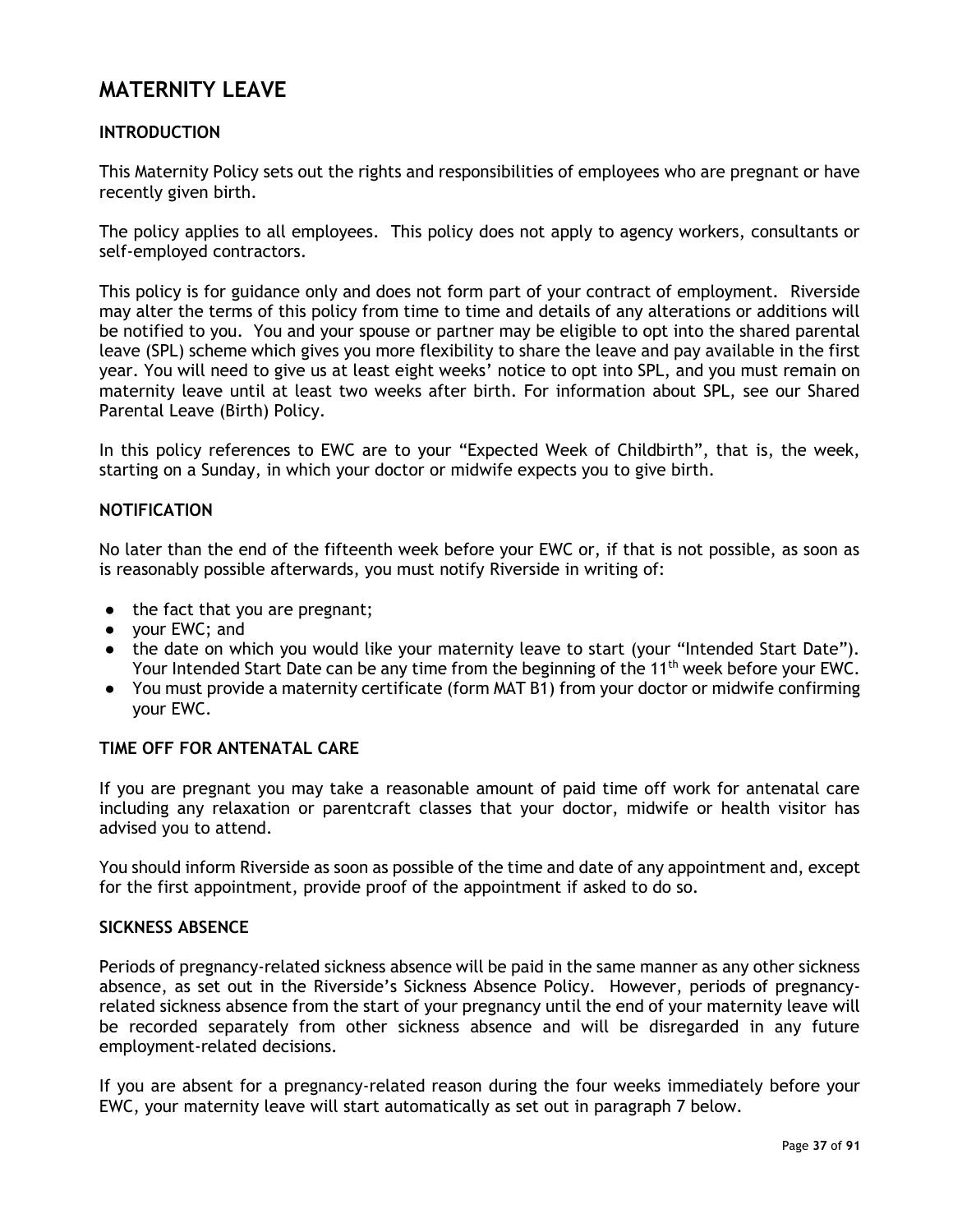#### **HEALTH AND SAFETY**

Riverside has a general duty to take care of your health and safety. Where appropriate, we will carry out a risk assessment of your working environment once you inform us of your pregnancy and, if you return to work within six months of giving birth or are still breastfeeding, on your return to work following maternity leave.

You will be provided with information as to any risks identified in the risk assessment and any preventative and protective measures that have been or will be taken. If it is considered that you would be exposed to health hazards in carrying out your normal work, steps necessary to avoid those risks will be taken for as long as they are necessary, for example, your hours of work may be changed, you may be offered suitable alternative work on terms and conditions that are the same or not substantially less favourable, or you may be suspended from your duties on full pay unless you have unreasonably refused suitable alternative work.

## **LENGTH OF MATERNITY LEAVE**

All pregnant employees are entitled to 52 weeks' maternity leave, comprising 26 weeks' ordinary maternity leave ("OML") plus 26 weeks' additional maternity leave ("AML"), which must be taken immediately following OML.

## **STARTING MATERNITY LEAVE**

Your maternity leave can start at any time from the beginning of the 11<sup>th</sup> week before your EWC. You must notify Riverside of your Intended Start Date as set out above. If you give birth before your Intended Start Date or are absent for a pregnancy-related reason during the four weeks immediately prior to your EWC, you must inform Riverside as soon as is reasonably practicable and Riverside of the date on which you gave birth or on which your sickness due wholly or partly to pregnancy began.

Your maternity leave will start on the earliest of:

- your Intended Start Date;
- the day after any day on which you are absent for a pregnancy-related reason during the four weeks before the EWC; or
- the day after you give birth.

You may change your Intended Start Date by informing Riverside in writing at least 28 days before the original start date or the new date, whichever is the earlier, or, if that is not reasonably practicable, as soon as is reasonably practicable.

#### **MATERNITY PAY**

Statutory maternity pay ("SMP") is payable for up to 39 weeks. SMP will stop being payable if you return to work sooner (except where you are attending work as part of a keeping in touch day). You are entitled to SMP if:

- you have been continuously employed for at least 26 weeks at the end of the fifteenth week before your EWC (your "Qualifying Week") and are still employed by Riverside during that week;
- your average weekly earnings during the eight weeks ending with the Qualifying Week (the "Relevant Period") are not less than the lower earnings limit set by the government;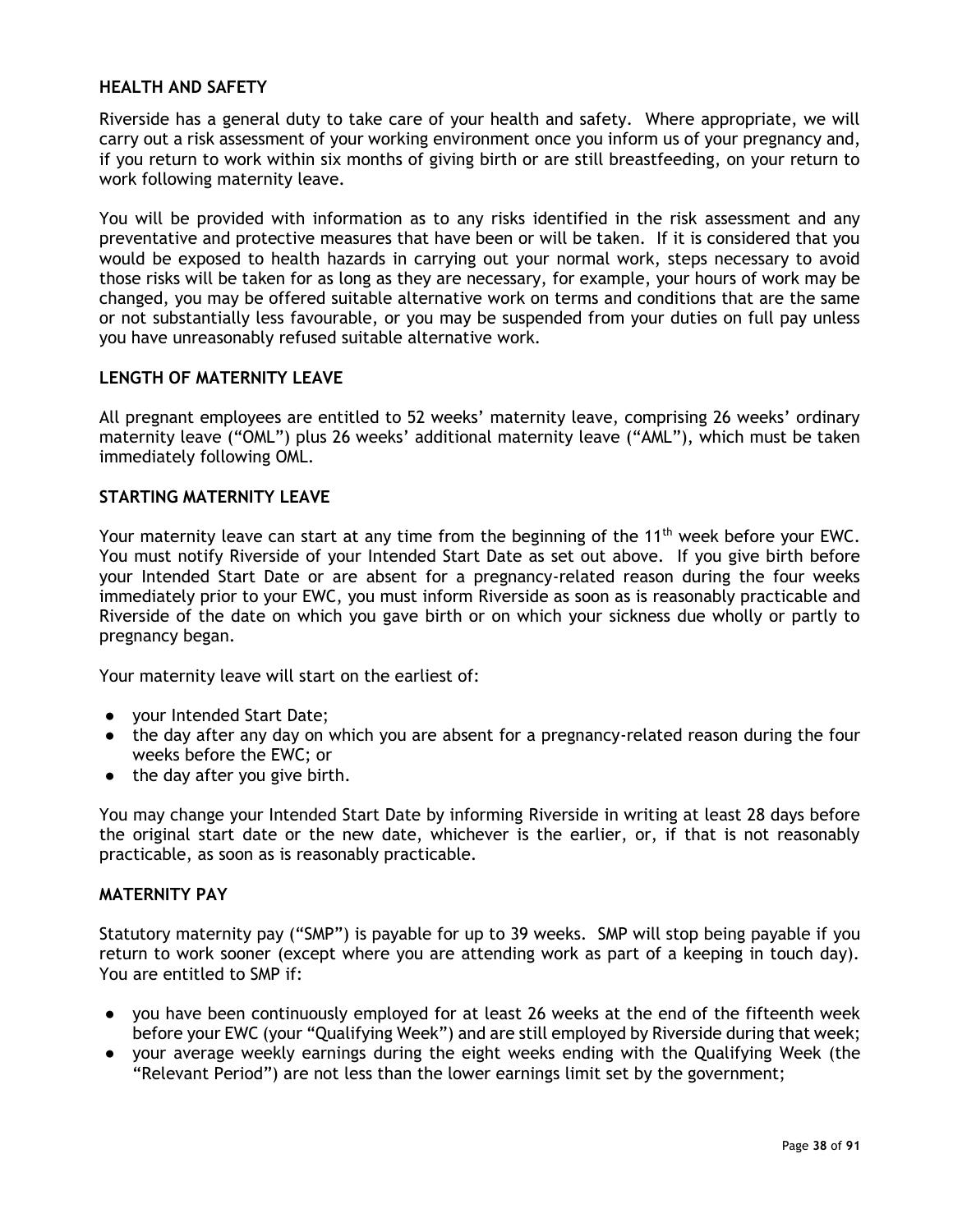- you have provided Riverside with a doctor's or midwife's certificate (MATB1 Form) stating your EWC;
- you give at least 28 days' notice (or, if that is not possible, as much notice as you can) of your intention to take maternity leave; and
- you are still pregnant 11 weeks before the start of the EWC or have already given birth.

SMP is calculated as follows:

- first six weeks: SMP is paid at the Earnings-Related Rate of 90% of your average weekly earnings calculated over the Relevant Period;
- remaining 33 weeks: SMP is paid at the Prescribed Rate which is set by the government for the relevant tax year, or the Earnings-Related Rate if this is lower. SMP payments will be made on the normal pay date through payroll. Income tax, national insurance and pension contributions will be deduced as appropriate.

If you become eligible for a pay rise before the end of your maternity leave, you will be treated for SMP purposes as if the pay rise had applied throughout the Relevant Period. This means that your SMP will be recalculated and increased retrospectively, or that you may qualify for SMP if you did not previously qualify. Riverside will pay you a lump sum to make up the difference between any SMP already paid and the amount payable by virtue of the pay rise. Any future SMP payments at the Earnings-Related Rate (if any) will also be increased as necessary.

If you do not qualify for SMP, you may be entitled to maternity allowance ("MA"). MA is paid directly by Jobcentre Plus for up to 39 weeks. If you wish to claim MA, you should request an MA Claim Pack from Jobcentre Plus.

#### **TERMS AND CONDITIONS DURING MATERNITY LEAVE**

During both OML and AML you will continue to receive all of your contractual benefits as set out in your contract of employment (with the exception of any sums payable by way of wages or salary). Holiday entitlement will continue to accrue during maternity leave. If your maternity leave will continue into the next holiday year, any holiday entitlement that is not taken before starting your maternity leave can be carried over and must be within three months of returning to work unless your Line Manager agrees otherwise. Please discuss your holiday plans with your Line Manager in good time before starting your maternity leave. All holiday dates are subject to approval by your Line Manager.

If you are a member of the pension scheme, we shall make employer pension contributions during OML and any period of paid AML, based on your normal salary, in accordance with the pension scheme rules. Any employee contributions you make will be based on the amount of any maternity pay you are receiving, unless you inform the Human Resources Department that you wish to make up any shortfall.

#### **KEEPING IN TOUCH (KIT)**

Shortly before your maternity leave starts Riverside will discuss with you the arrangements for covering your work and the opportunities for you to remain in contact during your leave. Riverside may make reasonable contact with you from time to time during your maternity leave.

Under current legislation employees on maternity leave may work (including attending training) for up to 10 days during maternity leave without bringing your maternity leave or SMP to an end. The arrangements, including in relation to pay, would be set by agreement between you and Riverside.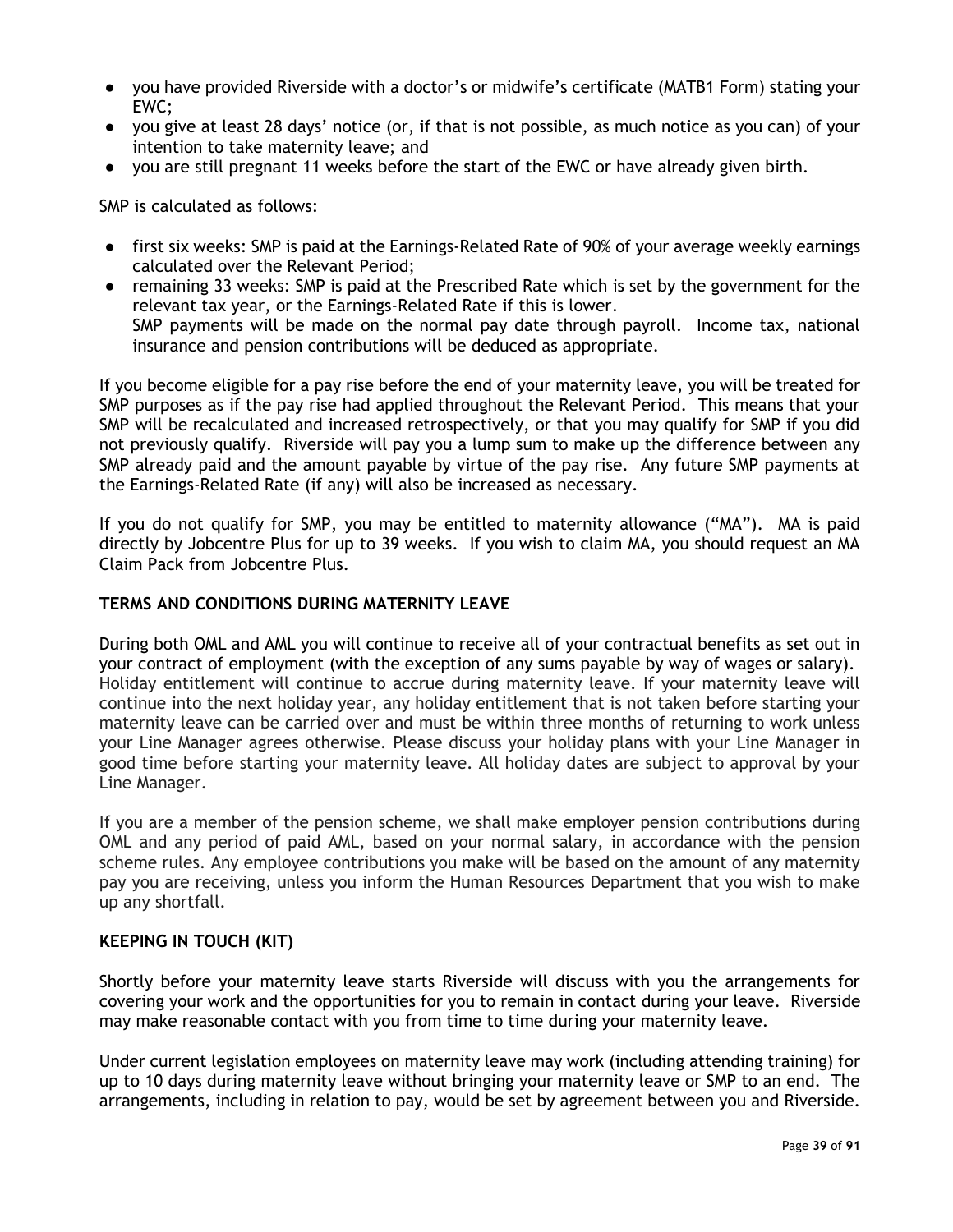You are not obliged to undertake and Riverside is not obliged to offer any such work during maternity leave. In any case, you must not work in the two weeks following birth.

Shortly before you are due to return to work, Riverside may invite you to have a discussion (whether in person or by telephone) about the arrangements for your return to work. This may include updating you on any changes that may have occurred, discussing any necessary training and discussing any changes to working arrangements.

#### **NOTIFICATION OF RETURN TO WORK**

Once you have notified Riverside of your Intended Start Date, Riverside will write to you within 28 days to inform you of the date on which you will be expected to return to work if you take your full entitlement to maternity leave (your "Expected Return Date").

If you change your Intended Start Date or your maternity leave starts on an earlier date than your Intended Start Date, Riverside will write to you within 28 days of the start of your maternity leave with your new Expected Return Date.

Riverside expects you to return on the Expected Return Date unless you inform us otherwise. It is helpful if you confirm during your maternity leave that you will be returning to work as expected.

If you wish to return to work earlier than your Expected Return Date, you must give Riverside eight weeks' written notice of the date upon which you wish to return. If insufficient notice is given, your return date may be postponed until eight weeks after you give notice, or to the Expected Return Date if that is sooner.

Your maternity leave cannot last longer than 52 weeks. If you wish to return later than your Expected Return Date, you should either request unpaid parental leave, giving no less than 21 days' notice, or request paid annual leave in accordance with your contract of employment, which will be at Riverside's discretion. If you are unable to return to work due to sickness or injury, this will be treated as sickness absence and Riverside's usual sickness policy will apply. In any other case, late return will be treated as unauthorised absence.

#### **RETURNING TO WORK**

You are not permitted to work during the two weeks immediately following childbirth.

You are normally entitled to return to work in the same position as you held before commencing leave. Your terms of employment will be the same as they would have been in you had not been absent. However, if you have taken any period of AML or more than four weeks' parental leave, and it is not reasonably practicable to allow you to return into the same position you may be given another suitable and appropriate job on terms and conditions that are not less favourable.

If you wish to change your working patterns (such as working part-time) after any period of maternity leave, you should notify Riverside in writing of your wish to do so. There is no absolute right to insist on working part-time however, Riverside will try to accommodate your wishes unless there is a justifiable reason for refusal, bearing in mind the needs of the business. It is helpful if requests are made as early as possible.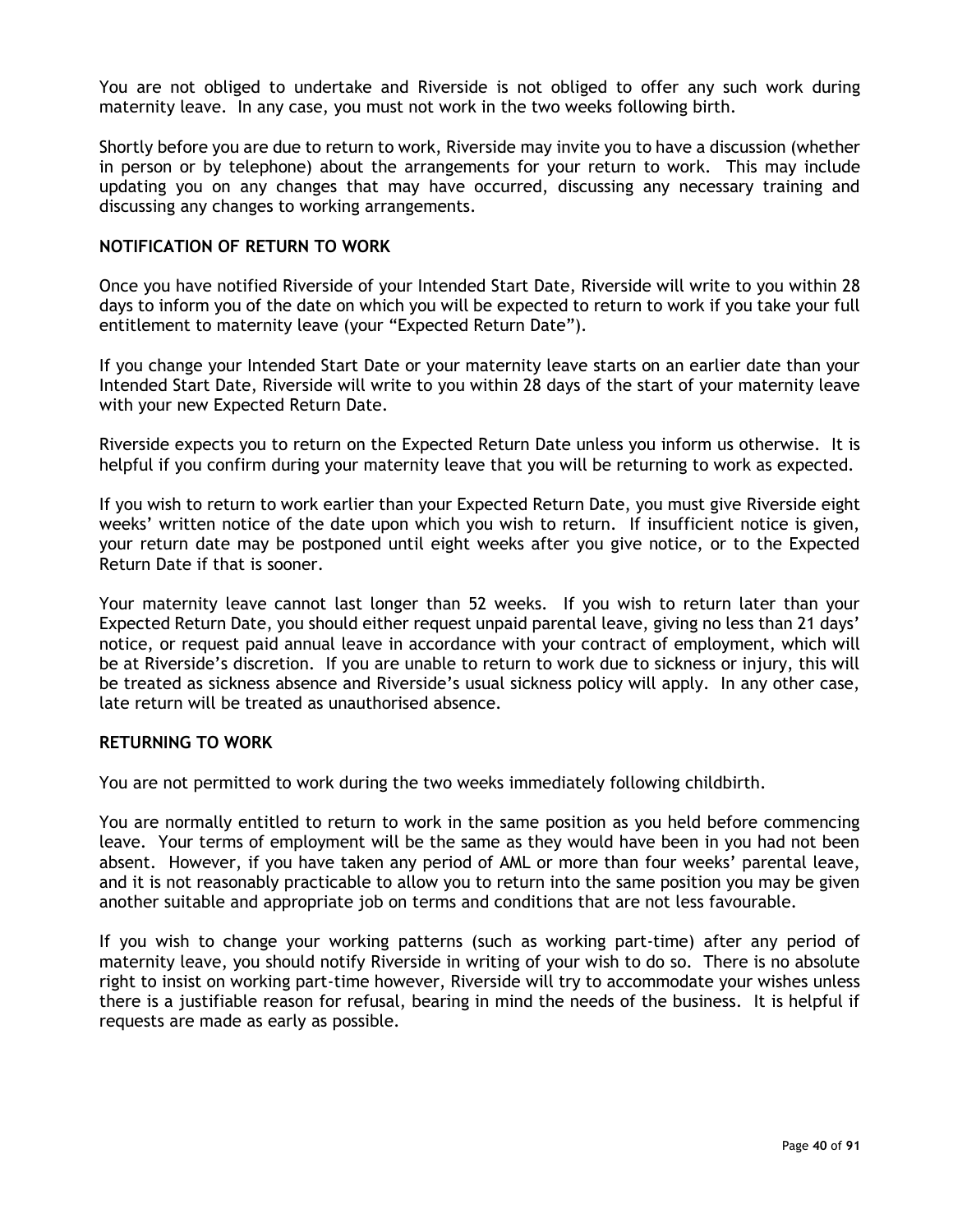## **DECIDING NOT TO RETURN**

If you do not intend to return to work, or are unsure, it is helpful if you discuss this with Riverside as early as possible. If you decide not to return you should give notice of resignation in accordance with your contract of employment. The amount of maternity leave left to run when you give notice must be at least equal to your contractual notice period, otherwise you may be required to return to work for the remainder of the notice period.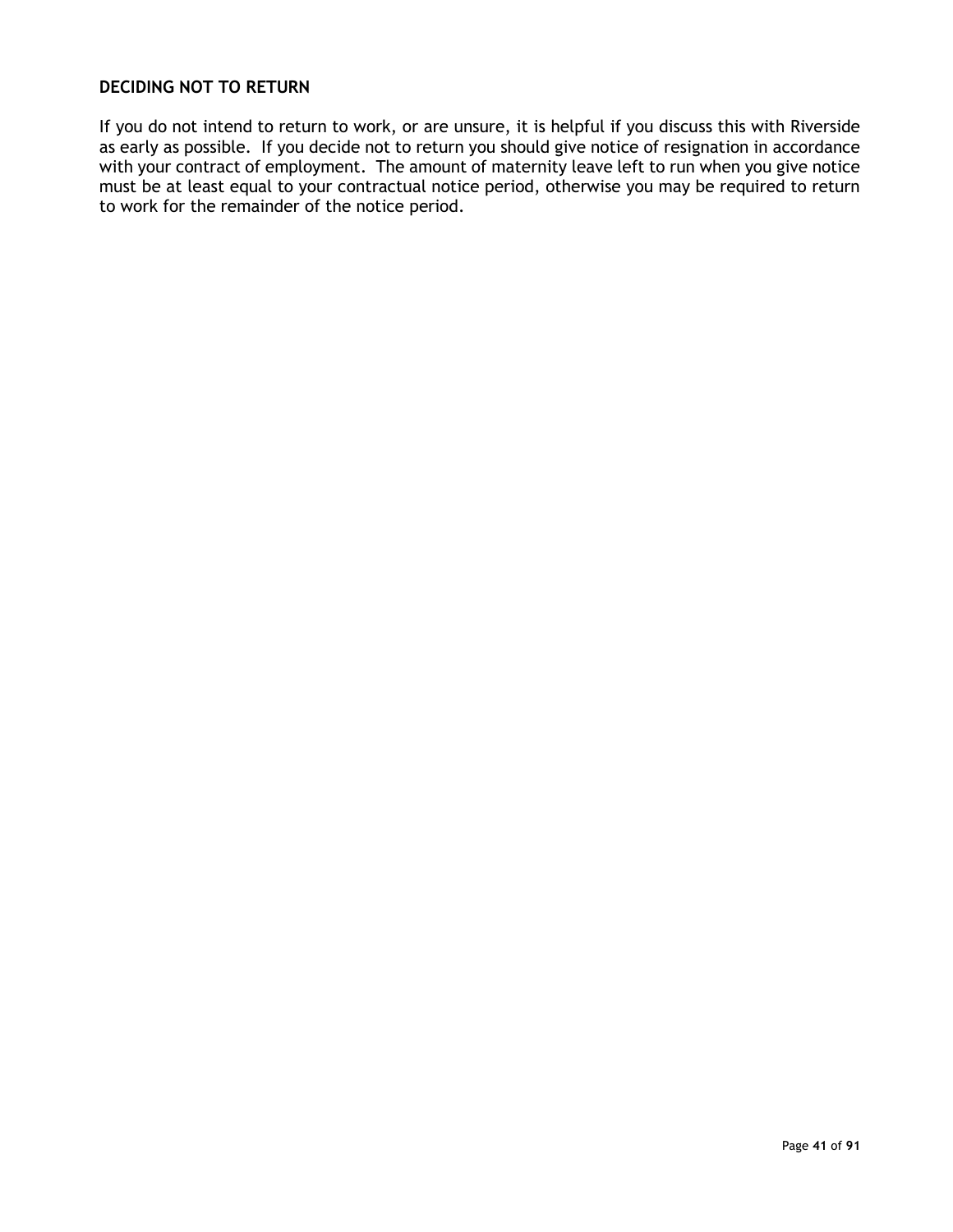# **PATERNITY LEAVE**

## **INTRODUCTION**

This Paternity Policy sets out the rights and responsibilities of employees who wish to take paternity leave in respect of either the birth of a child or the placement of a child for adoption.

This policy applies to all employees. It does not apply to agency workers, consultants or selfemployed contractors.

This policy is for guidance only and does not form part of your contract of employment. Riverside may alter the terms of this policy from time to time and details of any alterations or additions will be notified to you.

In some cases you and your partner may be eligible to opt into the shared parental leave (**SPL**) scheme which gives you more flexibility to share the leave and pay available in the first year. This applies where the Expected Week of Childbirth (EWC) starts on or after 5 April 2015, or if a child is placed with you for adoption on or after that date. This does not affect your right to take two weeks' paternity leave around the time of birth or placement. For information about SPL, see our Shared Parental Leave (Birth) and Shared Parental Leave (Adoption) Policies.

In this policy references to:

- EWC is the Expected Week of Childbirth, the week starting on a Sunday, in which the doctor or midwife expects your spouse, partner or civil partner to give birth;
- Matching Notification Date. the date on which you or your partner are notified by an adoption agency of having been matched with a child for adoption;
- Expected Placement Date, date on which an adoption agency expects that it will place a child into your care with a view to adoption.

#### **ELIGIBILITY**

Where a couple adopts a child, subject to eligibility criteria, one person is entitled to take adoption leave and the other person is entitled to take paternity leave. In this policy, the person who opts to take adoption leave is referred to as the "adopter". Where one person alone adopts a child, they are entitled to adoption leave.

You will be eligible to take paternity leave in relation to the birth or adoption of a child if you:

- are the biological father of the child or if you are the spouse, civil partner or partner of the child's mother or adopter (but not the child's father);
- have or expect to have responsibility for the upbringing of the child;
- have worked continuously for Riverside for at least 26 weeks by the end of the fifteenth week before the EWC or, in the case of adoption, at least 26 weeks ending with the week in which the Matching Notification Date occurs; and
- are taking the time off for the purpose of caring for the child or supporting the child's mother or adopter.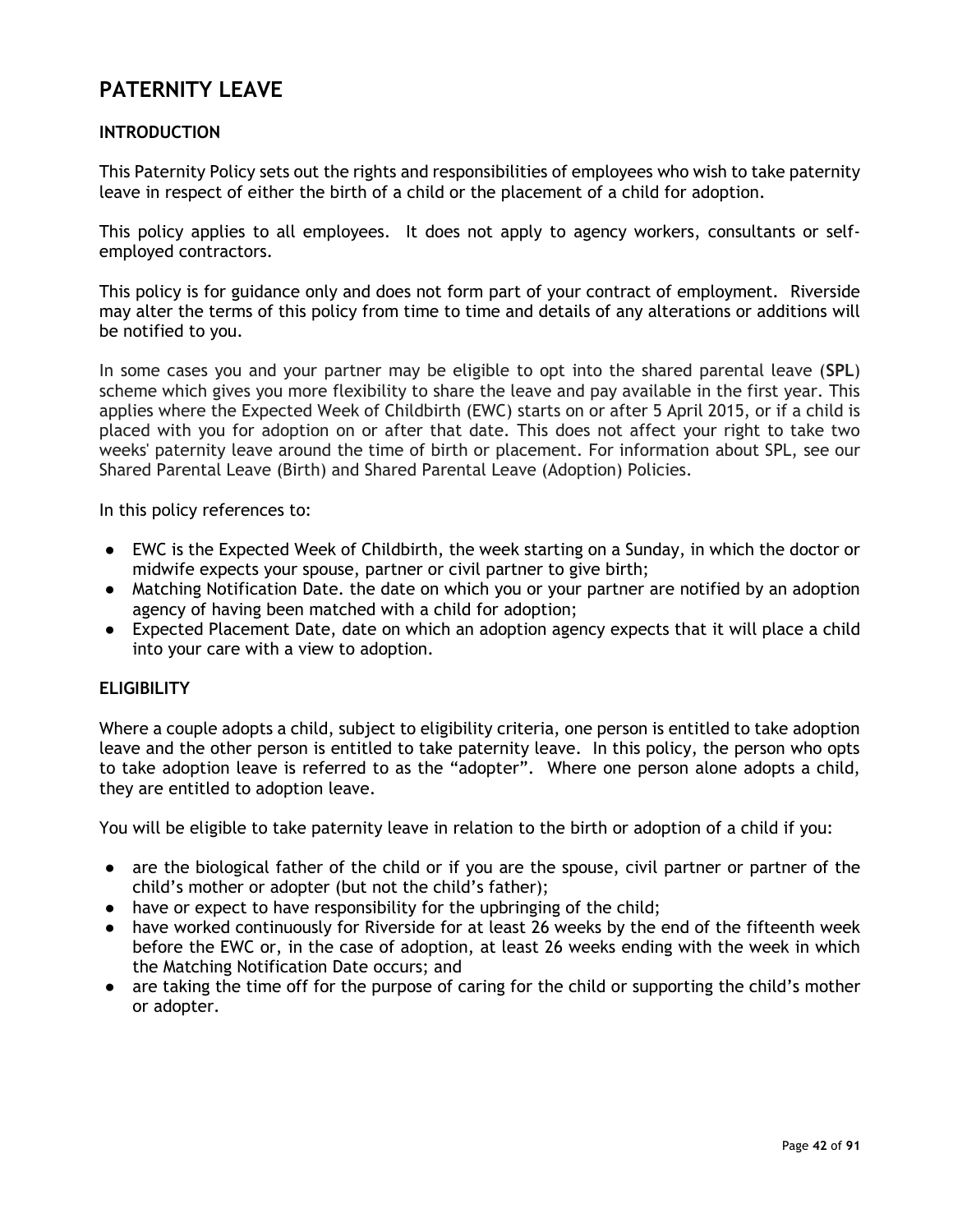### **NOTIFICATION REQUIREMENTS**

If you wish to take paternity leave in relation to the birth of a child, by the end of the fifteenth week before the EWC you must inform Riverside of:

- your intention to take paternity leave;
- the EWC;
- the length of leave being taken; and
- the date on which you would like your paternity leave to start.

If the paternity leave relates to the adoption of a child, no more than seven days after the Matching Notification Date (or if that is not reasonably practicable, as soon as is reasonably practicable) you must inform Riverside in writing of:

- your intention to take paternity leave;
- the Matching Notification Date;
- the Expected Placement Date;
- the length of leave being taken; and
- the dates on which you would like your paternity leave to start.

## **TAKING PATERNITY LEAVE**

You can choose to take your paternity leave as one week or two consecutive weeks (but not as odd days or two separate weeks).

Your paternity leave can start on any day of the week but must be taken no earlier than the date on which the child is born or placed with you for adoption and must be completed within 56 days of the birth or placement. When notifying Riverside of the date you wish your leave to start, you can choose from either:

- the date of the child's birth or placement (whether this is earlier or later than expected); or
- a date falling on a chosen number of days or weeks after the date of the child's birth or placement (whether this is earlier or later than expected); or
- a set date which is later than the first day of the EWC or than the Expected Placement Date.

Once you have notified Riverside of the date you wish your paternity leave to start, you may change this date by informing Riverside in writing at least 28 days before the original start date or the new date, whichever is earlier, or if that is not reasonably practicable, as soon as is reasonably practicable.

Only one period of paternity leave will be available to you irrespective of whether more than one child is born as a result of the same pregnancy or, in respect of adoption, irrespective of whether more than one child is placed with you and the adopter at the same time.

You may be required to provide Riverside with a signed declaration that the purpose of your leave is to care for a child or support the child's mother or adopter and that you are entitled to take leave for those purposes.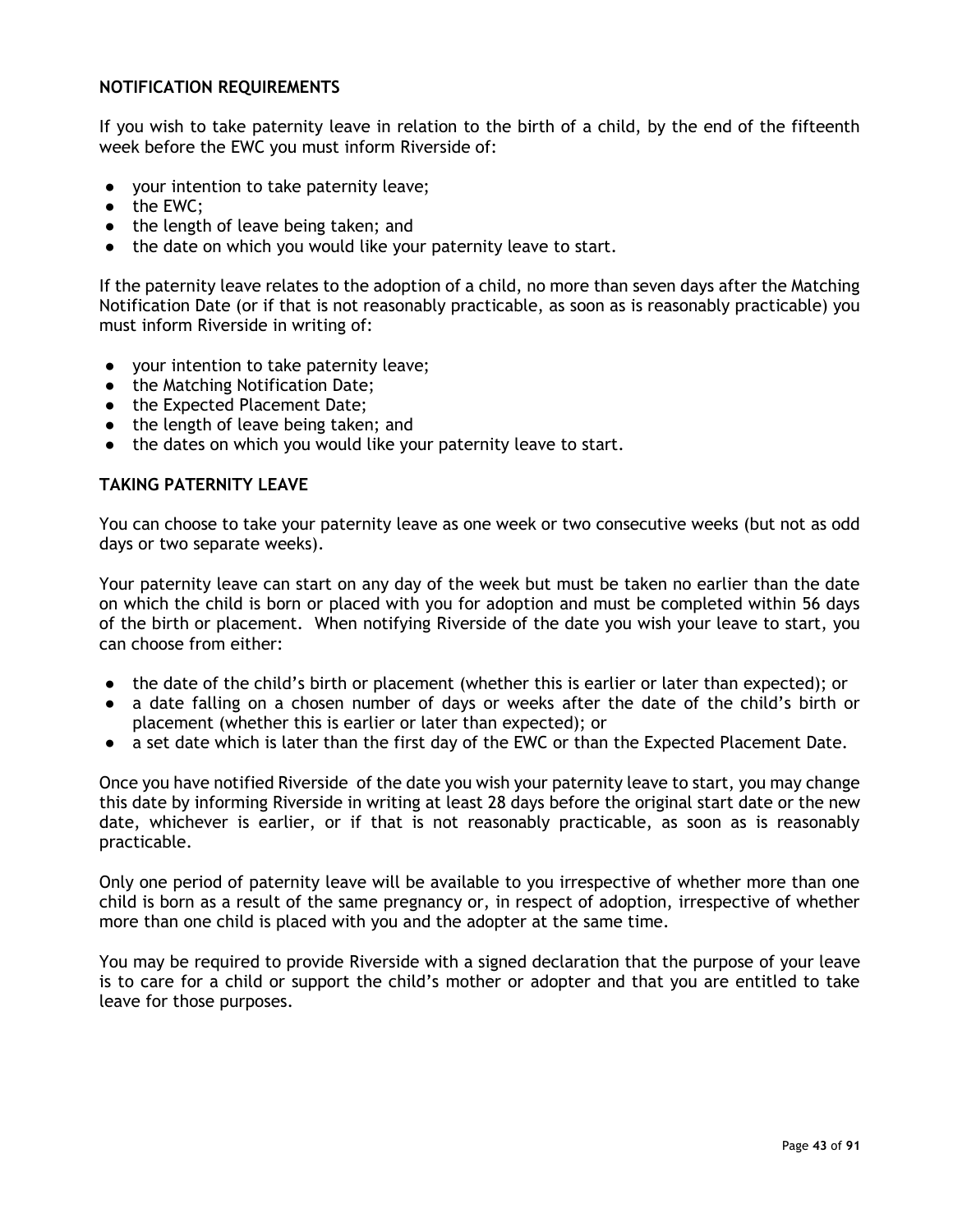## **TERMS AND CONDITIONS OF EMPLOYMENT DURING PATERNITY LEAVE**

During paternity leave, you will continue to receive all of your contractual benefits as set out in your contract of employment (with the exception of any sums payable by way of wages or salary) and you will continue to be bound by the obligations in your contract of employment.

Holiday entitlement will continue to accrue during paternity leave. If your paternity leave continues into the next holiday year, any remaining holiday that is not taken before your paternity leave can be carried over to the next holiday year and must be taken within three months of returning to work unless your Line Manager agrees otherwise.

If you are a member of our pension scheme, we will make employer pension contributions during paternity leave, based on your normal salary, in accordance with the scheme rules. Any employee contributions you make will be based on the amount of any paternity pay you are receiving, unless you inform Human Resources that you wish to make up any shortfall.

### **STATUTORY PATERNITY PAY**

Statutory Paternity Pay ("SPP") will be paid for either one or two consecutive weeks depending on what leave you have chosen to take.

SPP payments will be made on the normal pay date through payroll. Income tax, national insurance and pension contributions will be deducted as appropriate.

The rate of SPP is the same as the standard rate of Statutory Maternity Pay from time to time in force.

#### **ANNUAL LEAVE**

During paternity leave, annual leave will accrue at the rate provided under your contract of employment.

#### **RETURNING TO WORK**

You are entitled to return to work in the same position as you held before commencing paternity leave. Your terms of employment will be the same as they would have been if you had not been absent.

If your paternity leave has been combined with a period of additional maternity leave, additional adoption leave or a period of parental leave of more than 4 weeks, and it is not reasonably practicable to allow you to return into the same position you may be offered a suitable and appropriate alternative position.

If you wish to change your working patterns (such as working part-time) after any period of paternity leave, you should notify Riverside in writing of your wish to do so in accordance with the requirements set out in Riverside's Flexible Working Policy. There is no absolute right to insist on working part-time, but Riverside will try to accommodate your wishes unless there is a justifiable reason for refusal, bearing in mind the needs of the business. It is helpful if requests are made as early as possible.

Your paternity leave cannot last longer than two weeks. If you wish to take further time off to care for a child, you should either request unpaid parental leave in accordance with Riverside's Parental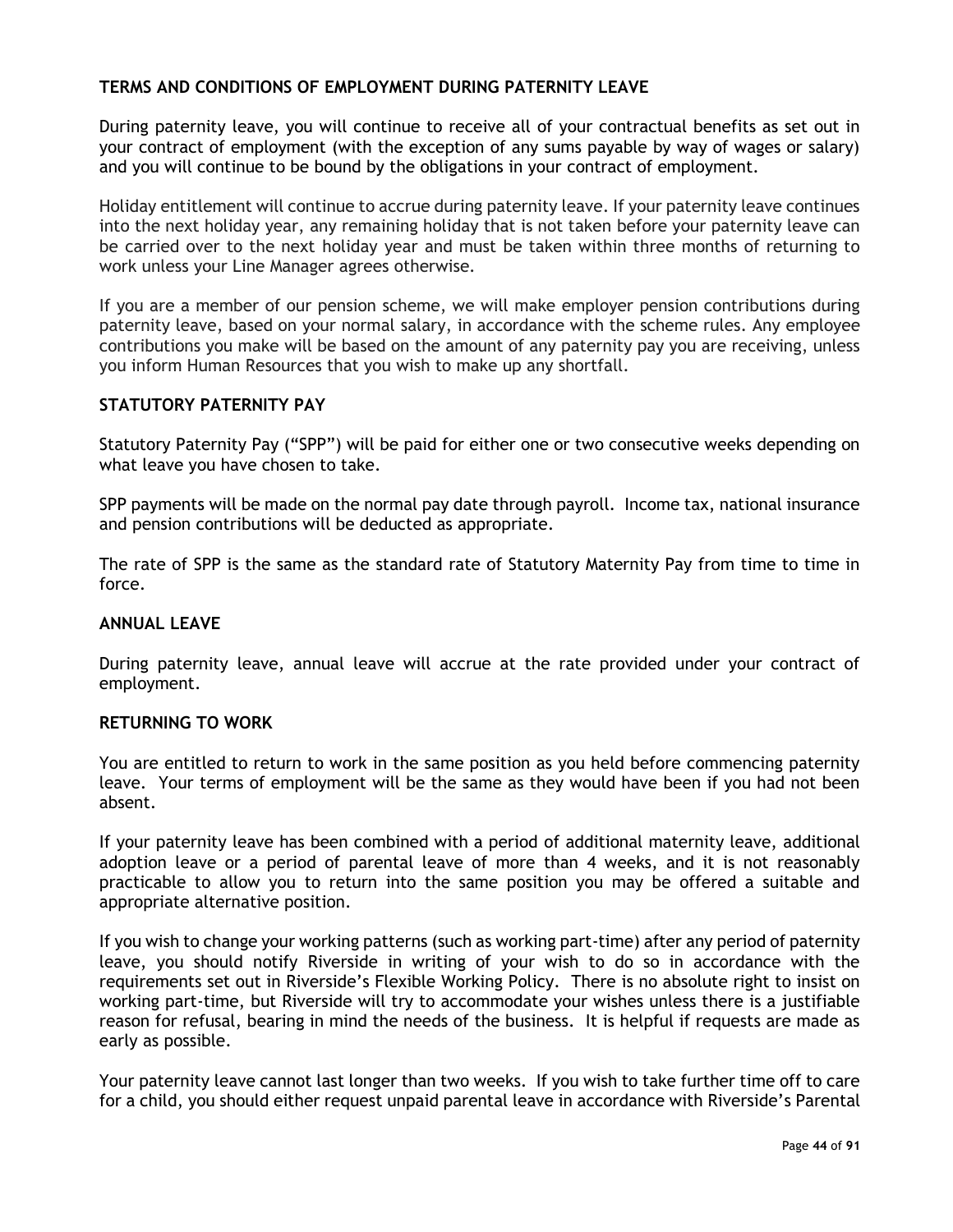Leave Policy, giving no less than 21 days' notice, or request paid annual leave in accordance with your contract of employment, which will be at Riverside's discretion. If you are unable to return to work at the end of your paternity leave due to sickness or injury, this will be treated as sickness absence and Riverside's usual sickness policy will apply. In any other case, late return will be treated as unauthorised absence.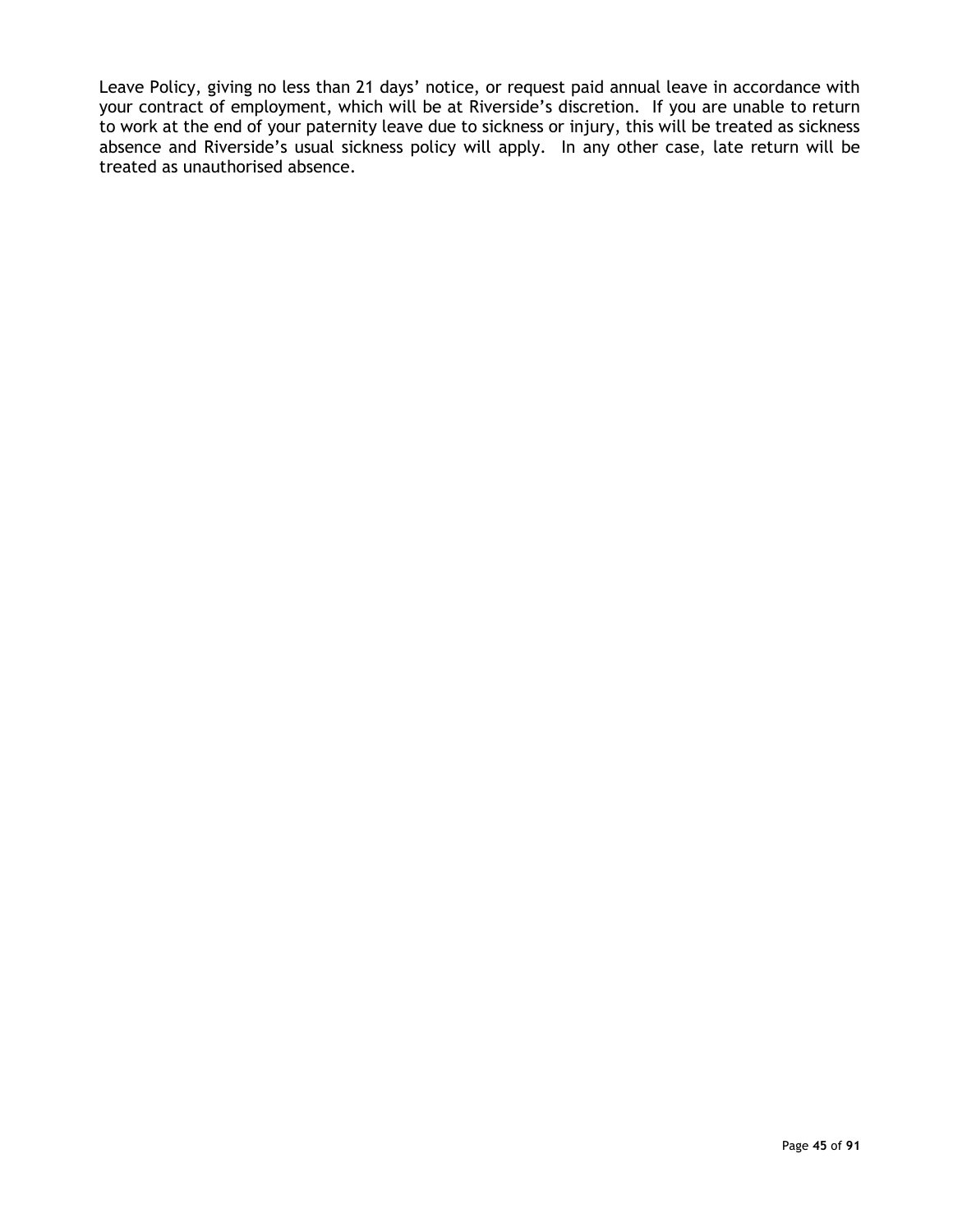## **ADOPTION LEAVE**

This policy sets out the arrangements for adoption leave and pay for employees who are adopting a child through a UK adoption agency.

Arrangements for time off for adoption appointments are set out in our Time off for Adoption Appointments Policy.

In some cases you and your spouse or partner may be eligible to opt into the shared parental leave (**SPL**) scheme which gives you more flexibility to share the leave and pay available in the first year. You will need to give us at least eight weeks' notice to opt into SPL, and one of you must take at least two weeks' adoption leave. For information about SPL, see our Shared Parental Leave (Adoption) Policy.

This policy only applies to employees and does not apply to agency workers or self-employed contractors. It does not form part of any employee's contract of employment and we may amend it at any time.

## **ENTITLEMENT TO ADOPTION LEAVE**

You are entitled to adoption leave if you meet all the following conditions:

- You are adopting a child through a UK or overseas adoption agency.
- The adoption agency has given you written notice that it has matched you with a child for adoption and tells you the date the child is expected to be placed into your care with a view to adoption (**Expected Placement Date**).
- You have notified the agency that you agree to the child being placed with you on the Expected Placement Date.
- Your spouse or partner will not be taking adoption leave with their employer (although they may be entitled to take paternity leave).

The maximum adoption leave entitlement is 52 weeks, consisting of 26 weeks' Ordinary Adoption Leave (**OAL**) and 26 weeks' Additional Adoption Leave (**AAL**).

#### **NOTIFICATION REQUIREMENTS**

Not more than seven days after the agency notifies you in writing that it has matched you with a child (or where that is not reasonably practicable, as soon as reasonably practicable), you must give us notice in writing of the Expected Placement Date, and your intended start date for adoption leave (**Intended Start Date**).

We will then write to you within 28 days to inform you of your expected return date assuming you take your full entitlement to adoption leave.

Once you receive the matching certificate issued by the adoption agency, you must provide us with a copy.

## **STARTING ADOPTION LEAVE**

OAL may start on a predetermined date no more than 14 days before the Expected Placement Date, or on the date of placement itself, but no later.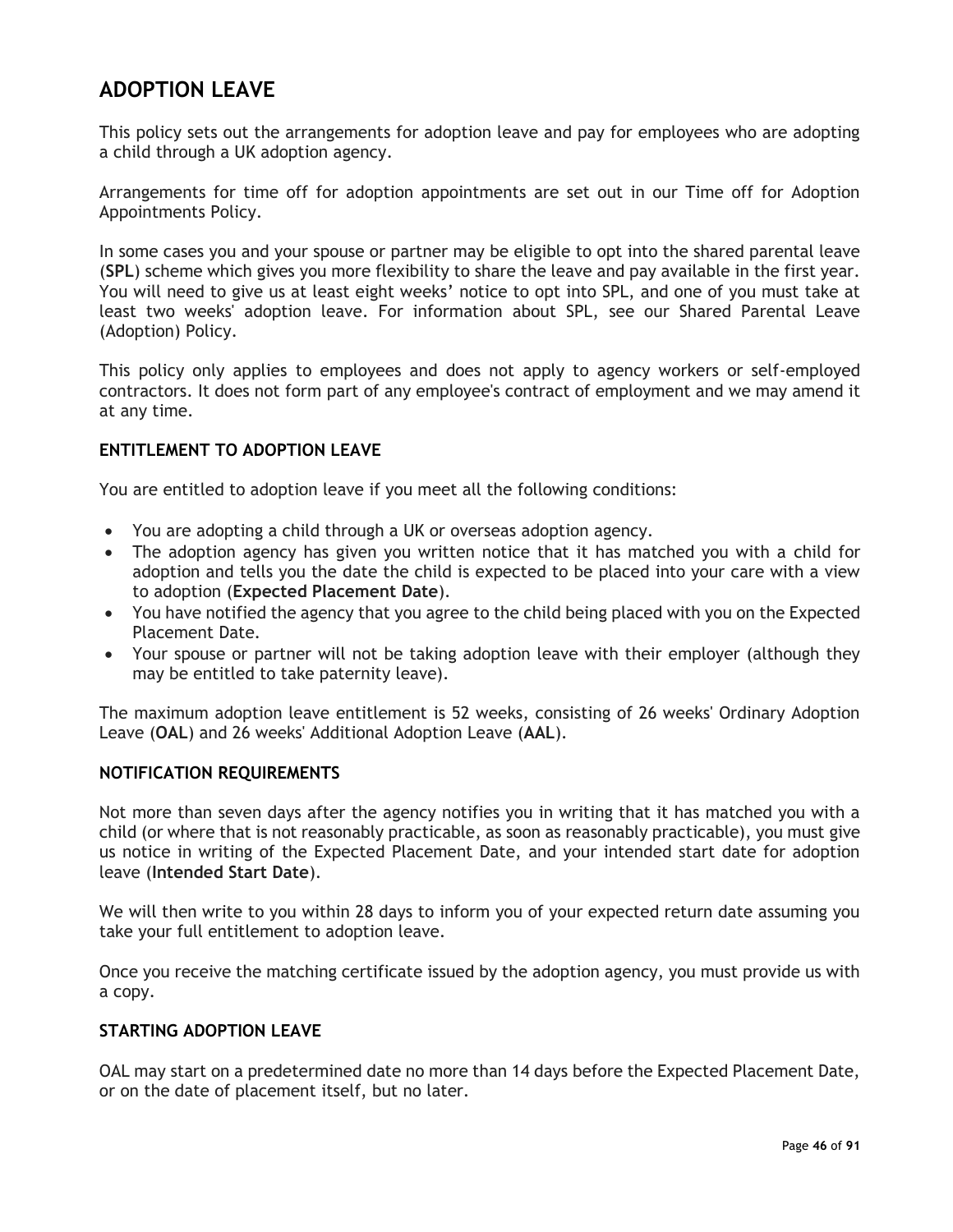If you want to change your Intended Start Date please tell us in writing. You should give us as much notice as you can, but wherever possible you must tell us at least 28 days before the original Intended Start Date (or the new start date if you are bringing the date forward). We will then write to you within 28 days to tell you your new expected return date.

## **ADOPTION PAY**

Statutory adoption pay (**SAP**) is payable for up to 39 weeks provided you have at least 26 weeks' continuous employment with us at the end of the Qualifying Week and your average earnings are not less than the lower earnings limit set by the government each tax year. The first six weeks SAP are paid at 90% of your average earnings and the remaining 33 weeks are at a rate set by the government each year.

You will qualify for company adoption pay if you have been continuously employed during the 12 month period ending with the Qualifying Week and have not received any company paternity pay, maternity pay, adoption pay or shared parental pay from our employment during the 12 month period ending with the Qualifying Week. This is paid at the rate of your normal basic salary during adoption leave and includes any SAP that may be due for that period

In order to receive company adoption pay you must first confirm in writing that you intend to return to work for at least six months after your adoption leave (and any shared parental leave in respect of the same child), and that you agree to repay any company adoption pay (but not SAP) if you later decide not to work this minimum period.

#### **DURING ADOPTION LEAVE**

All the terms and conditions of your employment remain in force during OAL and AAL, except for the terms relating to pay.

Holiday entitlement will continue to accrue at the rate provided under your contract. If your adoption leave will continue into the next holiday year, any holiday entitlement that is not taken before starting your adoption leave can be carried over and must be taken within three months of returning to work unless your Line Manager agrees otherwise. Please discuss your holiday plans with your Line Manager in good time before starting your adoption leave. All holiday dates are subject to approval by your Line Manager.

If you are a member of the pension scheme, we shall make employer pension contributions during OAL and any further period of paid adoption leave based on your normal salary, in accordance with the pension scheme rules. Any employee contributions you make will be based on the amount of any adoption pay you are receiving, unless you inform Human Resources that you wish to make up any shortfall.

#### **KEEPING IN TOUCH**

We may make reasonable contact with you from time to time during your adoption leave although we will keep this to a minimum.

You may work (including attending training) on up to ten "keeping-in-touch" days during your adoption leave. This is not compulsory and must be discussed and agreed with your Line Manager.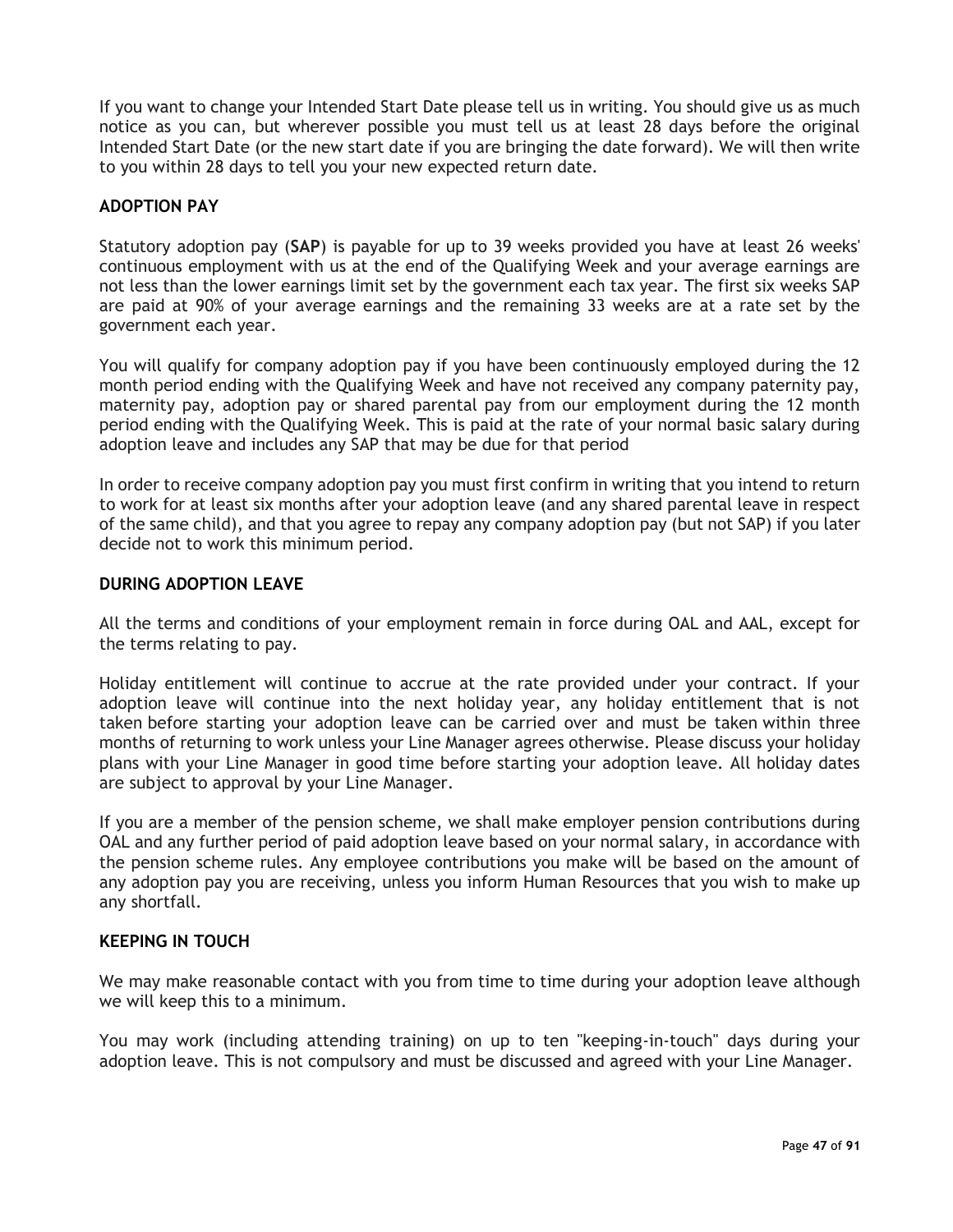You will be paid at your normal basic rate of pay for time spent working on a keeping-in-touch day and this will be inclusive of any adoption pay entitlement.

#### **RETURNING TO WORK**

You must return to work on the expected return date unless you tell us otherwise. If you wish to return to work early, you must give us at least eight weeks' notice of the date. It is helpful if you give this notice in writing. You may be able to return later than the expected return date if you request annual leave or parental leave, which will be at our discretion.

You are normally entitled to return to work in the position you held before starting adoption leave, on the same terms of employment. However, if you have taken AAL and it is not reasonably practicable for us to allow you to return to the same position, we may give you another suitable and appropriate job on terms and conditions that are not less favourable.

If you want to change your hours or other working arrangements on return from adoption leave you should make a request under our Flexible Working Policy. It is helpful if such requests are made as early as possible.

If you decide you do not want to return to work you should give notice of resignation in accordance with your contract.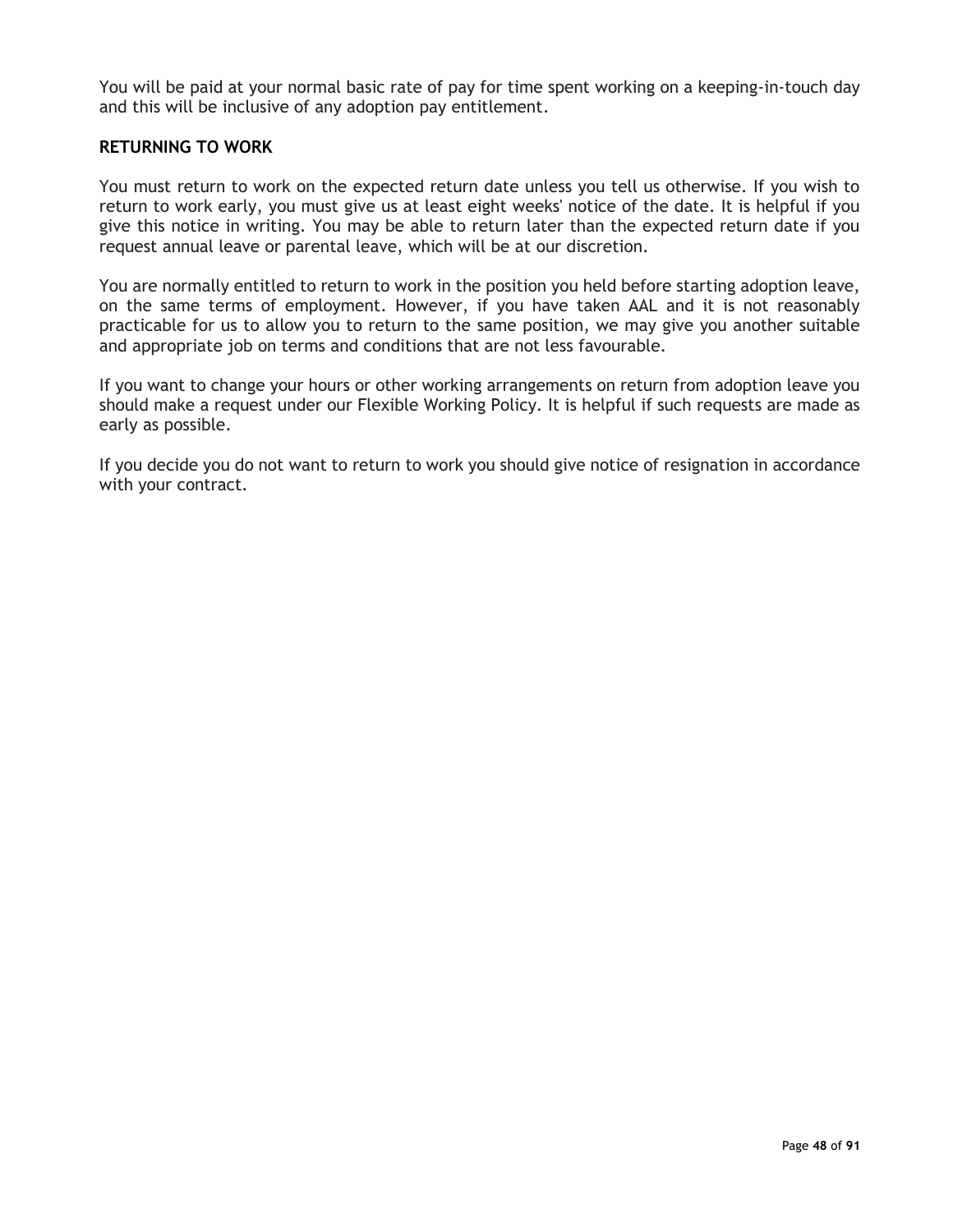# **SHARED PARENTAL LEAVE (BIRTH) POLICY**

## **ABOUT THIS POLICY**

This policy outlines the arrangements for shared parental leave and pay in relation to the birth of a child. If you are adopting a child please see the Shared Parental Leave (Adoption) Policy instead.

This policy applies to employees. It does not apply to agency workers or self-employed contractors.

This policy does not form part of any employee's contract of employment and we may amend it at any time.

## **FREQUENTLY USED TERMS**

The definitions in this paragraph apply in this policy.

- Expected week of childbirth (EWC): the week, beginning on a Sunday, in which the doctor or midwife expects your child to be born.
- Parent: One of two people who will share the main responsibility for the child's upbringing (and who may be either the mother, the father, or the mother's partner if not the father).
- Partner: your spouse, civil partner or someone living with you in an enduring family relationship, but not your sibling, child, parent, grandparent, grandchild, aunt, uncle, niece or nephew.
- Qualifying Week: the fifteenth week before the EWC.

## **WHAT IS SHARED PARENTAL LEAVE?**

Shared parental leave (SPL) is a form of leave that may be available if your child is expected to be born on or after 5 April 2015.

It gives you and your partner more flexibility in how to share the care of your child in the first year after birth than simply taking maternity and paternity leave. Assuming you are both eligible, you will be able to choose how to split the available leave between you and can decide to be off work at the same time or at different times. You may be able to take leave in more than one block.

#### **ENTITLEMENT TO SPL**

You are entitled to SPL in relation to the birth of a child if:

- you are the child's mother, and share the main responsibility for the care of the child with the child's father or with your partner;
- you are the child's father and share the main responsibility for the care of the child with the child's mother; or
- you are the mother's partner and share the main responsibility for the care of the child with the mother (where the child's father does not share the main responsibility with the mother).

The following conditions must also be fulfilled:

• you must have at least 26 weeks continuous employment with us by the end of the Qualifying Week, and still be employed by us in the week before the leave is to be taken;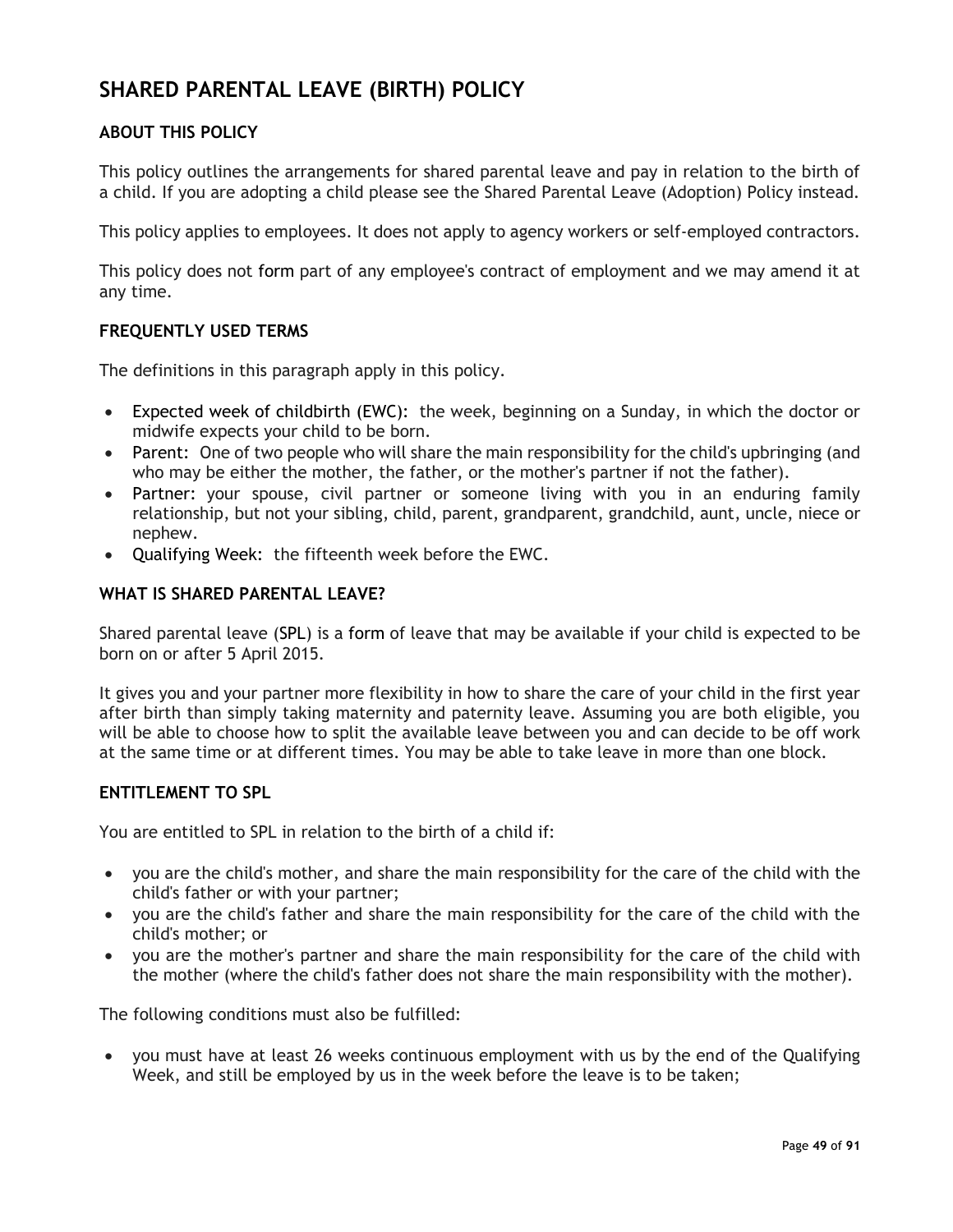- the other parent must have worked (in an employed or self-employed capacity) in at least 26 of the 66 weeks before the EWC and had average weekly earnings of at least £30 during 13 of those weeks; and
- you and the other parent must give the necessary statutory notices and declarations as summarised below, including notice to end any maternity leave, statutory maternity pay (SMP) or maternity allowance (MA) periods.

The total amount of SPL available is 52 weeks, less the weeks spent by the child's mother on maternity leave (or the weeks in which the mother has been in receipt of SMP or Maternity Allowance (MA) if she is not entitled to maternity leave).

If you are the mother you cannot start SPL until after the compulsory maternity leave period, which lasts until two weeks after birth [or four weeks for factory workers].

If you are the child's father or the mother's partner, you should consider using your two weeks' paternity leave before taking SPL. Once you start SPL you will lose any untaken paternity leave entitlement. SPL entitlement is additional to your paternity leave entitlement.

## **OPTING IN TO SHARED PARENTAL LEAVE AND PAY**

Not less than eight weeks before the date you intend your SPL to start, you must give us a written opt-in notice giving:

- your name and the name of the other parent;
- if you are the child's mother, the start and end dates of your maternity leave;
- if you are the child's father or the mother's partner, the start and end dates of the mother's maternity leave, or if she is not entitled to maternity leave, the start and end dates of any SMP or MA period;
- the total SPL available, which is 52 weeks minus the number of weeks' maternity leave, SMP or MA period taken or to be taken;
- how many weeks of the available SPL will be allocated to you and how many to the other parent (you can change the allocation by giving us a further written notice, and you do not have to use your full allocation);
- if you are claiming statutory shared parental pay (ShPP), the total ShPP available, which is 39 weeks minus the number of weeks of the SMP or MA period taken or to be taken);
- how many weeks of available ShPP will be allocated to you and how much to the other parent. (You can change the allocation by giving us a further written notice, and you do not have to use your full allocation);
- an indication of the pattern of leave you are thinking of taking, including suggested start and end dates for each period of leave (see [Paragraph 9](https://uk.practicallaw.thomsonreuters.com/Document/Icfb99a72e73f11e398db8b09b4f043e0/View/FullText.html?navigationPath=Search%2Fv1%2Fresults%2Fnavigation%2Fi0ad7401400000170ee12cf02ce994741%3FNav%3DKNOWHOW_UK%26fragmentIdentifier%3DIcfb99a72e73f11e398db8b09b4f043e0%26parentRank%3D0%26startIndex%3D1%26contextData%3D%2528sc.Search%2529%26transitionType%3DSearchItem&listSource=Search&listPageSource=b1b9074f4eee9263a238a7822cdd5e22&list=KNOWHOW_UK&rank=1&sessionScopeId=85b3d3f1b0542b6f25292f2dd1be1df5b9a159ab6e9b5c1224d240f8040a1679&originationContext=Search+Result&transitionType=SearchItem&contextData=%28sc.Search%29&navId=8E88557E704F07A1BD9ADBE386478B00&comp=pluk#co_anchor_a474609) and [Paragraph 10](https://uk.practicallaw.thomsonreuters.com/Document/Icfb99a72e73f11e398db8b09b4f043e0/View/FullText.html?navigationPath=Search%2Fv1%2Fresults%2Fnavigation%2Fi0ad7401400000170ee12cf02ce994741%3FNav%3DKNOWHOW_UK%26fragmentIdentifier%3DIcfb99a72e73f11e398db8b09b4f043e0%26parentRank%3D0%26startIndex%3D1%26contextData%3D%2528sc.Search%2529%26transitionType%3DSearchItem&listSource=Search&listPageSource=b1b9074f4eee9263a238a7822cdd5e22&list=KNOWHOW_UK&rank=1&sessionScopeId=85b3d3f1b0542b6f25292f2dd1be1df5b9a159ab6e9b5c1224d240f8040a1679&originationContext=Search+Result&transitionType=SearchItem&contextData=%28sc.Search%29&navId=8E88557E704F07A1BD9ADBE386478B00&comp=pluk#co_anchor_a1017902) for information on taking leave). This indication will not be binding at this stage, but please give as much information as you can about your future intentions; and
- declarations by you and the other parent that you both meet the statutory conditions to enable you to take SPL and ShPP.

## **ENDING YOUR MATERNITY LEAVE**

If you are the child's mother and want to opt into the SPL scheme, you must give us at least eight weeks' written notice to end your maternity leave (a curtailment notice) before you can take SPL. The notice must state the date your maternity leave will end. You can give the notice before or after you give birth, but you cannot end your maternity leave until at least two weeks after birth.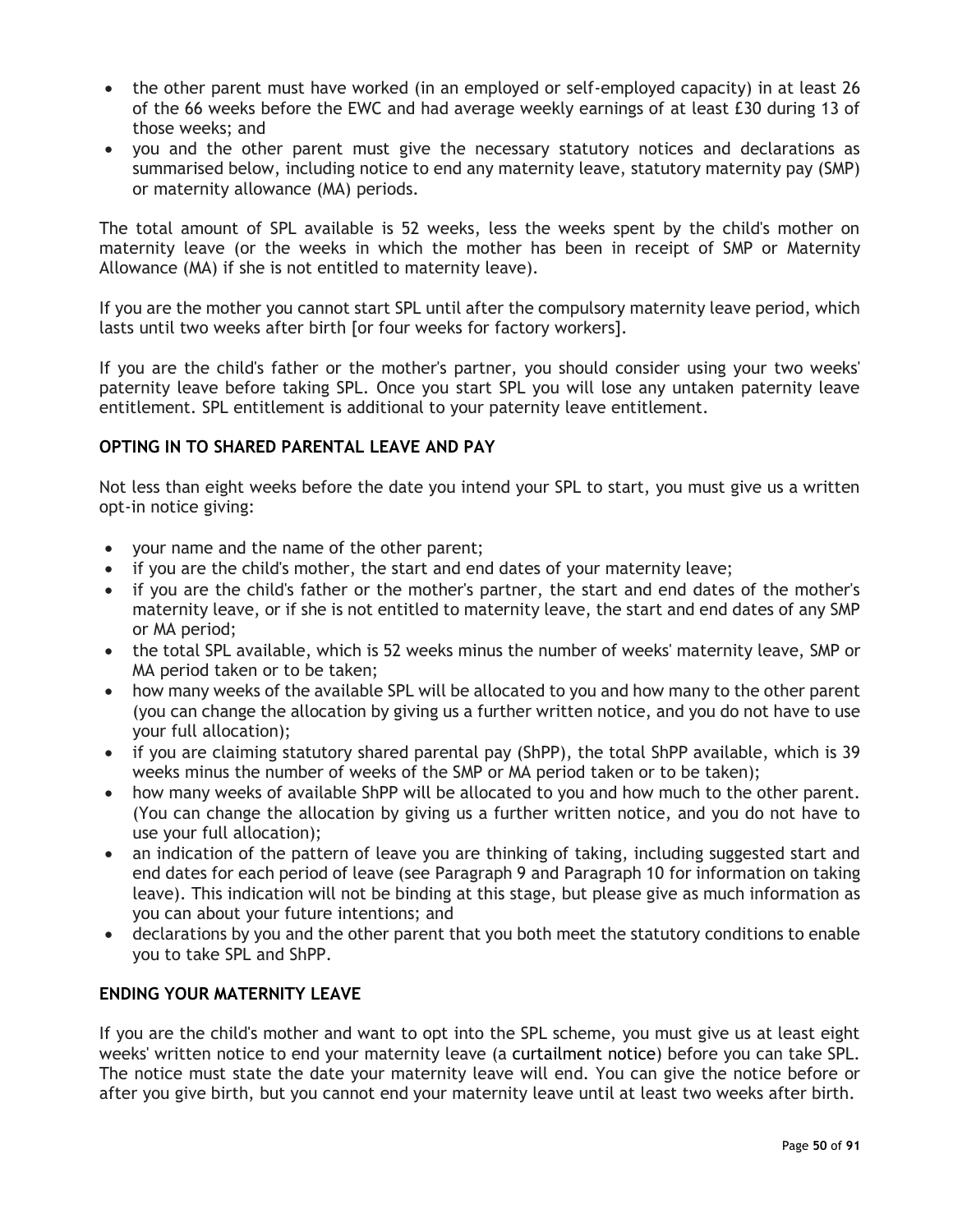You must also give us, at the same time as the curtailment notice, a notice to opt into the SPL scheme (see above) or a written declaration that the other parent has given their employer an optin notice and that you have given the necessary declarations in that notice.

The other parent may be eligible to take SPL from their employer before your maternity leave ends, provided you have given the curtailment notice.

The curtailment notice is binding and cannot usually be revoked. You can only revoke a curtailment notice if maternity leave has not yet ended and one of the following applies:

- if you realise that neither you nor the other parent are in fact eligible for SPL or ShPP, in which case you can revoke the curtailment notice in writing up to eight weeks after it was given;
- if you gave the curtailment notice before giving birth, you can revoke it in writing up to eight weeks after it was given, or up to six weeks after birth, whichever is later; or
- if the other parent has died.

Once you have revoked a curtailment notice you will be unable to opt back into the SPL scheme, except in the circumstances provided above.

## **ENDING YOUR PARTNER'S MATERNITY LEAVE OR PAY**

If you are not the mother, but the mother is still on maternity leave or claiming SMP or MA, you will only be able to take SPL once she has either:

- returned to work;
- given her employer a curtailment notice to end her maternity leave;
- given her employer a curtailment notice to end her SMP (if she is entitled to SMP but not maternity leave); or
- given the benefits office a curtailment notice to end her MA (if she is not entitled to maternity leave or SMP).

### **BOOKING YOUR SPL DATES**

Having opted into the SPL system, you must book your leave by giving us a period of leave notice. This may be given at the same time as the opt-in notice or later, provided it is at least eight weeks before the start of SPL.

The period of leave notice can either give the dates you want to take leave or, if the child has not been born yet, it can state the number of days after birth that you want the leave to start and end. This may be particularly useful if you intend to take paternity leave starting on the date of birth and wish to take SPL straight afterwards.

Leave must be taken in blocks of at least one week.

If your period of leave notice gives a single continuous block of SPL you will be entitled to take the leave set out in the notice.

If your period of leave notice requests split periods of SPL, with periods of work in between, we will consider your request as set out below.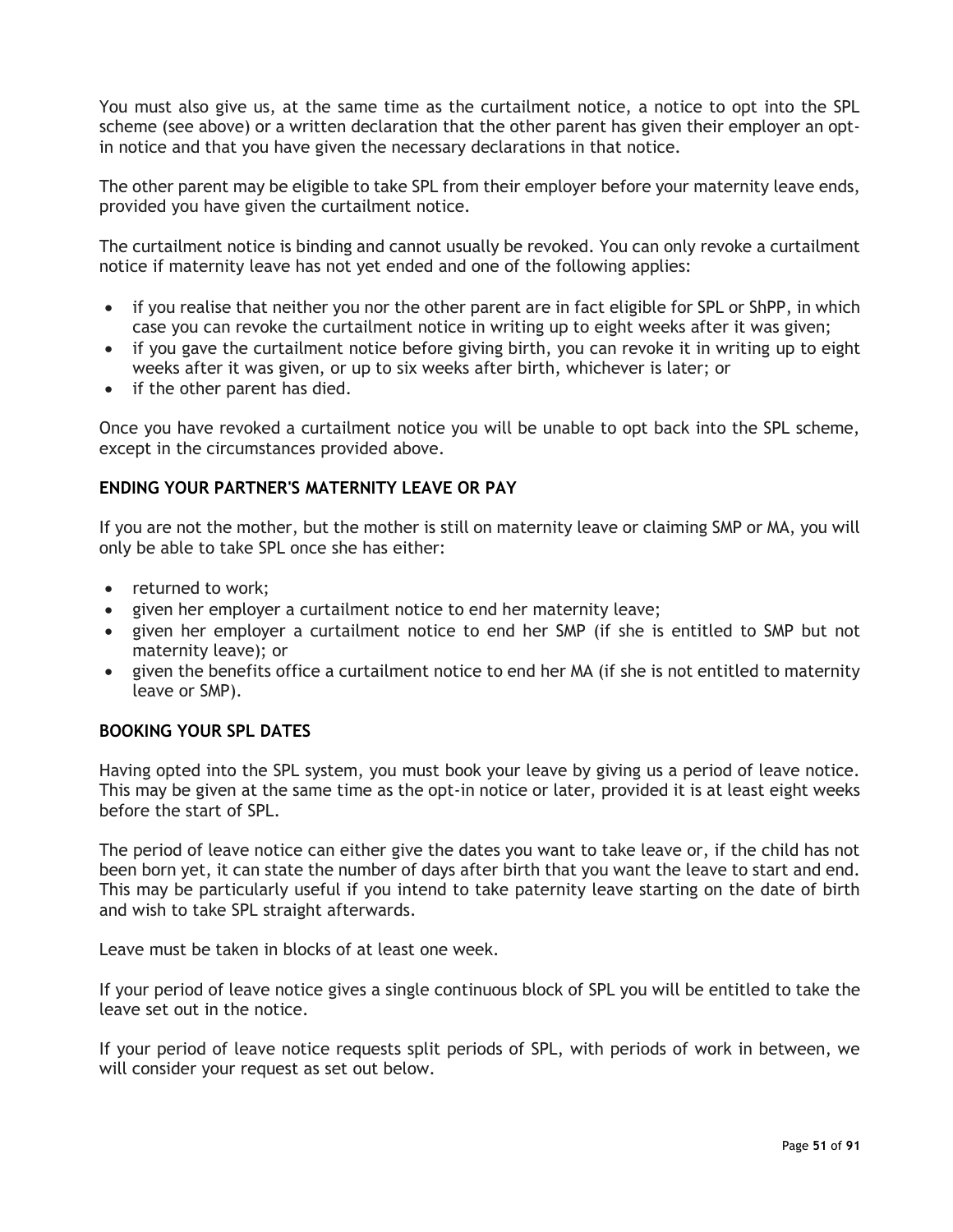You can give up to three period of leave notices. This may enable you to take up to three separate blocks of SPL (although if you give a notice to vary or cancel a period of leave this will in most cases count as a further period of leave notice.

## **PROCEDURE FOR REQUESTING SPLIT PERIODS OF SPL**

In general, a period of leave notice should set out a single continuous block of leave. We may be willing to consider a period of leave notice where the SPL is split into shorter periods with periods of work in between. It is best to discuss this with your manager and HR in good time before formally submitting your period of leave notice. This will give us more time to consider the request and hopefully agree a pattern of leave with you from the start.

If you want to request split periods of SPL, you must set out the requested pattern of leave in your period of leave notice. We will either agree to the request or start a two-week discussion period. At the end of that period, we will confirm any agreed arrangements in writing. If we have not reached agreement, you will be entitled to take the full amount of requested SPL as one continuous block, starting on the start date given in your notice (for example, if you requested three separate periods of four weeks each, they will be combined into one 12-week period of leave). Alternatively, you may:

- choose a new start date (which must be at least eight weeks after your original period of leave notice was given), and tell us within five days of the end of the two-week discussion period; or
- withdraw your period of leave notice within two days of the end of the two-week discussion period (in which case the notice will not be counted and you may submit a new one if you choose).

#### **CHANGING THE DATES OR CANCELLING YOUR SPL**

You can cancel a period of leave by notifying us in writing at least eight weeks before the start date in the period of leave notice.

You can change the start date for a period of leave by notifying us in writing at least eight weeks before the original start date or the new start date, whichever is earlier.

You can change the end date for a period of leave by notifying us in writing at least eight weeks before the original end date or the new end date, whichever is earlier.

You can combine discontinuous periods of leave into a single continuous period of leave. Since this will involve a change to the start date or end date of a period of leave, see above which set out how much notice is required.

You can request that a continuous period of leave be split into two or more discontinuous periods of leave, with periods of work in between. Since this will involve a change to the start date or end date, see above which set out how much notice is required for the request. We do not have to grant your request but will consider it as set out above.

A notice to change or cancel a period of leave will count as one of your three period of leave notices, unless:

- it is a result of your child being born earlier or later than the EWC;
- you are cancelling a request for discontinuous leave within two days of the end of the twoweek discussion period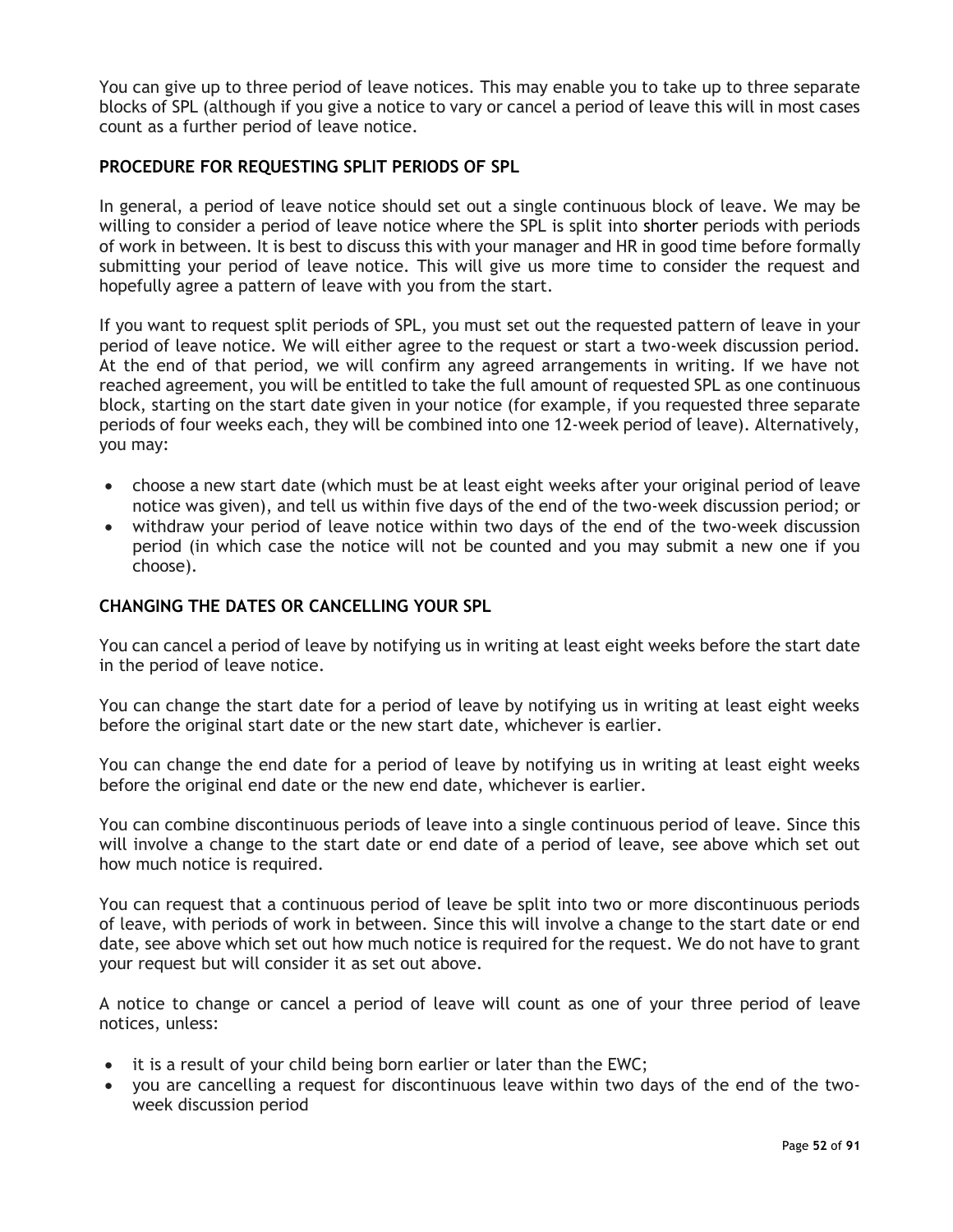- it is at our request; or
- we agree otherwise.

## **PREMATURE BIRTH**

Where the child is born early (before the beginning of the EWC), you may be able to start SPL in the eight weeks following birth even though you cannot give eight weeks' notice. The following rules apply:

- If you have given a period of leave notice to start SPL on a set date in the eight weeks following the EWC, but your child is born early, you can move the SPL start date forward by the same number of days, provided you notify us in writing of the change as soon as you can. (If your period of leave notice already contained a start date which was a set number of days after birth, rather than a set date, then no notice of change is necessary.)
- If your child is born more than eight weeks early and you want to take SPL in the eight weeks following birth, please submit your opt-in notice and your period of leave notice as soon as you can.

#### **SHARED PARENTAL PAY**

You may be able to claim Statutory Shared Parental Pay (ShPP) of up to 39 weeks (less any weeks of SMP or MA claimed by you or your partner) if you have at least 26 weeks' continuous employment with us at the end of the Qualifying Week and your average earnings are not less than the lower earnings limit set by the government each tax year. ShPP is paid by employers at a rate set by the government each year.

You should tell us in your period of leave notice(s) whether you intend to claim ShPP during your leave (and if applicable, for what period). If it is not in your period of leave notice you can tell us in writing, at least eight weeks before you want ShPP to start.

## **OTHER TERMS DURING SHARED PARENTAL LEAVE**

Your terms and conditions of employment remain in force during SPL, except for the terms relating to pay.

Holiday entitlement will continue to accrue at the rate provided under your contract. If your SPL will continue into the next holiday year, any holiday entitlement that is not taken before starting your leave can be carried over and must be taken immediately within three months of returning to work unless your Line Manager agrees otherwise. Please discuss your holiday plans with your Line Manager in good time before starting SPL. All holiday dates are subject to approval by your Line Manager.

If you are a member of the pension scheme, we will make employer pension contributions during any period of paid SPL, based on your normal salary, in accordance with the pension scheme rules. Any employee contributions you make will be based on the amount of any shared parental pay you are receiving, unless you inform [the Human Resources Department that you wish to make up any shortfall.

## **KEEPING IN TOUCH**

We may make reasonable contact with you from time to time during your SPL although we will keep this to a minimum. This may include contacting you to discuss arrangements for your return to work.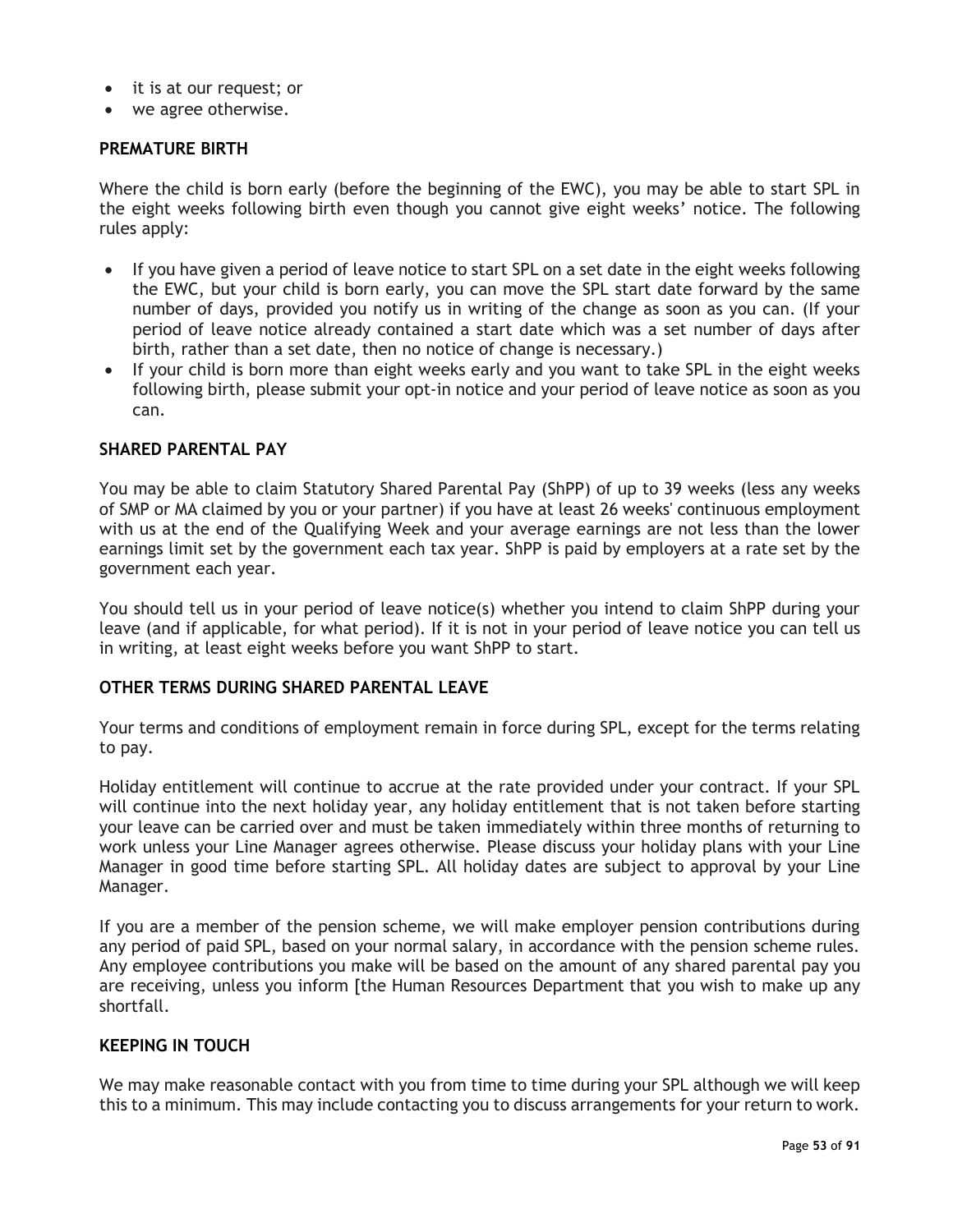You may ask or be asked to work (including attending training) on up to 20 "keeping-in-touch" days (KIT days) during your SPL. This is in addition to any KIT days that you may have taken during maternity leave. KIT days are not compulsory and must be discussed and agreed with your Line Manager.

You will be paid at your normal basic rate of pay for time spent working on a KIT day and this will be inclusive of any shared parental pay entitlement.

## **RETURNING TO WORK**

If you want to end a period of SPL early, you must give us eight weeks' written notice of the new return date. If have already given us three period of leave notices you will not be able to end your SPL early without our agreement.

If you want to extend your SPL, assuming you still have unused SPL entitlement remaining, you must give us a written period of leave notice at least eight weeks before the date you were due to return to work. If you have already given us three period of leave notices you will not be able to extend your SPL without our agreement. You may instead be able to request annual leave or ordinary parental leave (see our Parental Leave Policy), subject to the needs of the business.

You are normally entitled to return to work in the position you held before starting SPL, and on the same terms of employment. However, if it is not reasonably practicable for us to allow you to return into the same position, we may give you another suitable and appropriate job on terms and conditions that are not less favourable, but only in the following circumstances:

- if your SPL and any maternity or paternity leave you have taken adds up to more than 26 weeks in total (whether or not taken consecutively); or
- if you took SPL consecutively with more than four weeks of ordinary parental leave.
- If you want to change your hours or other working arrangements on return from SPL you should make a request under our Flexible Working Policy. It is helpful if such requests are made as early as possible.

If you decide you do not want to return to work you should give notice of resignation in accordance with your contract.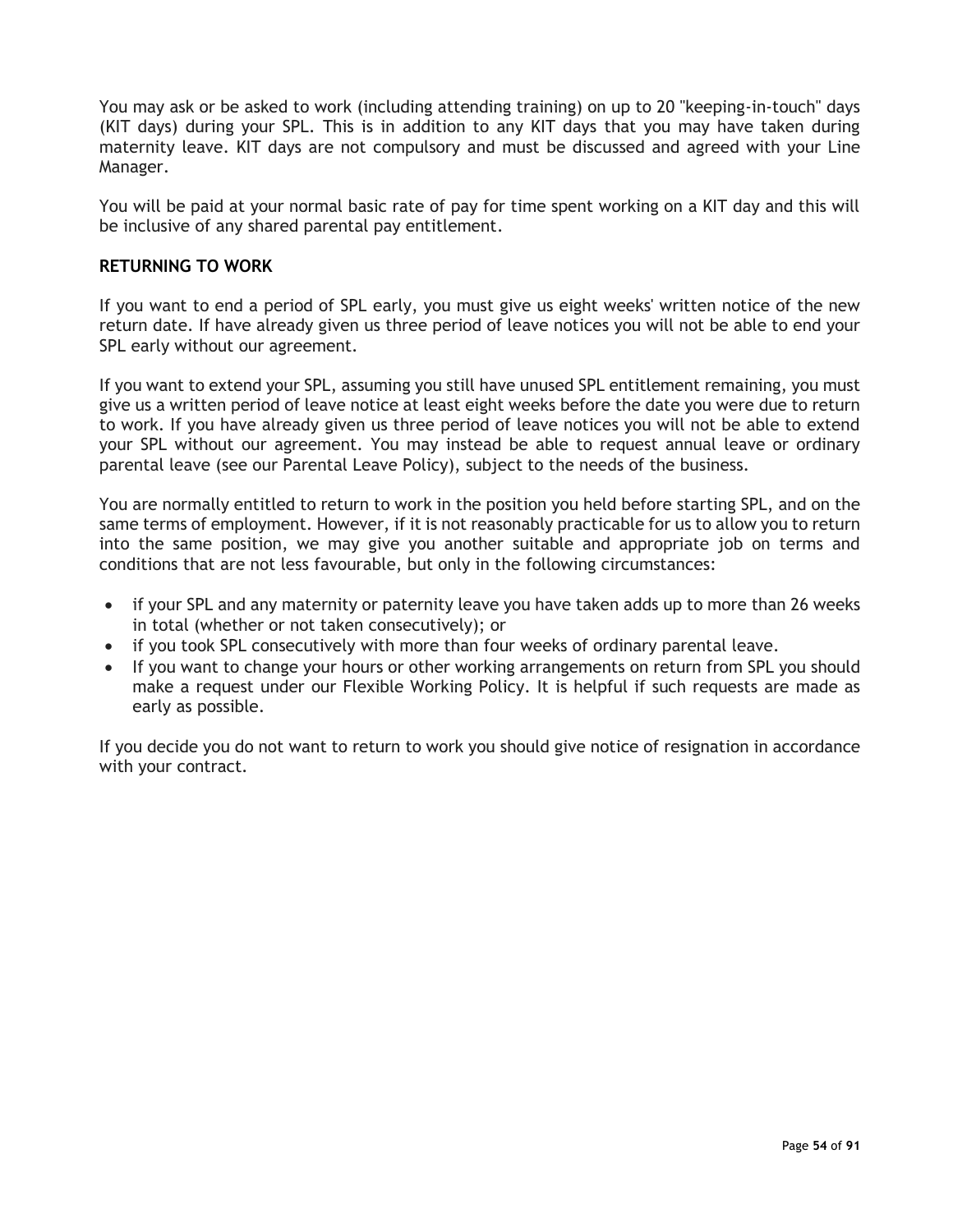# **SHARED PARENTAL LEAVE (ADOPTION) POLICY**

## **ABOUT THIS POLICY**

This policy outlines the arrangements for shared parental leave and pay in relation to the adoption of a child. If you or your partner are pregnant or have given birth please see the Shared Parental Leave (Birth) Policy instead.

This policy applies to employees. It does not apply to agency workers or self-employed contractors.

This policy does not form part of any employee's contract of employment and we may amend it at any time.

## **FREQUENTLY USED TERMS**

The definitions in this paragraph apply in this policy.

Partner: your spouse, civil partner or someone living with you in an enduring family relationship at the time the child is placed for adoption, but not your sibling, child, parent, grandparent, grandchild, aunt, uncle, niece or nephew.

Qualifying Week: the week the adoption agency notifies you that you have been matched with a child for adoption.

## **WHAT IS SHARED PARENTAL LEAVE?**

Shared parental leave (SPL) is a form of leave that may be available where a child is placed with you and/or your partner for adoption on or after 5 April 2015.

It gives you and your partner more flexibility in how to share the care of your child in the first year after birth than simply taking maternity and paternity leave. Assuming you are both eligible, you will be able to choose how to split the available leave between you, and can decide to be off work at the same time or at different times. You may be able to take leave in more than one block.

#### **ENTITLEMENT**

You may be entitled to SPL if an adoption agency has placed a child with you and/or your partner for adoption, or where a child is placed with you and/or your partner as foster parents under a "fostering for adoption" or "concurrent planning" scheme. You must intend to share the main responsibility for the care of the child with your partner.

The following conditions must be fulfilled:

- you must have at least 26 weeks continuous employment with us by the end of the Qualifying Week, and still be employed by us in the week before the leave is to be taken;
- your partner must have worked (in an employed or self-employed capacity) in at least 26 of the 66 weeks before the Qualifying Week and had average weekly earnings of at least £30 during 13 of those weeks; and
- you and your partner must give the necessary statutory notices and declarations as summarised below, including notice to end adoption leave or statutory adoption pay (SAP).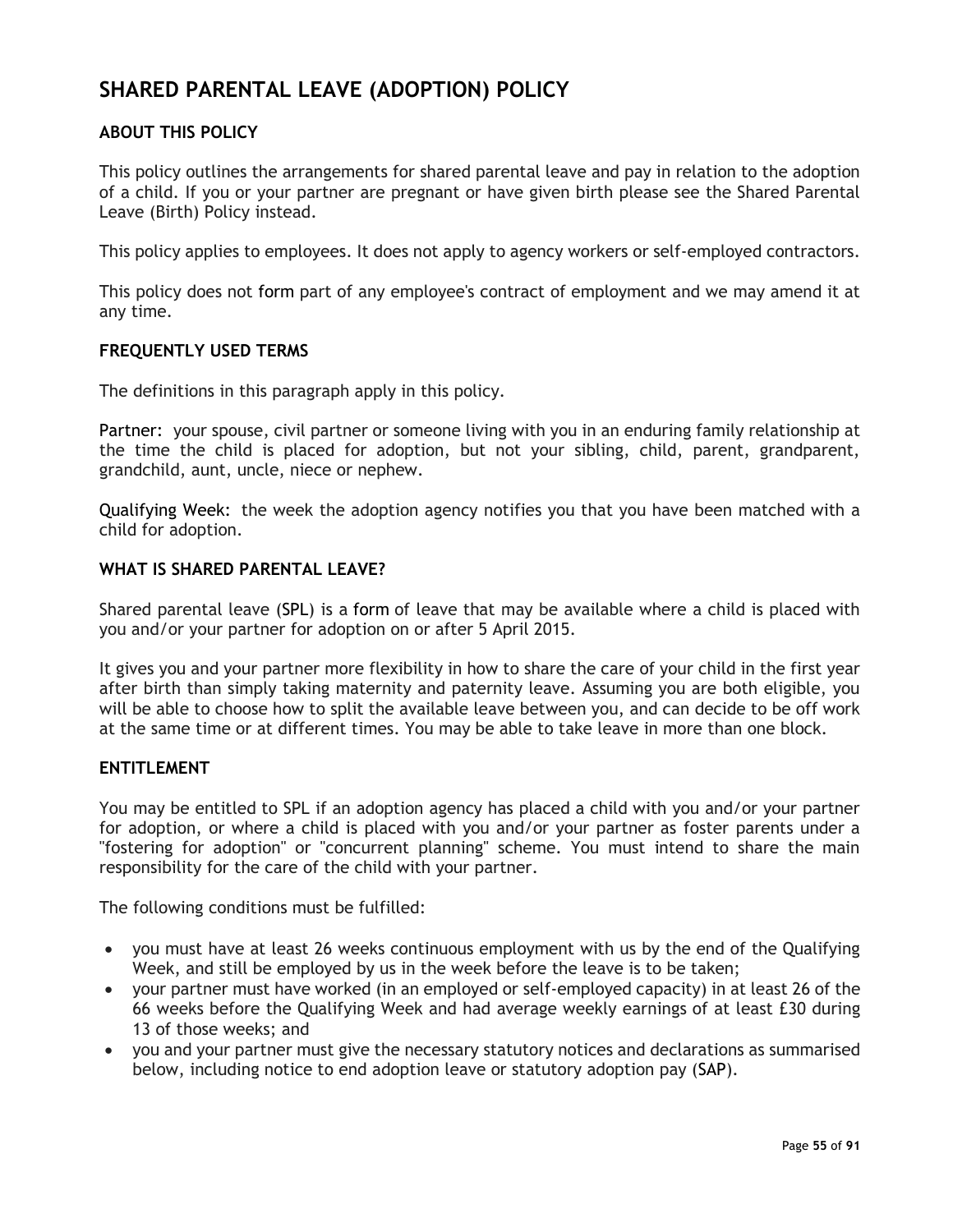Either you or your partner must qualify for statutory adoption leave and/or SAP and must take at least two weeks of adoption leave and/or pay.

If your partner is taking adoption leave and/or claiming SAP, you may be entitled to two weeks' paternity leave and pay (see our Paternity Leave Policy). You should consider using this before taking SPL. Paternity leave is additional to any SPL entitlement you may have, but you will lose any untaken paternity leave entitlement once you start a period of SPL.

The total amount of SPL available is 52 weeks, less the weeks of adoption leave taken by either you or partner (or the weeks in which your partner has been in receipt of SAP if they were not entitled to adoption leave).

## **OPTING IN TO SHARED PARENTAL LEAVE AND PAY**

Not less than eight weeks before the date you intend your SPL to start, you must give us a written opt-in notice which includes:

- your name and your partner's name;
- if you are taking adoption leave, your adoption leave start and end dates;
- if you are not taking adoption leave, your partner's adoption leave start and end dates, or if your partner is not entitled to adoption leave, the start and end dates of their SAP;
- the total SPL available, which is 52 weeks minus the number of weeks' adoption leave or SAP taken or to be taken by you or your partner;
- how many weeks of the available SPL will be allocated to you and how many to your partner (you can change the allocation by giving us a further written notice, and you do not have to use your full allocation);
- if you are claiming statutory shared parental pay (ShPP), the total ShPP available, which is 39 weeks minus the number of weeks of SAP taken or to be taken);
- how many weeks of the available ShPP will be allocated to you and how many to your partner (you can change the allocation by giving us a further written notice, and you do not have to use your full allocation);
- an indication of the pattern of leave you are thinking of taking, including suggested start and end dates for each period of leave. This indication will not be binding at this stage, but please give as much information as you can about your future intentions; and
- declarations by you and your partner that you both meet the statutory conditions to enable you to take SPL and ShPP.

#### **ENDING YOUR ADOPTION LEAVE**

If you are taking or intend to take adoption leave and want to opt into the SPL scheme, you must give us at least eight weeks' written notice to end your adoption leave (a curtailment notice). The notice must state the date your adoption leave will end. You can give the notice before or after adoption leave starts, but you must take at least two weeks' adoption leave.

You must also give us, at the same time as the curtailment notice, a notice to opt into the SPL scheme or a written declaration that your partner has given their employer an opt-in notice and that you have given the necessary declarations in that notice.

If your partner is eligible to take SPL from their employer they cannot start it until you have given us your curtailment notice.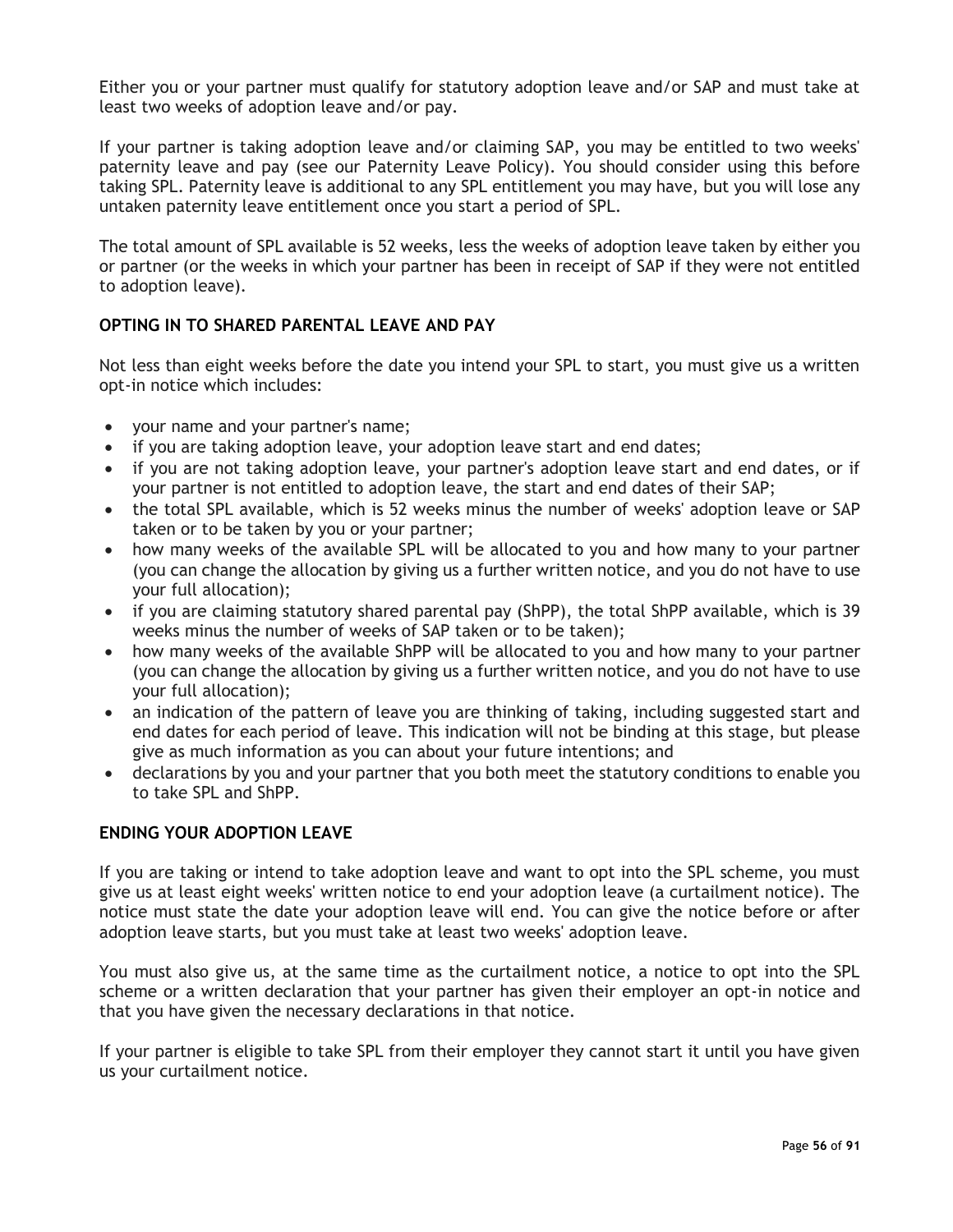The curtailment notice is binding on you and cannot usually be revoked. You can only revoke a curtailment notice if your adoption leave has not yet ended and one of the following applies:

- if you realise that neither you nor your partner are in fact eligible for SPL or ShPP, in which case you can revoke the curtailment notice in writing up to eight weeks after it was given;
- if your partner has died.

Once you have revoked a curtailment notice you will be unable to opt back in to the SPL scheme.

## **ENDING YOUR PARTNER'S ADOPTION LEAVE OR PAY**

If your partner is taking adoption leave or claiming SAP from their employer, you will only be able to take SPL once your partner has either:

- returned to work;
- given their employer a curtailment notice to end adoption leave; or
- given their employer a curtailment notice to end SAP (if they are entitled to SAP but not adoption leave).

#### **BOOKING YOUR SPL DATES**

Having opted into the SPL system, you must book your leave by giving us a period of leave notice. This may be given at the same time as the opt-in notice or later, provided it is at least eight weeks before the start of SPL.

The period of leave notice can either give the dates you want to take SPL or, if the child has not been placed with you yet, it can state the number of days after the placement that you want the SPL to start and end. This may be particularly useful if you intend to take paternity leave starting on the date of placement and wish to take SPL straight afterwards.

Leave must be taken in blocks of at least one week.

If your period of leave notice gives dates for a single continuous block of SPL you will be entitled to take the leave set out in the notice.

If your period of leave notice requests split periods of SPL, with periods of work in between, we will consider your request as set out below.

You can give up to three period of leave notices. This may enable you to take up to three separate blocks of SPL (although if you give a notice to vary or cancel a period of leave this will in most cases count as a further period of leave notice.

#### **PROCEDURE FOR REQUESTING SPLIT PERIODS OF SPL**

In general, a period of leave notice should set out a single continuous block of leave. We may be willing to consider a period of leave notice where the SPL is split into shorter periods with periods of work in between. It is best to discuss this with your manager and HR in good time before formally submitting your period of leave notice. This will give us more time to consider the request and hopefully agree a pattern of leave with you from the start.

If you want to request split periods of SPL, you must set out the requested pattern of leave in your period of leave notice. We will either agree to the request or start a two-week discussion period.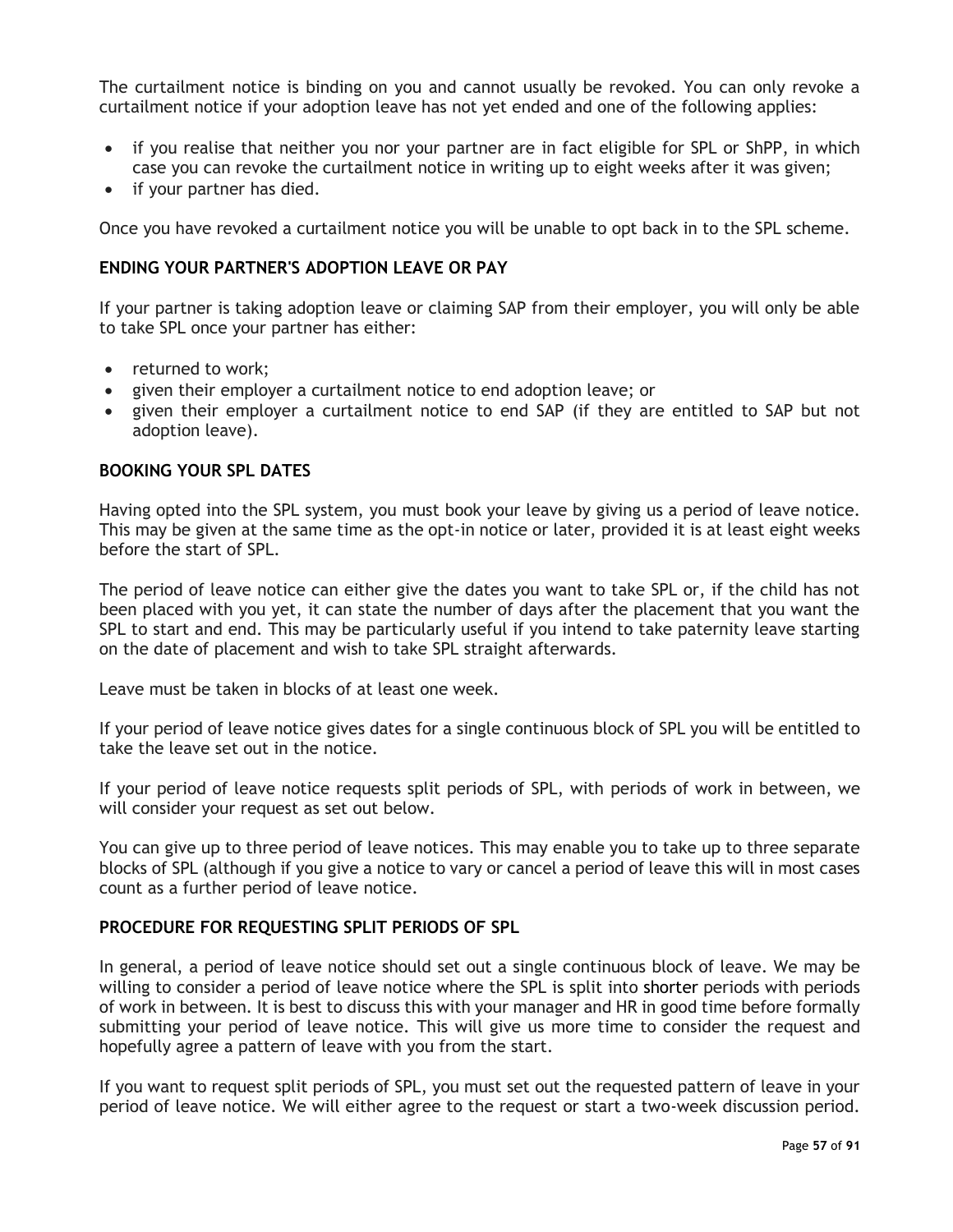At the end of that period, we will confirm any agreed arrangements in writing. If we have not reached agreement, you will be entitled to take the full amount of requested SPL as one continuous block, starting on the start date given in your notice (for example, if you requested three separate periods of four weeks each, they will be combined into one 12-week period of leave). Alternatively, you may:

- choose a new start date (which must be at least eight weeks after your original period of leave notice was given), and tell us within five days of the end of the two-week discussion period; or
- withdraw your period of leave notice within two days of the end of the two-week discussion period (in which case it will not be counted and you may submit a new one if you choose).

## **CHANGING THE DATES OR CANCELLING YOUR SPL**

You can cancel a period of leave by notifying us in writing at least eight weeks before the start date in the period of leave notice.

You can change the start date for a period of leave by notifying us in writing at least eight weeks before the original start date or the new start date, whichever is earlier.

You can change the end date for a period of leave by notifying us in writing at least eight weeks before the original end date or the new end date, whichever is earlier. Since this will involve a change to the start date or end date, see above which set out how much notice is required for the request.

You can combine discontinuous periods of leave into a single continuous period of leave.

You can request that a continuous period of leave be split into two or more discontinuous periods of leave, with periods of work in between. Since this will involve a change to the start date or end date, see above which set out how much notice is required for the request. We do not have to grant your request but will consider it.

A notice to change or cancel a period of leave will count as one of your three period of leave notices, unless:

- the variation is a result of the child being placed with you earlier or later than the expected placement date;
- you are cancelling a request for discontinuous leave within two days of the end of the twoweek discussion period;
- the variation is at our request; or
- we agree otherwise.

#### **SHARED PARENTAL PAY**

You may be able to claim Statutory Shared Parental Pay (ShPP) of up to 39 weeks (less any weeks of SAP claimed by you or your partner) provided you have at least 26 weeks' continuous employment with us at the end of the Qualifying Week and your average earnings are not less than the lower earnings limit set by the government each tax year. ShPP is paid at a rate set by the government each year.

You should tell us in your period of leave notice(s) whether you intend to claim ShPP during your leave (and if applicable, for what period). If it is not in your period of leave notice you can tell us in writing, at least eight weeks before you want ShPP to start.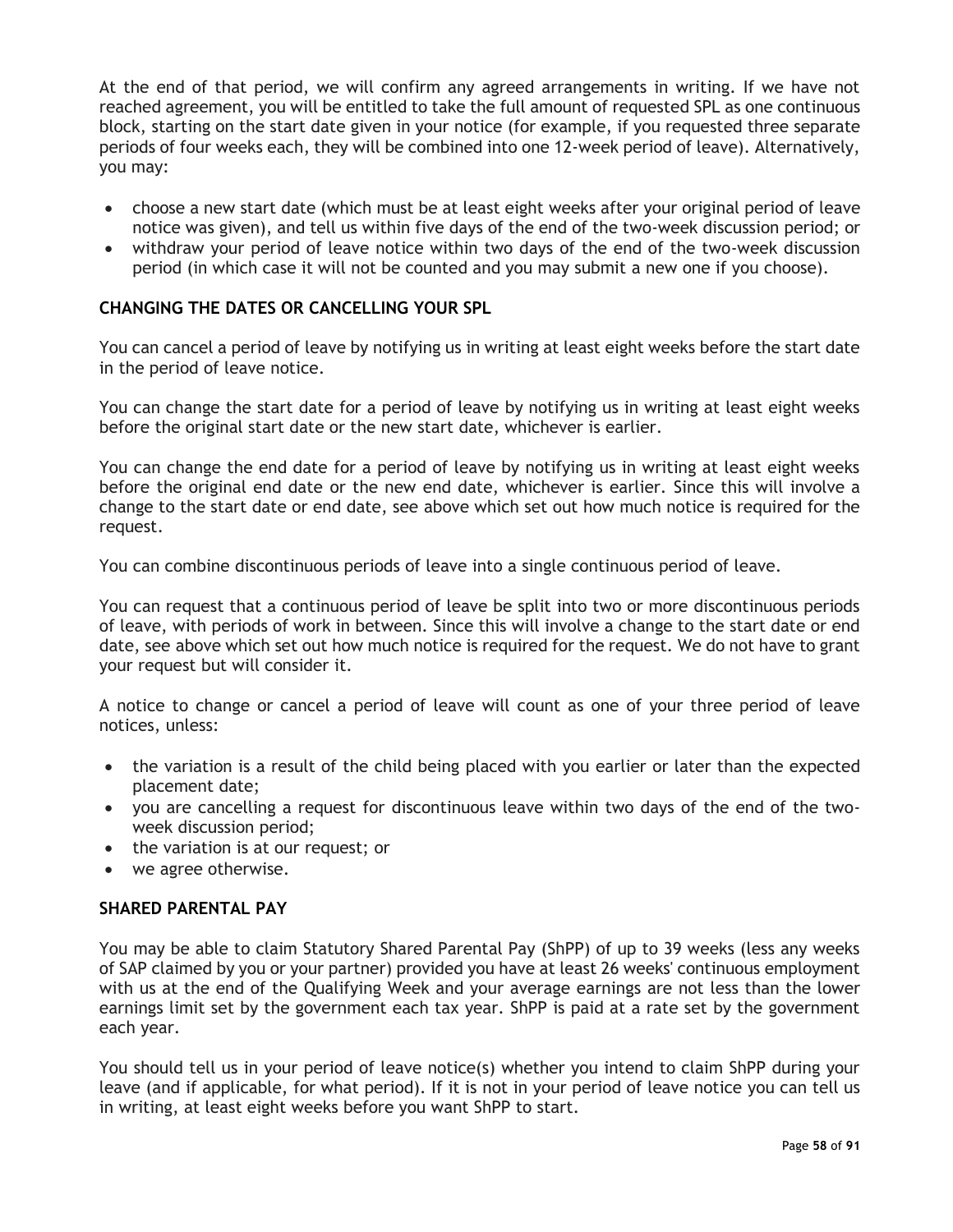## **OTHER TERMS DURING SHARED PARENTAL LEAVE**

Your terms and conditions of employment remain in force during SPL, except for the terms relating to pay.

Holiday entitlement will continue to accrue at the rate provided under your contract. If your SPL will continue into the next holiday year, any holiday entitlement that is not taken before starting your leave can be carried over and must be taken within three months of returning to work unless your manager agrees otherwise. Please discuss your holiday plans with your Line Manager in good time before starting SPL. All holiday dates are subject to approval by your Line Manager.

If you are a member of the pension scheme, we will make employer pension contributions during any period of paid SPL, based on your normal salary, in accordance with the pension scheme rules. Any employee contributions you make will be based on the amount of any shared parental pay you are receiving, unless you inform the Pensions Administrator that you wish to make up any shortfall.

#### **KEEPING IN TOUCH**

We may make reasonable contact with you from time to time during your SPL although we will keep this to a minimum. This may include contacting you to discuss arrangements for your return to work.

You may ask or be asked to work (including attending training) on up to 20 "keeping-in-touch" days (KIT days) during your SPL. This is in addition to any KIT days that you may have taken during adoption leave. KIT days are not compulsory and must be discussed and agreed with [your line manager OR the Human Resources Department].

You will be paid at your normal basic rate of pay for time spent working on a KIT day and this will be inclusive of any shared parental pay entitlement

#### **RETURNING TO WORK**

If you want to end a period of SPL early, you must give us eight weeks' written notice of the new return date. If you have already given us three period of leave notices you will not be able to end your SPL early without our agreement.

If you want to extend your SPL, assuming you still have unused SPL entitlement remaining, you must give us a written notice at least eight weeks before the date you were due to return to work. If you have already given us three period of leave notices you will not be able to extend your SPL without our agreement. You may instead be able to request annual leave or ordinary parental leave (see our Parental Leave Policy), subject to the needs of our business.

You are normally entitled to return to work in the position you held before starting SPL, and on the same terms of employment. However, if it is not reasonably practicable for us to allow you to return into the same position, we may give you another suitable and appropriate job on terms and conditions that are not less favourable, but only in the following circumstances:

- if your SPL and any adoption or paternity leave you have taken adds up to more than 26 weeks in total (whether or not taken consecutively); or
- if you took SPL consecutively with more than four weeks of ordinary parental leave.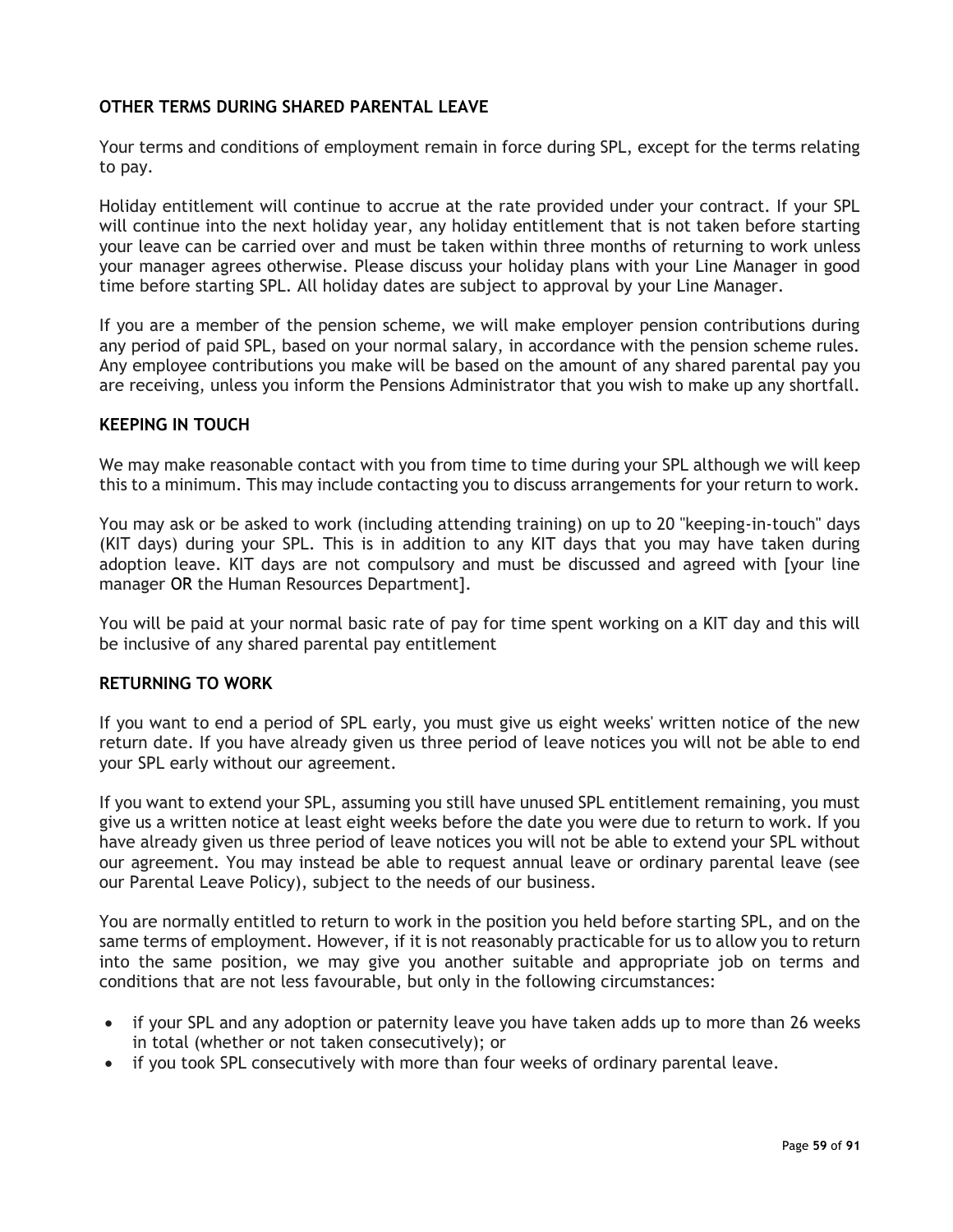If you want to change your hours or other working arrangements on return from SPL you should make a request under our Flexible Working Policy. It is helpful if such requests are made as early as possible.

If you decide you do not want to return to work you should give notice of resignation in accordance with your contract.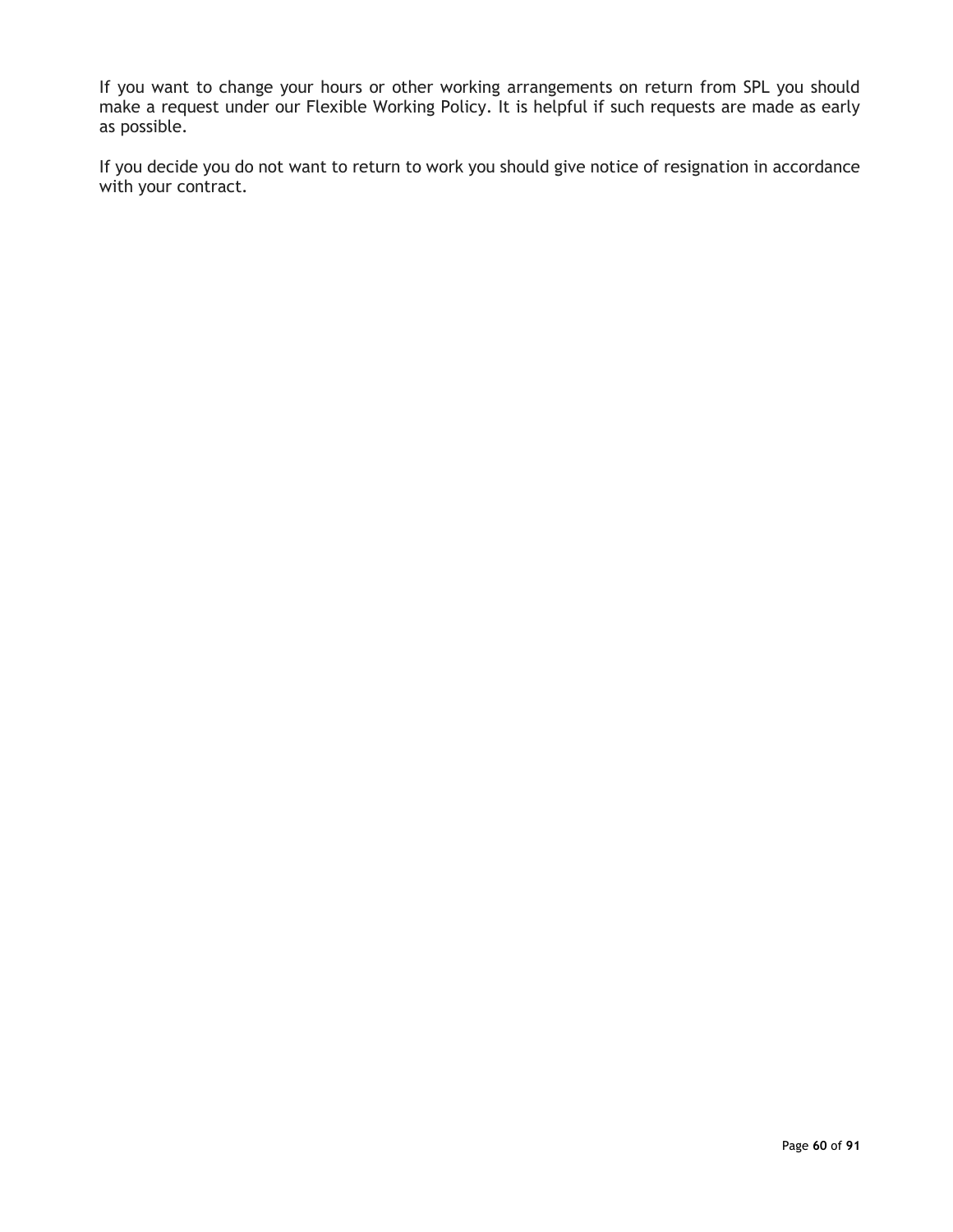# **TIME OFF FOR ANTENATAL APPOINTMENTS POLICY**

## **ABOUT THIS POLICY**

This policy outlines the statutory right to take time off to attend antenatal appointments.

This policy applies to employees and agency workers. It does not apply to self-employed contractors.

If you are an agency worker, the rights set out in this policy only apply to you once you have worked in the same role with us for at least 12 continuous weeks (which may include more than one assignment). For these purposes we will ignore any breaks due to holiday or other leave to which you are entitled, breaks due to industrial action, breaks of up to 28 weeks in cases of sickness or jury service, and breaks of up to six weeks for any other reason. We will treat breaks due to pregnancy or childbirth up to 26 weeks after birth, and any statutory maternity, paternity or adoption leave, as time worked.

This policy does not form part of any employee's contract of employment and we may amend it at any time.

#### **TIME OFF IF YOU ARE PREGNANT**

If you are pregnant you may take reasonable paid time off during working hours for antenatal appointments. If you are pregnant you may take paid time off during working hours for antenatal appointments. This may include any relaxation or parenting classes that your doctor, midwife or health visitor has advised you to attend. You should try to give us as much notice as possible of the appointment. Unless it is your first appointment, we may ask to see a certificate confirming your pregnancy and an appointment card.

## **TIME OFF FOR ACCOMPANYING A PREGNANT WOMAN: ELIGIBILITY**

You may take [unpaid] time off to accompany a pregnant woman to an antenatal appointment if you have a "qualifying relationship" with the woman or the child. This means that either:

- you are the baby's father;
- you are the pregnant woman's spouse, civil partner or cohabiting partner
- she has undergone assisted conception and at that time you were her wife or civil partner or gave the required legal notices to be treated in law as the second female parent; or
- you are one of the intended parents in a surrogacy arrangement and expect to obtain a parental order in respect of the child.

#### **TIME OFF FOR ACCOMPANYING A PREGNANT WOMAN: HOW TO BOOK TIME OFF**

Please give us as much notice of the appointment as possible. You must provide us with a signed statement providing the date and time of the appointment and confirming:

- that you meet one of the eligibility criteria above;
- that the purpose of the time off is to accompany the pregnant woman to an antenatal appointment; and
- that the appointment has been made on the advice of a registered medical practitioner, registered midwife or registered nurse.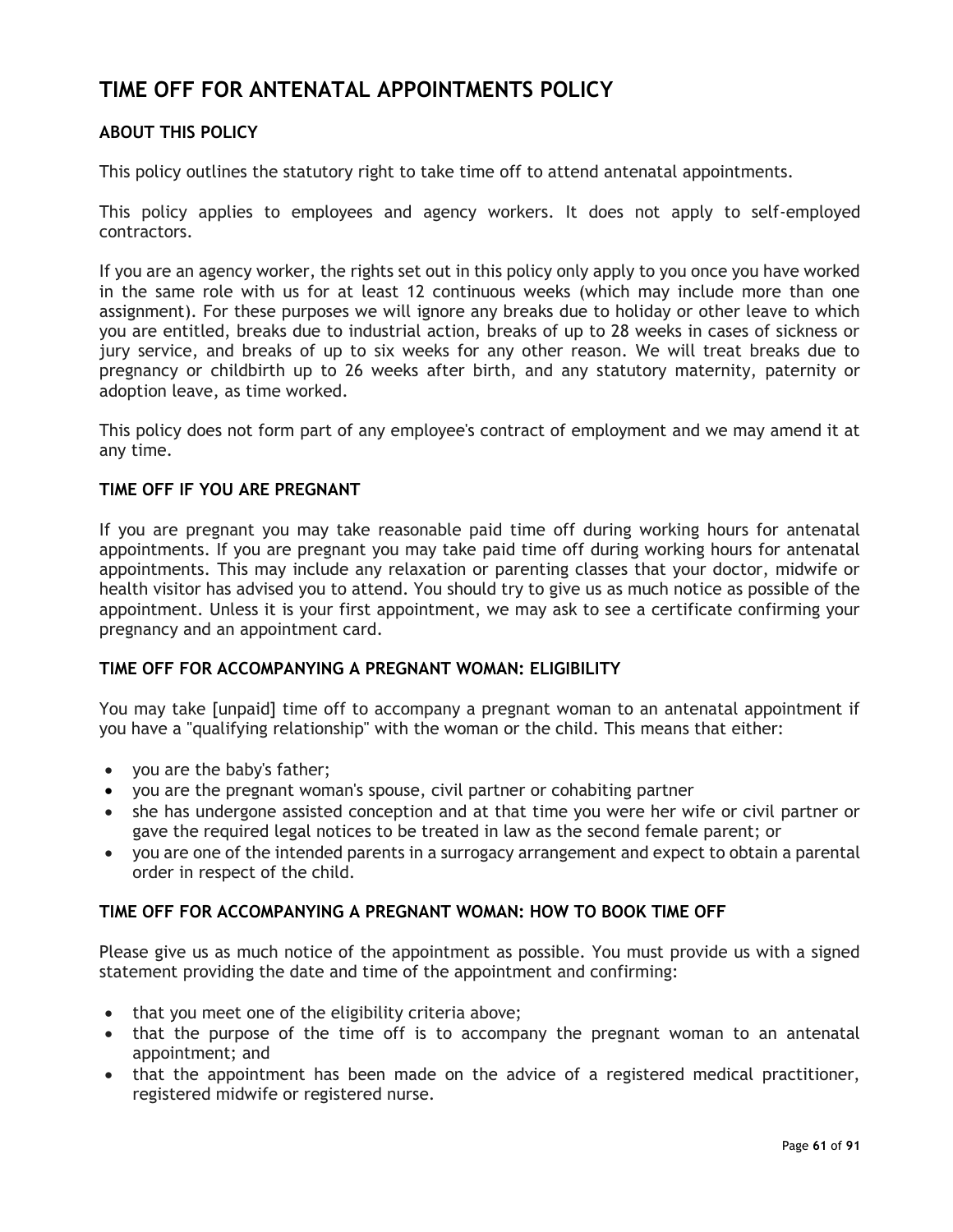## **TIME OFF FOR ACCOMPANYING A PREGNANT WOMAN: AMOUNT OF TIME OFF**

You may take time off to accompany a pregnant woman to up to two antenatal appointments in relation to each pregnancy.

You must not take more than six and a half hours off for each appointment, including travel and waiting time.

Time off to attend these appointments is unpaid.

Further time off for antenatal appointments is in our absolute discretion.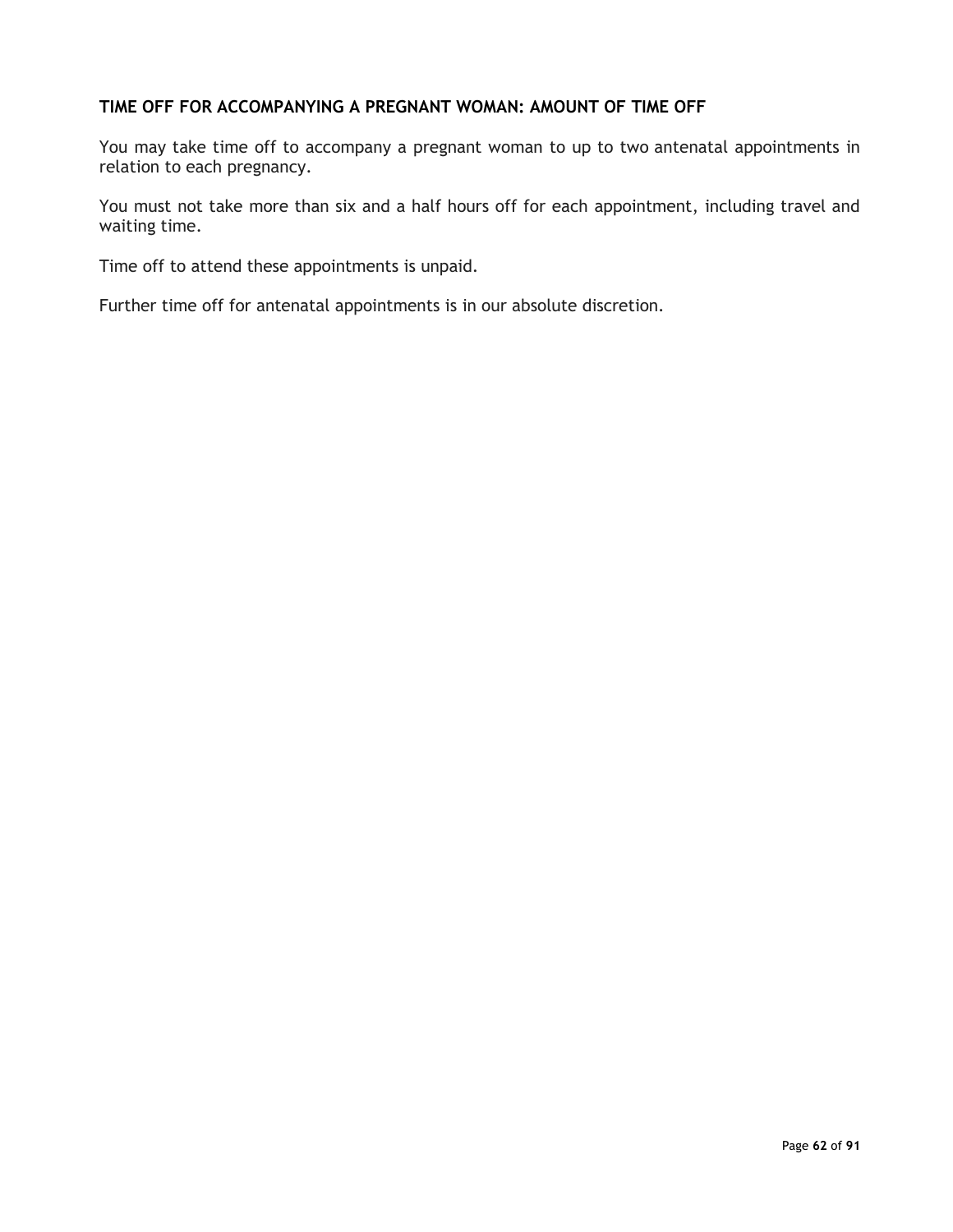## **TIME OFF FOR ADOPTION APPOINTMENTS POLICY**

## **ABOUT THIS POLICY**

This policy outlines the statutory right to take time off to attend adoption appointments.

This policy applies to employees and agency workers. It does not apply to self-employed contractors.

If you are an agency worker, the rights set out in this policy only apply to you once you have worked in the same role with us for at least 12 continuous weeks (which may include more than one assignment). For these purposes we will ignore any breaks due to holiday or other leave to which you are entitled, breaks due to industrial action, breaks of up to 28 weeks in cases of sickness or jury service, and breaks of up to six weeks for any other reason. We will treat breaks due to pregnancy or childbirth up to 26 weeks after birth, and any statutory maternity, paternity or adoption leave, as time worked.

This policy does not form part of any employee's contract of employment and we may amend it at any time.

#### **TIME OFF FOR AN ADOPTION APPOINTMENT**

An adoption appointment is an appointment arranged by an adoption agency (or at the agency's request) for you to have contact with a child who is to be placed with you for adoption, or for any other purpose related to the adoption.

You may take time off to attend an adoption appointment once the agency has notified you that a child is to be placed with you for adoption but before the child is actually placed with you.

## **IF YOU ARE ADOPTING A CHILD WITH ANOTHER PERSON**

Where you and your partner are adopting a child, you must decide between you who will be treated as the primary adopter and who will be treated as the secondary adopter for the purposes of time off. You must tell us your decision the first time you request time off for an adoption appointment. This will affect how much time you can take off.

You would usually choose to be the primary adopter if you intend to take adoption leave when the child is placed with you. You would not be able to take paternity leave if you have elected to be the primary adopter.

You would usually choose to be the secondary adopter if you intend to take paternity leave when the child is placed with you, although you may be able to take adoption leave if your partner is not taking it.

## **IF YOU ARE ADOPTING A CHILD ALONE**

If you are adopting a child alone, you are treated as the primary adopter.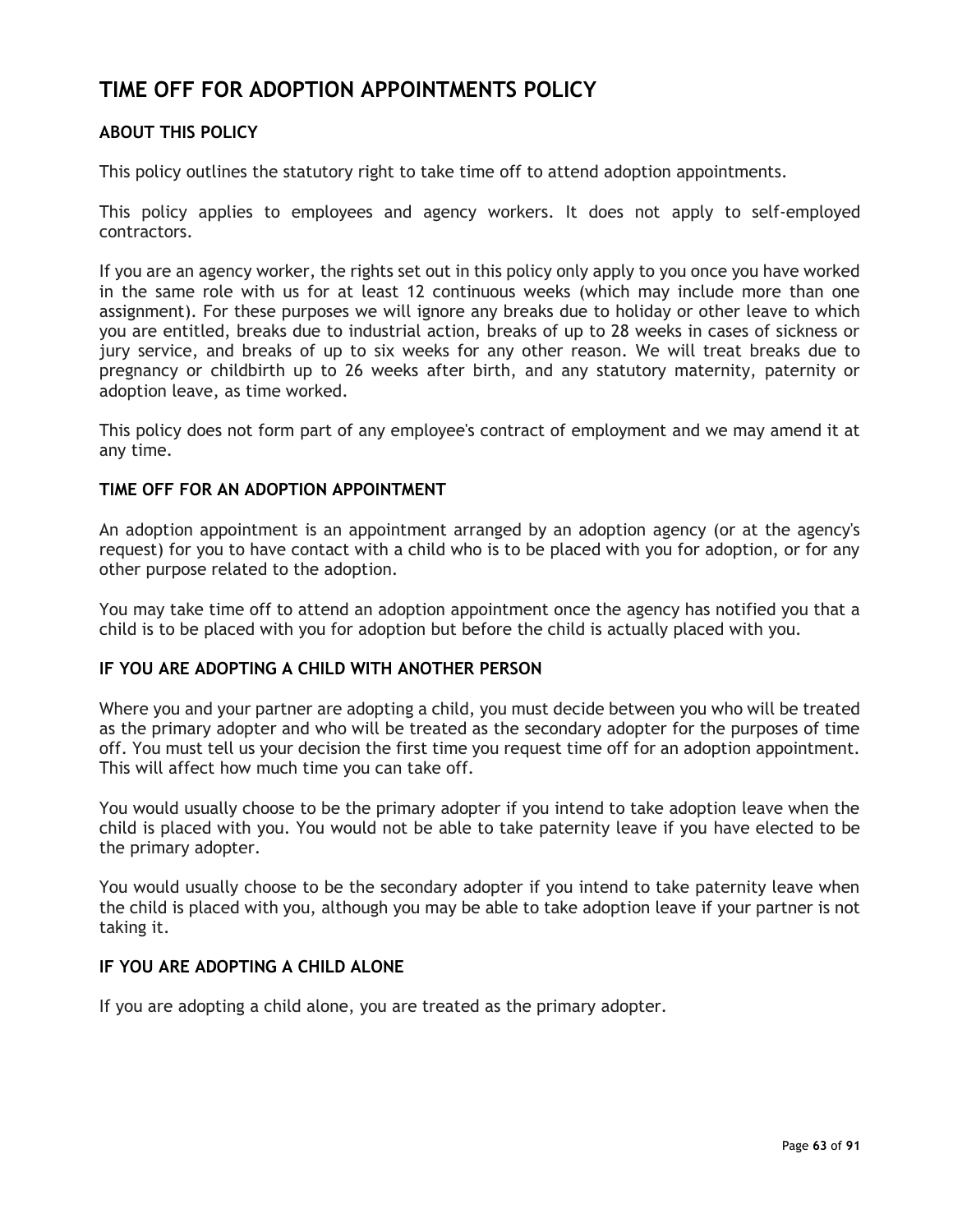## **IF YOU ARE ADOPTING MORE THAN ONE CHILD**

If the agency is placing more than one child with you as part of the same arrangement, this is treated as one adoption and will not increase the number of appointments you can take time off to attend. Any time off under this policy must be taken before the first child is placed with you.

#### **AMOUNT OF TIME OFF**

If you are adopting on your own or have elected to be the primary adopter, you may take paid time off to attend an adoption appointment on up to five occasions in relation to any particular adoption.

If you are the secondary adopter, you may take unpaid time off to attend an adoption appointment on up to two occasions only.

You must not take more than six and a half hours off for each appointment, including travel and waiting time.

#### **HOW TO BOOK TIME OFF**

Please give us as much notice of the appointment as possible. You must provide your Line Manager with a signed statement or an email confirming:

- The date and time of the appointment.
- That the appointment has been arranged or requested by the adoption agency.
- Whether you are adopting a child alone or jointly with another person.
- If you are adopting with another person, whether you are electing to take paid or unpaid time off.

If you are an agency worker you may have to notify your agency as well. You should check with the agency.

We may sometimes ask you to try and rearrange an appointment where it is reasonable to do so. In exceptional circumstances we reserve the right to refuse a request for a particular appointment but we will not do so without good reason.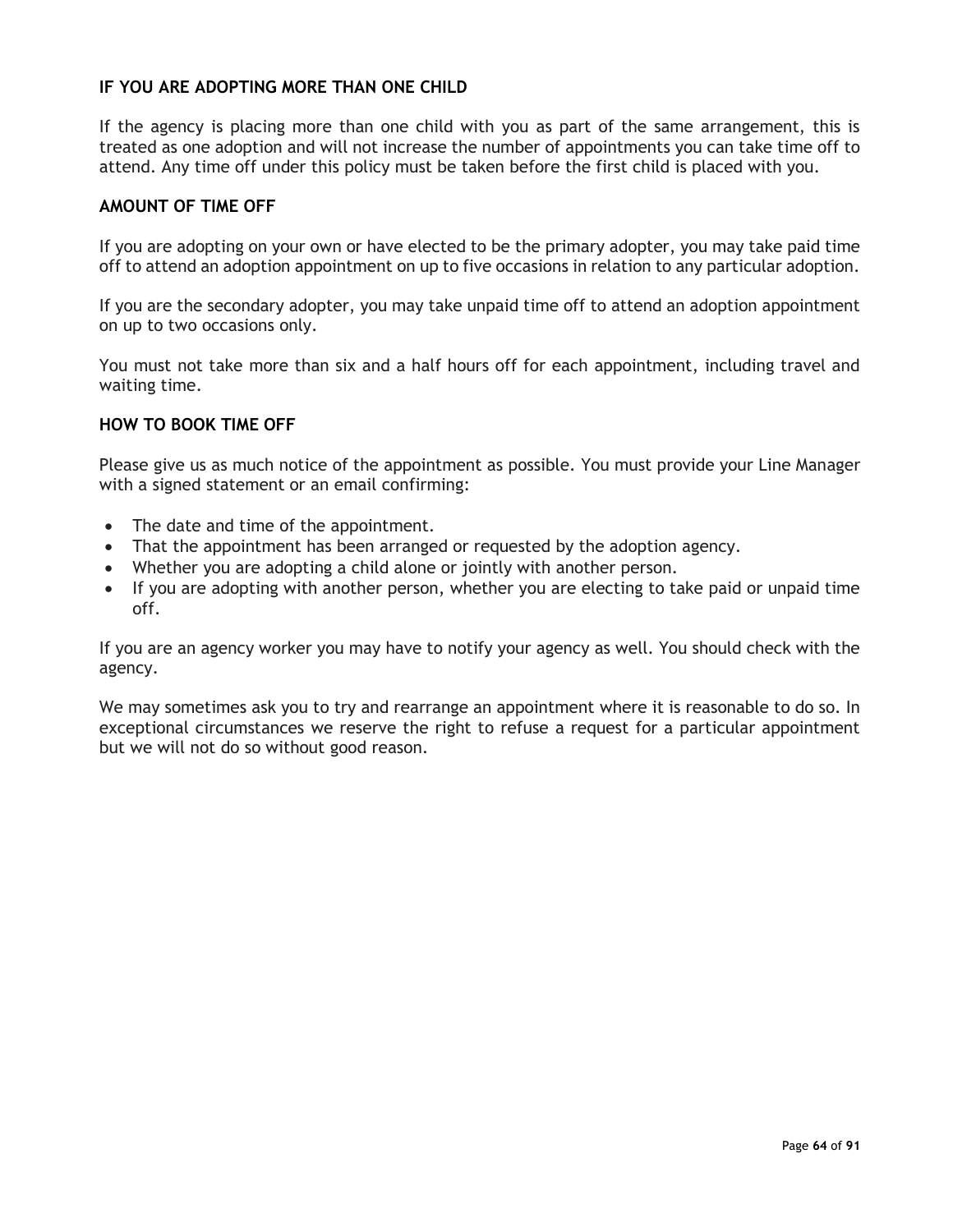# **PARENTAL LEAVE POLICY**

## **ABOUT THIS POLICY**

This policy summarises the statutory right of employees with at least one year's continuous service to take up to 18 weeks' unpaid parental leave in respect of each child.

This policy does not form part of any employee's contract of employment and we may amend it at any time.

## **ENTITLEMENT TO PARENTAL LEAVE**

To be eligible for parental leave, you must:

- have at least one year's continuous employment with us;
- have or expect to have responsibility for a child; and
- be taking the leave to spend time with or otherwise care for the child.

You have responsibility for a child if you are the biological or adoptive parent or have legal parental responsibility in some other way, for example under a court order.

Eligible employees are entitled to take up to 18 weeks' parental leave in relation to each child.

You must tell us of any parental leave you have taken while working for another employer as this counts towards your 18-week entitlement.

#### **TAKING PARENTAL LEAVE**

In most cases, parental leave can only be taken in blocks of a week or a whole number of weeks, and you may not take more than four weeks' parental leave a year in relation to each child. Parental leave can be taken up to the child's 18th birthday.

Special rules apply where your child is disabled, which for these purposes means entitled to a disability living allowance, armed forces independence allowance or personal independence payment. You can take parental leave in respect of that child in blocks of less than one week. However, there is still a limit of 4 weeks a year for each child and 18 weeks in total for each child.

#### **NOTIFICATION REQUIREMENTS**

You must notify your Line Manager of your intention to take parental leave at least 21 days in advance. It would be helpful if you can give this notice in writing. Your notification should include the start and end dates of the requested period of leave.

If you wish to start parental leave immediately on the birth of a child, you must give notice at least 21 days before the expected week of childbirth.

If you wish to start parental leave immediately on having a child placed with you for adoption, you should give notice at least 21 days before the expected week of placement, or if this is not possible, give as much notice as you can.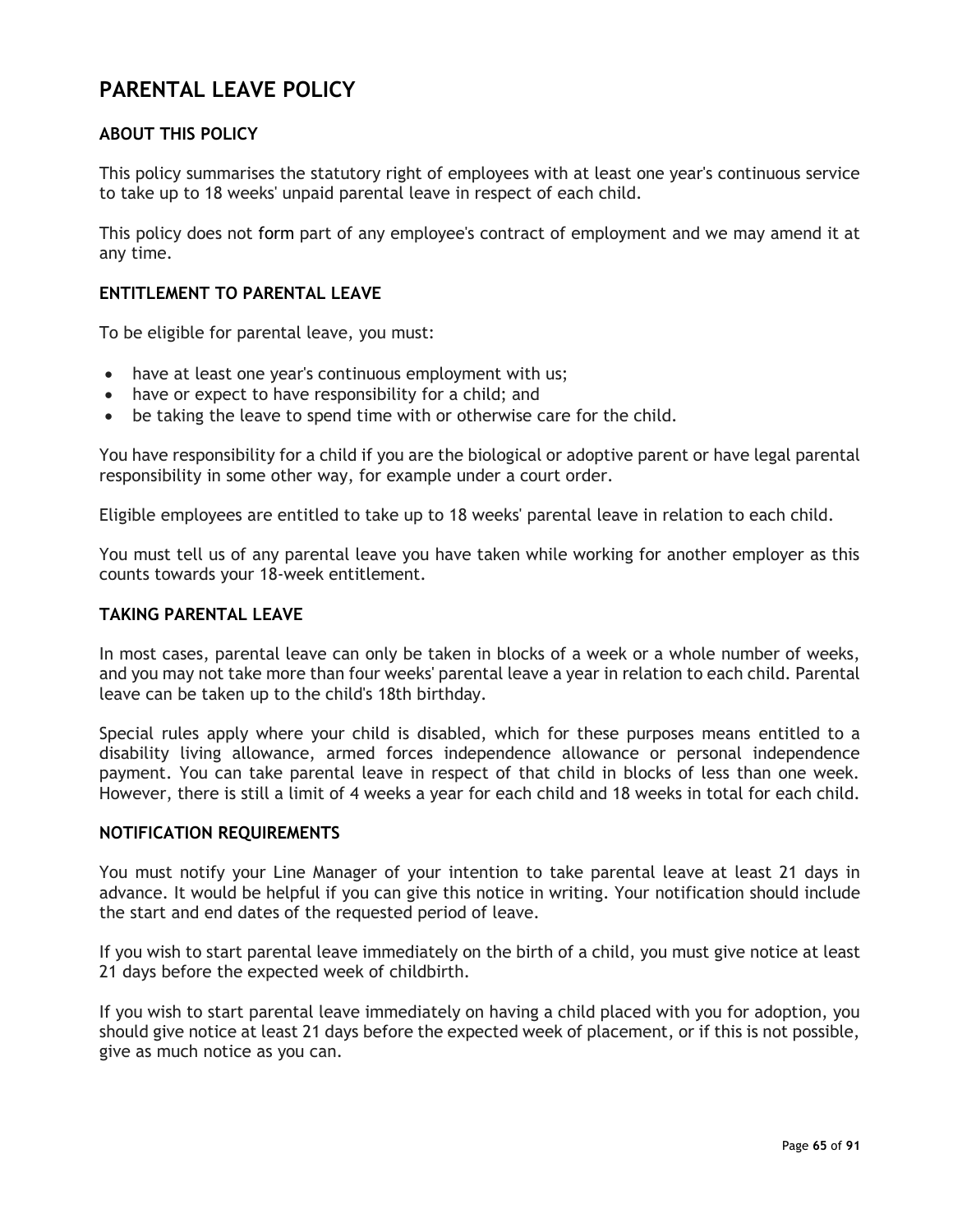## **EVIDENCE OF ENTITLEMENT**

We may ask to see evidence of:

- your responsibility or expected responsibility for the child such as birth certificate, adoption or matching certificate, parental responsibility agreement or court order.
- the child's date of birth or date of adoption placement.

### **OUR RIGHT TO POSTPONE PARENTAL LEAVE**

Although we will try to accommodate your request for parental leave, we may postpone your requested leave where it would unduly disrupt our business (for example, if it would leave us shortstaffed or unable to complete work on time).

We will discuss alternative dates with you, and notify you in writing of the reason for postponement and the new start and end dates, within seven days of receiving your request for parental leave.

We cannot postpone parental leave if you have requested it to start immediately on the birth or adoption of a child.

We cannot postpone parental leave for more than six months, or beyond the child's 18th birthday (if sooner).

#### **TERMS AND CONDITIONS DURING PARENTAL LEAVE**

Parental leave is unpaid.

Your employment contract will remain in force, and holiday entitlement will continue to accrue. You will remain bound by your duties of good faith and confidentiality, and any contractual restrictions on accepting gifts and benefits, or working for another business.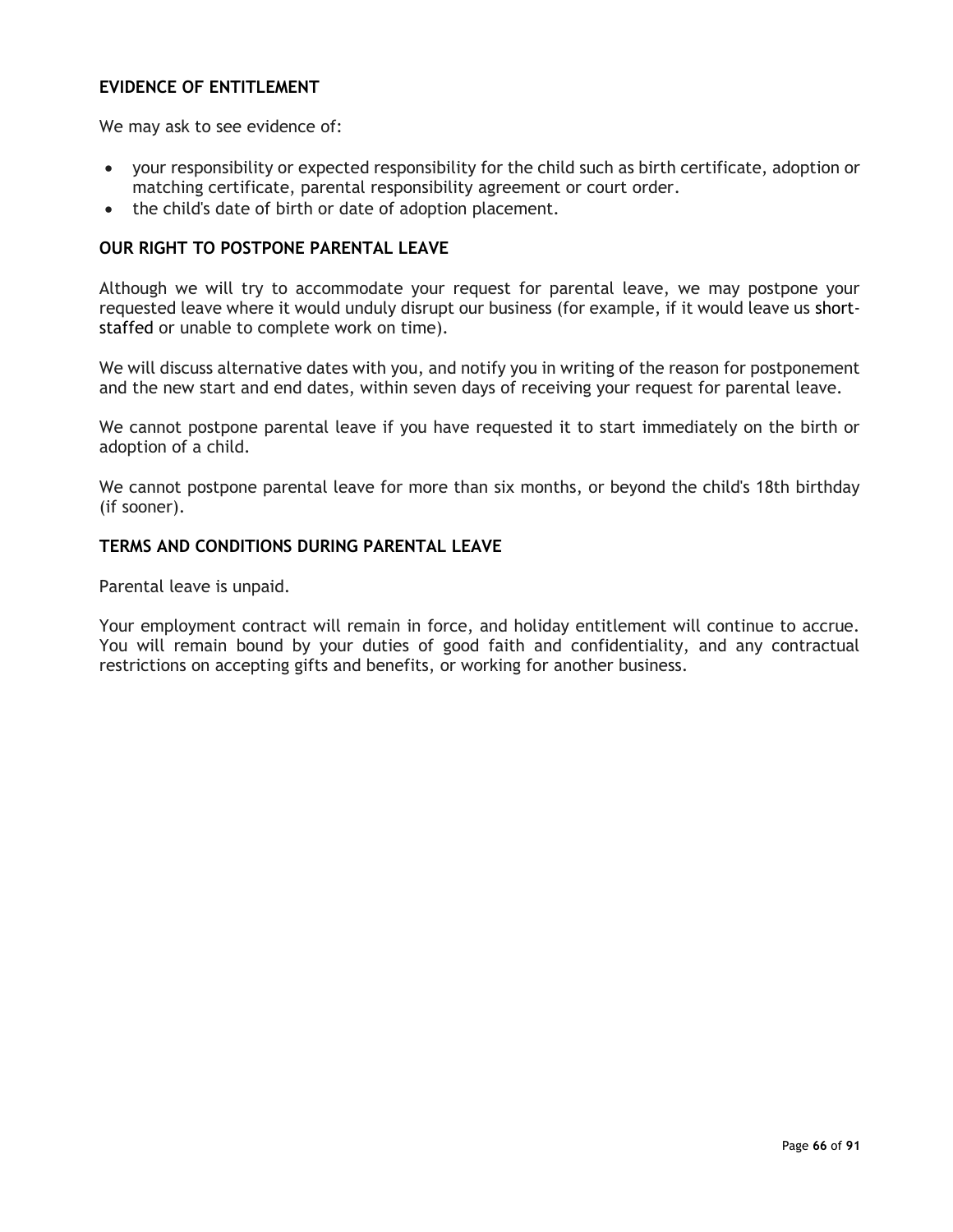# **TIME OFF FOR DEPENDANTS POLICY**

## **ABOUT THIS POLICY**

The law recognises that there may be occasions when you need to take time off work to deal with unexpected events involving one of your dependants.

This time off for dependants policy gives all employees the right to take a reasonable amount of unpaid time off work to deal with certain situations affecting their dependants.

No-one who takes time off in accordance with this policy will be subjected to any detriment.

This policy does not form part of any employee's contract of employment and we may amend it at any time.

#### **REASONABLE UNPAID TIME OFF**

You have a right to take a reasonable amount of unpaid time off work when it is necessary to:

- provide assistance when a dependant falls ill, gives birth, is injured or assaulted;
- make longer-term care arrangements for a dependant who is ill or injured;
- take action required in consequence of the death of a dependant;
- deal with the unexpected disruption, termination or breakdown of arrangements for the care of a dependant (such as a child-minder falling ill); and/or
- deal with an unexpected incident involving your child while a school or another educational establishment is responsible for them.

A dependant for the purposes of this policy is:

- your spouse, civil partner, parent or child;
- a person who lives in the same household as you, but who is not your tenant, lodger, boarder or employee; or
- anyone else who reasonably relies you to provide assistance, make arrangements or take action of the kind referred to above.

This policy applies to time off to take action which is necessary because of an immediate or unexpected crisis. This policy does not apply where you need to take planned time off or provide longer-term care for a dependant. If this is the case, you should take advice from your Line Manager.

Whether action is considered necessary will depend on the circumstances, including nature of the problem, the closeness of the relationship between you and the dependant, and whether anyone else is available to assist. Action is unlikely to be considered necessary if you knew of a problem in advance but did not try to make alternative care arrangements.

Reasonable time off in relation to a particular problem will not normally be more than two days. However, we will always consider each set of circumstances on their facts.

## **EXERCISING THE RIGHT TO TIME OFF**

You will only be entitled to time off under this policy if, as soon as is reasonably practicable, you tell your Line Manager: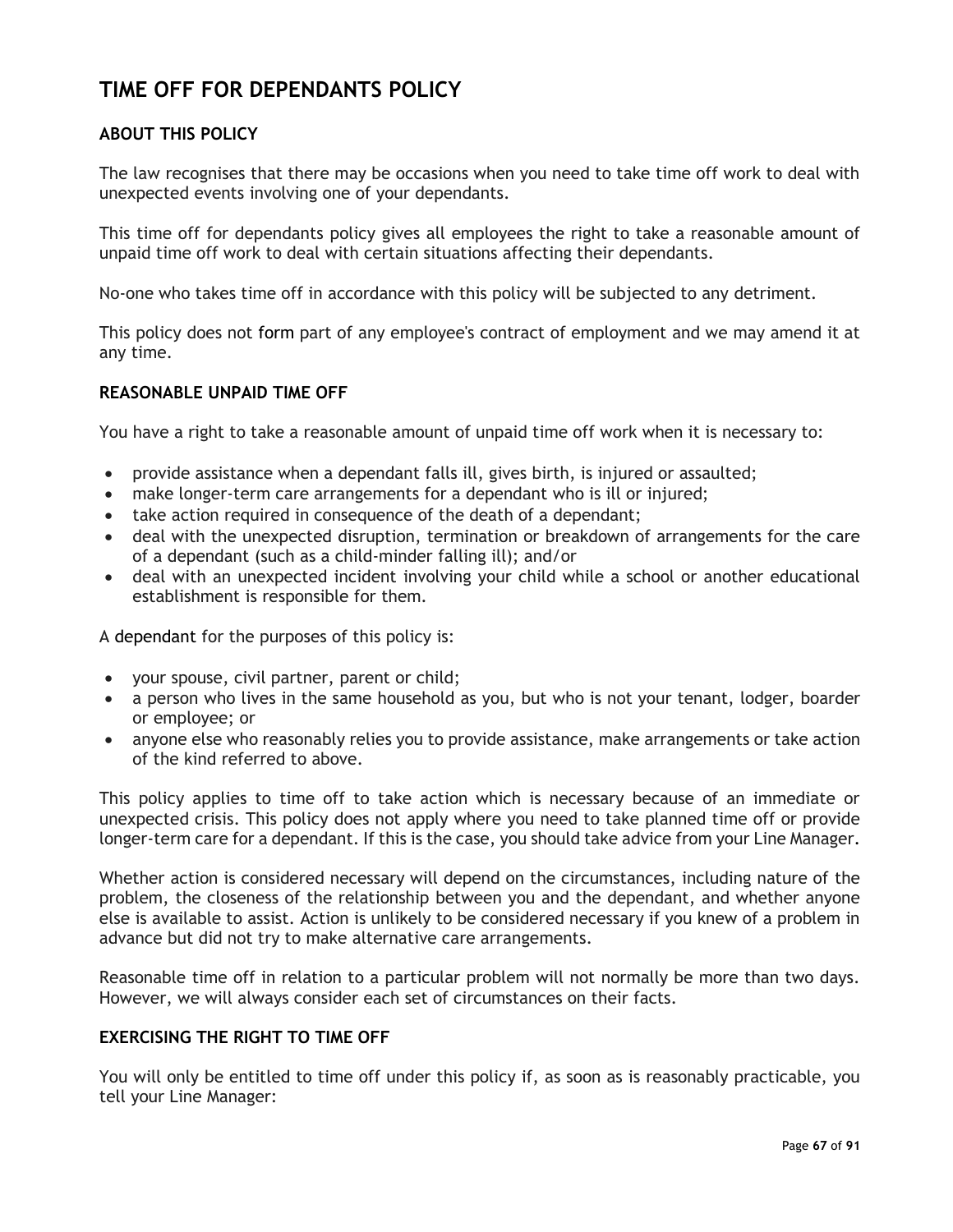- the reason for your absence; and
- how long you expect to be away from work.

If you fail to notify us as set out above, you may be subject to disciplinary proceedings under our Disciplinary Procedure for taking unauthorised time off.

We may in some cases ask you to provide evidence for your reasons for taking the time off, either in advance or on your return to work. Suspected abuse of this policy will be dealt with as a disciplinary issue under our Disciplinary Procedure.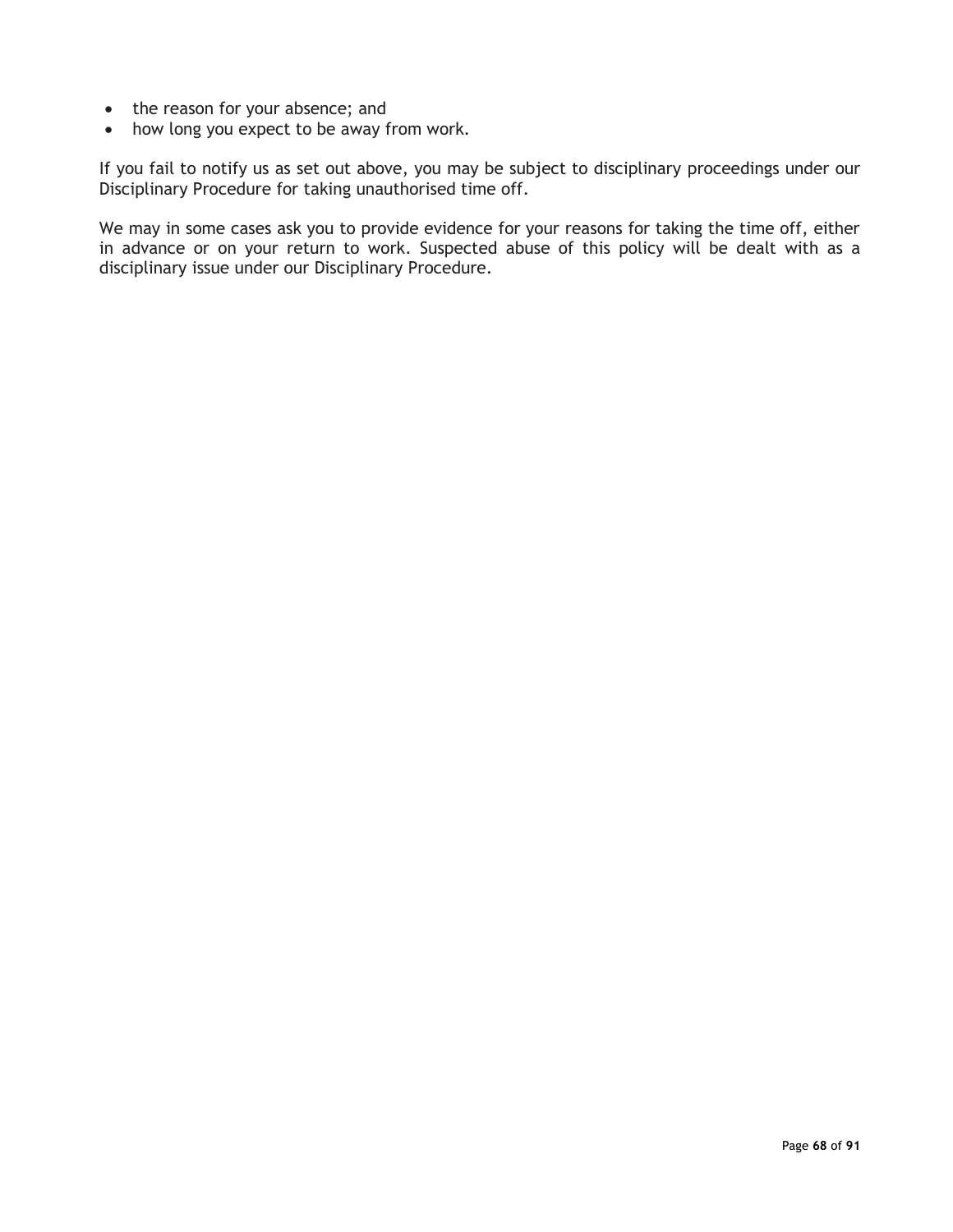## **COMPASSIONATE LEAVE POLICY**

## **ABOUT THIS POLICY**

Compassionate leave is designed to help you deal with traumatic personal circumstances such as the death of a close relative or friend or where a close relative or friend has a life-threatening illness or injury.

This policy does not form part of any employee's contract of employment and we may amend it at any time.

## **WHEN COMPASSIONATE LEAVE MAY BE AVAILABLE**

You may take unpaid compassionate leave of up to 7 days in any 12-month period where a close relative has died, is critically ill with a life-threatening illness, or has suffered a life-threatening injury.

In the event of the death of a child, including a stillbirth, please see our Parental Bereavement Leave Policy which applies instead of this policy. We may grant further unpaid compassionate leave in this situation at our discretion.

We will consider requests for compassionate leave due to other traumatic events or difficult personal circumstances on a case by case basis.

If you are still unable to return to work following compassionate leave you should contact your Line Manager. We may at our discretion grant you further unpaid compassionate leave in those circumstances. Alternatively, you may be able to take a period of annual leave, subject to your manager's approval.

#### **REQUESTING COMPASSIONATE LEAVE**

We recognise that it may not always be possible to request compassionate leave in advance. However, where it is possible, you should make a request to your Line Manager. You should tell them the reasons for your request and the number of days leave you would like to take.

Where it is not possible to request leave in advance you should contact your Line Manager as soon as possible to tell them the reason for your absence and the number of days you expect to be absent. Someone can do this on your behalf if necessary.

In exceptional circumstances we may have to refuse a request for compassionate leave and will give you a written explanation of the reasons.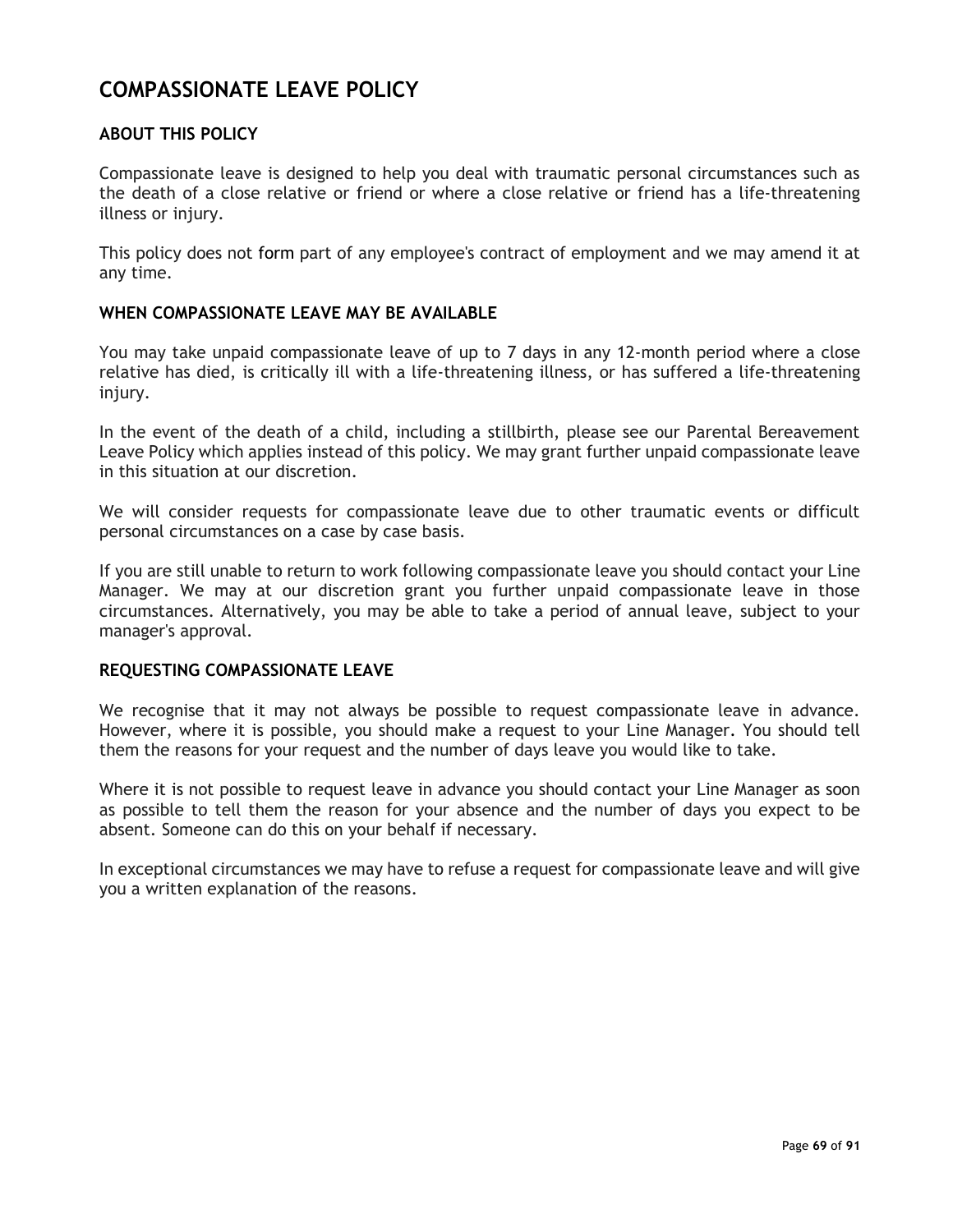# **PARENTAL BEREAVEMENT LEAVE POLICY**

## **ABOUT THIS POLICY**

This policy sets out the arrangements for parental bereavement leave, which is a type of compassionate leave intended to help employees deal with the death of a child or a stillbirth after at least 24 weeks of pregnancy.

For compassionate leave in other circumstances please see our Compassionate Leave Policy.

This policy does not form part of any employee's contract of employment and we may amend it at any time.

## **ENTITLEMENT TO PARENTAL BEREAVEMENT LEAVE**

You may be entitled to parental bereavement leave if your child or a child in your care has died or been stillborn after 24 weeks of pregnancy.

Parental bereavement leave can be one week, two consecutive weeks, or two separate weeks. It can be taken at any time during the first 56 weeks after the child's death.

Further unpaid compassionate leave may be available under our Compassionate Leave Policy at our discretion. Please speak to your Line Manager if you require further time off in addition to parental bereavement leave.

#### **PARENTAL BEREAVEMENT PAY**

You may qualify for statutory parental bereavement pay (SPBP) during parental bereavement leave if:

- you have at least 26 weeks' continuous employment ending on the Saturday before the child died; and
- you earn at least the lower earnings limit for class 1 national insurance contributions.

SPBP is only payable in respect of whole weeks of leave, at the same rate as statutory paternity pay. The rate is set by the government each tax year.

All employees are entitled to full pay during the first week of parental bereavement. This includes any statutory parental bereavement pay that may be payable for that week.

For salaried employees, full pay is based on your basic pay. For hourly-paid employees, it is based on an average over a two-month period.

## **LEAVE IN THE FIRST EIGHT WEEKS**

In the first eight weeks after a child has died, there is no need to give advance notice to take parental bereavement leave. Please notify your Line Manager as soon as you can on the day you want your leave to start, preferably before the time you would normally start work, where possible. Someone can do this on your behalf if necessary.

If you have already started work, then your parental bereavement leave period will start on the following day. We would usually allow you to take the rest of the day off as compassionate leave.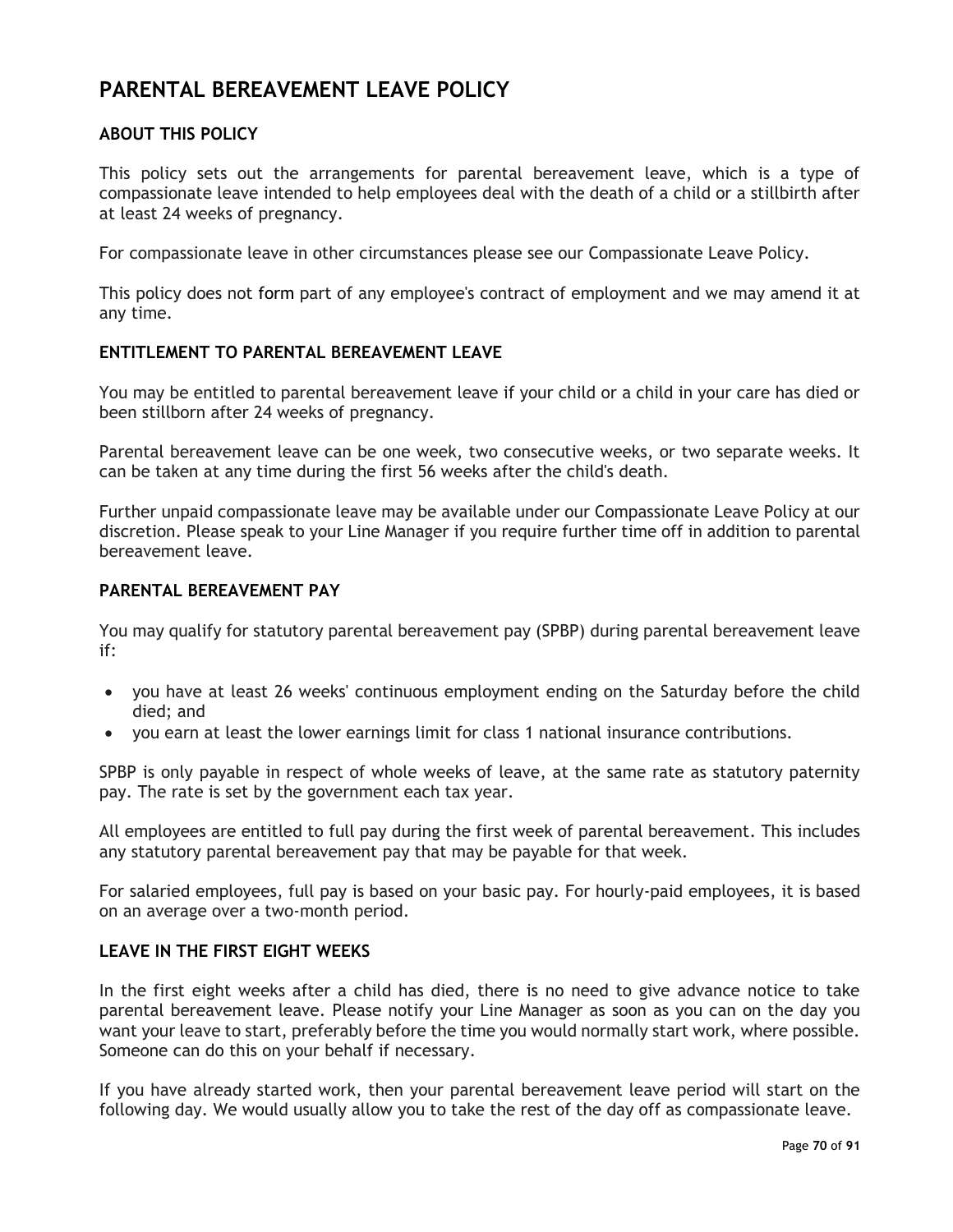You can cancel any planned parental bereavement leave in the first eight weeks by telling us at any time before the leave starts, and no later than the time you would normally start work on the first day of the leave period. You cannot cancel leave once it has started.

## **LEAVE AFTER MORE THAN EIGHT WEEKS**

To take parental bereavement leave more than eight weeks after the child has died, please give your Line Manager at least a week's written notice.

Parental bereavement leave can be cancelled with a week's written notice, and can be re-booked by giving a week's written notice.

## **WRITTEN CONFIRMATION**

We will ask you to confirm the following information in writing within 28 days of starting any period of parental bereavement leave:

- your name;
- the date the child died or was stillborn;
- the dates of paid or unpaid parental bereavement leave taken; and
- your relationship to the child.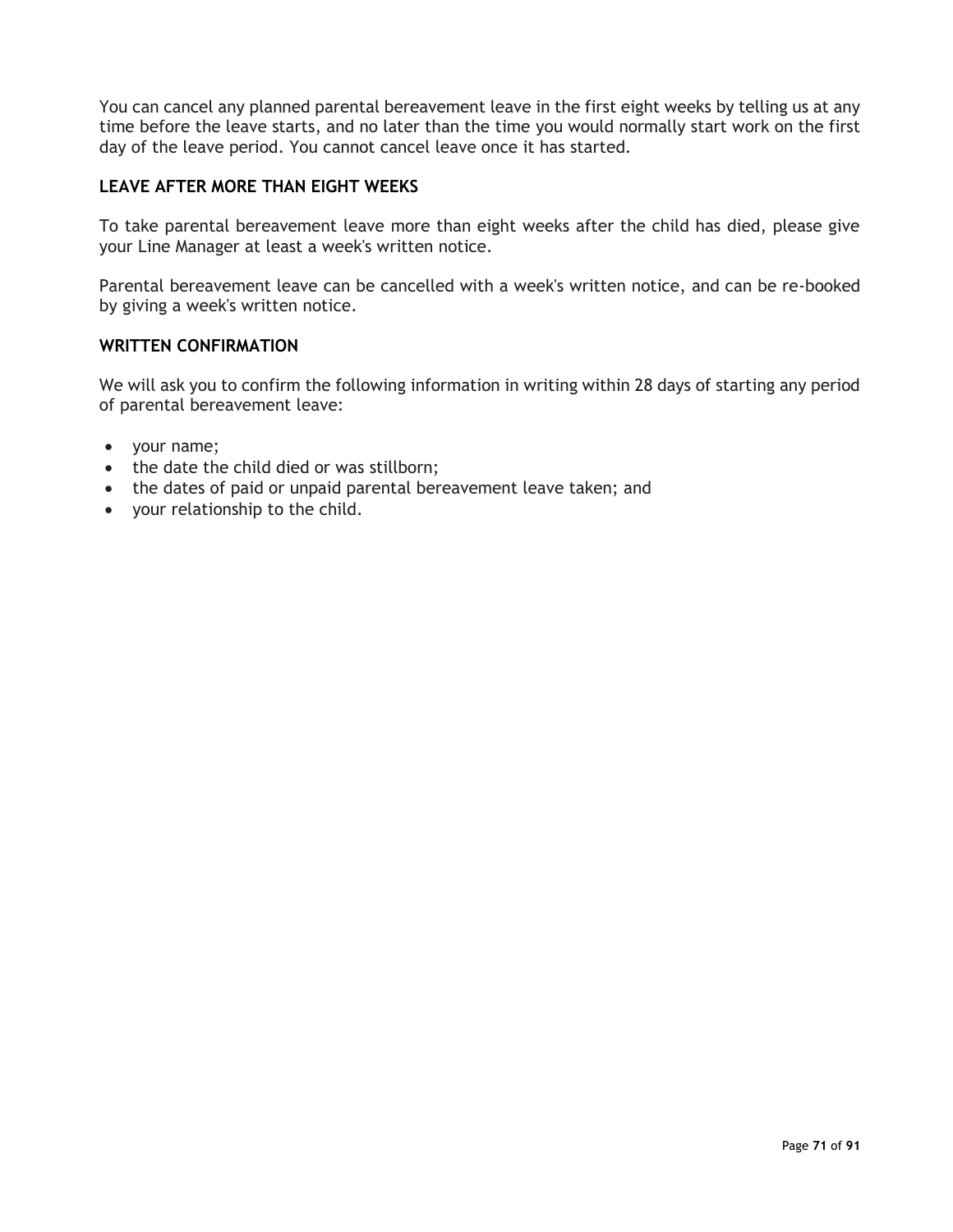# **FLEXIBLE WORKING POLICY**

## **ABOUT THIS POLICY**

This flexible working policy gives eligible employees an opportunity to request a change to their working pattern.

We will deal with flexible working requests in a reasonable manner and within a reasonable time. In any event the time between making a request and notifying you of a final decision (including the outcome of any appeal) will be less than three months unless we have agreed a longer period with you.

This policy does not form part of any employee's contract of employment and we may amend it at any time.

## **ELIGIBILITY**

To be eligible to make a flexible working request, you must:

- be an employee;
- have worked for us continuously for at least 26 weeks at the date your request is made;
- not have made a flexible working request during the last 12 months (even if you withdrew that request).

#### **WHAT IS A FLEXIBLE WORKING REQUEST?**

A flexible working request under this policy means a request to do any or all of the following:

- to reduce or vary your working hours;
- to reduce or vary the days you work;
- to work from a different location (for example, from home).

#### **MAKING A FLEXIBLE WORKING REQUEST**

Your flexible working request should be submitted to us in writing and dated. It should:

- state that it is a flexible working request;
- explain the change being requested and propose a start date;
- identify the impact the change would have on the business and how that might be dealt with;
- state whether you have made any previous flexible working requests.

### **MEETING**

We will arrange a meeting at a convenient time and place to discuss your request. You may be accompanied at the meeting by a colleague of your choice. They will be entitled to speak and confer privately with you, but may not answer questions on your behalf.

We may decide to grant your request in full without a meeting, in which case we will write to you with our decision.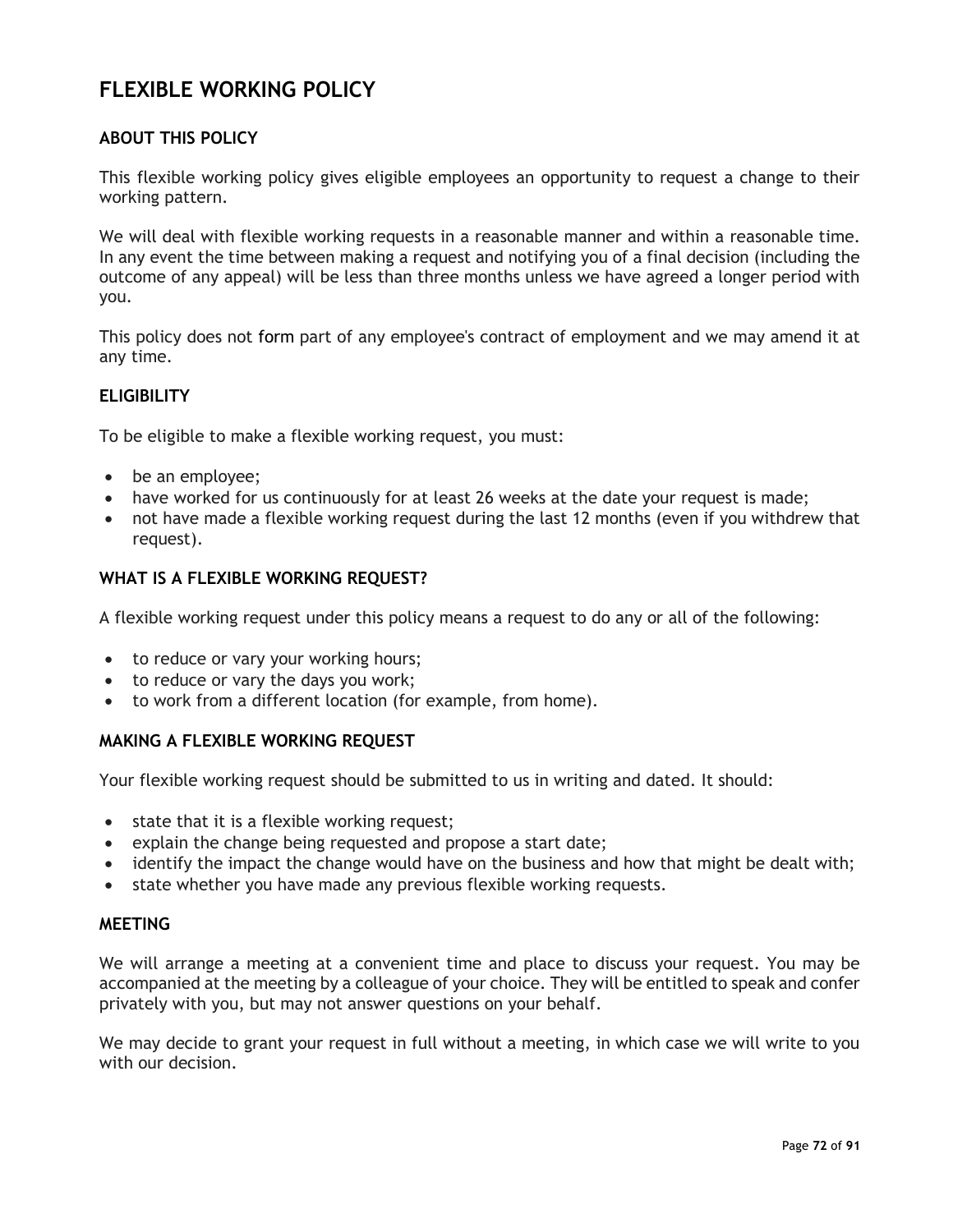# **DECISION**

We will inform you in writing of our decision as soon as possible after the meeting.

If your request is accepted, we will write to you with details of the new working arrangements and the date on which they will commence. You will be asked to sign and return a copy of the letter.

If we cannot immediately accept your request we may require you to undertake a trial period before reaching a final decision on your request.

Unless otherwise agreed, changes to your terms of employment will be permanent.

We may reject your request for one or more of the following business reasons:

- the burden of additional costs
- detrimental effect on ability to meet customer demand;
- inability to reorganise work among existing staff;
- inability to recruit additional staff;
- detrimental impact on quality;
- detrimental impact on performance;
- insufficiency of work during the periods that you propose to work; or
- planned changes.

If we are unable to agree to your request, we will write to tell you which of those reasons applies in your case. We will also set out the appeal procedure.

## **APPEAL**

You may appeal to the Executive Director (or, if the Executive Director is the line manager who made the decision one of the other two Directors or, if that is not appropriate, the Chair) in writing within 14 days of receiving our written decision. This includes a decision following a trial period.

Your appeal must be dated and must set out the grounds on which you are appealing.

We will hold a meeting with you to discuss your appeal. You may bring a colleague to the meeting.

We will tell you in writing of our final decision as soon as possible after the appeal meeting, including reasons. There is no further right of appeal.

#### **TEMPORARY CHANGES TO WORKING ARRANGEMENTS**

An employee may request permission from their line manager to temporarily change their working conditions on an ad hoc basis (e.g. to attend to a sick relative or to work from home for personal reasons). Riverside's management will consider all such requests and will act reasonably in reaching a decision, mindful of the operational requirements of Riverside Studios.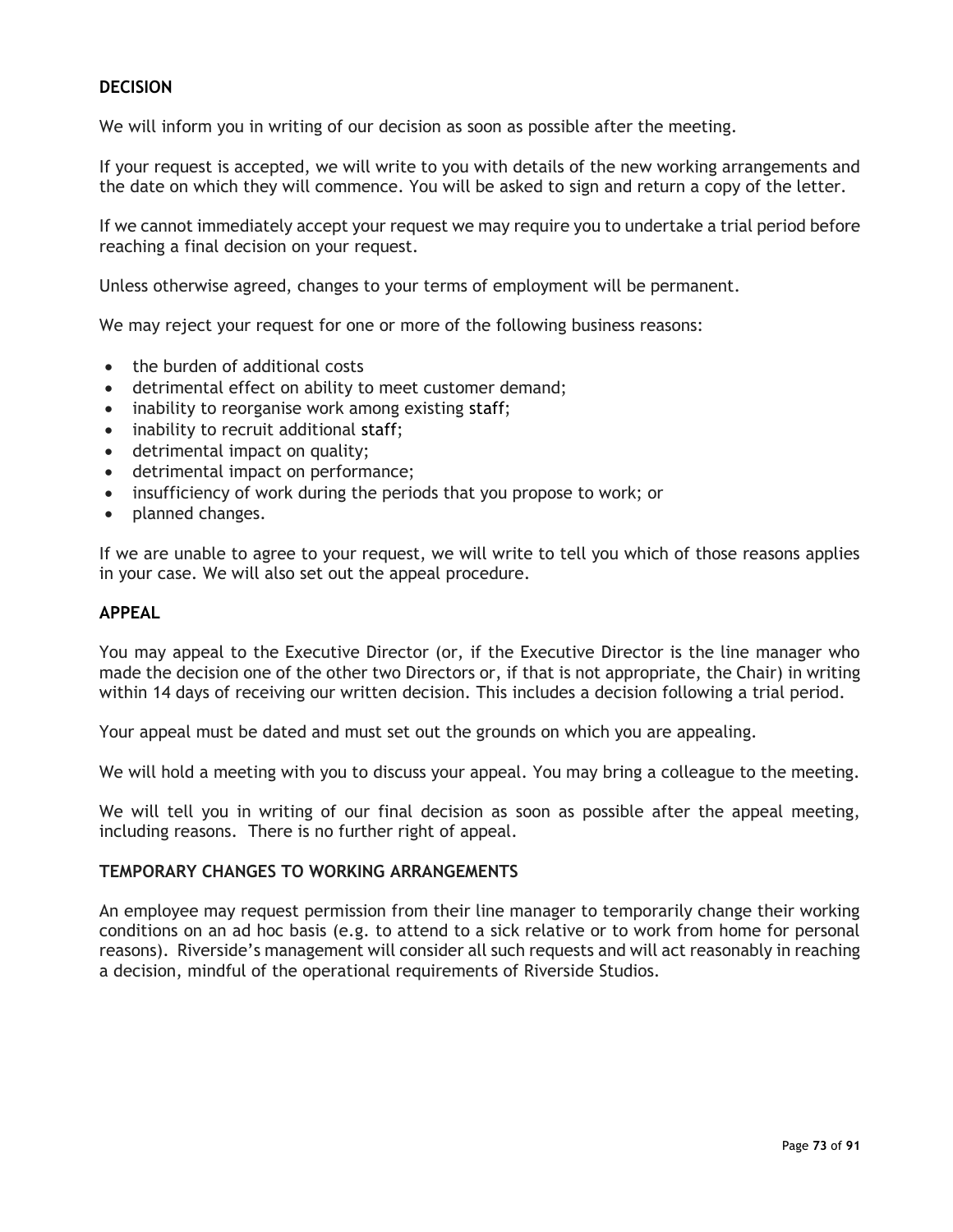# **TIME OFF FOR PUBLIC DUTIES POLICY**

# **ABOUT THIS POLICY**

We wish to enable employees to perform any public duties that they may be committed to undertake and so will give them time off to do so where it does not conflict with the operational needs of our business. We are not legally obliged to grant paid leave for these purposes. The circumstances in which we are prepared to do so are set out below.

This policy does not form part of any employee's contract of employment and we may amend it at any time.

## **JURY SERVICE**

You should tell your Line Manager as soon as you are summoned for jury service and provide a copy of your summons if requested.

Depending on the demands of our business we may request that you apply to be excused from or defer your jury service.

We are not required by law to pay you while you are absent on jury service. You will be advised at court of the expenses and loss of earnings that you can claim.

#### **VOLUNTARY PUBLIC DUTIES**

Employees are entitled to a reasonable amount of unpaid time off work to carry out certain public duties, including duties as a tribunal member, magistrate, local councillor, member of an NHS Trust, prison visitor, police station lay visitor, charity trustee or school governor.

If you are unsure whether a public service that you perform is covered by this policy you should speak to the Business & Finance Director.

As soon as you are aware that you will require time off for performance of a public service you should notify your Line Manager in writing, providing full details of the time off that is being requested and the reasons for your request. In order that arrangements can be made to cover your duties in your absence you should make your request in good time.

Each request for time off will be considered on its merits taking account of all the circumstances, including how much time is reasonably required for the activity, how much time you have already taken, and how your absence will affect the business.

#### **RESERVE FORCES DUTIES**

We are aware that employees who are members of the Reserve Forces (the Army Reserve, Royal Navy Reserve, Royal Marines Reserve or Royal Auxiliary Air Force) may be called-up at any time to be deployed on full-time operations, and are expected to attend regular training. Riverside wholly supports you in your role as a reservist by helping you to balance your civilian work with being part of the armed forces. We can support you in maintaining this balance by signing the Armed Forces Covenant and can pledge specific measures to make it easier for you to meet your reserve service commitments when necessary. Please ask for a copy of this Covenant if required.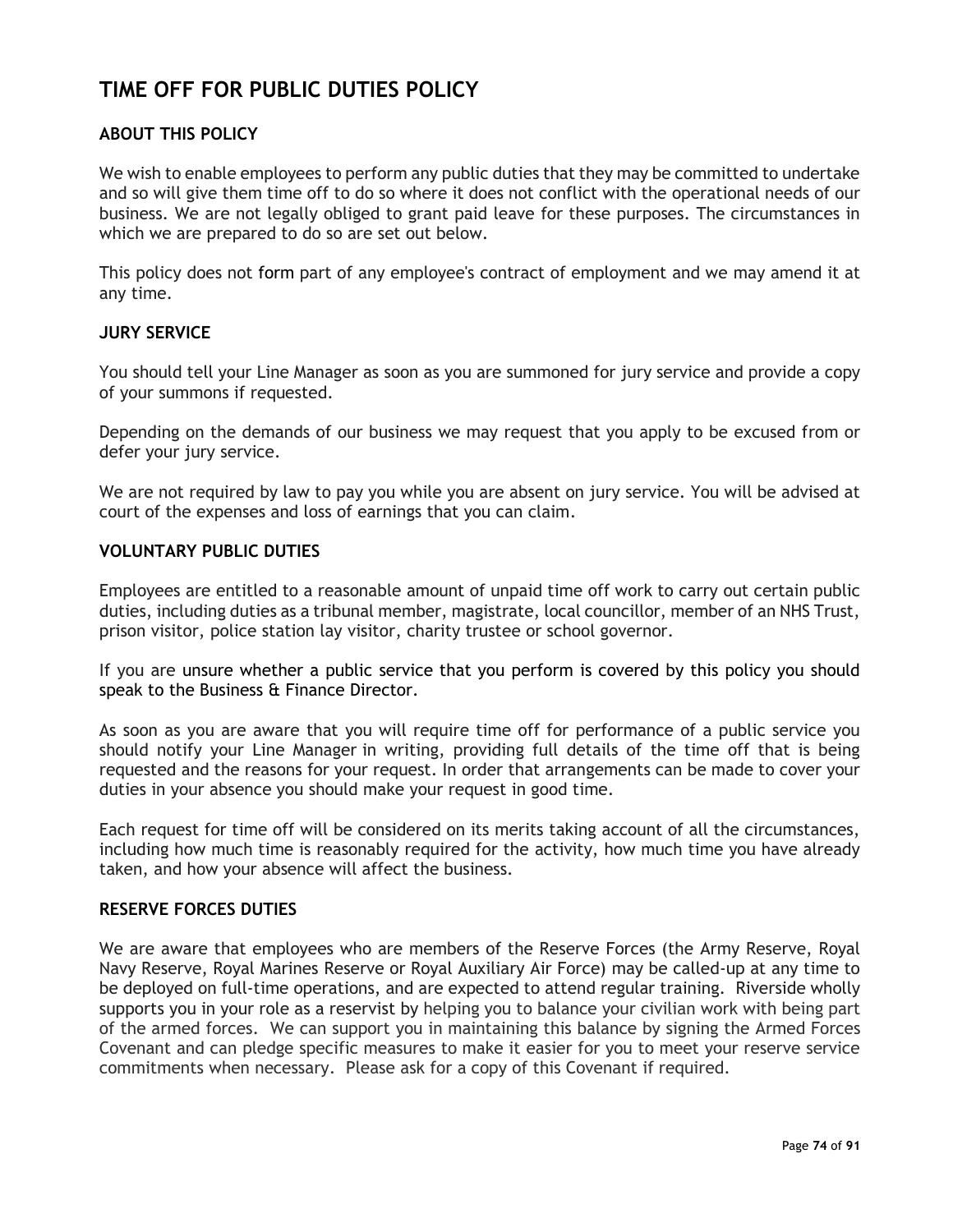However, please note Riverside is under no obligation to offer leave (either paid or unpaid) for reservists to undertake training and you should use existing holiday entitlement where possible. In exceptional circumstances we may grant additional unpaid leave in order for these commitments to be met.

When you have been demobilised you should make an application to return to work and notify us of the date on which you will be available to restart work. We will endeavour to reinstate you to your normal job but if this is not possible we will offer you a suitable alternative role on the most favourable terms and conditions which are reasonable and practicable. We will re-employ you as soon as you are reasonably able to do so from the date you are ready to return to work, this following any time needed to retrain or familiarise yourself with procedures.

Time spent away from work doesn't count towards continuous service but continuity of employment isn't broken where you are re-engaged within six months of the end of your active service.

There is no right to accrue annual leave while away on military service, but on demobilisation you will get a period of post-operational leave. During this time you will continue to be paid by the Ministry of Defence.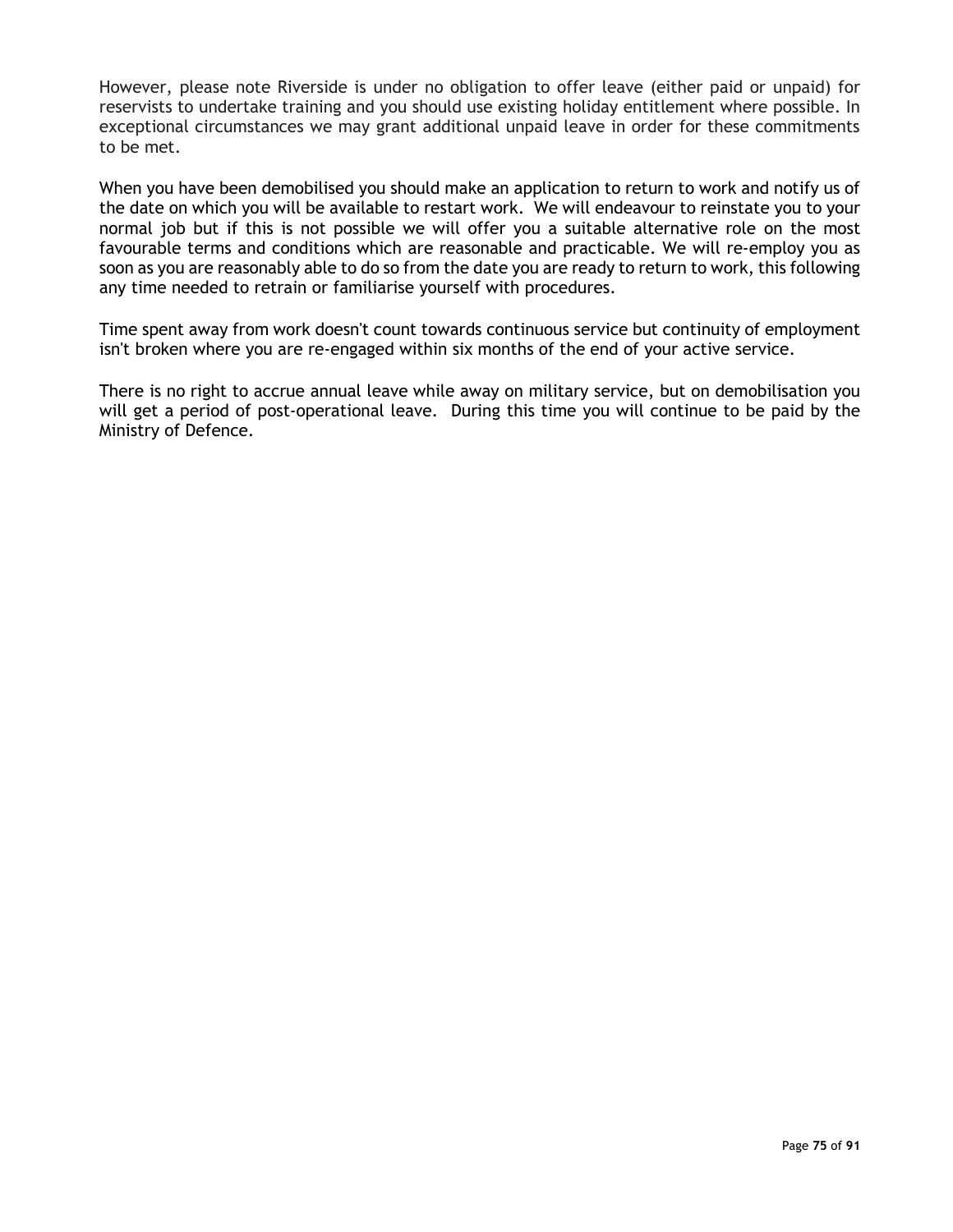# **HARASSMENT POLICY**

Harassment pollutes the working environment and can have a devastating effect on the health, confidence, morale and performance of those affected by it. It may also have a damaging effect on other employees not themselves the object of unwanted behaviour who are witness to it or who have knowledge of the behaviour. All employees are entitled to a working environment which respects their personal dignity and which is free from such objectionable conduct. Harassment is a disciplinary offence and incidents will be dealt with under the disciplinary procedure.

#### **WHAT IS HARASSMENT?**

Harassment takes place where unwanted conduct, whether verbal, non-verbal or physical, on a wide variety of grounds occurs with the purpose of violating the dignity of a person, and of creating an intimidating or hostile, degrading, humiliating or offensive environment. Grounds for harassment include but are not limited to:

- race, ethnic origin, nationality or skin colour;
- sex or sexual orientation:
- religion, religious belief or political conviction;
- disability;
- willingness to challenge harassment, leading to victimisation.

Sexual harassment occurs where the unwanted conduct is of a sexual nature - please refer to the Riverside Sexual Harassment Policy for full details.

Bullying of colleagues, especially junior colleagues by intimidating behaviour, is also unacceptable.

A single incident can amount to harassment if sufficiently grave.

Examples of harassment or bullying would include, but are not limited to, sexual or racial banter; the display of material with sexual or racial overtones (even if not directed at the complainant); sarcastic personal remarks about colleagues, especially those reporting to you; over-demanding or exigent requirements.

Full versions of our sexual harassment and protection of vulnerable adults policies can be obtained from your Line Manager, or on the Riverside website.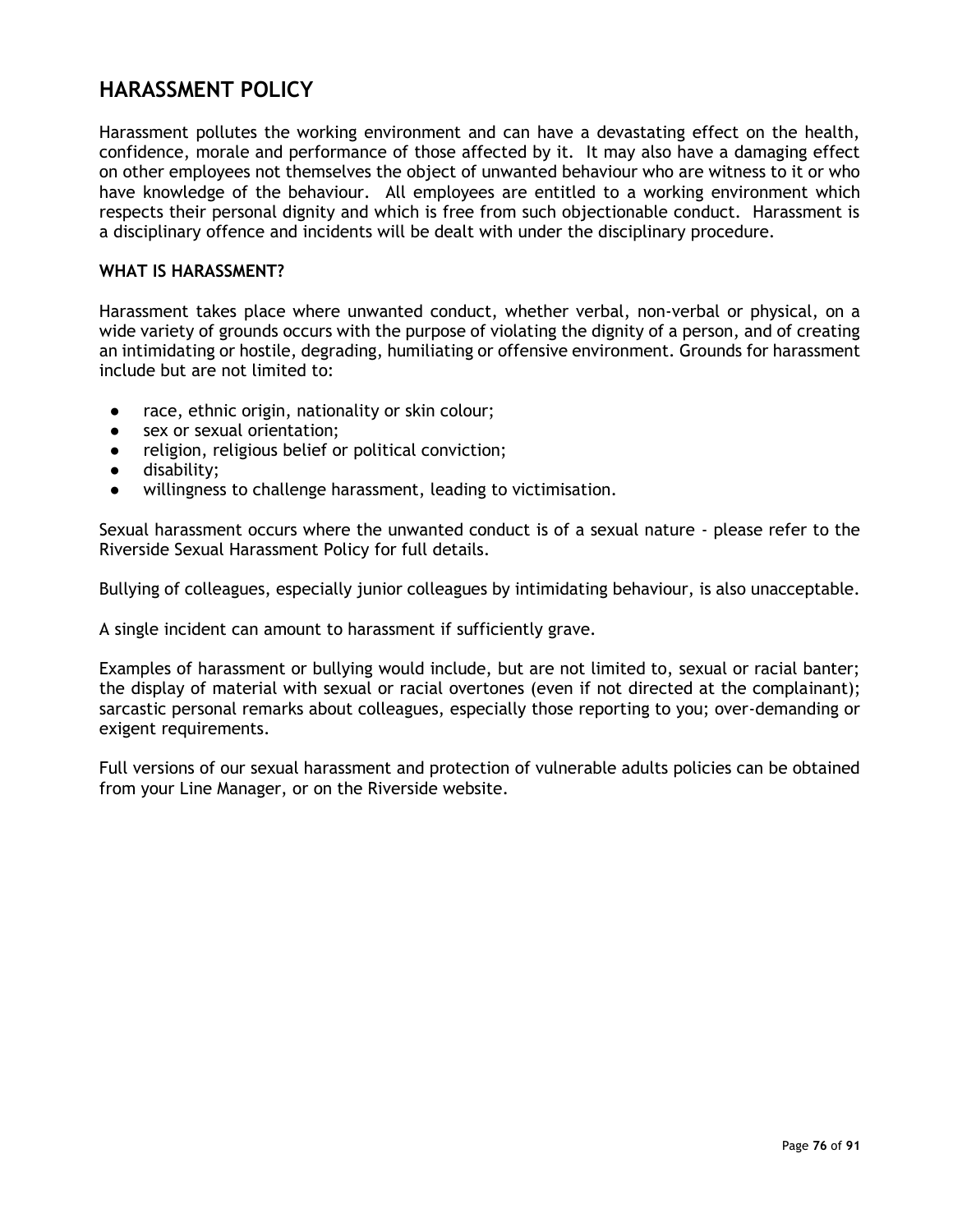# **GRIEVANCE PROCEDURE**

# **INTRODUCTION**

Riverside recognises your right to raise any grievances relating to your employment. The grievance procedure should be used by you to bring Riverside's attention to concerns or complaints about your working environment, terms and conditions and workplace relationships. Complaints regarding bullying, harassment and whistle blowing shall constitute grievances for the purposes of this procedure, but Riverside may decide to deal with such complaints separately from other types of grievances.

The procedure is designed to ensure that any grievance you may have is dealt with fairly and quickly. Records of all proceedings will be kept confidential.

If you or your chosen companion has any difficulty at any stage of the grievance procedure because of a disability or medical condition, you should contact a member of the Senior Management Team.

The grievance procedure is for guidance only and does not form part of your contract of employment.

#### **STAGES OF THE PROCEDURE**

#### **Informal Stage**

If you have any grievance relating to your employment, you should discuss this initially with your Line Manager. If the grievance remains unresolved you may wish to use the formal stage of the procedure.

#### **Mediation**

In some cases, Riverside may decide that it is appropriate to use an internal or external mediator, as part of or alongside the grievance process, to help you and Riverside to reach agreement on the best way forward. Riverside will seek your agreement prior to any mediation being commenced.

#### **Formal Stage**

Where the matter cannot be resolved informally by discussion with your line manager, you should submit your complaint in writing to your Line Manager, without unreasonable delay. If your grievance lies against your line manager, then you should provide written details of the grievance to a member of the Senior Management Team who will then nominate the appropriate manager or director to hear the grievance (the "Chair"). In some circumstances Riverside may elect for an external consultant to act as Chair. Once a formal grievance has been submitted, Riverside may wish to investigate the matter even if you decided that you do not wish to pursue it further, depending on the nature of the grievance.

#### **INVESTIGATING OFFICER**

In more complex grievances Riverside may nominate an investigation officer to investigate the matter before a formal grievance hearing is convened.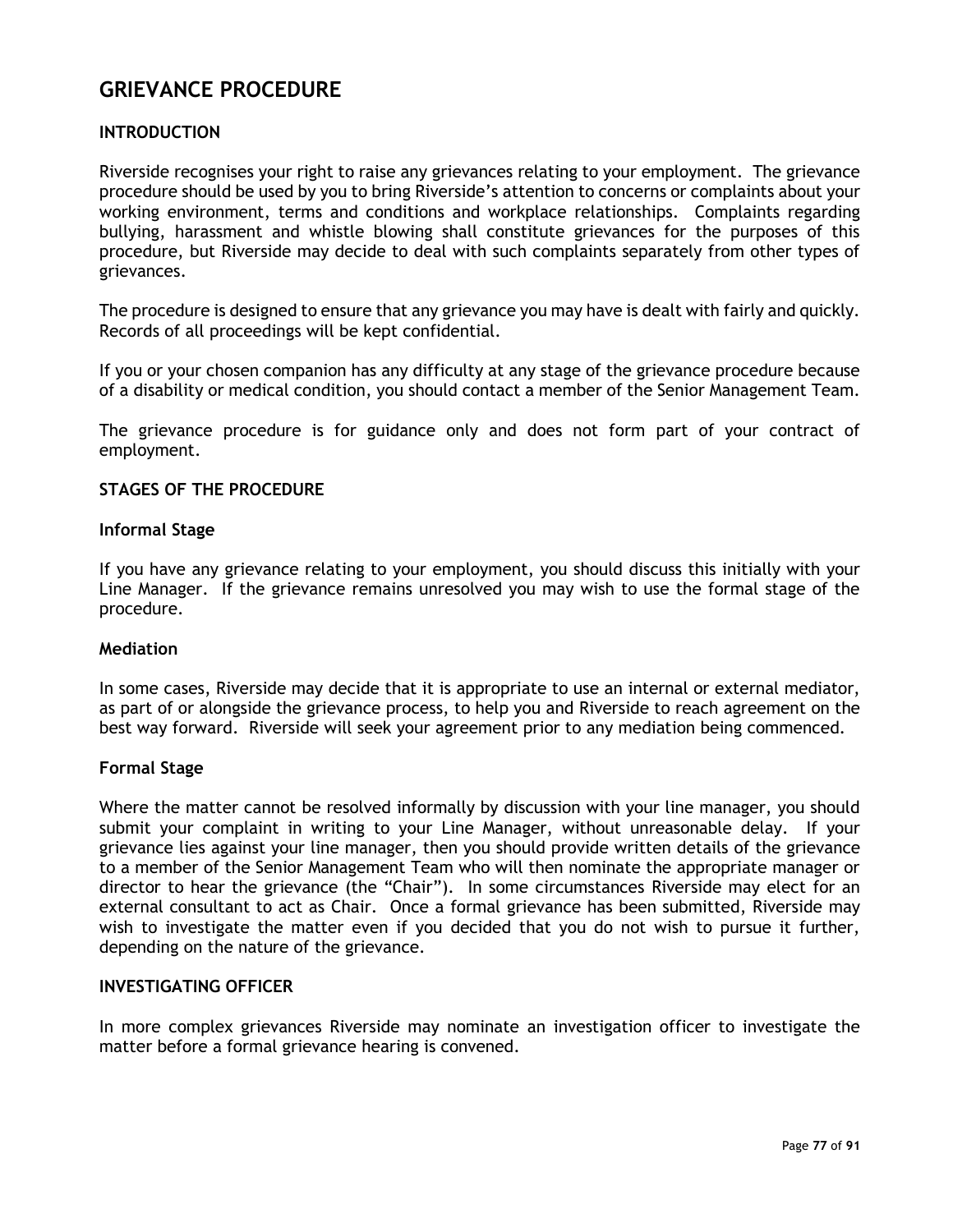# **ATTENDANCE AT GRIEVANCE AND APPEAL HEARINGS**

You should make every effort to attend any grievance hearing (including any appeal hearing). If either you or the person accompanying you cannot attend on the proposed date for the hearing, you may suggest a reasonable alternative date, which must be within five working days of the date first proposed. This five-day time limit may be extended by mutual agreement between you and Riverside. If you fail to attend any rearranged hearing without good cause, Riverside will be entitled to make a decision on the evidence available at the rearranged hearing in your absence.

# **RIGHTS TO BE ACCOMPANIED**

You are entitled to be accompanied at any grievance hearing (including any appeal hearing) by a fellow work colleague of your choice or trade union representative. (Please note that it is your responsibility to secure the attendance at any hearing of any fellow work colleague.) You may not be accompanied by:

- any other person, such as a relative, without the prior agreement of Riverside;
- a legal representative; or
- a person whose presence would prejudice the hearing or a person from a remote geographical location if someone suitable and willing is available on site.

The person accompanying you is entitled to address the hearing to put and sum up your case, respond on your behalf to any views expressed at the hearing and confer with you during the hearing. The person accompanying you does not have the right to answer questions on your behalf, address the hearing if you do not wish it or prevent Riverside from explaining its case. Any work colleague who you have requested to accompany you will be given a reasonable amount of time off to prepare for and attend the hearing.

# **GRIEVANCE HEARING**

After the grievance is received, Riverside will invite you to attend a grievance hearing without unreasonable delay, in order to allow you the opportunity to present your case formally to Riverside. Where possible, another manager or member of Riverside, who is not involved in your grievance, will be present at the grievance hearing in order to take notes.

You will be informed of the arrangements for any grievance hearing. You will be entitled to bring relevant witnesses along to any hearing provided that you notify the Chair in advance of the name of the witness and their relevance. Any witness you have requested to attend a hearing who is a fellow work colleague will be given a reasonable amount of time off to prepare for and attend the hearing.

If appropriate, a representative from Riverside will be given an opportunity to respond to the grievance at any hearing.

After any grievance hearing it may be necessary for the Chair to carry out such further investigations as he or she deems necessary to respond to the grievance. You should note that in the course of investigating your grievance, due consideration will be given to the need for confidentiality of information provided by witnesses where appropriate.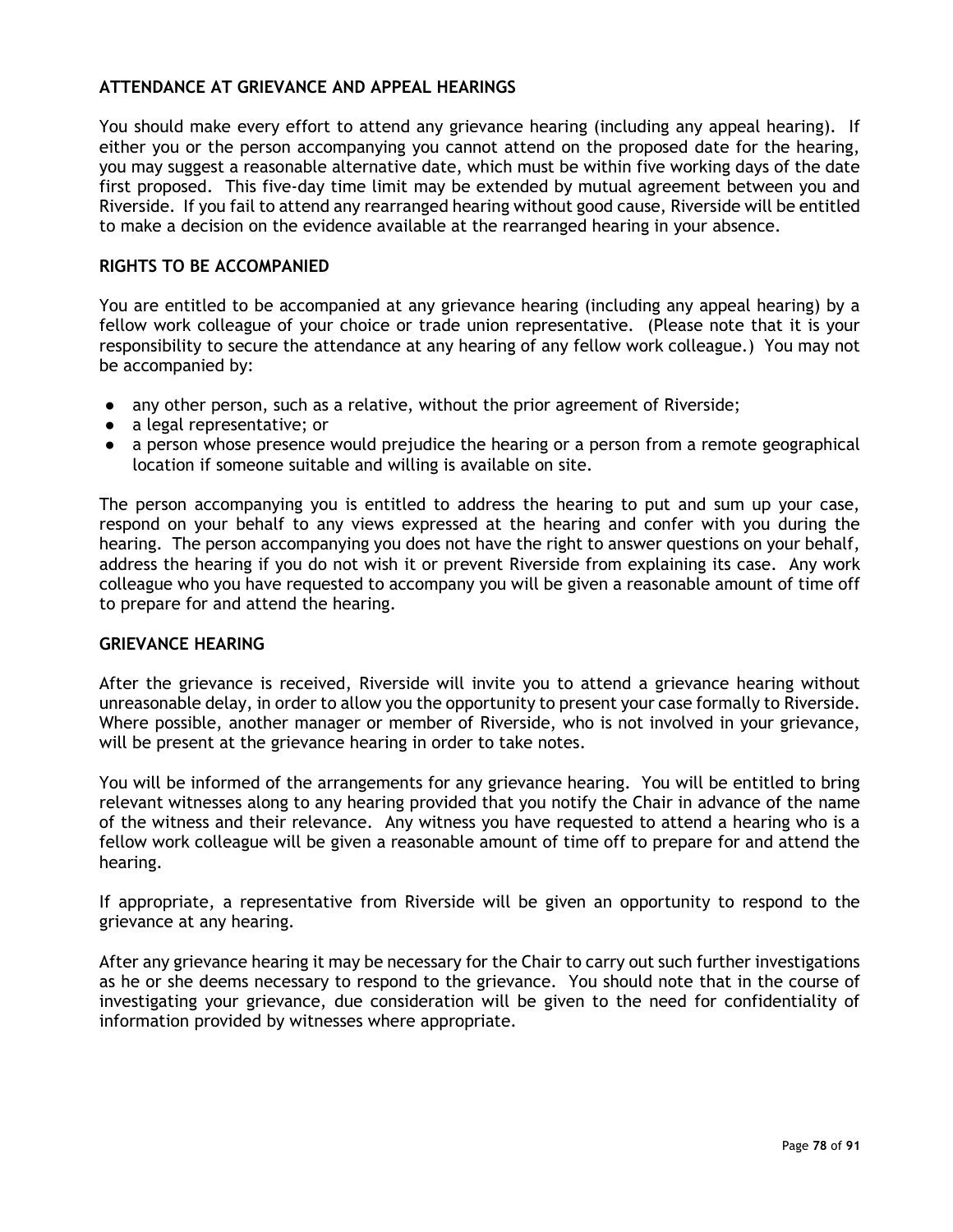## **RELATED DISCIPLINARY PROCEEDINGS**

If a grievance is raised during disciplinary proceedings or a performance improvement or capability procedure, Riverside may decide to suspend the disciplinary, performance improvement or capability procedure for a short period until the grievance can be considered. Where the grievance is related to the disciplinary or performance improvement or capability procedure, Riverside may decide to deal with both issues concurrently.

## **DECISION**

Following the hearing, the Chair will respond in writing to the grievance, usually within five working days of the hearing or as soon as is reasonably practicable, setting out what action Riverside intends to take to resolve the grievance and your right to appeal if you are not content with the action taken. If the Chair is unable to respond to the grievance within five working days you will be given an explanation for the delay and will be advised as to when a response can be expected.

## **APPEAL**

If you are not satisfied with Riverside's response to the grievance, you should inform the Chair in writing within five working days of receiving notice of the response. Your written notification should specify the reason why you are not satisfied with Riverside's response to the grievance.

Riverside will then invite you to an appeal hearing and will remind you of your right to be accompanied at the appeal hearing.

The appeal hearing will be held by a member of the Senior Management Team or director (the "Appeal Chair") who has not been involved in the grievance procedure.

If the Appeal Chair is not available to hear the appeal, Riverside shall, at its sole discretion, determine who is the appropriate person to carry out the role of Appeal Chair. In some circumstances, Riverside may elect for an external consultant to hear the appeal.

Where possible, another manager or member of Riverside will be present at the appeal hearing in order to take notes.

The Appeal Chair will issue a written decision in relation to your appeal as soon as possible after the hearing. The Appeal Chair's decision is final.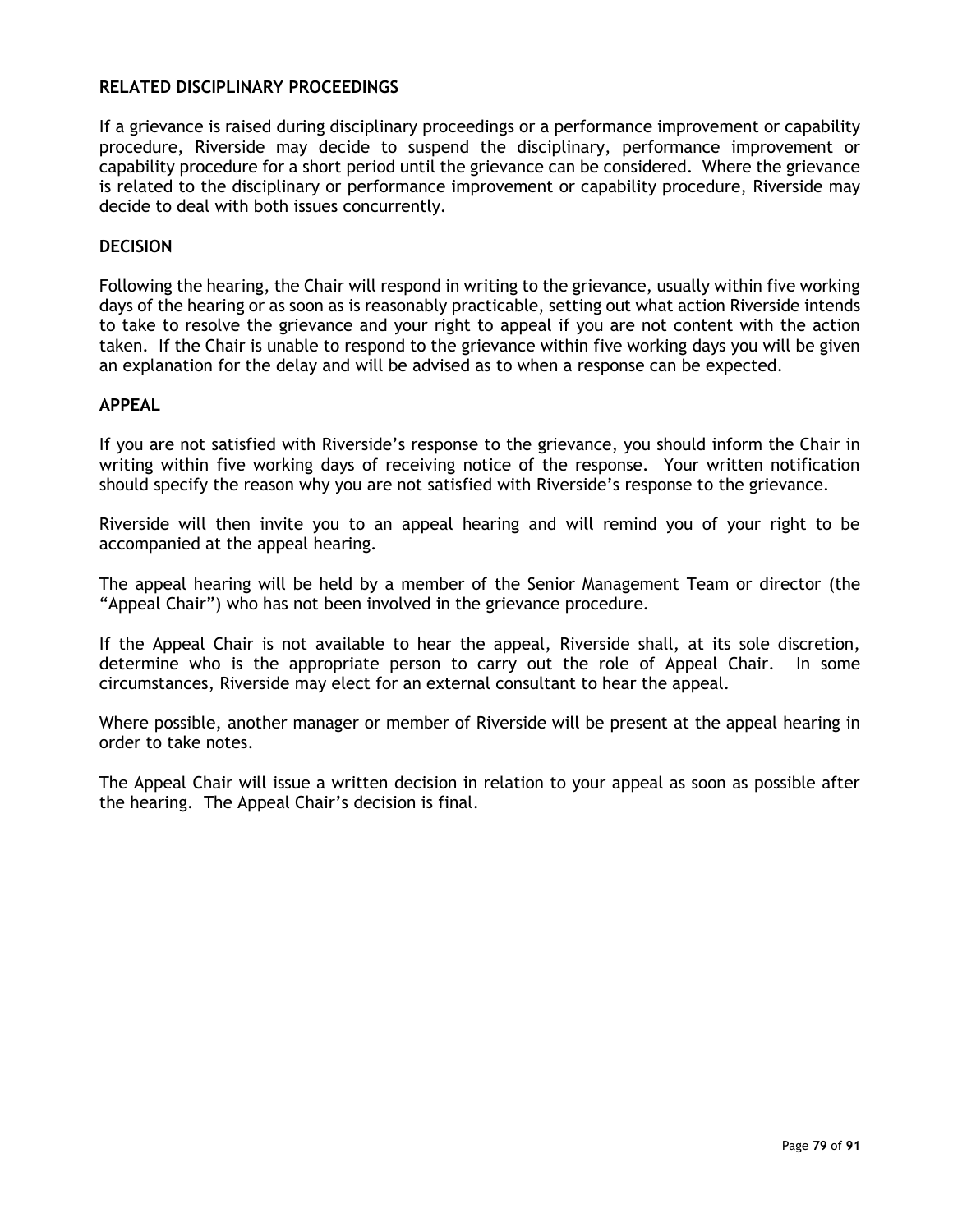# **SICKNESS ABSENCE POLICY**

This policy sets out our arrangements for sick pay and for reporting and managing sickness absence.

Abuse of sickness absence, including failing to report absence or falsely claiming sick pay will be treated as misconduct under our Disciplinary Procedure.

This policy does not form part of any employee's contract of employment and we may amend it at any time.

#### **REPORTING WHEN YOU ARE SICK**

If you cannot attend work because you are sick or injured you should telephone your manager as early as possible and no later than 30 minutes after the time when you are normally expected to start work.

### **EVIDENCE OF INCAPACITY**

You must complete a self-certification form for sickness absence of up to seven calendar days.

For absence of more than a week you must obtain a certificate from your doctor stating that you are not fit for work, giving the reason. You must also complete a self-certification form to cover the first seven days. If absence continues beyond the expiry of a certificate, a further certificate must be provided.

If your doctor provides a certificate stating that you "may be fit for work" you must inform your manager immediately. We will hold a discussion with you about how to facilitate your return to work, taking account of your doctor's advice. If appropriate measures cannot be taken, you will remain on sick leave and we will set a date for review.

## **STATUTORY SICK PAY**

You may be entitled to Statutory Sick Pay (SSP) if you satisfy the relevant statutory requirements. Qualifying days for SSP are Monday to Friday, or as set out in your employment contract. The rate of SSP is set by the government in April each year. No SSP is payable for the first three consecutive days of absence. It starts on the fourth day of absence and may be payable for up to 28 weeks.

#### **RETURN-TO-WORK INTERVIEWS**

After a period of sick leave your manager may hold a return-to-work interview with you. The purposes may include:

- ensuring you are fit for work and agreeing any actions necessary to facilitate your return
- confirming you have submitted the necessary certificates;
- updating you on anything that may have happened during your absence;
- raising any other concerns regarding your absence record or your return to work.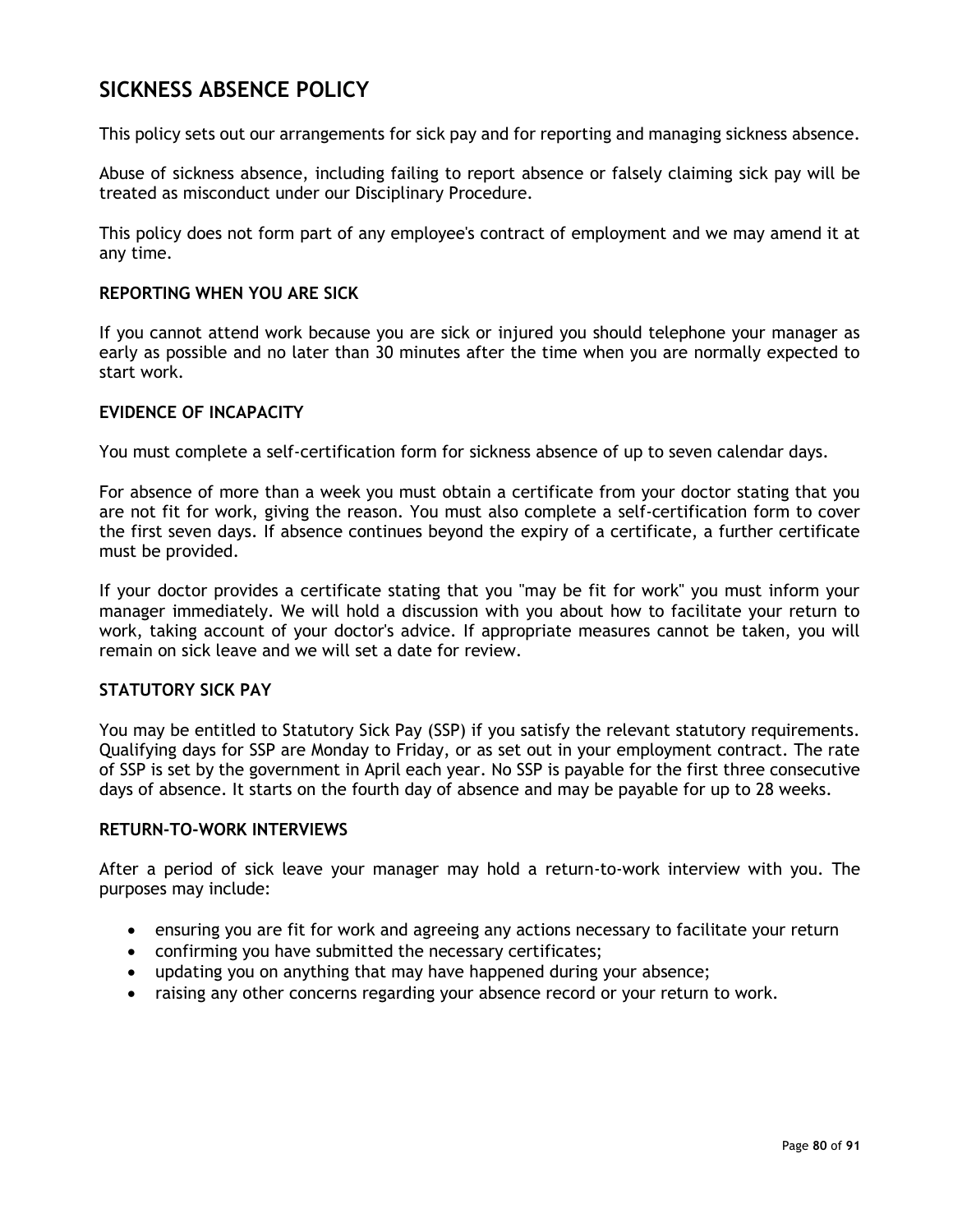## **MANAGING LONG-TERM OR PERSISTENT ABSENCE**

The following paragraphs set out our procedure for dealing with long-term absence or where your level or frequency of short-term absence has given us cause for concern. The purpose of the procedure is to investigate and discuss the reasons for your absence, whether it is likely to continue or recur, and whether there are any measures that could improve your health and/or attendance. We may decide that medical evidence, or further medical evidence, is required before deciding on a course of action.

We will notify you in writing of the time, date and place of any meeting, and why it is being held. We will usually give you a week's notice of the meeting.

Meetings will be conducted by your Line Manager and will normally be attended by a member of the Finance or Admin Department.

You may bring a companion to any meeting or appeal meeting under this procedure. Your companion may be either a trade union representative or a colleague, who will be allowed reasonable paid time off from duties to act as your companion.

If you or your companion cannot attend at the time specified you should let us know as soon as possible and we will try, within reason, to agree an alternative time.

If you have a disability, we will consider whether reasonable adjustments may need to be made to the sickness absence meetings procedure, or to your role or working arrangements.

#### **MEDICAL EXAMINATIONS**

We may ask you to consent to a medical examination by a doctor or occupational health professional or other specialist nominated by us (at our expense).

You will be asked to agree that any medical report produced may be disclosed to us and that we may discuss the contents of the report with the specialist and with our advisers. All medical reports will be kept confidential and held in accordance with our Data Protection Policy.

## **INITIAL SICKNESS ABSENCE MEETING**

The purposes of a sickness absence meeting or meetings will be to discuss the reasons for your absence, how long it is likely to continue, whether it is likely to recur, whether to obtain a medical report, and whether there are any measures that could improve your health and/or attendance.

In cases of long-term absence, we may seek to agree a return-to-work programme, possibly on a phased basis.

In cases of short-term, intermittent absence, we may set a target for improved attendance within a certain timescale.

## **IF MATTERS DO NOT IMPROVE**

If, after a reasonable time, you have not been able to return to work or if your attendance has not improved within the agreed timescale, we will hold a further meeting or meetings. We will seek to establish whether the situation is likely to change, and may consider redeployment opportunities at that stage. If it is considered unlikely that you will return to work or that your attendance will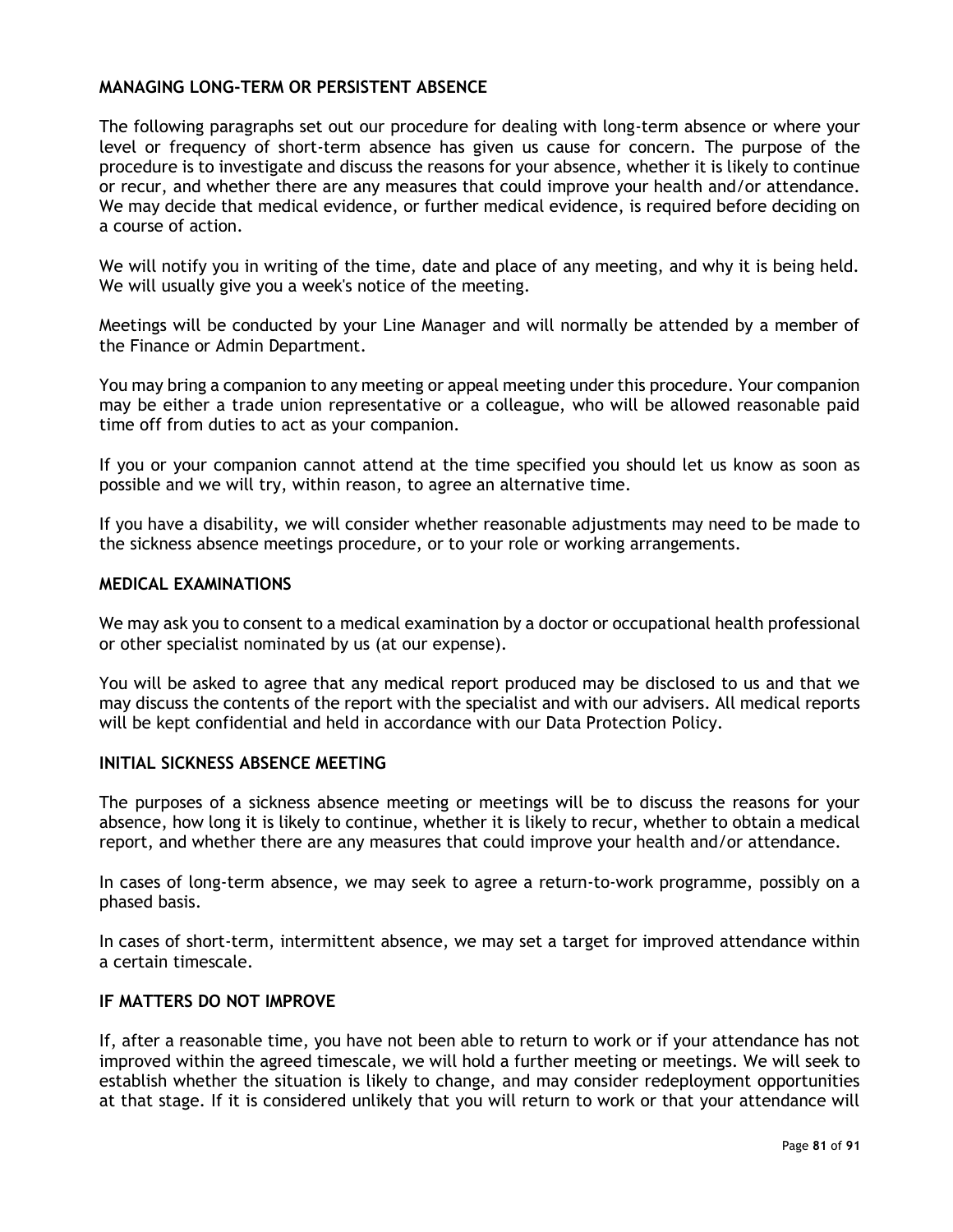improve within a short time, we may give you a written warning that you are at risk of dismissal. We may also set a further date for review.

# **FINAL SICKNESS ABSENCE MEETING**

Where you have been warned that you are at risk of dismissal, and the situation has not changed significantly, we will hold a meeting to consider the possible termination of your employment. Before we make a decision, we will consider any matters you wish to raise and whether there have been any changes since the last meeting.

## **APPEALS**

You may appeal against the outcome of any stage of this procedure. If you wish to appeal you should set out your appeal in writing to your Line Manager, stating your grounds of appeal, within one week of the date on which the decision was sent or given to you.

If you are appealing against a decision to dismiss you, we will hold an appeal meeting, normally within two weeks of receiving the appeal. This will be dealt with impartially and, where possible, by a more Senior Manager who has not previously been involved in the case.

We will confirm our final decision in writing, usually within one week of the appeal hearing. There is no further right of appeal.

The date that any dismissal takes effect will not be delayed pending the outcome of an appeal. However, if the appeal is successful, the decision to dismiss will be revoked with no loss of continuity or pay.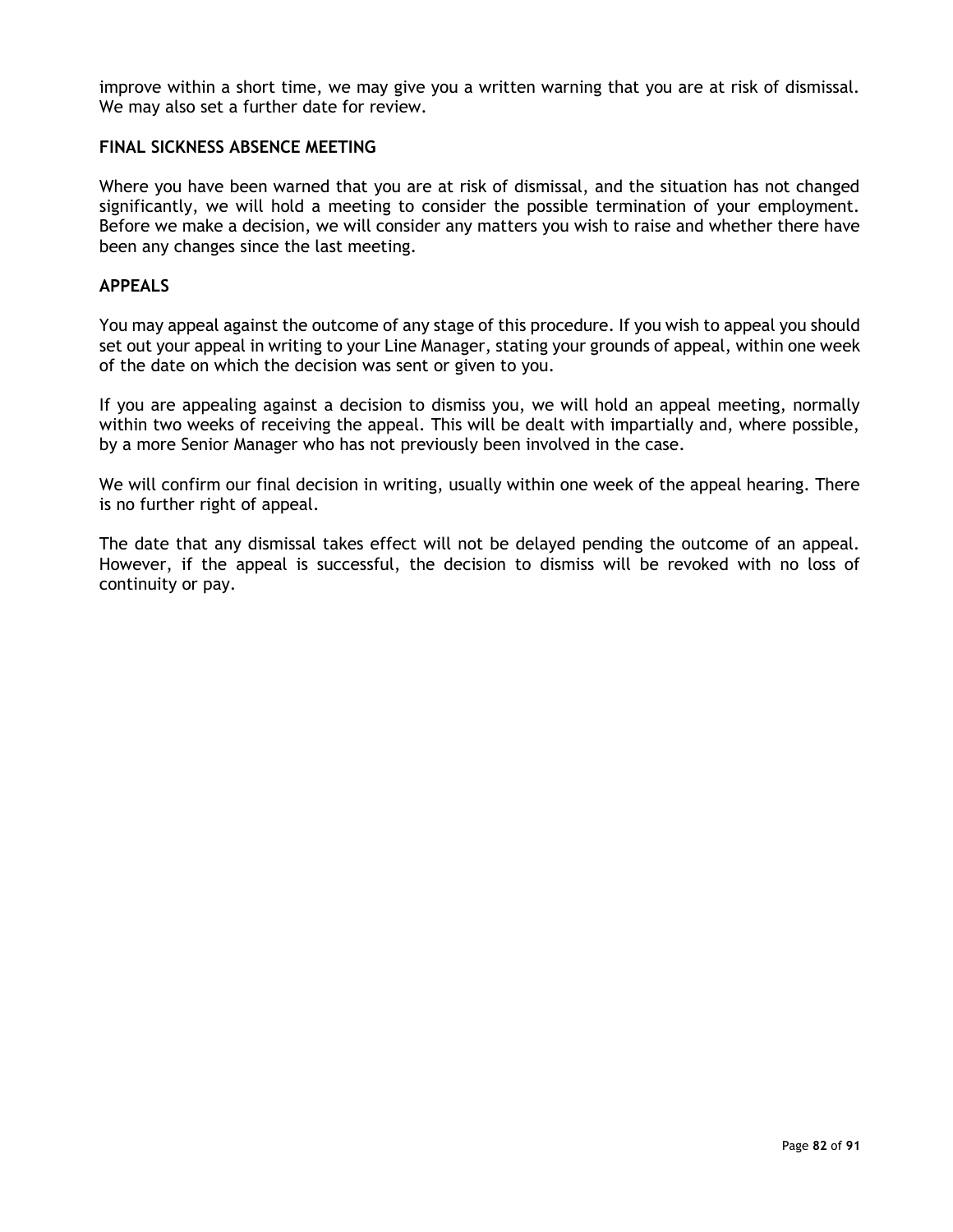# **ANTI-CORRUPTION AND BRIBERY POLICY**

It is our policy to conduct all of our business in an honest and ethical manner. We take a zerotolerance approach to bribery and corruption and are committed to acting professionally, fairly and with integrity in all our business dealings and relationships.

Any employee who breaches this policy will face disciplinary action, which could result in dismissal for gross misconduct. Any non-employee who breaches this policy may have their contract terminated with immediate effect.

This policy does not form part of any employee's contract of employment and we may amend it at any time. It will be reviewed regularly.

## **WHO MUST COMPLY WITH THIS POLICY?**

This policy applies to all persons working for us or on our behalf in any capacity, including employees at all levels, directors, officers, agency workers, seconded workers, volunteers, interns, agents, contractors, external consultants, third-party representatives and business partners.

## **WHAT IS BRIBERY?**

Bribe means a financial or other inducement or reward for action which is illegal, unethical, a breach of trust or improper in any way. Bribes can take the form of money, gifts, loans, fees, hospitality, services, discounts, the award of a contract or any other advantage or benefit.

Bribery includes offering, promising, giving, accepting or seeking a bribe.

All forms of bribery are strictly prohibited. If you are unsure about whether a particular act constitutes bribery, raise it with your Line Manager.

Specifically, you must not:

- give or offer any payment, gift, hospitality or other benefit in the expectation that a business advantage will be received in return, or to reward any business received;
- accept any offer from a third party that you know or suspect is made with the expectation that we will provide a business advantage for them or anyone else;
- give or offer any payment (sometimes called a facilitation payment) to a government official in any country to facilitate or speed up a routine or necessary procedure;

You must not threaten or retaliate against another person who has refused to offer or accept a bribe or who has raised concerns about possible bribery or corruption.

#### **GIFTS AND HOSPITALITY**

This policy does not prohibit the giving or accepting of reasonable and appropriate hospitality for legitimate purposes such as building relationships, maintaining our image or reputation, or marketing our products and services.

A gift or hospitality will not be appropriate if it is unduly lavish or extravagant or could be seen as an inducement or reward for any preferential treatment (for example, during contractual negotiations or a tender process).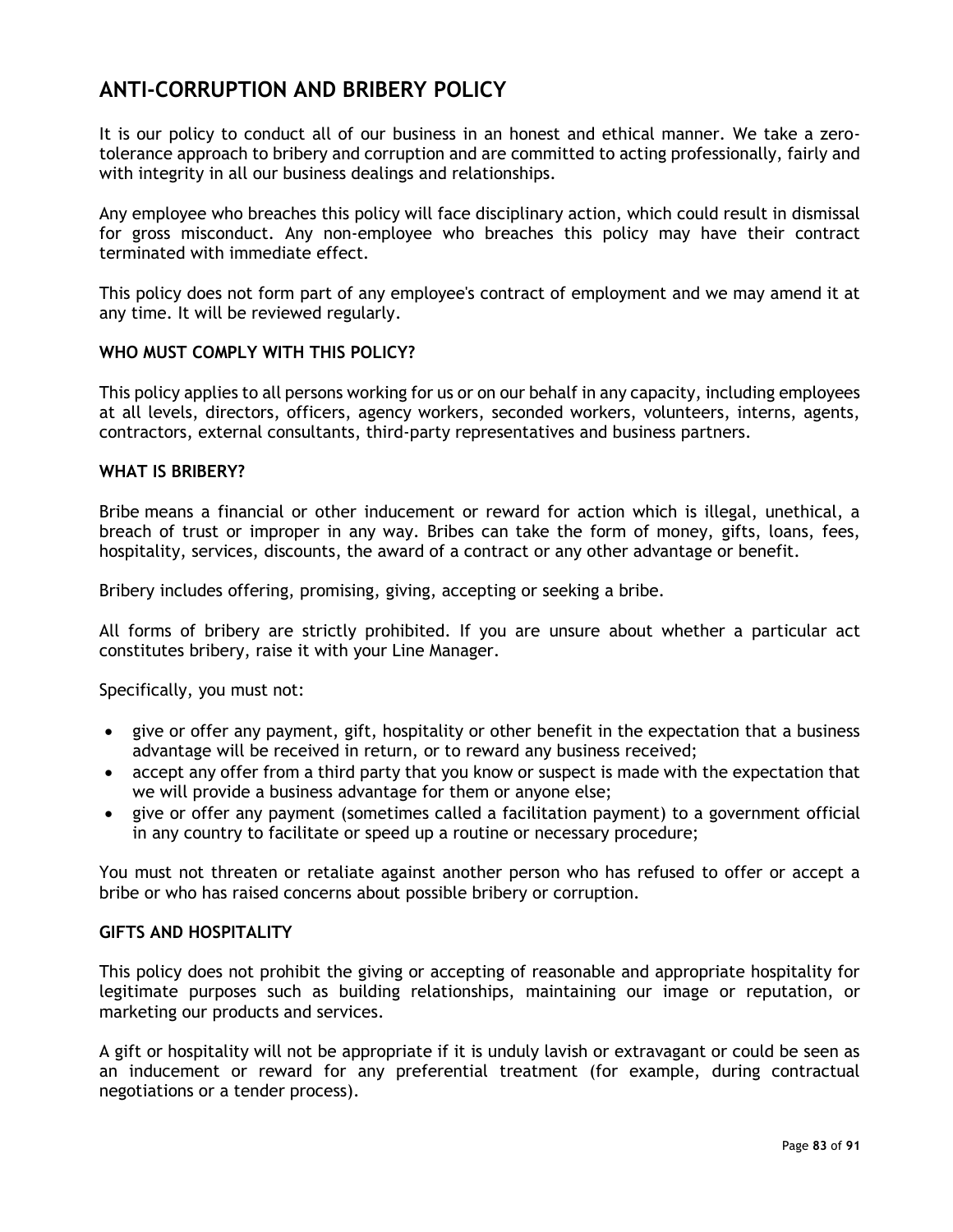Gifts must be of an appropriate type and value depending on the circumstances and taking account of the reason for the gift. Gifts must not include cash or cash equivalent (such as vouchers) or be given in secret. Gifts must be given in our name, not your name.

Promotional gifts of low value such as branded stationery may be given to or accepted from existing customers, suppliers and business partners.

#### **RECORD-KEEPING**

You must declare and keep a written record of all hospitality or gifts given or received. You must also submit all expenses claims relating to hospitality, gifts or payments to third parties in accordance with our expenses policy and record the reason for expenditure.

All accounts, invoices, and other records relating to dealings with third parties including suppliers and customers should be prepared with strict accuracy and completeness. Accounts must not be kept "off-book" to facilitate or conceal improper payments.

All gifts received up to a value of £50 have to be entered on to a centralised register held by the Finance Department, including complimentary tickets from other venues.

# **HOW TO RAISE A CONCERN**

If you are offered a bribe, or are asked to make one, or if you suspect that any bribery, corruption or other breach of this policy has occurred or may occur, you must notify your Line Manager as soon as possible.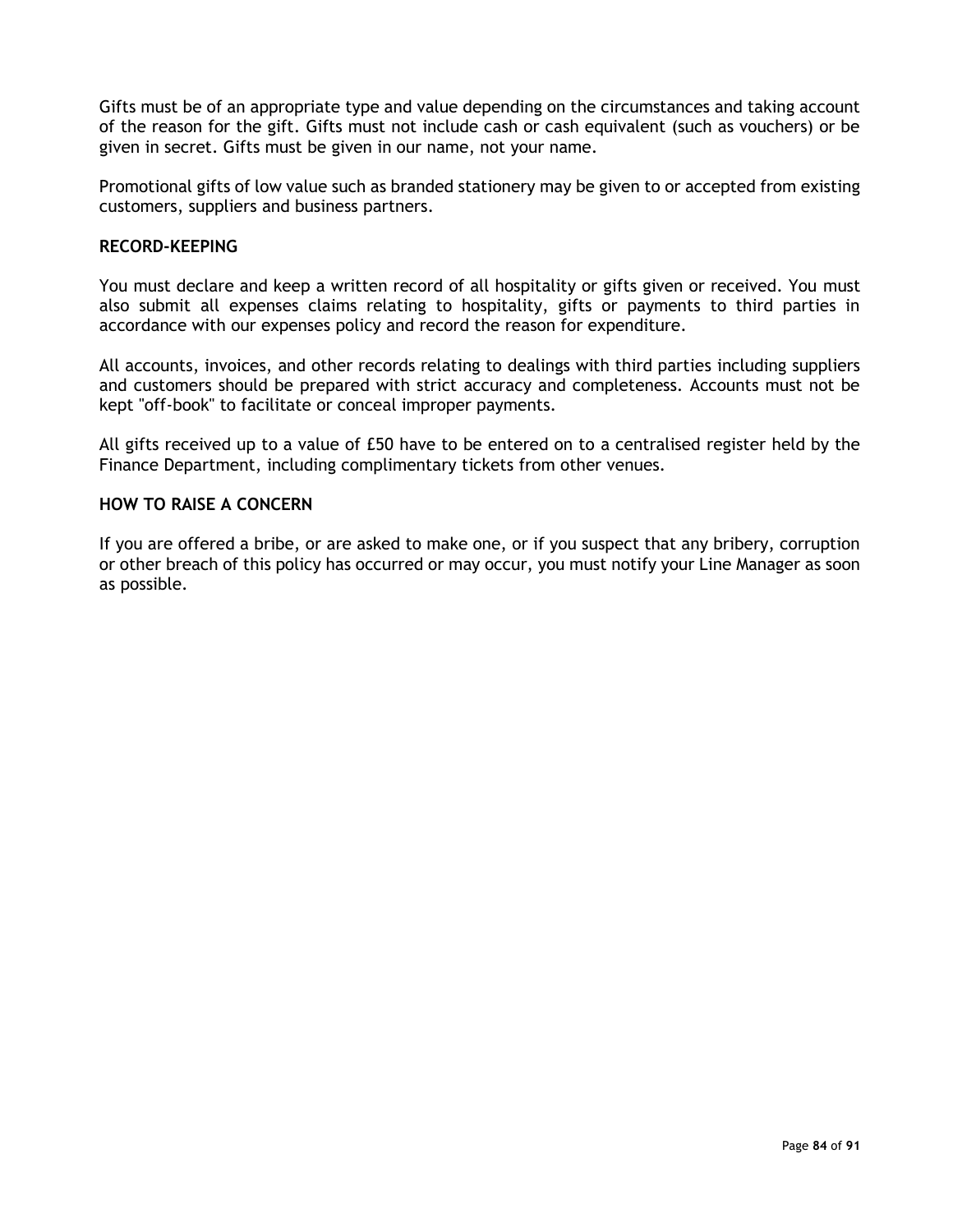# **CONFLICTS OF INTEREST POLICY**

# **INTRODUCTION**

We seek to avoid Conflicts of Interest but, where they occur, we manage them by making appropriate reports to our Board of Director Trustees and abiding by their suggested actions to help resolve or manage the Conflict of Interest.

This Conflict of Interest Policy is mandatory and applies to all employees, directors and contractors of Riverside. Breaches of this policy are not acceptable and may result in disciplinary action up to and including dismissal.

This Policy:

- provides a framework for our approach to Conflicts of Interest;
- sets out our Conflict of Interest reporting standard.

#### **COMMON TERMS**

**Conflict of Interest**: any relationship (whether personal or professional), influence or activity that may impair or appear to impair the ability of employees to:

- make fair and objective decisions when performing their jobs; or
- act in the best interests of the Trust.

Examples (non-exhaustive) are available in the Conflict of Interest Guidance at the end of this Policy.

**Line Manager**: direct manager of an employee.

**Conflict of Interest Report**: any written report detailing a Conflict of Interest which can be made in a written format agreed from time to time by Riverside. The written report must include the nature of the Conflict of Interest and steps taken to manage, resolve or remove the Conflict of Interest.

#### **ALL EMPLOYEES, DIRECTORS AND CONTRACTORS**

You must seek to avoid any relationship, influence or activity that will impair, or appear to impair, your ability to do your job or make fair and objective decisions when performing your job, or that is not in the best interests of Riverside.

Where such a situation cannot be avoided you must:

- report the situation promptly to your Line Manager (or the Chair in the case of the Executive Director);
- take steps to remove or mitigate the Conflict of Interest;
- carry out any Conflict of Interest resolution or termination activities your Line Manager recommends;
- complete a Conflict of Interest Report;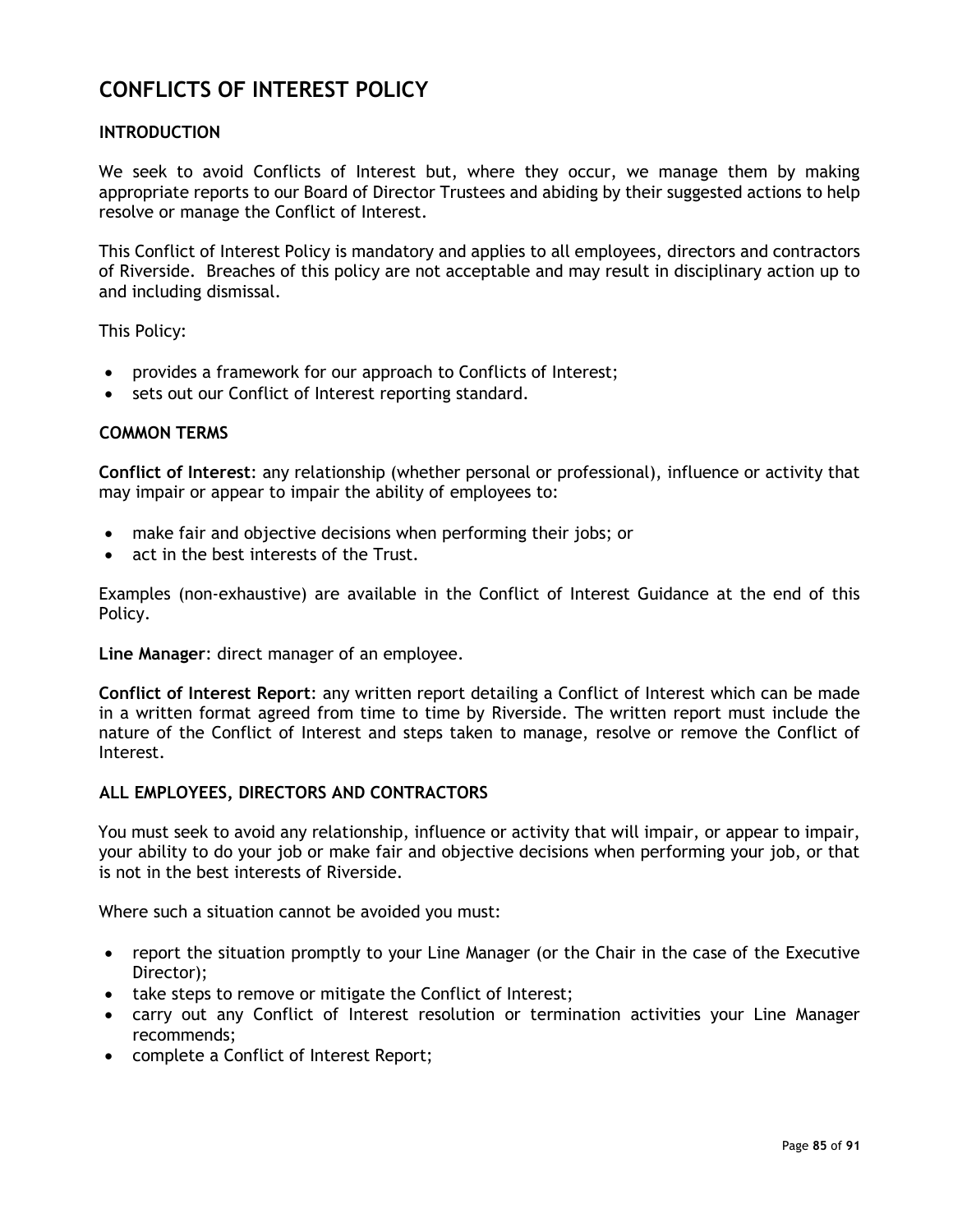• report as soon as possible if you know or suspect a breach of this or any other by you or by another person whether such breach is deliberate or inadvertent. Reports should be made to your line manager, the Chair or another Director.

## **LINE MANAGER**

You must:

- assess any potential Conflicts of Interest that are reported to you, or you become aware of, and determine if an actual Conflict of Interest exists and therefore whether a Conflict of Interest Report is required;
- determine the best course of action to resolve, manage or terminate the Conflict of Interest after consulting with the Chair as required;
- complete a Conflict of Interest Report (as detailed in the definitions above) where one is required, and ensure it is completed and submitted as required;
- review on an annual basis any reported Conflicts of Interest to ensure they are being managed in accordance with the resolution activities suggested in accordance with the above.

# **CONFLICT OF INTEREST GUIDANCE**

## **PRACTICAL EXAMPLES**

The following examples illustrate the application of the Policy in various contexts. While the examples are meant to provide guidance, they cannot cover every possible situation that may arise. It is your responsibility to read, understand and apply the Policy correctly and to seek further guidance if you need it. If there is a conflict between this Guidance and the Policy, then the Policy will apply.

## **OUTSIDE EMPLOYMENT (WHETHER PAID OR UNPAID)**

You have a duty to fulfil the responsibilities of your role at Riverside, and additional employment outside the Company may compromise your ability to do so and be in breach of your contract of employment. You must discuss with your Line Manager any work you undertake which is in addition to your employment with Riverside that may cause a Conflict of Interest. You must not work for, or provide any services to, a competitor or potential competitor, customer of Riverside or supplier to Riverside. You must not foster any relationship with any supplier, customer, competitor or other business partner of Riverside that compromises your ability to conduct business in the best interests of Riverside in an objective manner.

## **OWNERSHIP AND FINANCIAL INTERESTS**

You must not influence Riverside's decision to place external business with a company or other entity that is owned or controlled by you, your partner or any of your family members, or with a company in which you or your family members control more than 2%, or such lower level of economic interest that might influence or appear to influence your judgement. Riverside may place external business with such a company or other entity only if you have not influenced the decision to place business there and have completed a Conflict of Interest Report.

## **TRUST ASSETS**

You are responsible for the proper use of Riverside's assets. On exceptional occasions it may be appropriate to use Riverside's assets for non-Riverside activities, for example, to support another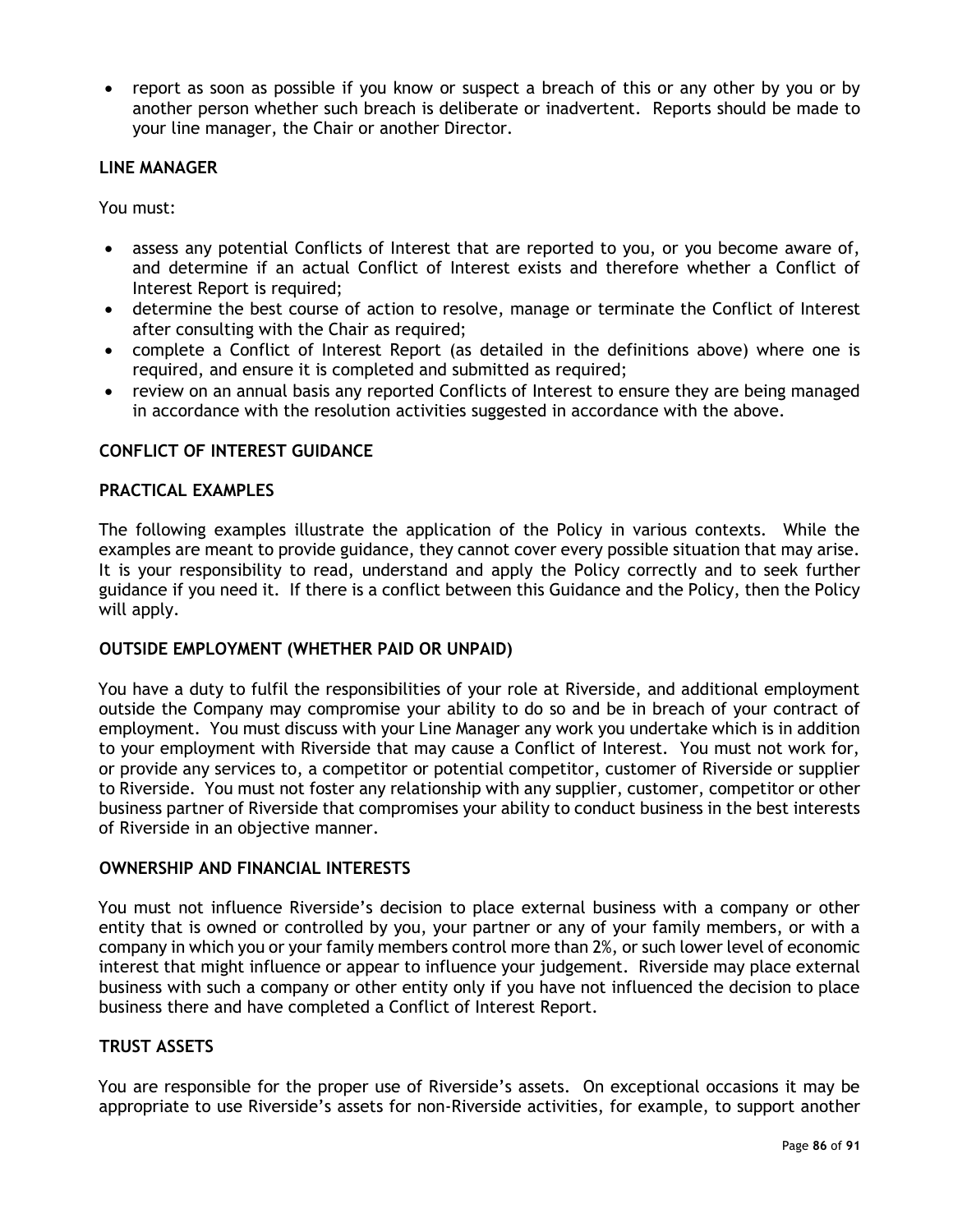local charitable or educational activity. Any such proposed use must be discussed with and approved by your Line Manager or the Chair. Riverside assets must never be used for personal gain or benefit or any political activity.

## **EMPLOYMENT OF FAMILY MEMBERS AND PERSONAL FRIENDS**

The recruitment, management and development of Riverside employees must be free from any actual, perceived or potential Conflicts of Interest. You should consult your Line Manager and/or Chair unless such Conflict of Interest has been appropriately declared and any suitable mitigations have been put in place, you must not directly supervise, carry out performance appraisals of, be involved with deciding any form of remuneration for, or participate in any selection activity involving a family member or personal friend or any person you are in a relationship with.

## **EXTERNAL COMPANY DIRECTOR**

If you are the company director of another entity external to Riverside, you are required to declare it to your Line Manager or the Chair. Such an external directorship is not permissible if it is with a company which may be considered, in good faith, a competitor of Riverside or otherwise incompatible with the Riverside's interests.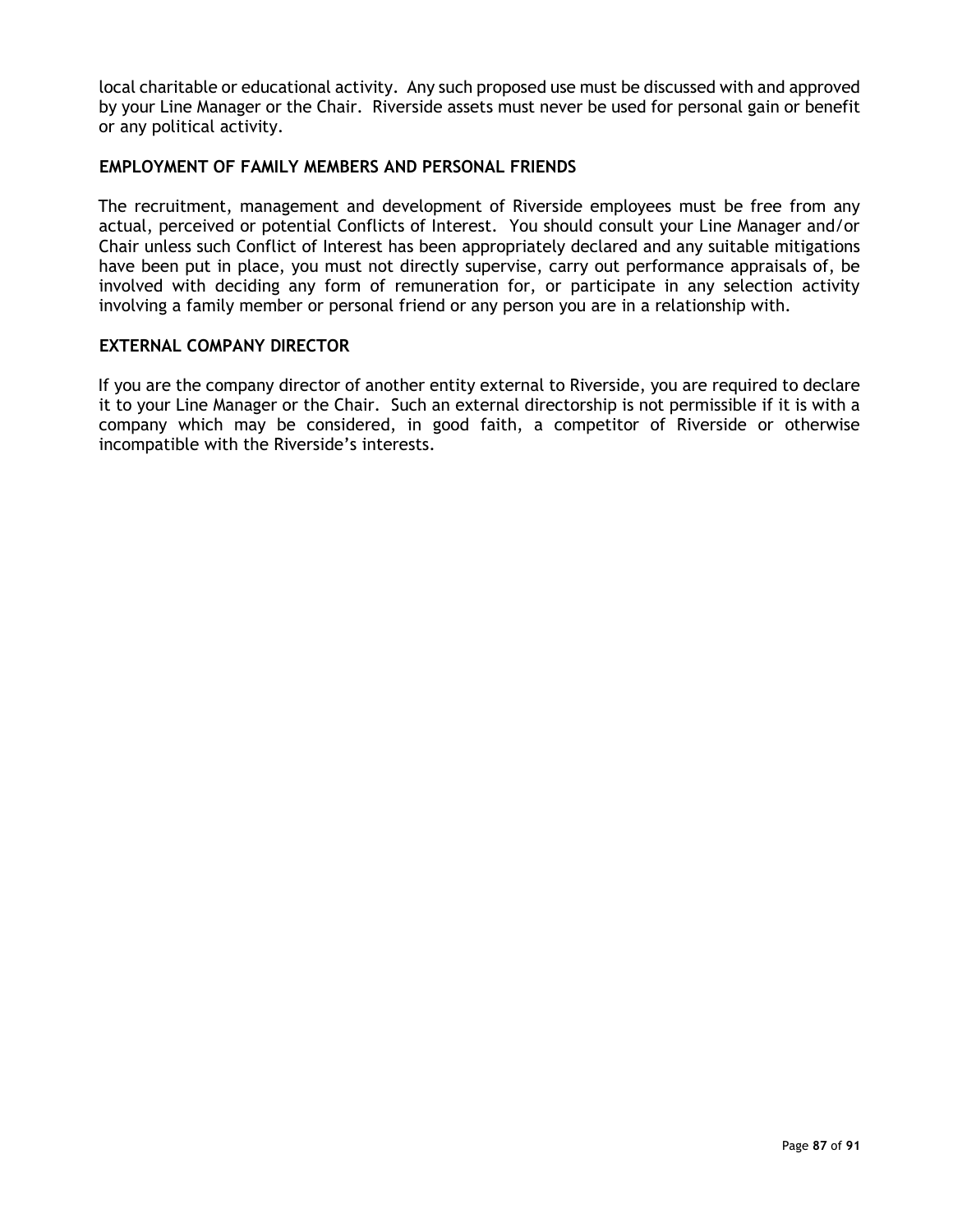# **WHISTLEBLOWING POLICY**

# **ABOUT THIS POLICY**

We are committed to conducting our business with honesty and integrity and we expect all staff to maintain high standards. Any suspected wrongdoing should be reported as soon as possible.

This policy covers all employees, officers, consultants, contractors, volunteers, interns, casual workers and agency workers.

This policy does not form part of any employee's contract of employment and we may amend it at any time.

#### **WHAT IS WHISTLEBLOWING?**

Whistleblowing is the reporting of suspected wrongdoing or dangers in relation to our activities. This includes bribery, facilitation of tax evasion, fraud or other criminal activity, miscarriages of justice, health and safety risks, damage to the environment and any breach of legal or professional obligations.

## **HOW TO RAISE A CONCERN**

We hope that in many cases you will be able to raise any concerns with your Line Manager. However, where you prefer not to raise it with your Line Manager for any reason, you should contact the Executive Director. Above this level the Board of Trustees will also be available for any member of staff wishing to raise concerns.

We will arrange a meeting with you as soon as possible to discuss your concern. You may bring a colleague or union representative to any meetings under this policy. Your companion must respect the confidentiality of your disclosure and any subsequent investigation.

We hope that staff will feel able to voice whistleblowing concerns openly under this policy. Completely anonymous disclosures are difficult to investigate. If you want to raise your concern confidentially, we will make every effort to keep your identity secret and only reveal it where necessary to those involved in investigating your concern.

#### **EXTERNAL DISCLOSURES**

The aim of this policy is to provide an internal mechanism for reporting, investigating and remedying any wrongdoing in the workplace. In most cases you should not find it necessary to alert anyone externally.

The law recognises that in some circumstances it may be appropriate for you to report your concerns to an external body such as a regulator. We strongly encourage you to seek advice before reporting a concern to anyone external. Protect operates a confidential helpline. Their contact details are at the end of this policy.

# **PROTECTION AND SUPPORT FOR WHISTLEBLOWERS**

We aim to encourage openness and will support whistleblowers who raise genuine concerns under this policy, even if they turn out to be mistaken.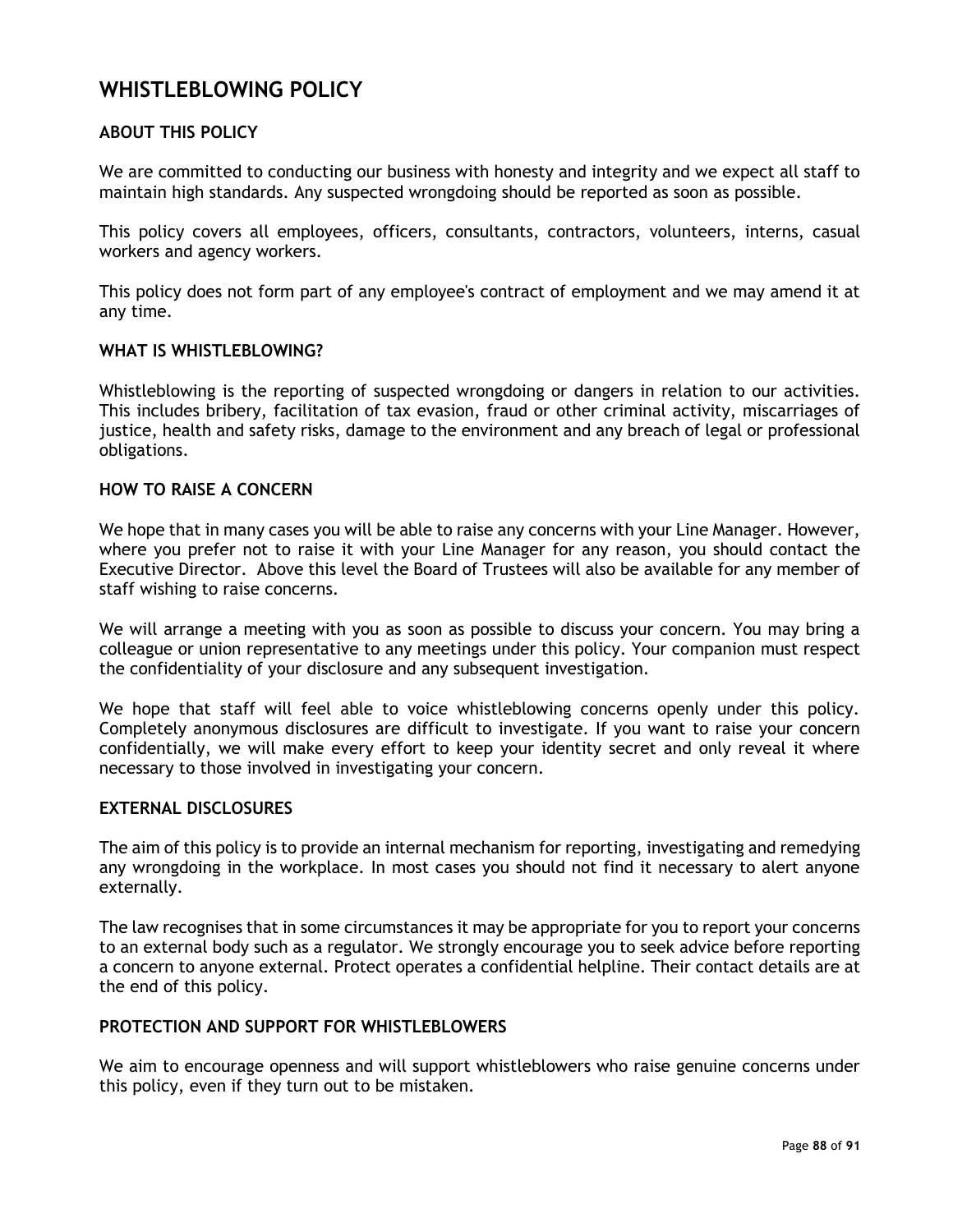Whistleblowers must not suffer any detrimental treatment as a result of raising a genuine concern. If you believe that you have suffered any such treatment, you should inform your Line Manager immediately. If the matter is not remedied you should raise it formally using our Grievance Procedure.

You must not threaten or retaliate against whistleblowers in any way. If you are involved in such conduct you may be subject to disciplinary action. In some cases the whistleblower could have a right to sue you personally for compensation in an employment tribunal.

However, if we conclude that a whistleblower has made false allegations maliciously, the whistleblower may be subject to disciplinary action.

Protect operates a free confidential helpline which is [020 3117 2520.](tel:02031172520)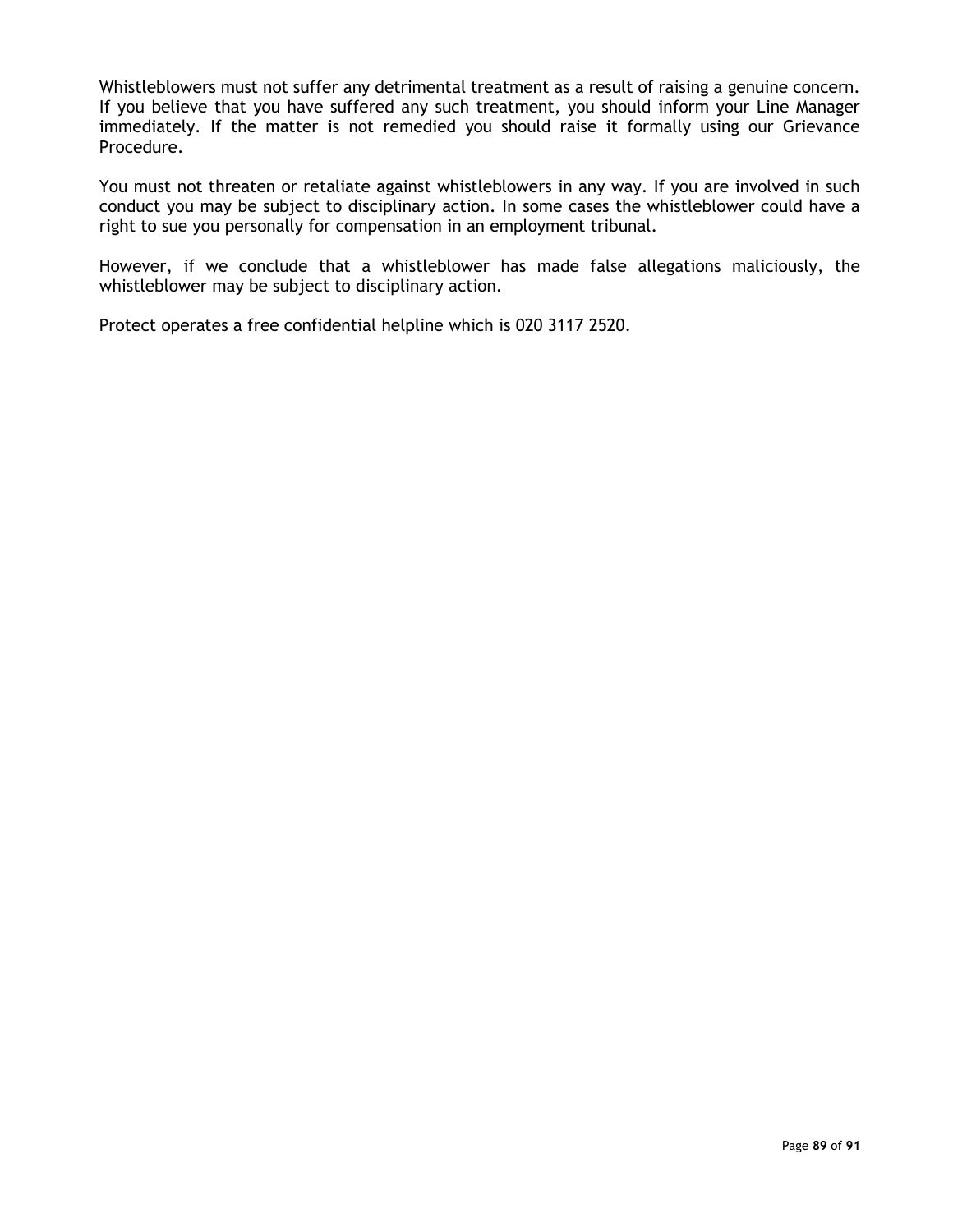# **DISCIPLINARY AND CAPABILITY PROCEDURE**

# **ABOUT THIS PROCEDURE**

This procedure is intended to help maintain standards of conduct and performance and to ensure fairness and consistency when dealing with allegations of misconduct or poor performance.

Minor conduct or performance issues can usually be resolved informally with your Line Manager. This procedure sets out formal steps to be taken if the matter is more serious or cannot be resolved informally.

This procedure applies to all employees regardless of length of service. It does not apply to agency workers or self-employed contractors.

This procedure does not form part of any employee's contract of employment and we may amend it at any time.

#### **INVESTIGATIONS**

Before any disciplinary hearing is held, the matter will be investigated. Any meetings and discussions as part of an investigation are solely for the purpose of fact-finding and no disciplinary action will be taken without a disciplinary hearing.

In some cases of alleged misconduct, we may need to suspend you from work while we carry out the investigation or disciplinary procedure (or both). While suspended, you should not visit our premises or contact any of our clients, customers, suppliers, contractors or staff, unless authorised to do so. Suspension is not considered to be disciplinary action.

# **THE HEARING**

We will give you written notice of the hearing, including sufficient information about the alleged misconduct or poor performance and its possible consequences to enable you to prepare. You will normally be given copies of relevant documents and witness statements.

You may be accompanied at the hearing by a trade union representative or a colleague, who will be allowed reasonable paid time off to act as your companion.

You should let us know as early as possible if there are any relevant witnesses you would like to attend the hearing or any documents or other evidence you wish to be considered.

We will inform you in writing of our decision, usually within one week of the hearing.

### **DISCIPLINARY ACTION AND DISMISSAL**

The usual penalties for misconduct or poor performance are:

- Stage 1: First written warning. Where there are no other active written warnings on your disciplinary record, you will usually receive a first written warning. It will usually remain active for six months.
- Stage 2: Final written warning. In case of further misconduct or failure to improve where there is an active first written warning on your record, you will usually receive a final written warning.